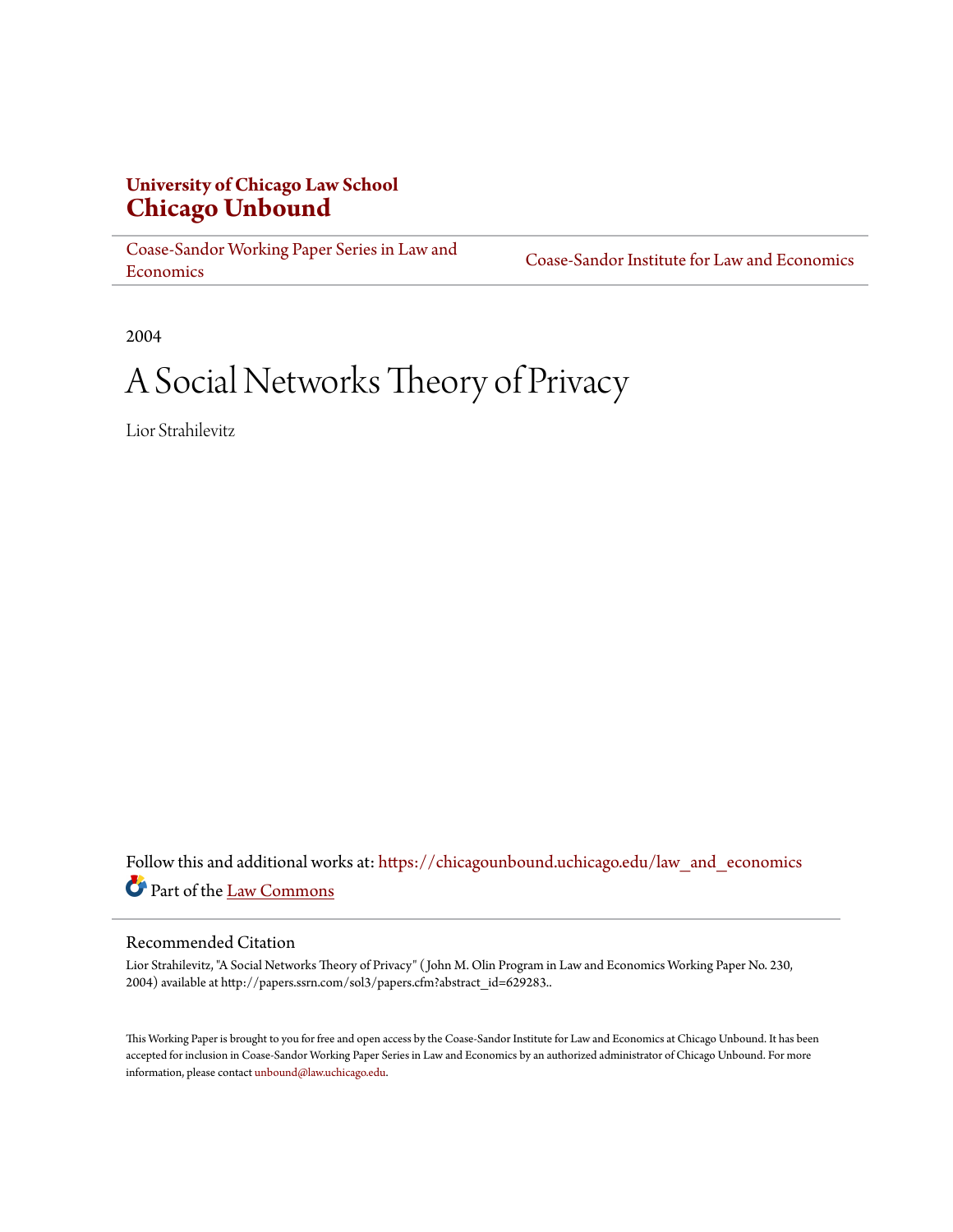# CHICAGO

### **JOHN M. OLIN LAW & ECONOMICS WORKING PAPER NO. 230 (2D SERIES)**



# A Social Networks Theory of Privacy

*Lior Jacob Strahilevitz*

## **THE LAW SCHOOL THE UNIVERSITY OF CHICAGO**

November 2004

This paper can be downloaded without charge at: The Chicago Working Paper Series Index: <http://www.law.uchicago.edu/Lawecon/index.html> and at the Social Science Research Network Electronic Paper Collection: [http://ssrn.com/abstract\\_id=629283](http://papers.ssrn.com/sol3/search.taf)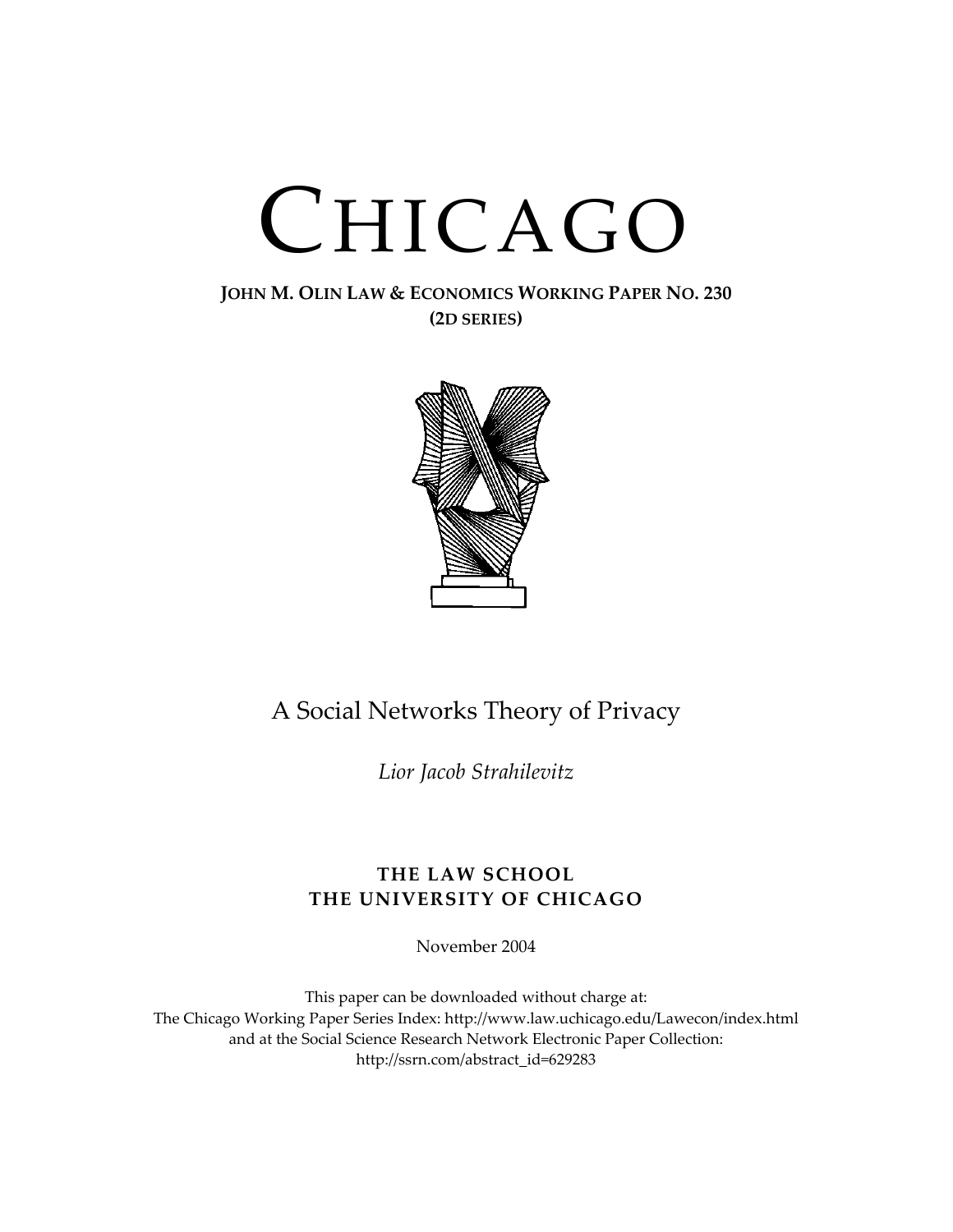# A Social Networks Theory of Privacy

Lior Jacob Strahilevitz<sup>\*</sup>

| L.                    |  |  |
|-----------------------|--|--|
| $\mathsf{A}$ .        |  |  |
| $\bf{B}$              |  |  |
| $\mathcal{C}_{\cdot}$ |  |  |
| D.                    |  |  |
| II.                   |  |  |
| A.                    |  |  |
| $\bf{B}$ .            |  |  |
| III.                  |  |  |
| A.                    |  |  |
| $\bf{B}$              |  |  |
| $\mathbf{C}$ .        |  |  |
| 1.                    |  |  |
| 2.                    |  |  |
| 3.                    |  |  |
| D.                    |  |  |
| Е.                    |  |  |
| $\mathbf{F}$          |  |  |
| IV.                   |  |  |
| A.                    |  |  |
| Β.                    |  |  |
| $\mathcal{C}$ .       |  |  |
| D.                    |  |  |
| $V_{\perp}$           |  |  |

<span id="page-2-0"></span><sup>∗</sup> Assistant Professor, University of Chicago Law School. Thanks to Amitai Aviram, Emily Buss, Adam Cox, Liz Emens, Richard Epstein, Amitai Etzioni, Ward Farnsworth, Carolyn Frantz, Bernard Harcourt, Doug Lichtman, Tracey Meares, Bernie Meltzer, Randy Picker, Eric Posner, Adam Samaha, Paul Schwartz, Dan Solove, James Spindler, Geof Stone, Katherine Strandburg, and Cass Sunstein for their comments on an earlier draft, and to workshop participants at the University of Chicago, and the Law and Society annual meeting. Further thanks to Sean Griffin and Andres Vidal for helpful research assistance.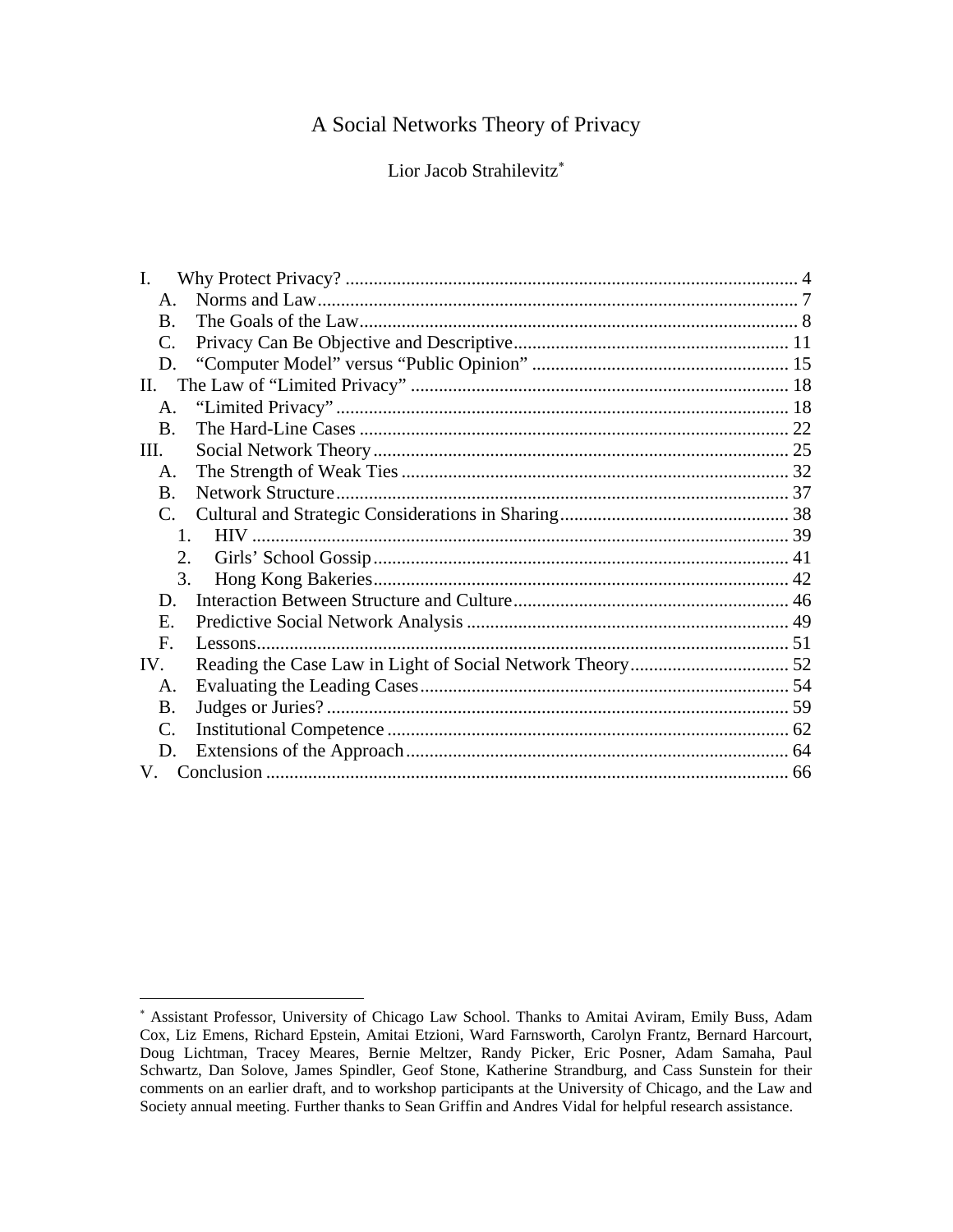<span id="page-3-0"></span>Imagine your deepest, darkest secret—a true, but deeply embarrassing, fact about yourself. Now suppose that you awake one morning to find this secret suddenly revealed to everyone you know, as well as dozens of strangers. Most of us would regard such a turn of events as a personal catastrophe. Given the unappealing nature of this scenario, and the ease with which juicy secrets can spread among people, one might expect that we would play our cards close to our vests, refusing to reveal these embarrassing details to anyone. Yet it is likely that most readers have shared their most embarrassing details with other people: spouses, siblings, parents, best friends, clergy, psychiatrists, coworkers, or perhaps even strangers on Trans-Atlantic flights. Indeed, millions of Americans have shared their most intimate personal details with dozens of strangers, for example, by participating in a twelve-step group or seeking help in an online chat room. By common parlance, we still consider these facts to be "secrets" even after we have revealed them to a handful of people.

But do they remain secrets for the purposes of U.S. privacy law, such that a plaintiff can recover in tort against someone who discovers them though improper means or publishes them in a newspaper without her consent? If so, at what point does a fact "cross over" from being a "private matter" to a "public matter" whose widespread disclosure does not provide the plaintiff with a cause of action? Can something still be "private" if two people know about it? Five people? A thousand people? When John Kerry and John Edwards were criticized for violating Mary Cheney's "privacy" by mentioning her sexual orientation during the recent debates, were critics making a coherent claim?<sup>[1](#page-3-0)</sup> Where, in short, is the legal boundary between public and private?

This is *the* fundamental, first-principles question in privacy law, and a necessary element in the two most important privacy torts, public disclosure of private facts and

<sup>&</sup>lt;sup>1</sup> For a criticism along these lines, see William Safire, *The Lowest Blow—The Kerry Campaign Believes Cheney's Daughter Is 'Fair Game*,*'* PITT. POST-GAZETTE, Oct. 19, 2004, at A17 (noting that prior to Senator Edwards' mention of Mary Cheney's sexual orientation, "only political junkies knew that a member of the Cheney family serving on the campaign staff was homosexual. The vice president, to show it was no secret or anything his family was ashamed of, had referred to it briefly twice this year, but the news media—respecting family privacy—had property not made it a big deal. The percentage of voters aware of Mary Cheney's sexual orientation was tiny."). Mary Cheney's sexual orientation had been reported in newspapers long before the vice-presidential and presidential debates. *See, e.g.*, Susan Greene, *Gays: Cheney's Views an Issue—Daughter's Orientation Seen as Dichotomy*, DENVER POST, July 27, 2000, at A14. As a matter of black letter law, once a fact has been reported in the press, courts hold that it is no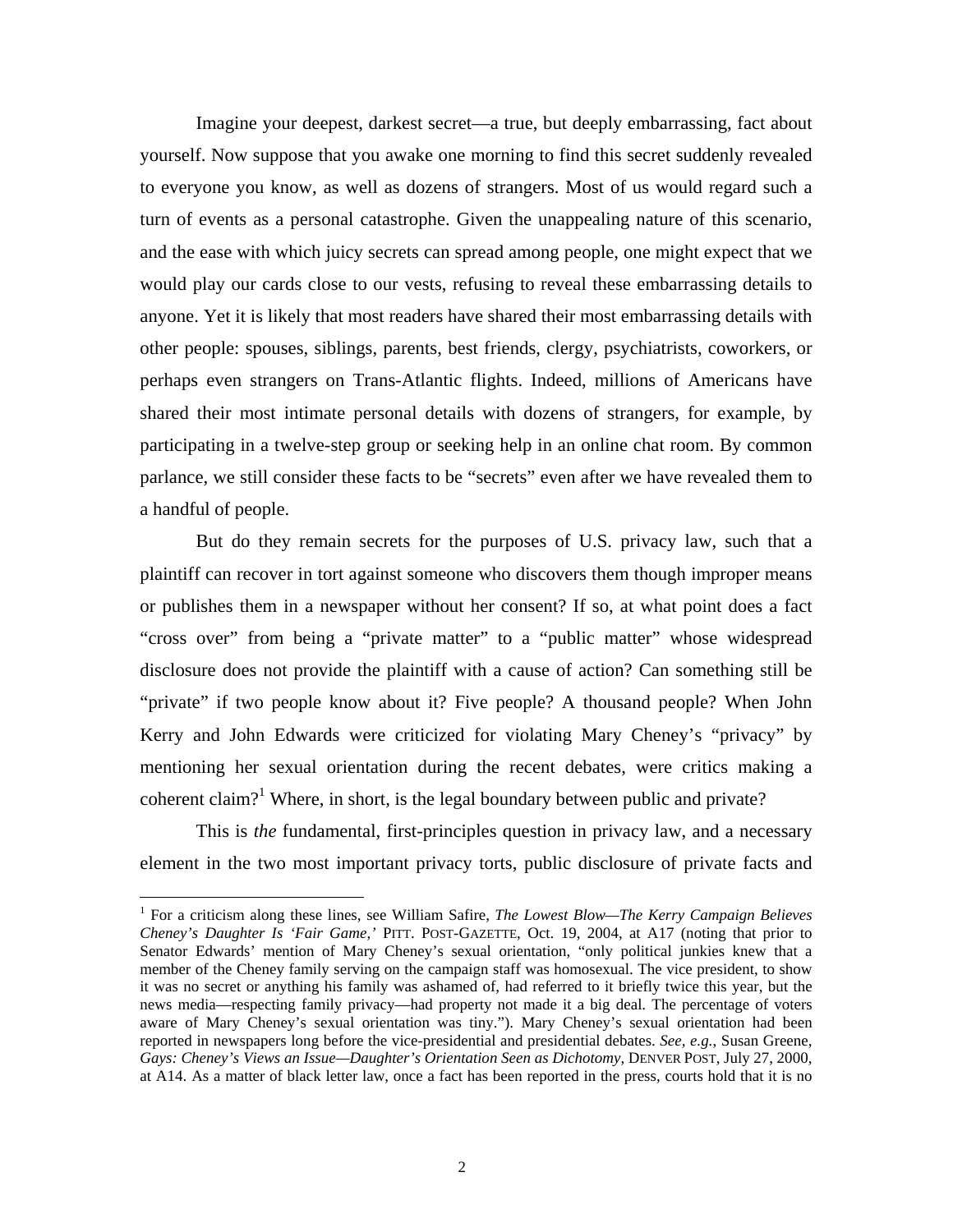intrusion upon seclusion.<sup>[2](#page-4-0)</sup> Indeed, although I will focus on the privacy torts in this paper, the question about what information is deemed "private" or "secret" cuts across many areas of American law, including the Fourth Amendment, trade secrets, patents, evidence, the constitutional right of information privacy, and the Freedom of Information Act.<sup>[3](#page-4-1)</sup>

Despite the centrality of this issue, the American courts lack a coherent, consistent methodology for determining whether an individual has a reasonable expectation of privacy in a particular fact that has been shared with one or more persons. Indeed, jurisdictions cannot agree on a framework for resolving these kinds of cases. Hence, Georgia law holds that disclosing sensitive information to dozens of people, and perhaps even tens of thousands of strangers, does not necessarily render information "public" for the purposes of the public disclosure of private facts tort,<sup>4</sup> but Ohio law governing the same tort holds that a plaintiff's decision to share sensitive information with three coworkers eviscerates her expectation of privacy in that information.<sup>[5](#page-4-3)</sup>

This paper argues that insights from the emerging literature on information transmission through social networks can help courts develop a more rigorous and objective notion of "privacy" for the purposes of the privacy torts. It argues that privacy tort law should not focus on the abstract, circular, and highly indeterminate question of whether a plaintiff reasonably expected that information about himself would remain "private" after he shared it with one or more persons. Instead, the law should focus on the more objective and satisfying question of what extent of dissemination the plaintiff should have expected to follow his disclosure of that information to others. The goal here is to solidify the "privacy" inquiry as an empirical question, rather than a highlycontested normative matter. Most courts appear to be treating the question as an empirical

longer private, and third parties can disseminate the fact with immunity. *See* Sipple v. Chronicle Publishing Co., 154 Cal.App.3d 1040, 1047-48 (1984). 2

<span id="page-4-0"></span><sup>&</sup>lt;sup>2</sup> The public disclosure of private facts tort requires the plaintiff to show that the defendant (a) gave publicity, (b) to a private fact, (c) that is not of legitimate concern to the public, where such disclosure (d) is highly offensive to a reasonable person. RESTATEMENT (SECOND) OF TORTS § 652(D) (1977).

The tort for intrusion upon seclusion requires the plaintiff to show that the defendant (a) intentionally intruded, physically or otherwise, (b) on the solitude or seclusion of another or his private affairs or concerns, (c) in a manner highly offensive to a reasonable person. *Id*. 3 *See infra* notes 230-235.

<span id="page-4-2"></span><span id="page-4-1"></span> $<sup>4</sup>$  Multimedia WMAZ, Inc. v. Kubach, 443 S.E.2d 491 (Ga. 1994); Zieve v. Hairston, 598 S.E.2d 25 (Ga.</sup> Ct. App. 2004).

<span id="page-4-3"></span><sup>&</sup>lt;sup>5</sup> Fisher v. Ohio Dept. of Rehabilitation & Correction, 578 N.E.2d 901 (Ohio Ct. Cl. 1988).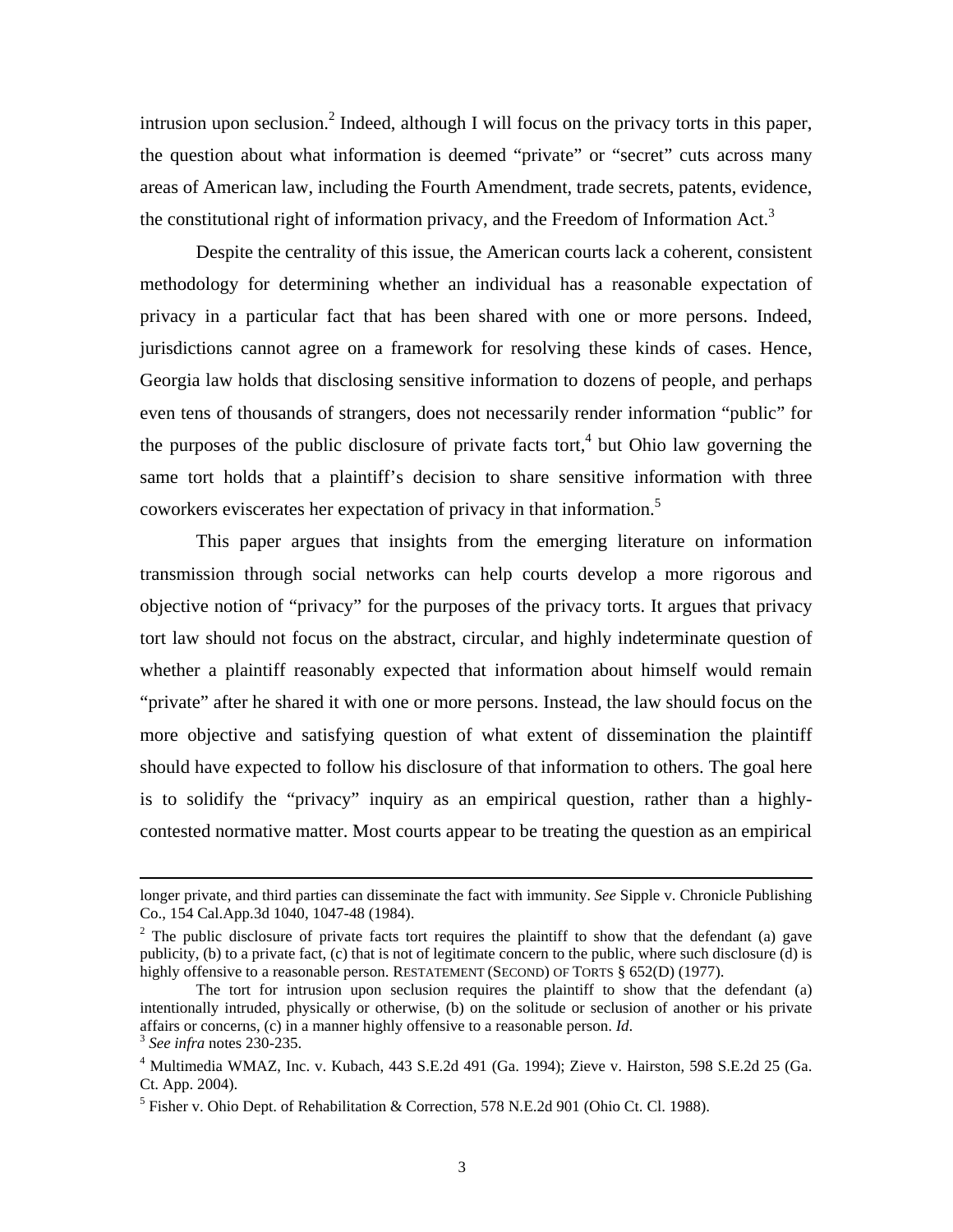<span id="page-5-0"></span>one presently, but they are tackling the empirical issue in a casual, careless, and confused manner.

The literature that I introduce herein explores the ways that information flows through society. Studying rumor transmission has long been a subject of some interest in the sociological community, and a few more recent studies have focused on the dissemination of information about HIV status and other sensitive forms of personal information through an individual's social circle. Taken as a whole, this literature provides an informative, albeit incomplete, picture of how likely particular information is to spread through any given social network. I will review this literature, discuss some of its implications for privacy law, and then compare these implications to the analysis that courts have conducted in privacy tort cases. I will argue that social network analysis is an indispensable tool for resolving disputes where the parties to a communication disagree about whether the recipient was entitled to share it with others.

Part I briefly explores the theoretical underpinnings of privacy tort law protection. This part establishes a framework for the discussion that follows. Part II describes the common law's treatment of the question of when information that has been disclosed to one or more people might remain private for the purposes of these torts. Part III delves into the literature on social network analysis. It pays particularly close attention to the ways in which network structure and cultural variables can affect the probability that information disclosed to a few people will ultimately become known by the larger community. Part IV uses the insights from this literature to evaluate the accuracy of judicial efforts to assess whether litigants should have expected that information disclosed to a group of people eventually would be disseminated much more widely. As a general matter, courts do a reasonably good job of making these assessments, but there are a few areas in which their intuitions lead them astray. The paper suggests that using insights from social network theory can help courts evaluate privacy in a more accurate and transparent matter. A brief conclusion follows in Part V.

#### **I. Why Protect Privacy?**

The types of privacy issues that this paper seeks to resolve are those involving a plaintiff's disclosure of information about himself to a limited number of people. Under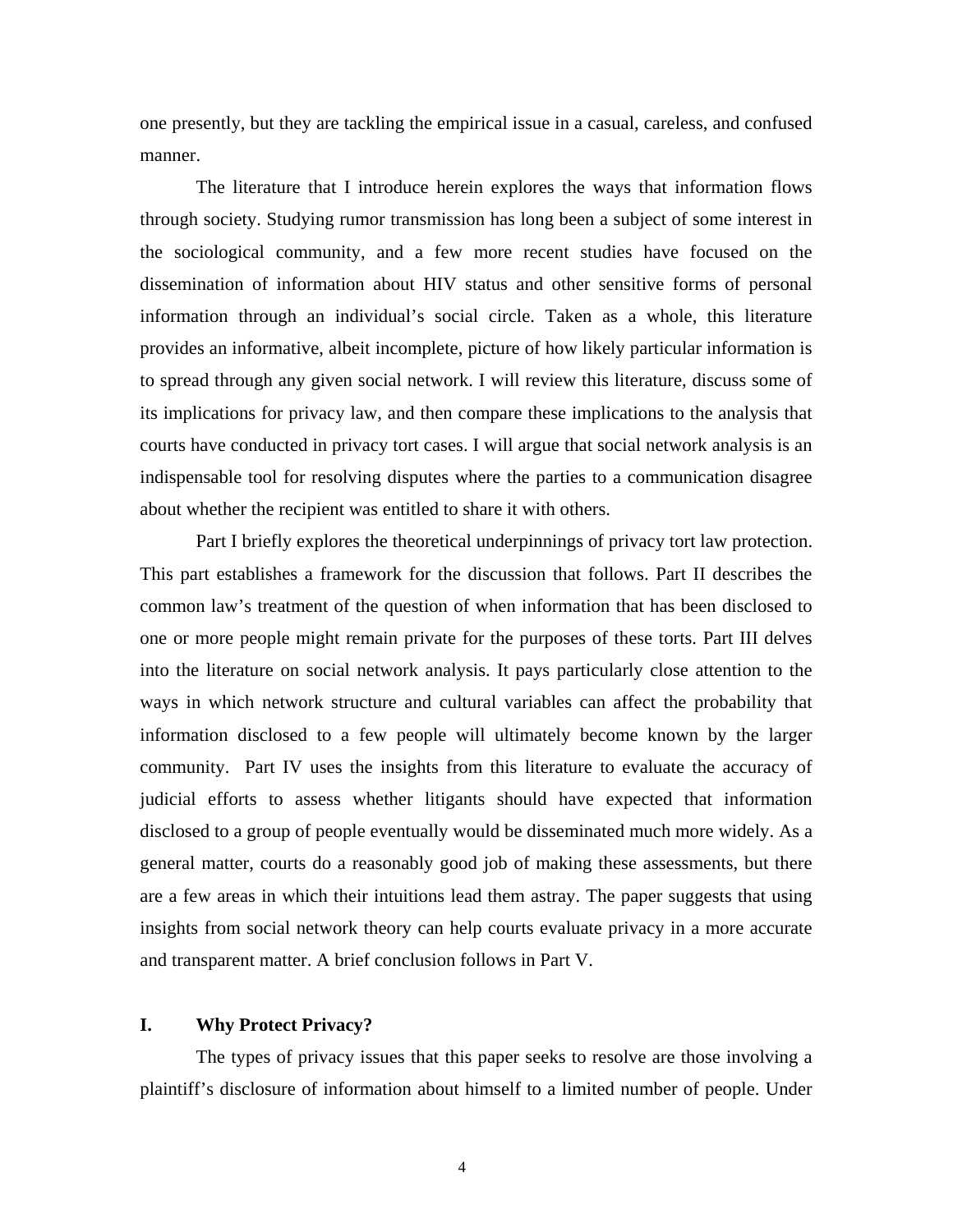<span id="page-6-3"></span>one notion of information privacy, information ceases to be private the moment it is shared with a second person. Yet, as the Supreme Court has recognized, such an unsophisticated conception of "privacy" is much too cramped for a society of social beings.<sup>[6](#page-6-0)</sup> No one's closet is devoid of skeletons. When asked to imagine the most private facts about ourselves, we will typically think of sexual encounters and bodily functions, sensitive medical information, shameful past misdeeds, unfavorable opinions about peers, and knowledge of our fundamental weaknesses and fears. As I suggested at the outset, most of us would regard the disclosure of these details to our entire circle of acquaintances, let alone the public at large, as a personal disaster.

At the same time, no one among us has guarded that embarrassing information with maximum diligence. Certain indubitably "private" acts, such as sexual intercourse, necessarily take place in the presence of at least one other person. Other facts might be created in solitude, but remain, by common parlance, "private" even when shared to some extent. We all tell some people about our medical ailments. Virtually everyone feels the need to unburden himself by confessing embarrassing acts to another. Indeed, sharing our most intimate information with those who we expect to keep it secret promotes further friendship and intimacy.<sup>7</sup> We tend to like people who confide in us, even if we've met them recently. $8$  One respected privacy theorist has gone so far as to suggest that "intimate" relationships simply could not exist if we did not continue to insist on privacy for them.<sup> $\mathfrak{g}$ </sup>

<span id="page-6-0"></span><sup>6</sup> United States Dep't of Justice v. Reporters Comm. for Freedom of Press, 489 U.S. 749, 763 (1989) ("[B]oth the common law and the literal understanding of privacy encompass the individual's control of information concerning his or her person. In an organized society, there are few facts that are not at one time or another divulged to another. Thus the extent of the protection accorded a privacy right at common law rested in part on the degree of dissemination of the allegedly private fact and the extent to which the passage of time rendered it private. According to Webster's initial definition, information may be classified as 'private' if it is 'intended for or restricted to the use of a particular person or group or class of persons: not freely available to the public. . . . In sum, the fact that 'an event is not wholly 'private' does not mean that an individual has no interest in limiting disclosure or dissemination of the information."). 7

<span id="page-6-1"></span> $^7$  Charles Fried, An Anatomy of Values: Problems of Personal and Social Choice 142 (1970) ("To be friends or lovers persons must be intimate to some degree with each other. Intimacy is the sharing of information about one's actions, beliefs or emotions which one does not share with all, and which one has the right not to share with anyone. By conferring this right, privacy creates the moral capital which we spend in friendship and love.").

<span id="page-6-2"></span><sup>8</sup> Thomas E. Runge & Richard L. Archer, *Reactions to the Disclosure of Public and Private Self-Information*, 44 SOCIAL PSYCH. Q. 357, 361 (1981); *see also* Laurel Richardson, *Secrecy and Status: The Social Construction of Forbidden Relationships*, 53 AM. SOCIOLOGICAL REV. 209, 213 (1988) (arguing that disclosure of pertinent information promotes friendship and intimacy).

<sup>9</sup> Robert S. Gerstein, *Intimacy and Privacy*, *in* PHILOSOPHICAL DIMENSIONS OF PRIVACY: AN ANTHOLOGY 265, 265 (Ferdinand David Schoeman ed. 1984) [hereinafter PHILOSOPHICAL DIMENSIONS]; *see also* CARL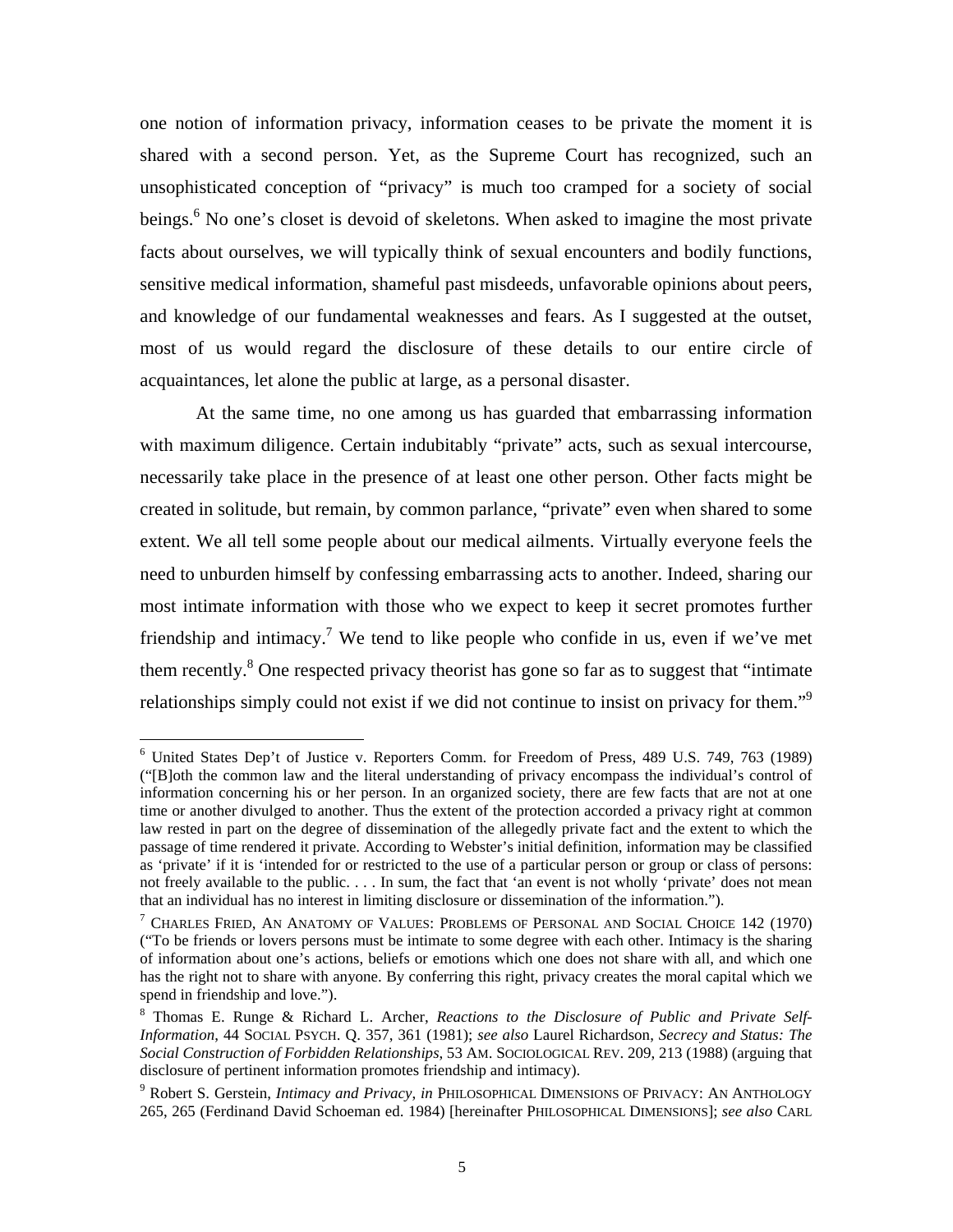It should not be necessary to highlight the importance of intimacy in human society. Indeed, describing the benefits of intimacy in economic terms, by referring to its enormous positive externalities, in some ways understates its importance. A man or woman without intimates is a shell of a person.

For the individual, sharing information about herself can be helpful even when intimacy is not involved. Although concerns about intimacy provide the strongest justifications for protecting privacy, there are other reasons why society might value privacy as well.<sup>10</sup> Millions of Americans participate in twelve-step programs and support groups, where it has become completely normal to disclose to a score of strangers one's status as an alcoholic, bulimic, child abuse victim, heroin addict, AIDS sufferer, or gambler.<sup>11</sup> Sharing information within these groups can bring the discloser helpful advice, as well as the sometimes substantial psychological relief associated with revealing certain secrets to people the discloser expects to never encounter again.<sup>12</sup> We are, in short, constantly disclosing embarrassing information about ourselves to third parties, yet we often harbor strong subjective expectations of privacy when doing so.

D. SCHNEIDER, SHAME, EXPOSURE, AND PRIVACY 42 (1977) ("[I]n the area of personal relationships, such as family, friends, and lovers, where quality is important, privacy is an operative principle. These relationships can't be sustained with everyone. To function, they depend on an excluding condition. Privacy creates the moral capital that is spent in friendship and intimate relations."); Charles Fried, *Privacy: A Moral Analysis*, *in* PHILOSOPHICAL DIMENSIONS, *supra*, at 203, 209 ("In general it is my thesis that in developed social contexts love, friendship, and trust are only possible if persons enjoy and accord to each other a certain measure of privacy."). As an empirical matter, intimacy does exist in societies that provide little or no legal protections for private information. That said, we should not be legal centralists when evaluating Gerstein and Fried's claims. This paper essentially equates legal privacy protections with de facto privacy protections that arise via resource constraints on surveillance and impediments to information dissemination. It may well be that in a hypothetical super-Orwellian world of complete surveillance and instantaneous information dissemination, there would be no intimacy among human beings.<br><sup>10</sup> For an exploration of the competing values furthered by privacy law, see Daniel J. Solove,

<span id="page-7-0"></span>*Conceptualizing Privacy*, 90 CAL. L. REV. 1087, 1099-1153 (2002).

<span id="page-7-1"></span><sup>11</sup> *See* Jaimie Wilson, *United—By Addiction*, FLA. TIMES-UNION, Mar. 20, 2001, at C1 (noting that Alcoholics Anonymous alone has 1.16 million members in the U.S.); *see also* James Rachels, *Why Privacy Is Important*, *in* PHILOSOPHICAL DIMENSIONS, *supra* note 9, at 290, 295 ("Resistance to . . . group therapy is overcome when the patients begin to think of each other not as strangers but as *fellow members of the group*. The definition of a kind of relation between them makes possible frank and intimate conversation which would have been totally out of place when they were merely strangers."). For a discussion of the importance of twelve-step support groups in American society, and an argument for extending an evidentiary privilege to communications among participants, see Thomas J. Reed, *Compulsory Disclosure of Confidential Communications Among Alcoholics Anonymous Members*, 70 ST. JOHN'S L. REV. 693 (1996).

<span id="page-7-2"></span><sup>&</sup>lt;sup>12</sup> ALAN F. WESTIN, PRIVACY AND FREEDOM 34-36 (1967).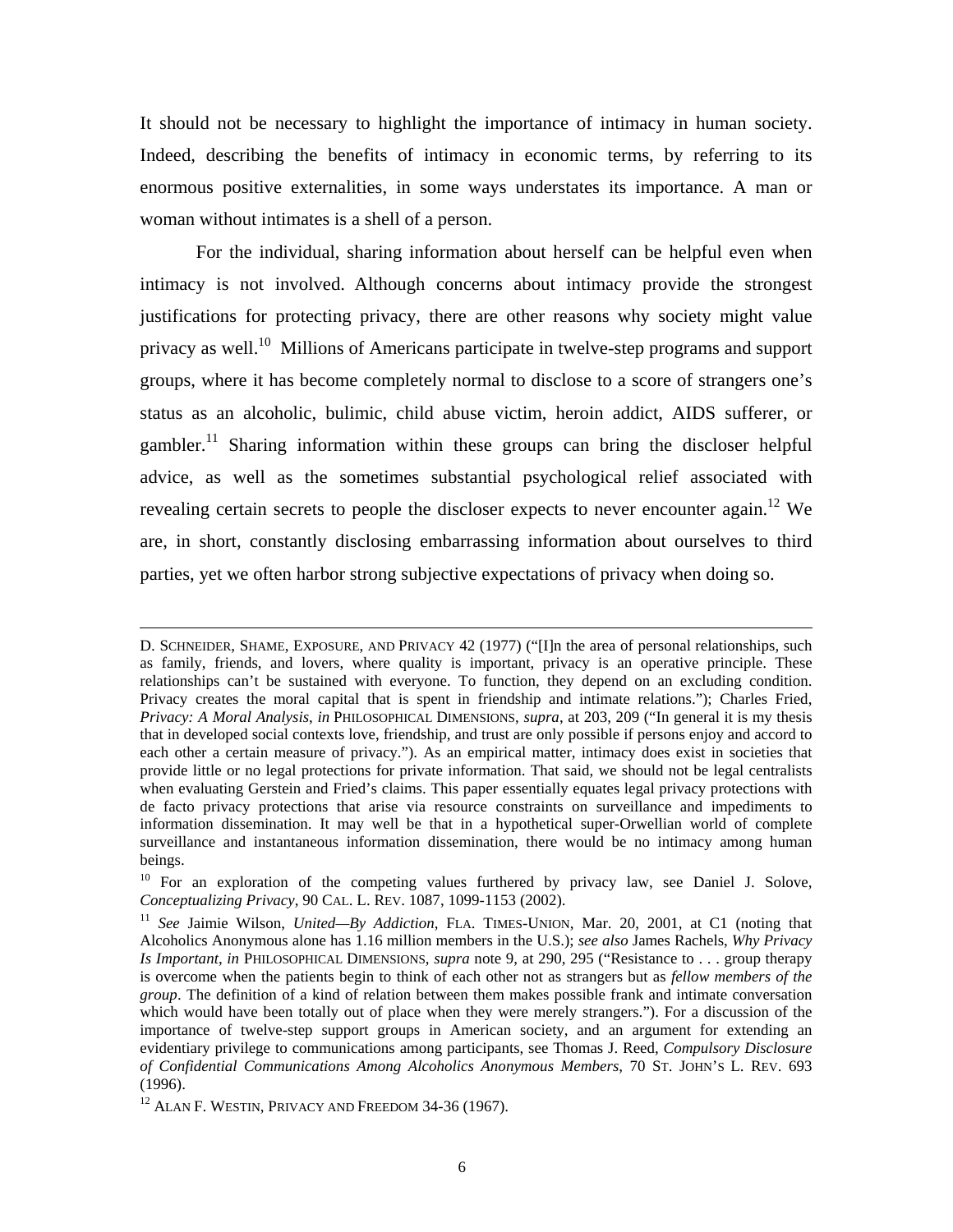#### *A. Norms and Law*

<u>.</u>

<span id="page-8-0"></span>In the vast majority of these situations, the law does not matter much to people who disclose private information about themselves. When we disclose sensitive information to friends, the law generally has little effect on our expectations that these friends will keep the information secret. Rather, we are relying on our friend's good will, an explicit promise of confidentiality, or perhaps on an implicit threat of retribution if the information is disclosed. Where confidentiality is breached, we might retaliate by refusing to share information with that person in the future, cutting off friendship ties, or disclosing to third parties sensitive information that the loudmouth previously shared with us. A different dynamic arises when we disclose information to strangers. Here, we are relying on obscurity—our own anonymity or the removal of the stranger from our ordinary social circle—to protect the confidentiality of the information. In both settings, however, tort law probably does little to shape people's actual expectations of privacy.

There is, however, a category of sensitive information disclosure that is harmful enough to warrant the imposition of legal liability. These instances generally involve cases of substantial damage to the plaintiff and very widespread publicity.<sup>13</sup> They also tend to involve nonrepeat-player relationships between the litigants, perhaps characterized by substantial power disparities, such that reputational sanctions often will not deter the conduct in question, and the plaintiff has no effective way of engaging in self help. Indeed, the typical invasion of privacy case involves a media defendant.<sup>14</sup> Unlike the people who disclose information about themselves to each other, these wouldbe defendants are playing close attention to the law.

It is through the regulation of these legally sophisticated parties that tort law may have a strong, albeit indirect, effect on ordinary people's expectations of privacy. Ordinary people will expect little privacy in a world where sensitive information about private figures that does not appear to have been extracted and disseminated with the

<span id="page-8-1"></span> $13$  As a general matter, filing a lawsuit for public disclosure of private facts either introduces those facts into the public record or draws substantial press and public attention to those facts. For a plaintiff who wishes to suppress private information that another person has discovered, filing suit is often a very poor strategy. We can therefore expect that invasion of privacy disputes will be filed when the plaintiff has little left to lose from further publicity.<br><sup>14</sup> Obviously, deep pockets provides a partial explanation for this as well. In some of these cases, there will

<span id="page-8-2"></span>be an intermediate discloser who is not a party to the suit—e.g., a friend who has blabbed to a reporter.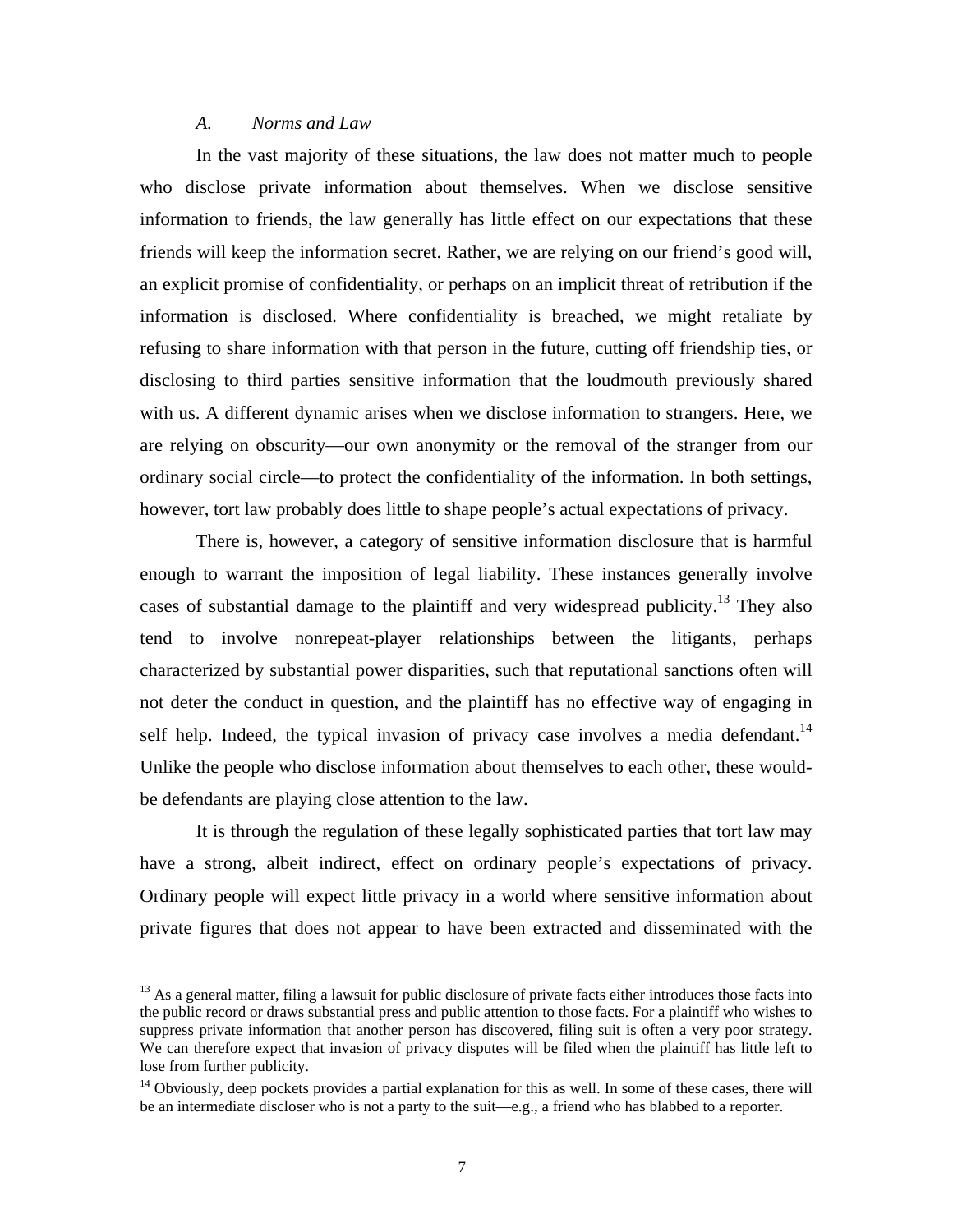<span id="page-9-0"></span>subjects' consent regularly appears on television and in newspapers. Because people understand that there is often an intermediate actor between the subject of the report and the reporter, they will become more reluctant to share information about themselves as information about others, similarly situated, appears with increasing regularity in the mass media. [15](#page-9-1) The more ordinary love letters wind up in the *New York Times*, the more guarded private figures composing such letters will become in writing and sending them. All of this poses a real threat to human intimacy, especially for people who overreact to very low probability, but high visibility, reputational harms.<sup>16</sup> A society interested in fostering intimacy should help people disregard these very low probability events.

Tort law can thus function as a form of social insurance: protecting those people who engaged in socially desirable sharing of personal information, but who had the misfortune to see those personal details disseminated to the general public without their consent.<sup>17</sup> Where a large group of similarly situated people share information about themselves, but the news media publicizes only a small percentage of that information, it can be efficient and just for disseminators to compensate the unlucky few.

#### *B. The Goals of the Law*

 $\overline{a}$ 

Tort liability for public disclosure of private facts attempts to strike a difficult balance by regulating interpersonal communication in a manner that enhances social welfare. On one hand, the law seeks to encourage the expressive and psychological benefits that people derive from disclosing sensitive information about themselves to others. It fosters the kinds of disclosures that lead to intimate relationships, often benefiting both parties to a sensitive communication.

On the other hand, the law seeks to regulate the further dissemination of this information. My subsequent dissemination of secrets that someone has confided in me

<span id="page-9-1"></span><sup>&</sup>lt;sup>15</sup> The relationship I am describing, of course, is nonlinear. There may be a tipping point at which sensitive information about individuals becomes so widely disseminated in the media that any stigma attached to the disclosure will wither. This is arguably what has begun to happen in recent years with respect to the disclosure of information about individuals' homosexuality. In such circumstances, we might expect more disclosure of such information within social circles. By the same token, however, as the stigma is diminished, we can expect that the disclosure of the destigmatized information will generate less intimacy between the discloser and disclosee and fewer psychological benefits for the discloser.<br><sup>16</sup> For a provocative discussion of this issue, see Anita L. Allen, *Coercing Privacy*, 40 WM. & MARY L.

<span id="page-9-2"></span>REV. 723 (1999).

<span id="page-9-3"></span><sup>&</sup>lt;sup>17</sup> For a related argument, see Shubha Ghosh & Vikram Mangalmurti, A Social Insurance Perspective on Security and Privacy (unpublished working paper July 27, 2004), available on ssrn.com.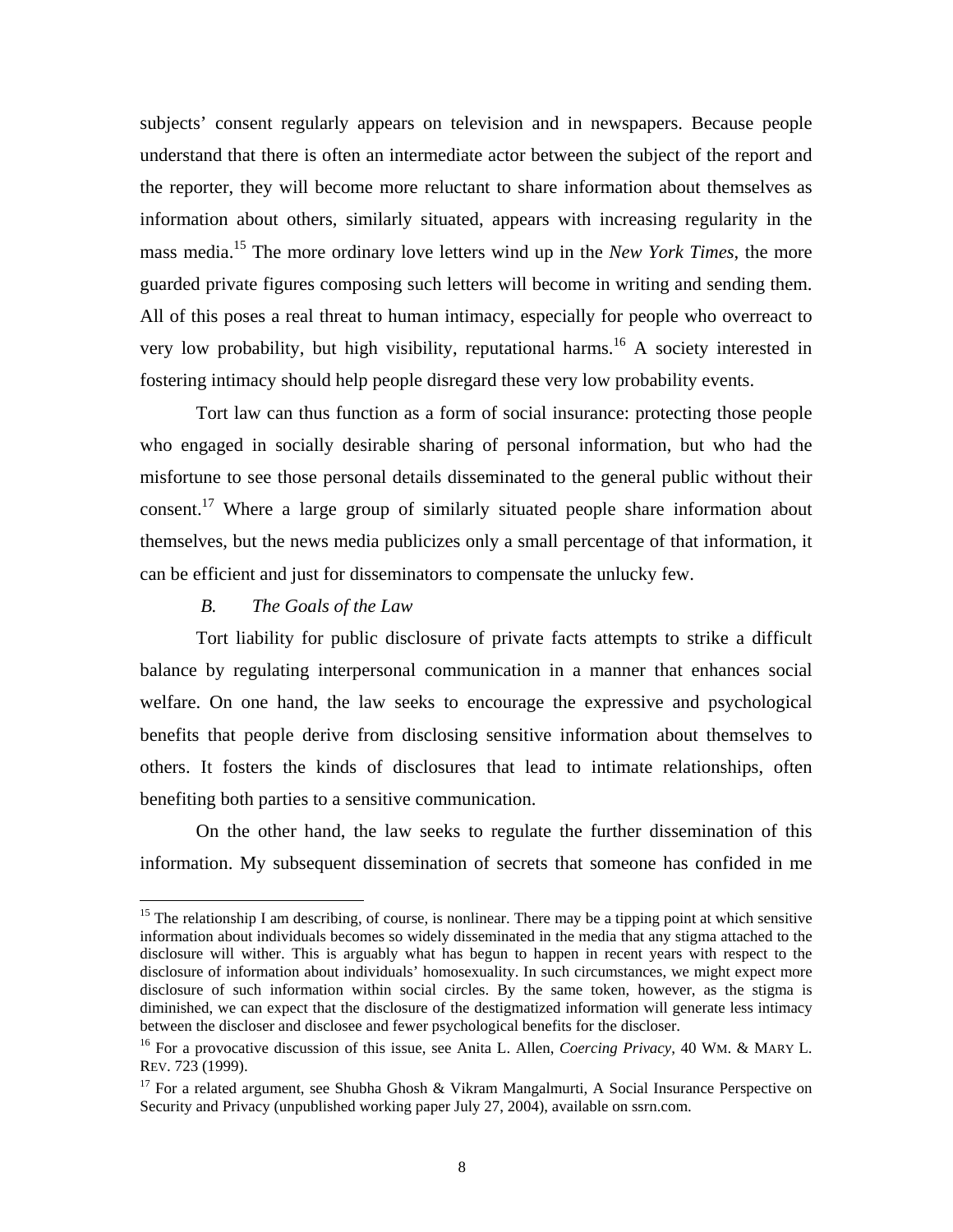can be beneficial. Most importantly, it promotes the development of a relationship between me and the person with whom I am sharing the information.<sup>18</sup> Note, however, that sharing private information about someone else seems unlikely to foster as much intimacy as sharing private information about one's self.<sup>19</sup>

Subsequent dissemination can also help the public understand existing social norms:<sup>20</sup> Indeed, gossip is often central in theories of social norm enforcement and change.<sup>21</sup> Of course, there will be cases where third parties who are kept in the dark stand to gain substantially from learning information that someone else wants to guard. For example, it may make society better off if a third party tells the faithful husband of an adulterous wife about her dalliances. For these reasons, spreading private information about others sometimes benefits society. The tort for public disclosure of private facts therefore limits liability to defendants who (1) publicize information that is (2) private; (3) not of legitimate concern to the public; and (4) disseminated in a highly offensive manner.<sup>22</sup> The first limitation helps keep instances of minor disclosure out of court, by requiring that the defendant spread the information to a large number of people or, in some states, a smaller number of people who have a special relationship with the subject

 $\overline{a}$ 

<span id="page-10-0"></span><sup>&</sup>lt;sup>18</sup> ALLAN J. KIMMEL, RUMORS AND RUMOR CONTROL: A MANAGER'S GUIDE TO UNDERSTANDING AND COMBATTING RUMORS 111 (2004); Diego Gambetta, *Godfather's Gossip*, 35 ARCHIVES EUROPEAN SOCIOLOGY 199, 216 (1994).

<span id="page-10-1"></span><sup>&</sup>lt;sup>19</sup> Simply put, trusting someone with one's own secrets makes one vulnerable in a way that sharing someone else's secrets does not. This vulnerability is an ingredient of intimacy. The relationship between gossip and trust is less susceptible to categorical characterizations. *See id*. ("If I confide my secrets to you this may encourage you to trust me and, in turn, to confide more secrets to me. . . . On the other hand, trust increases the likelihood of revealing personal secrets to others and thereby increases the exposure to gossip by increasing the circulation of material suitable for it: if you tell me in confidence a secret about yourself I can pass it on to someone else and breach your trust. If we join the two effects together we find that gossip ultimately should generate *positional* trust: it increases mutual trust among gossiping agents at the costs of breaching trust with those who are the object of gossip. The overall effect on the amount of trust, however, is not clear.").

<span id="page-10-2"></span><sup>20</sup> Ronald S. Burt, *Bandwidth and Echo: Trust, Information, and Gossip in Social Networks*, *in* NETWORKS AND MARKETS 30, 46 (James E. Rauch & Alessandra Casella eds. 2001); Donna Eder & Janet Lynne Enke, *The Structure of Gossip: Opportunities and Constraints on Collective Expression Among Adolescents*, 56 AM. SOCIOLOGICAL REV. 494, 494-95 (1991); Diane L. Zimmerman, *Requiem for a Heavyweight: A Farewell to Warren and Brandeis's Privacy Tort*, 68 CORNELL L. REV. 291, 334-35 (1983). In light of subsequent legal developments, the eulogy suggested by Zimmerman's title proved premature. *See* Patrick J. McNulty, *The Public Disclosure of Private Facts: There is Life After* Florida Star, 50 DRAKE L. REV. 93 (2001); John A. Jurata, Jr., Comment, *The Tort that Refuses to Go Away: The Subtle Reemergence of Public Disclosure of Private Facts*, 36 SAN DIEGO L. REV. 489 (1999).

<span id="page-10-4"></span><span id="page-10-3"></span><sup>21</sup> *See, e.g.*, ROBERT C. ELLICKSON, ORDER WITHOUT LAW: HOW NEIGHBORS SETTLE DISPUTES 57-59, 79- 80 (1991); *see also* KIMMEL, *supra* note 18, at 85 (arguing that gossip makes social groups more cohesive). 22 *See supra* note 2.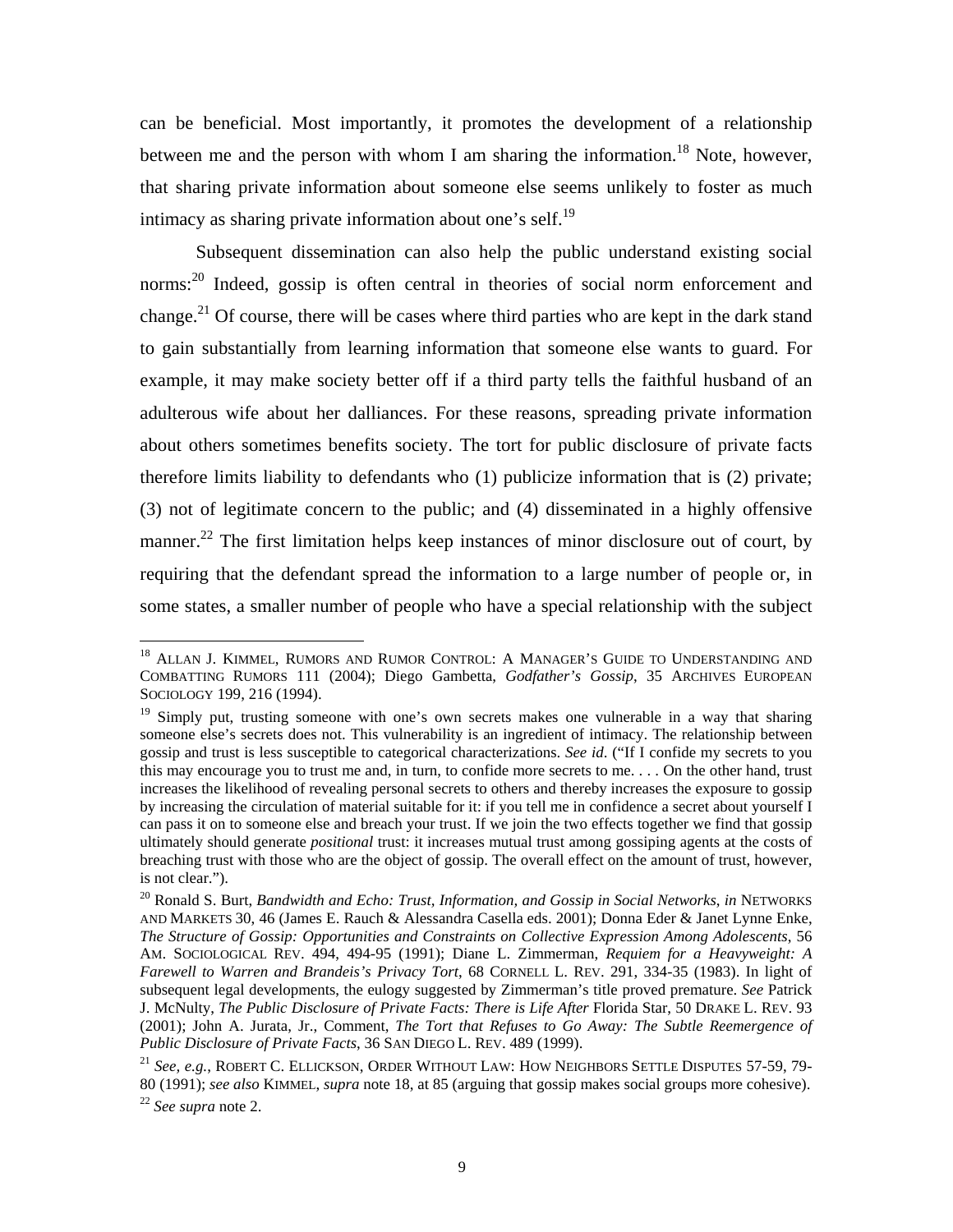<span id="page-11-2"></span>of that disclosure. The third limitation protects First Amendment interests and immunizes those who spread information that has substantial social value. The fourth limitation helps ensure that run-of-the-mill information dissemination is not penalized and that relatively unobjectionable breaches of confidentiality do not clog the courts. But what purpose does the second limitation serve?

In my view, tort law's public-private distinction furthers two primary purposes: First, it grants the parties latitude to structure the disclosure of information in a manner that furthers both parties' perceived interests. If people really want to share the most intimate details about their sex lives on the *Jerry Springer Show*, the law lets them do so.<sup>23</sup> This is why there is no such thing as inherently private information: In a nation where reality television and blogging are all the rage, it is impossible to find a type of personal fact that no one has shared with thousands of strangers. The law sensibly avoids paternalism and defers to an individual's explicitly articulated decisions to publicize information about himself, reasoning that he is in a better position than the government to weigh the private benefits and costs of this information dissemination and that the costs associated with government intervention here usually exceed the associated social benefits.<sup>24</sup> Deciding whether a disclosure was consensual thus plays a pivotal role in determinations of whether particular facts are private.<sup>25</sup> For this reason, information

<span id="page-11-0"></span><sup>&</sup>lt;sup>23</sup> The law's deference to individuals' decisions stems from a belief that individuals are in a better position than government officials to make decisions about sharing personal information. That said, my analysis in this section suggests that there may be negative externalities associated with an individual's voluntary disclosure of personal information about herself in circumstances where that consent is not obvious to those who hear the voluntarily disclosed information. It may be appropriate, therefore, for the law to require that viewers, listeners, and readers be exposed to evidence of the subject's consent in those cases where media outlets disseminate previously private information about individuals. 24 Exceptions arise for a few categories of private speech. For example, the criminal law prohibits adults

<span id="page-11-1"></span>from sharing with minors information relating to their own sexuality. *See* John D. v. Dep't of Social Serv., 744 N.E.2d 659 (Mass. App. Ct. 2001) (holding that a stepfather's repeated nudity in the presence of his teenaged daughter, combined with other sexual communications, constituted child abuse, notwithstanding the lack of physical contact between the daughter and stepfather). These laws might also be couched as protecting consent, however, because the minors participating in these conversations would be unable to consent effectively to participate in these conversations and be exposed prematurely to highly charged sexual content.<br><sup>25</sup> The leading case for this proposition is *Daily Times Democrat v. Graham*, 162 So.2d 474 (Ala. 1964).

For a discussion of consent as a defense in privacy tort cases, see William L. Prosser, *Privacy: A Legal Analysis*, *in* PHILOSOPHICAL DIMENSIONS, *supra* note 9, at 104, 123.

Under the view laid out in this paper, consent is often a decisive consideration in privacy cases. That said, it is unrealistic to expect that people will always reach formal agreements regarding subsequent dissemination in cases involving the disclosure of sensitive information. Litigated privacy cases frequently involve legally unsophisticated plaintiffs, and the sharing of confidential information is so common, and so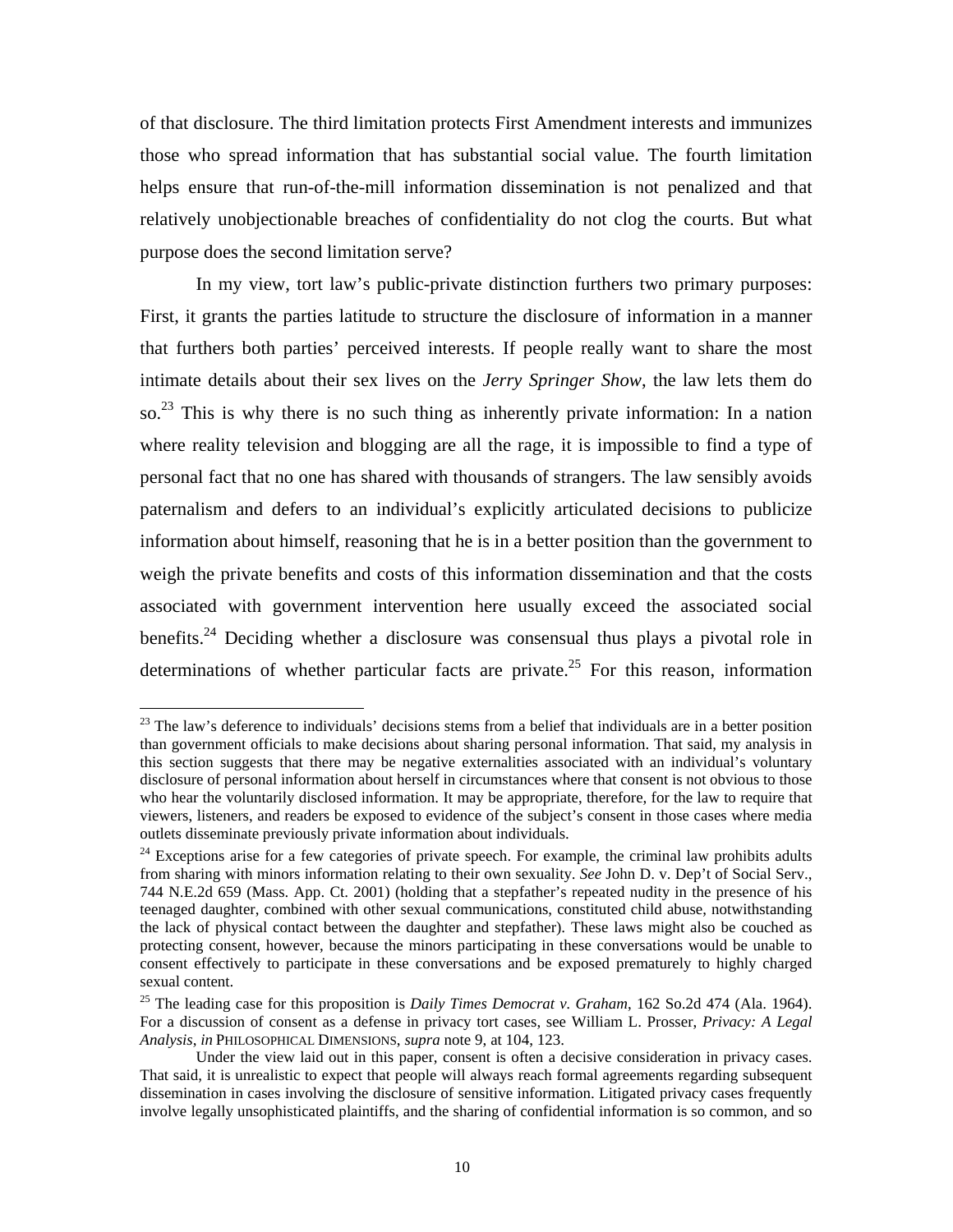<span id="page-12-0"></span>disclosed to another person under false pretenses that reasonably suggest confidentiality usually retains its status as private information.

Second, the privacy element of the tort seeks to differentiate between those facts whose disclosure promotes intimacy and those that do not. If I share information with you that is widely known and readily discoverable, that disclosure is unlikely to promote intimacy between us. The law of privacy therefore does not bother to offer these kinds of disclosures legal protection. Rather, the law protects only information that is secret enough so that its disclosure might foster the development of meaningful social bonds.

That said, secrecy is not a sufficient condition for promoting intimacy. Hardly anyone knows my shoe size. But my informing you that I typically wear a  $9\frac{1}{2}$  does nothing to bring us closer. Intimacy depends on not only secrecy or obscurity, but also on content. That is where the "privacy" element and the "highly offensive to a reasonable person" element of the privacy torts work together. Because of the privacy element of the tort, outing a closeted homosexual may be tortious,<sup>26</sup> but outing Ellen DeGeneres is not. Because of the "highly offensive" element of the tort, publishing the closeted homosexual's shoe size is not tortious, but revealing his sexual orientation may be. Where both elements are satisfied, we can be reasonably certain that the plaintiff's initial disclosure of the information had the potential to promote intimacy. By trusting someone else enough to share information with him that is both obscure and sensitive, an individual attempts to enhance the intimacy associated with their relationship.

#### *C. Privacy Can Be Objective and Descriptive*

Given the functions of privacy law, one can imagine several paths that courts might take to demarcate the boundaries between public and private. The first fork in the road raises the question of whether courts should define privacy on the basis of a normative inquiry or a descriptive inquiry. Judges taking a normative tack might regard

central to society's flourishing, that formalizing all such disclosures via binding contracts would be foolhardy. Many of the social interactions that provide the facts for privacy law's leading cases involve nonrepeat players, and highly improbable or surprising turns of events. The transaction costs associated with preventing these controversies via contracts often will be prohibitive.<br><sup>26</sup> See Barbara Moretti, *Outing: Justifiable or Unwarranted Invasion of Privacy? The Private Facts Tort as* 

<span id="page-12-1"></span>*a Remedy for Disclosures of Sexual Orientations*, 11 CARDOZO ARTS & ENT. L.J. 857 (1993); John P. Elwood, Note, *Outing Privacy, and the First Amendment*, 102 YALE L.J. 747 (1992); Keith J. Hilzendeger, Comment, *Unreasonable Publicity: How Well Does Tort Law Protect the Unwarranted Disclosure of a Person's HIV-Positive Status?*, 35 ARIZ. ST. L.J. 187 (2003).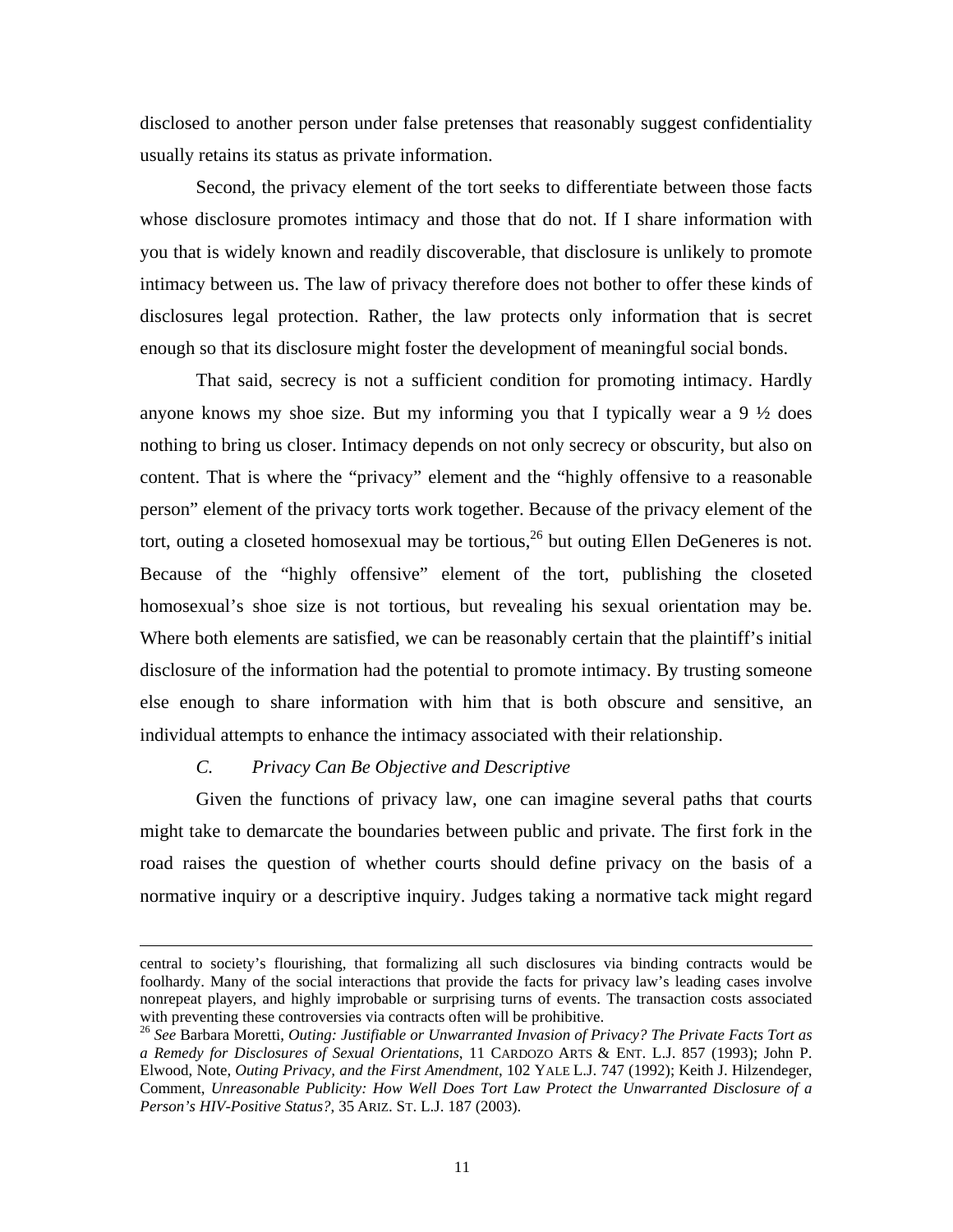<span id="page-13-1"></span>information about medical conditions, sexual orientations, and political affiliations as inherently private, and information about child-rearing attitudes, movie rentals, and Internet chat room activities as inherently public. But such a normative approach immediately encounters serious difficulties. First, individuals and communities will disagree substantially about what information is more private and what is more public. Some homosexuals are closeted and hope to remain so, but are happy to share information about what movies they've rented. Some people are quiet open about their sexual preferences, but zealously avoid discussing their political or religious beliefs with others. Judges represent an elite segment of society, and there is a real danger that the standards of propriety that they introduce into the law will clash with attitudes that reflect changing cultural beliefs and varied preferences among the citizenry.<sup>27</sup> Second, normative disagreements about what is or is not private are impossible to resolve. People starting with different cultural priors, based on age, race, religion, or economic class, will reach very different conclusions about the morality of collecting or publishing information about activities that a plaintiff would prefer to keep private. Was it morally permissible for Senator Kerry to mention the sexual orientation of Vice President Cheney's daughter during the final 2004 presidential debate? There is no objectively correct answer to this question, $^{28}$  and any effort to ground an answer in neutral principles,

 $\overline{a}$ 

<span id="page-13-0"></span> $27$  Privacy is highly responsive to changes in technologies or social norms. Privacy law ought to reflect democratic sentiments, not fight them. It would thus be a substantial mistake to embed in the law the expectations of privacy that prevailed in one era, one society, or one court's opinion. As Al Alschuler has noted in the Fourth Amendment context, "for a judge to elevate his personal visions of privacy above those of the rest of society would be arrogant and inconsistent with appropriate concepts of judicial restraint. A test of constitutional protection that looks to changing cultural sentiments may raise the specter of adjudication by Gallup poll; but idiosyncratic judicial concepts of natural justice—visions, for example, of an inherent human need for privacy at odds with the visions prevalent in society—would have less claim to respect." Albert W. Alschuler, *Interpersonal Privacy and the Fourth Amendment*, 4 N. ILL. U. L. REV. 1, 7 n.12 (1983-84).

Any normative framework regarding what should or should not remain private will be highly contestable, which strengthens the case for privileging the descriptive as the normative, as this paper does. Of course, one needs some normative principle for determining that privacy is worth protecting. *See supra*  Sections I.A. & I.B. That said, the structure of the privacy torts already makes normative considerations relevant. An actionable public disclosure or intrusion must be "highly offensive to a reasonable person." Given that a violation of community standards is a necessary, normative, element of the tort, there is little justification for making the separate "privacy" element turn on normative calculations. This is another reason why I advocate a positivist approach to privacy in this paper. 28 *Compare* Editorial, *Outing Mary Cheney*, WALL ST. J., Oct. 15, 2004, at A14 ("By outing Mary Cheney

before millions of viewers on prime-time television, Messrs. Kerry and Edwards may hope to score points with their base of gay activists."), *with* Brian Lehrer, Editorial, *They'll Point Fingers but Won't Show Their Hands—With the Media's Complicity, Candidates Attack Opponents and Avoid Discussing Ideas*, NEWARK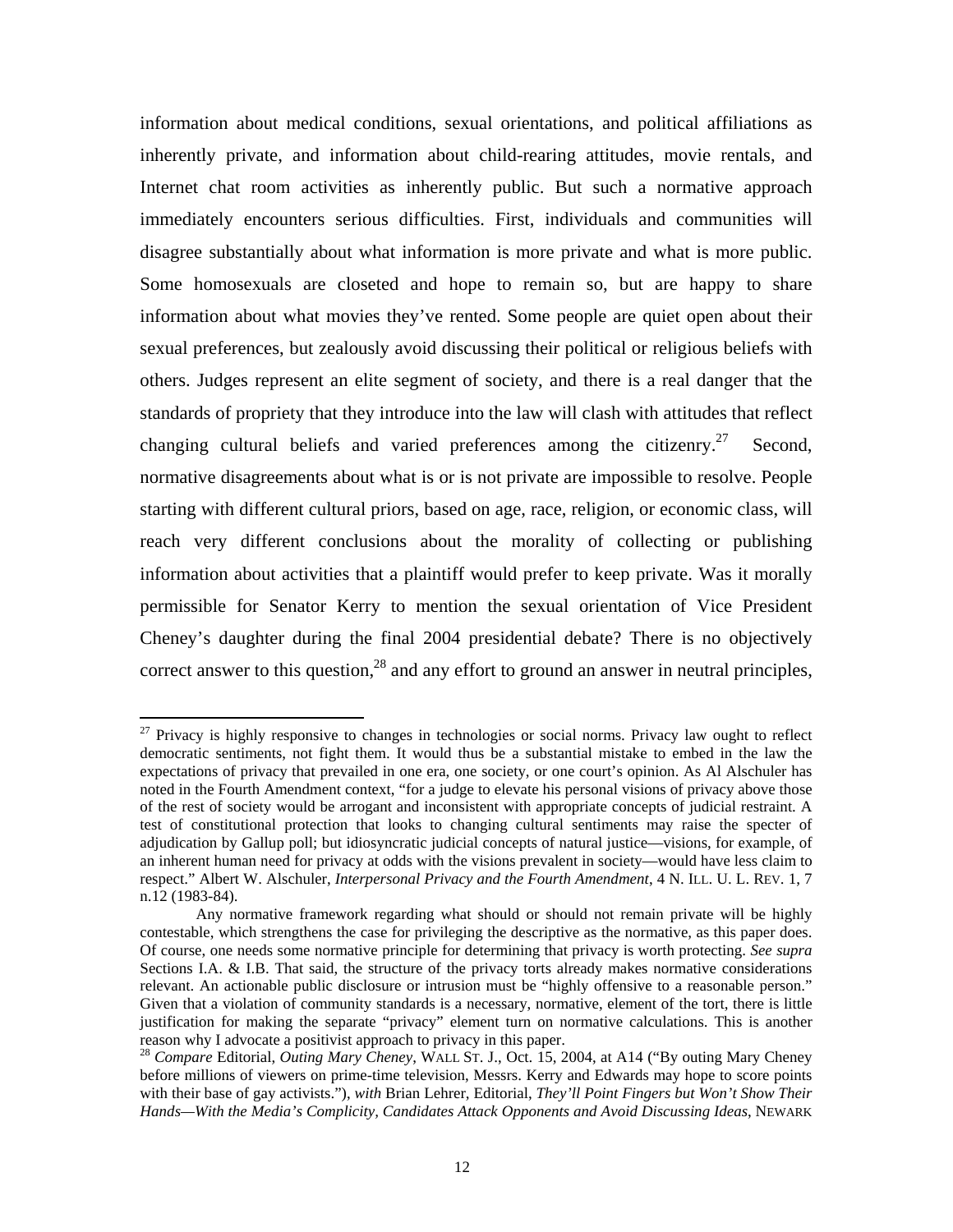<span id="page-14-0"></span>other than popular beliefs or behaviors, is doomed to failure. Perhaps because normative analysis leads to dead ends with respect to whether information is appropriately characterized as private or public, courts tend to view the "privacy" determination in tort law as a descriptive question.

Once a court decides to treat the question of whether the privacy element is satisfied as a descriptive one, it reaches the second fork in the road, which implicates the subjective-objective distinction. The courts might ask what the parties *actually* expected when the plaintiff's initial disclosure occurred. Or they might examine what the parties reasonably *should have* expected at the time of the initial disclosure. For very good reasons, courts have focused on the latter inquiry. It seems daft to render the defendant liable for breaching a plaintiff's unrealistic or foolhardy expectations of privacy. Moreover, evaluating the parties' subjective expectations of privacy requires the courts to try to get inside the parties' minds, and parties will often have strong incentives to lie or otherwise shade their recollections about what they expected. As explained below, many litigated privacy disputes will involve cases where the plaintiff apparently expected that the disclosed information would remain private, but the defendant believed that the plaintiff had no such expectation.<sup>29</sup> For that reason, tort opinions have eschewed a

STAR-LEDGER, at 15 ("The Bush campaign is trying to focus voter attention on the fact that John Kerry mentioned in the last debate that Dick Cheney's daughter is a lesbian. This takes the focus off the real issue of what legal rights gay people should have and puts it on the fake issue of whether Kerry invaded the privacy of someone who is already out and who was already an issue in the campaign.").

 $^{29}$  In this sense, privacy tort law is quite different from Fourth Amendment law, which ostensibly requires a court to examine *both* subjective and objective expectations of privacy. The courts first ask whether the defendant had a subjective expectation of privacy, and if so, courts examine whether that expectation of privacy is one that society ought to recognize as reasonable. Katz v. United States, 389 U.S. 347 (1967). As a practical matter, however, defendants virtually always claim to have a subjective expectation of privacy, and the courts rarely second-guess those representations about the defendant's state of mind. When courts do discuss the first-prong, their analysis sometimes invokes the "reasonableness" issues that ought to be analyzed under the second prong. *See, e.g.*, Smith v. Maryland, 442 U.S. 735, 742-43 (1979) (discussing the issue of whether telephone subscribers in general expect privacy in the numbers that they dial but, strangely, considering this question as part of prong 1 of *Katz*). The second prong of *Katz*, the so-called objective prong, is therefore the locus of most of the action under Fourth Amendment law. *See, e.g.*, James J. Tomkovicz, *Beyond Secrecy for Secrecy's Sake: Toward and Expanded Vision of the Fourth Amendment Privacy Province*, 36 HASTINGS L.J. 645, 653-54, 679-80 (1985); David W. Cunis, Note, California v. Greenwood: *Discarding the Traditional Approach to the Search and Seizure of Garbage*, 38 CATH. U. L. REV. 543, 565 (1989); Jon E. Lemole, Note, *From* Katz *to* Greenwood*: Abandonment Gets Recycled from the Trash Pile—Can Our Garbage Be Saved from the Court's Rummage Hands?*, 41 CASE W. RES. L. REV. 581, 590 n.92 & 601 (1991).

Two other differences are worth noting here. First, in the Fourth Amendment context, the law deems the government agents' expectations of the plaintiff's privacy irrelevant. Rather, the law focuses only on what the subject of the search expected, and whether those expectations were reasonable. In the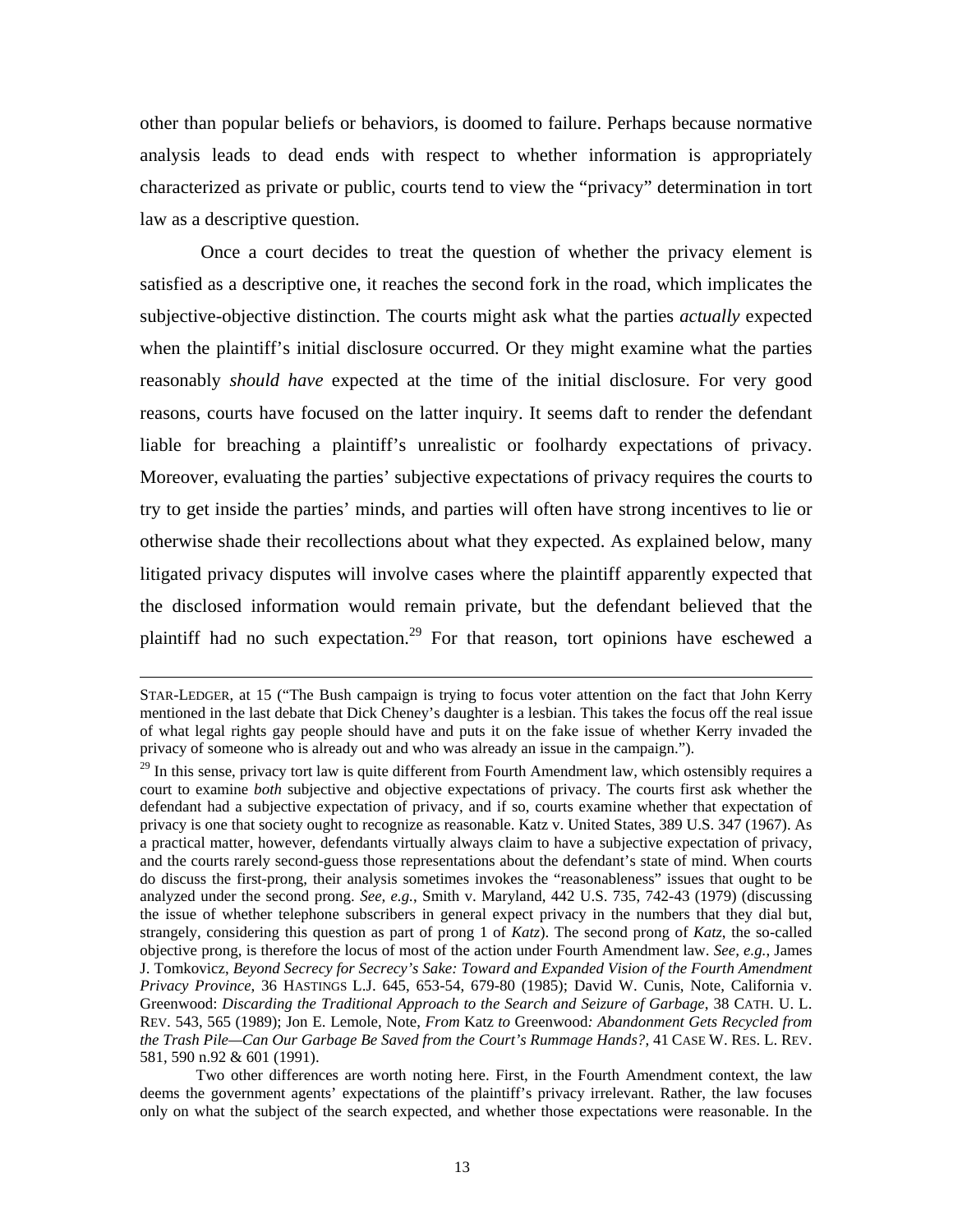subjective inquiry into the parties' states of mind, and focused exclusively on whether the parties' should have expected dissemination or not.

This brings us to the final fork in the road. How might the courts decide whether the parties' privacy expectations (or lack theoreof) were reasonable, particularly where those expectations differed substantially? Here again, there are at least two options in cases where the plaintiff and defendant differed about whether they expected subsequent dissemination to occur. The court can ask what most people would have believed, given the context of the initial disclosure. Or the court can ask about the probability that the information at issue would have become public anyway in the absence of the defendant's actions. As a theoretical matter, you could answer the first question by taking a public opinion poll and the second question by modeling the network of communicants to determine whether any dissemination that did occur was likely or a mere fluke. The ideal answer to the second inquiry would employ a sophisticated computer model that perfectly reflects social tendencies, and predicts the ex ante likelihood that information disclosed from *A* to *B* will ultimately become widely known in the relevant community. If dissemination was likely or inevitable, then the plaintiff's expectation of privacy at the time of the disclosure was unreasonable. If dissemination was highly unlikely, then it was reasonable for the plaintiff to expect privacy.

Courts resolving privacy cases have decided to pursue the "computer model" line of inquiry, ignoring the "public opinion" approach to privacy. Unfortunately, they have done so without the benefit of any obvious methodology, let alone the hypothetically perfect predictive computer model I described in the previous paragraph. Lacking both a computer model and an understanding of the science of social network analysis, judges have relied on their intuitions to evaluate the likelihood of information dissemination in a counterfactual world. Judges seem to be asking themselves, "had the defendant not

privacy tort context, by contrast, both parties' expectations might be relevant. Before assigning civil liability to a defendant, a court might want to know whether the defendant expected that the information in question was supposed to remain private. Second, in the Fourth Amendment context, the federal courts have adopted a version of what I call the hard-line approach to privacy. If an individual discloses information with a third party, that information is deemed to have been disclosed to the entire world. *See infra* Section II.B. and note 230. For criticisms of existing Fourth Amendment jurisprudence, and arguments on behalf of "privacy in public," see Marc Jonathan Blitz, *Video Surveillance and the Constitution of Public Space: Fitting the Fourth Amendment to a World that Tracks Image and Identity*, 82 TEX. L. REV. 1349 (2004), and Christopher Slobogin, *Public Privacy: Camera Surveillance of Public Places and the Right to Anonymity*, 72 MISS. L.J. 213 (2002).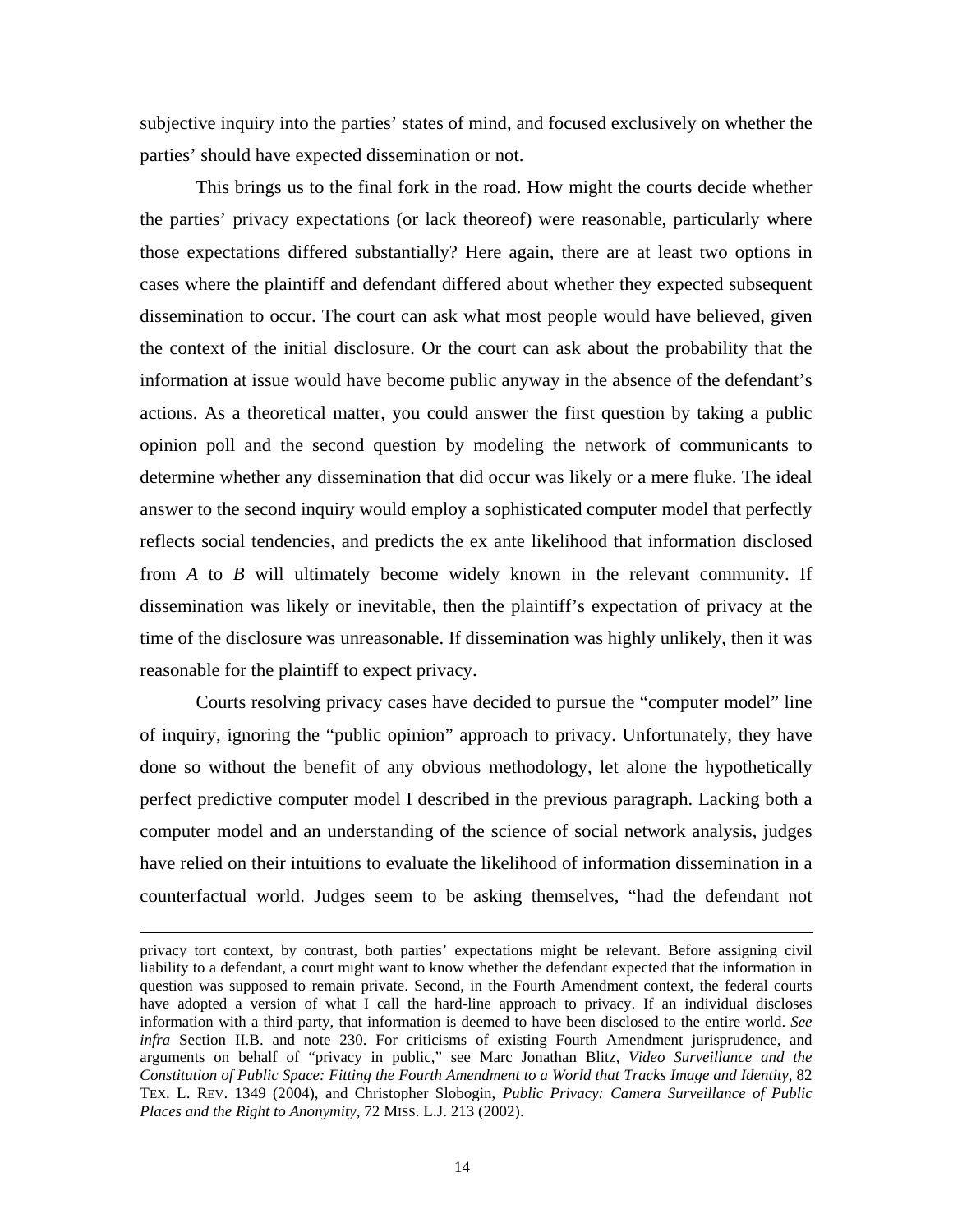<span id="page-16-0"></span>become involved, would I have expected this information to remain private were I in the parties' shoes?" I have suggested that this is the right question to be asking. But the answers that courts have provided seem to rely on guesswork more than anything else. We can use sociology to assess the accuracy of judges' guesses, and perhaps to help them make better educated guesses.<sup>30</sup> Before we do that, it makes sense to discuss why the "computer model" approach is preferable to the "public opinion" approach in the tort context.

#### *D. "Computer Model" versus "Public Opinion"*

There is, perhaps, an easy explanation for why courts have not considered using a public opinion poll to resolve privacy tort disputes: No scholar has suggested that they do so. But Christopher Slobogin and Joseph Shumacher have argued, quite forcefully, that public opinion polls ought to be relevant to the courts as they decide whether the subject of a government search had a "reasonable expectation of privacy" that is protected by the Fourth Amendment.<sup>31</sup> It is not a large leap to apply Slobogin and Schumacher's Fourth Amendment arguments in the tort context.

That said, in the tort context, making poll data decisive on the privacy question might be ill-advised. Whatever the merits of Slobogin and Schumacher's proposal as applied to searches and seizures, it is not clear why it matters whether most people say they expect privacy in a particular setting. If large majorities of the American public tell pollsters that "what happens in Vegas stays in Vegas," this need not make the supposition a reasonable one. To the contrary, it seems that courts would want to base substantive privacy law protections, not on what people say, but on what they do. Thus the courts may properly inquire whether it was appropriate for the defendant (and many other people like him) to believe that a particular disclosure would not be disseminated widely.

Imagine a plausible situation where poll results deviate substantially from actual, observed behavior. For example, assume that 80% of respondents say that if they found out about a friend's extramarital affair, they would tell that person's spouse. Now assume

<span id="page-16-1"></span><sup>30</sup> Alschuler, *supra* note 27, at 8 n.12 (describing the dictate of *Katz v. United States* that judges "assume the role of armchair sociologists and attempt to assess cultural expectations of privacy" for purposes of Fourth Amendment law).<br><sup>31</sup> Christopher Slobogin & Joseph E. Schumacher, *Reasonable Expectations of Privacy and Autonomy in* 

<span id="page-16-2"></span>*Fourth Amendment Cases: An Empirical Look at "Understandings Recognized and Permitted by Society*,*"*  42 DUKE L.J. 727 (1993); Slobogin, *supra* note 29, at 263-75.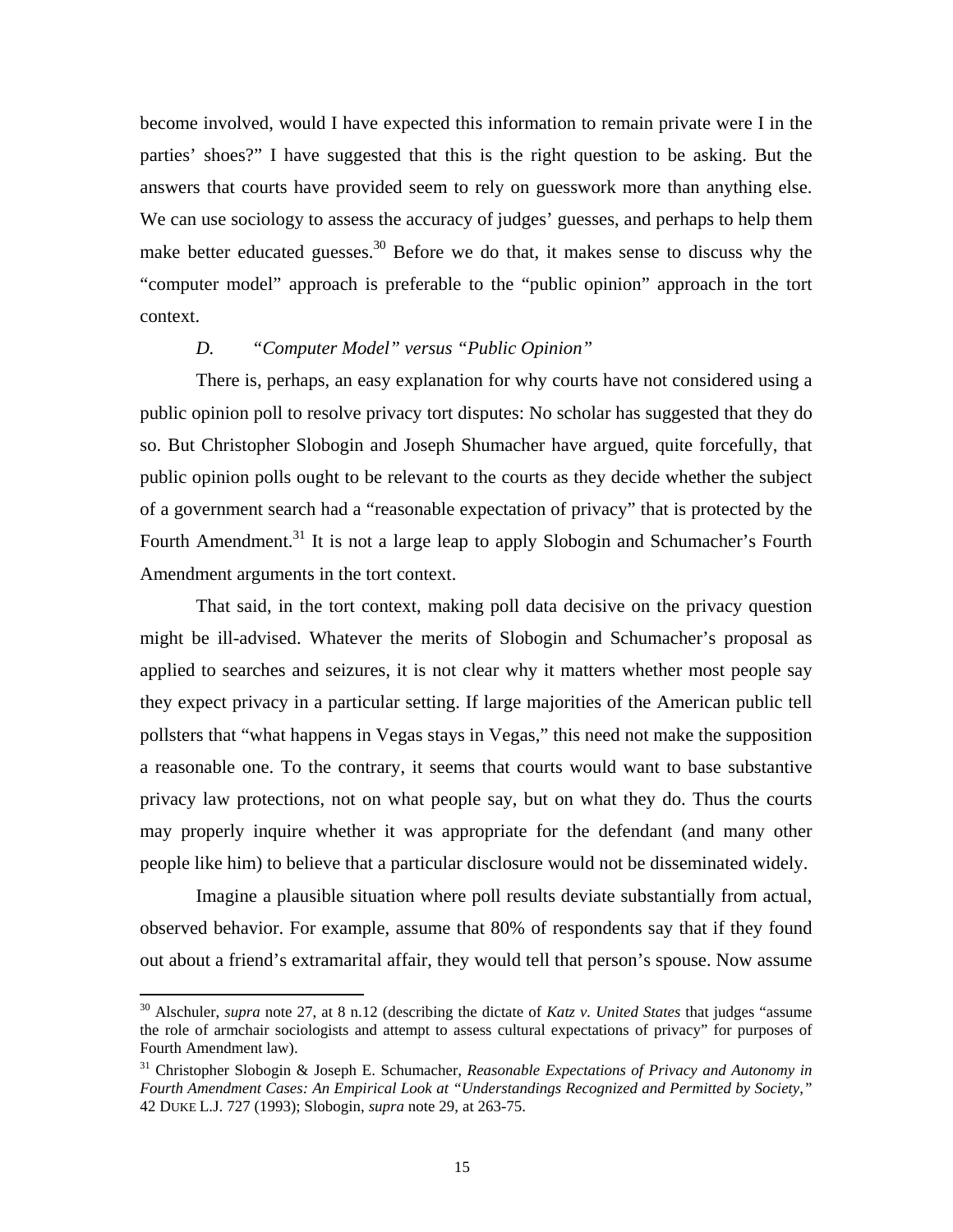<span id="page-17-3"></span>that only 20% of people who find out about such affairs actually *do inform* the affected spouses.<sup>32</sup> Such a conflict makes the choice of "computer model" versus "public opinion" matter, and whereas the poll probably reflects people's aspirations (about what they should do), the behavioral study reflects actual data about what is likely to happen. People are social beings. They spend their entire lives disclosing information about themselves and then seeing whether that information remains confidential or spreads through their circles of acquaintances. To the extent that intelligent individuals are gauging whether information they share with third parties will be shared further, they will focus on observed behavior, not attitudes. Behavioral data is thus preferable to survey data in privacy, just as reliable market data is preferable to contingent valuation data in the realm of environmental law. $^{33}$ 

A "public opinion" standard for evaluating reasonable expectations of privacy would create other problems as well. For one thing, such a standard necessarily introduces circularity into the law. A well publicized Supreme Court opinion holding that people have a reasonable expectation of privacy against the use of infrared cameras to detect heat emanating from their homes<sup>34</sup> presumably will increase the percentage of poll respondents who view such searches as unduly intrusive. Indeed, the Supreme Court has expressed substantial uneasiness about the possible circularity between people's expectations of privacy and the content of privacy  $law<sup>35</sup>$ . What's more, poll responses can

<span id="page-17-0"></span> $32$  Divergences between poll results and behavioral data are common in the information privacy context. For an interesting discussion of these divergences and how they might be interpreted, see Katherine J. Strandburg, *Too Much Information: Privacy, Rationality, Temptation and the Implications of "Willpower" Norms* 8-13 (unpublished manuscript on file with author) (2004). Similar divergences between polling and observation arise in the family law context. Fiancées who are aware of high American divorce rates nevertheless assume that their own marriages will not end in divorce. *See generally* Lynn A. Baker & Robert E. Emery, *When Every Relationship is Above Average: Perceptions and Expectations of Divorce at*

<span id="page-17-1"></span><sup>&</sup>lt;sup>33</sup> See Note, *"Ask a Silly Question . . .": Contingent Valuation of Natural Resource Damages, 105 HARV.* L. REV. 1981 (1992).<br><sup>34</sup> *Kyllo v. United States*, 533 U.S. 27 (2001).<br><sup>35</sup> *See* Smith v. Maryland, 442 U.S. 735, 741 n.5 (1979) ("Situations can be imagined, of course, in which

<span id="page-17-2"></span>

Katz's two-pronged inquiry would provide an inadequate index of Fourth Amendment protection. For example, if the Government were suddenly to announce on nationwide television that all homes henceforth would be subject to warrantless entry, individuals thereafter might not in fact entertain any actual expectation of privacy regarding their homes, papers, and effects.").

Some have criticized the Supreme Court's Fourth Amendment jurisprudence for facilitating the incremental erosion of people's privacy expectations. *See, e.g.*, Shaun B. Spencer, *Reasonable Expectations and the Erosion of Privacy*, 39 SAN DIEGO L. REV. 843 (2002). This does not strike me as a particularly persuasive critique of privacy law. Rather, the advantage of the reasonable expectations of privacy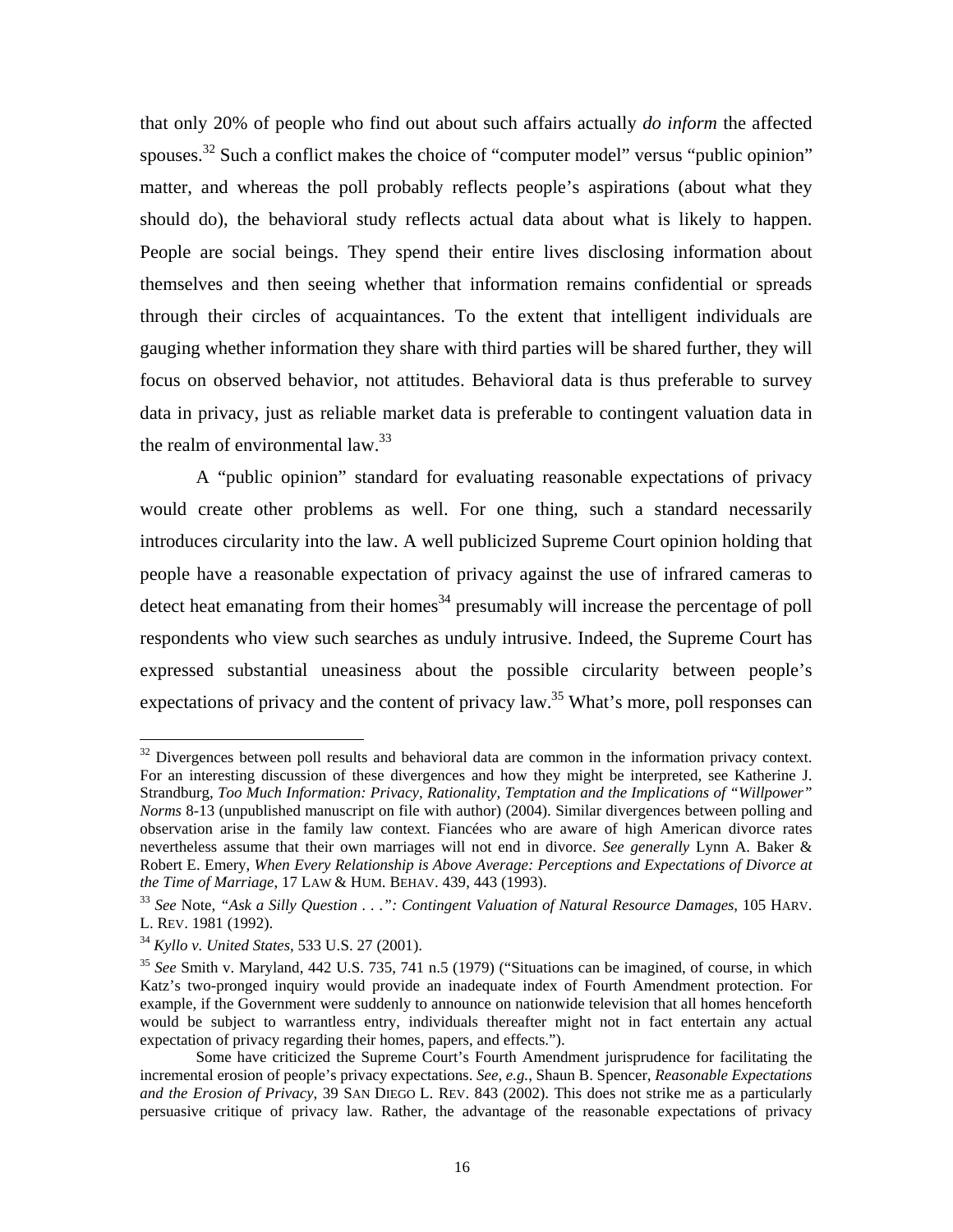be manipulated rather easily based on the way in which a particular question is framed.<sup>36</sup> Slobogin & Schumacher point out that their poll results will vary dramatically based on the subject of the search, whether the search revealed anything, and whether the poll respondent is asked about a search of himself or a search of a third party.<sup>37</sup> And, indeed, polling is more uniform in the Fourth Amendment context, where all fact patterns necessarily involve police surveillance. In the tort context, the public's reaction to a possible privacy invasion will depend heavily on the identities of the parties, the extent of the disclosure, the purpose of the disclosure, the nature of the information disclosed, and various other facts.

The case for "computer model" data over "public opinion" data, then, hinges largely on the law's preference for observational data over survey data. A complete defense of computer modeling should invoke two additional points. First, jury sentiment may be a decent proxy for localized public opinion polls, substantially reducing the value added by survey research. Second, in defamation cases that involve privacy interests, the courts have long relied on a methodology that is analytically similar to computer modeling. In cases involving private figures or non-newsworthy events, defamation law focuses on the truth or falsity of the defendant's statement.<sup>38</sup> The law does not focus on whether the defendant expected that the information at issue was true, but on whether it actually was true. A newspaper that publishes a false story about a private figure is liable, even if the newspaper reasonably believed the story to be true at the time of publication. As a result, the newspaper has a strong incentive to evaluate the story's accuracy before publishing it. Evaluating privacy is no more difficult for a would-be defendant than

approach is its flexibility and responsiveness to technological and social changes that affect privacy norms. In any event, a theory of privacy grounded in a social-network theory / computer model approach will be responsive to technological changes as well.<br><sup>36</sup> *See, e.g.*, John Zaller & Stanley Feldman, *A Simple Theory of Survey Response: Answering Questions* 

<span id="page-18-0"></span>*Versus Revealing Preferences*, 36 AM. J. POLI. SCI. 579 (1992); Lee Anne Fennell, *Death, Taxes, and Cognition*, 81 N.C. L. REV. 567, 594-95 (2003).

<span id="page-18-1"></span><sup>37</sup> Slobogin & Schumacher, *supra* note 31, at 762-64. For another report on the results of national polls dealing with privacy matters, and how responses have varied over time, see James E. Katz & Annette R. Tassone, *The Polls—A Report: Public Opinion Trends: Privacy and Information Technology*, 54 PUB. OP. Q. 125 (1990).

<span id="page-18-2"></span><sup>38</sup> *See* Gertz v. Robert Welch, Inc., 418 U.S. 323 (1974) (holding that private figure plaintiffs need not demonstrate actual malice to recover compensatory damages); Dun  $\&$  Bradstreet, Inc. v. Greenmoss Builders, Inc., 472 U.S. 749 (1985) (holding that a plaintiff need not demonstrate actual malice to recover compensatory damages if the speech at issue does not involve a matter of public concern).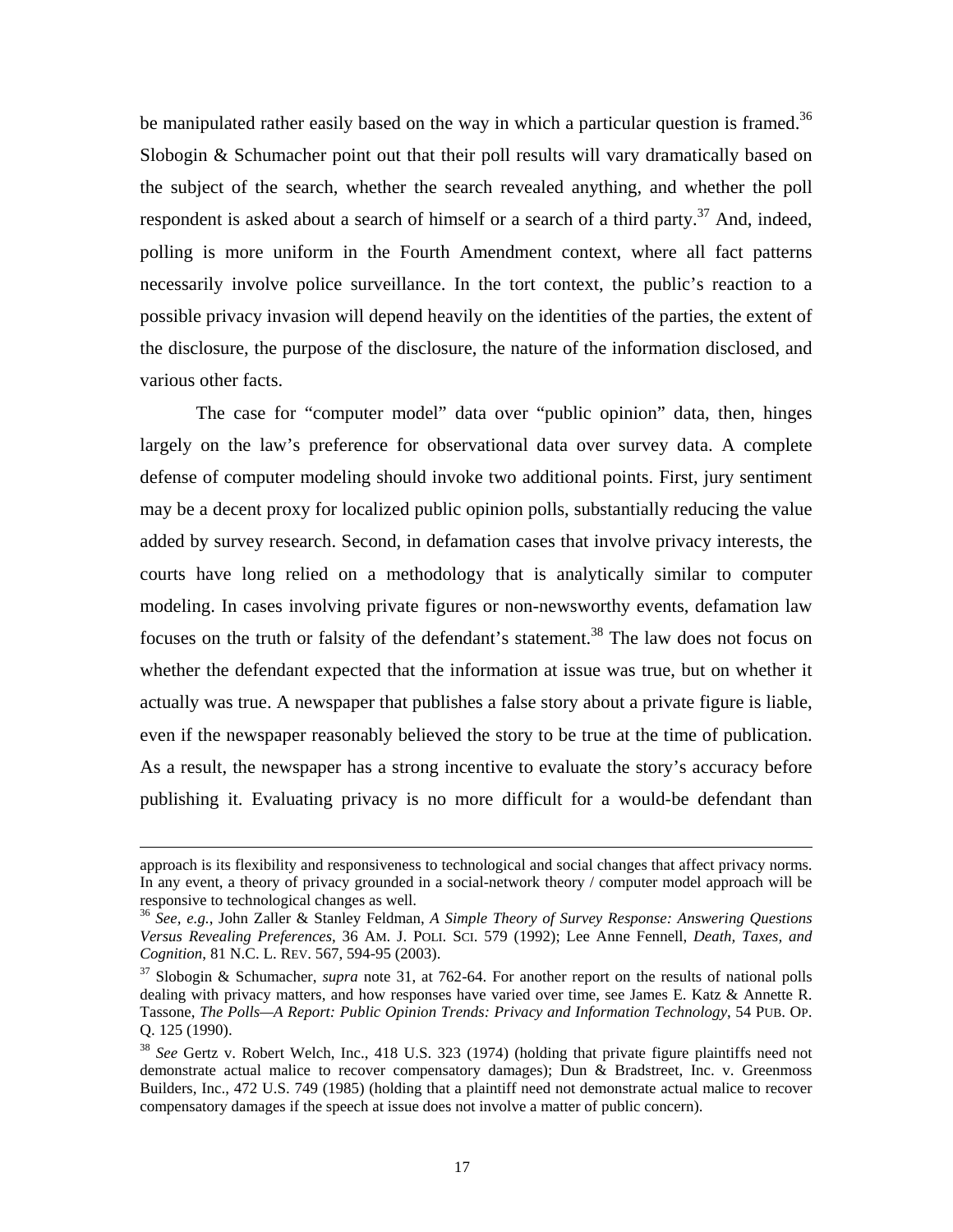<span id="page-19-0"></span>evaluating truth, and in some cases it will be easier. And successful privacy claims, particularly those involving public disclosure of private facts, necessarily involve nonnewsworthy facts and often involve private-figure plaintiffs. The analog to defamation law, where expectations are irrelevant as to liability for private figure plaintiffs, even if those expectations are widely held, therefore buttresses the case for a "computer model" approach[.39](#page-19-1) 

It remains to be seen whether the "computer model" approach to tort privacy is workable for resource-constrained courts. The answer to that question depends, of course, on the state of the science, so this paper will evaluate that important question in great detail. To foreshadow a bit, the models developed by social network theorists are becoming increasingly sophisticated at predicting whether information will be disseminated widely through a given community. Though their models remain far from perfect, there are already enough useful insights to render social network theory a superior alternative to public opinion polls for evaluating the parties' reasonable expectations of privacy. Before reaching that section of the paper, I will make the discussion more concrete by describing the tort law in some detail.

#### **II. The Law of "Limited Privacy"**

The American law eschews a categorical answer to the question of under what circumstances a limited disclosure of private information about one's self renders that information "public" for the purposes of tort law. Puzzlingly, little legal scholarship has addressed this central issue of privacy law.[40](#page-19-2) 

#### *A. "Limited Privacy"*

1

Privacy law is better developed in California than in any other jurisdiction, and it appears that California has most emphatically accepted the concept of limited privacy. "Limited privacy" is the idea that when an individual reveals private information about herself to one or more persons, she may retain a reasonable expectation that the recipients of the information will not disseminate it further.

<span id="page-19-1"></span> $39$  Nor does trade secrets law consider the parties' expectations to be a substantial factor in whether a valuable commercial idea has been shared so widely to have lost its status as a trade secret. *See* Rockwell Graphic Sys. v. DEV Indus., 925 F.2d 174 (7th Cir. 1991).

<span id="page-19-2"></span><sup>40</sup> For a notable exception, see Paul M. Schwartz, *Privacy and Democracy in Cyberspace*, 52 VAND. L. REV. 1609, 1664-70 (1999) (embracing a limited privacy vision of the law, and discussing it in several privacy law contexts).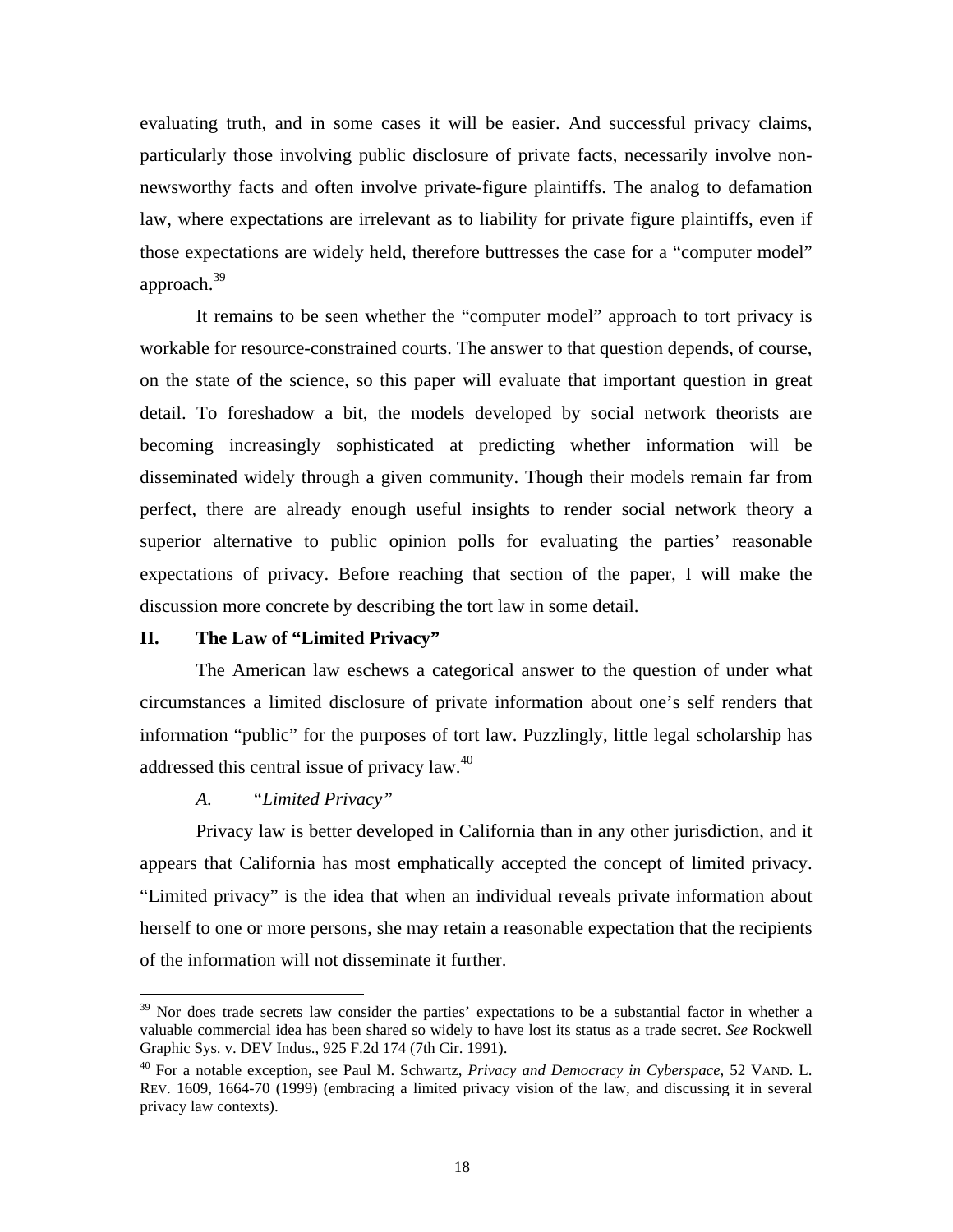<span id="page-20-6"></span>The leading California case is the supreme court's 1999 opinion, *Sanders v. ABC*. [41](#page-20-0) *Sanders* involved the efforts of Stacy Lescht, an ABC investigative journalist, to expose fraud in the telephone psychic industry. To that end, she obtained employment as a telephone psychic, and used a hidden video camera to record her conversations with coworkers[.42](#page-20-1) One of these coworkers, Mark Sanders, sued after part of his conversation with Lescht was broadcast on ABC's *PrimeTime Live* program. [43](#page-20-2) Lescht argued that because Sanders' coworkers could overhear her conversations with him, he had no reasonable expectation of privacy in the communication.<sup>44</sup> The court disagreed:

This case squarely raises the question of an expectation of limited privacy . . . [P]rivacy for the purposes of the intrusion tort, is not a binary, all-ornothing characteristic. There are degrees and nuances to societal recognition of our expectations of privacy: the fact that the privacy one expects in a given setting is not complete or absolute does not render the expectation unreasonable as a matter of law. . . . "The mere fact that a person can be seen by someone does not automatically mean that he or she can legally be forced to be subject to being seen by everyone.<sup>145</sup>

The court thus held that information can be *public* vis-à-vis one's fellow employees, but *private* vis-à-vis the outside world. Sanders presumably would have suffered little damage if Lescht had played their recorded conversations for fellow employees, but he had a cause of action when she exposed millions of television viewers to the contents of the conversations. Following a jury trial, Sanders was awarded \$635,000 for intrusion upon seclusion.<sup>46</sup> In other interesting contexts, the California courts generally have adhered to the "expectation of limited privacy" approach laid out in *Sanders*. [47](#page-20-6) 

<span id="page-20-0"></span> $41$  20 Cal. 4th 907 (1999).

<span id="page-20-1"></span>

<span id="page-20-3"></span><span id="page-20-2"></span>

<sup>42</sup> *Id.* at 910.<br><sup>43</sup> *Id.* at 913 n.1.<br><sup>44</sup> *Id.* at 917-18. Approximately telephone psychics worked at cubicles in a large room. *Id.* at 912.

<span id="page-20-4"></span><sup>45</sup> *Sanders*, 20 Cal.4th at 915-16 (quoting 1 MCCARTHY, THE RIGHTS OF PUBLICITY AND PRIVACY (1998) § 5.10[A][2]). 46 *Id*. at 912-13.

<span id="page-20-5"></span>

<sup>47</sup> *See* M.G. v. Time Warner, 89 Cal.App.4th at 623 (2001) (holding that little league players and coaches had a reasonable expectation of privacy in their team photo, after Sports Illustrated published the photo in a story about the team manager's molestation of several team members); Pettus v. Cole, 49 Cal.App. 4th 402, 441-43 (1996) (holding that an employee has a limited expectation of privacy in medical information he provided to a physician hired by his employer for the purposes of evaluating the employee's disability claim); Urbaniak v. Newton, 226 Cal.App. 3d 1128 (1991) (holding that a patient's disclosure of his HIV positive status to a nurse, for the purpose of warning her about the risk of infection, did not amount to consent for the nurse's supervising physician to include the patient's HIV status in a report evaluating the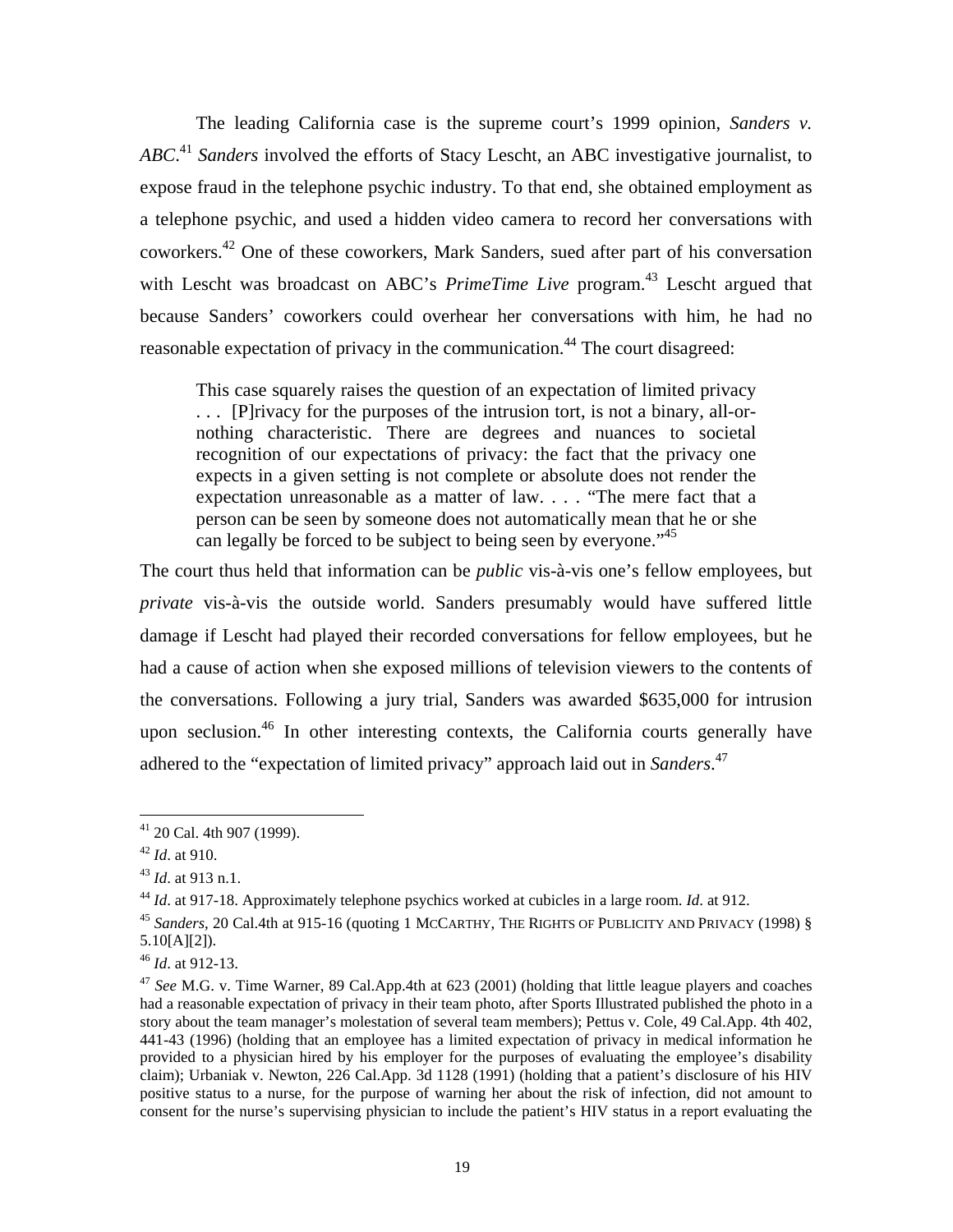<span id="page-21-3"></span>This notion of "limited privacy" does not turn up only in intrusion upon seclusion cases like *Sanders*. Rather, it has found receptive audiences in several other cases involving public disclosure of private facts. Courts willingness to accept "limited privacy" arguments in both the intrusion and public disclosure contexts makes sense, since the intrusion tort's concept of privacy fully encompasses the conception of privacy that arises in the public disclosure context. $48$  The two leading public disclosure cases appear to be Missouri's *Y.G. v. Jewish Hospital*, *[49](#page-21-1)* and Georgia's *Multimedia WMAZ, Inc. v. Kubach*,<sup>50</sup> although a number of other cases contain similar reasoning.<sup>51</sup>

<span id="page-21-0"></span>intentional intrusion "upon the solitude or seclusion of another or his private affairs or concerns"), *with* RESTATEMENT (SECOND) OF TORTS § 652(D) (defining public disclosure as giving publicity "to a matter concerning the private life of another"). It is difficult to imagine how something can be another's "private affair or concern," but not "a matter concerning the private life of another."

<span id="page-21-1"></span>49 795 S.W.2d 488 (Mo. Ct. App. 1990).

<span id="page-21-2"></span>50 443 S.E.2d 491 (Ga. 1994).

<sup>51</sup> *See, e.g.*, Doe v. B.P.S. Guard Serv., 945 F.2d 1422 (8th Cir. 1991) (holding that female models who undressed in each other's presence had a cause of action against peeping Tom security guards, who used a security camera to leer at the models in various states of undress); Sheets v. Salt Lake County, 45 F.3d 1383 (10th Cir. 1995) (holding that the plaintiffs' having turned over a diary to police investigators did not indicate a willingness to have the diary released to an author for use in a published book); Huskey v. NBC, 632 F.Supp. 1282 (N.D. Ill. 1986) (holding that a prisoner who worked out in a prison's exercise cage had a reasonable expectation of privacy against being filmed for a television broadcast, even though other inmates and prison guards could see him exercising); Vassiliades v. Garfinckel's, Brooks Bros., 492 A.2d 580 (D.C. 1985) (holding that a plaintiff had a privacy claim against those who disclosed that she had undergone plastic surgery, even though the plaintiff had told her family and friends about the procedure); Benitez v. KFC, 714 N.E.2d 1002 (Ill. App. Ct. 1999) (holding that male employees' spying on multiple undressing female employees is intrusion upon seclusion even though the undressed coworkers disrobed in each other's presence); Peckham v. Boston Herald, 719 N.E.2d 888 (Mass. App. 1999) (holding that the

employee's workers' compensation claim); Times Mirror Co. v. Superior Court, 198 Cal.App.3d 1420 (1988) (holding that the plaintiff had a reasonable expectation of privacy in her having witnessed the murder of her roommate by an at-large suspect, even though she had shared this information with friends, relatives, and police officers).

The only California case that, at first glance, seems like a rejection of "limited privacy" underscores just how far the principle extends. In *Sipple v. Chronicle Publishing Co.*, 154 Cal. App. 3d. 1040 (1984), the California courts held that a plaintiff's decision to share information about his homosexuality with members of the gay community deprived him of a cause of action when a general circulation San Francisco newspaper mentioned his orientation after he became a public figure by foiling an assassination attempt against President Ford. Sipple argued that his willingness to share his sexual orientation with supportive gays hardly indicated a willingness to share it with unsupportive heterosexuals. Indeed, Sipple's family shunned him after they learned about his sexual orientation. *Id.* at 1044-45. The court held that Sipple's sexual orientation had become a matter of public knowledge well before the defendant's publication, citing the fact that Sipple's orientation was known to "hundreds of people in a variety of cities, including New York, Dallas, Houston, San Diego, Los Angeles, and San Francisco." *Id*. at 1047. The court further emphasized that several gay magazines had published stories referencing Sipple's homosexuality. *Id*. at 1047-48. Against this backdrop, and with Sipple gaining substantial fame by virtue of his heroic act, the court was incredulous that Sipple's poorly-kept secret would have remained unknown to heterosexuals generally had the defendant not acted. For further discussion of *Sipple*, *see infra* note 202.<br><sup>48</sup> *Compare* RESTATEMENT (SECOND) OF TORTS § 652(B) (defining intrusion upon seclusion as an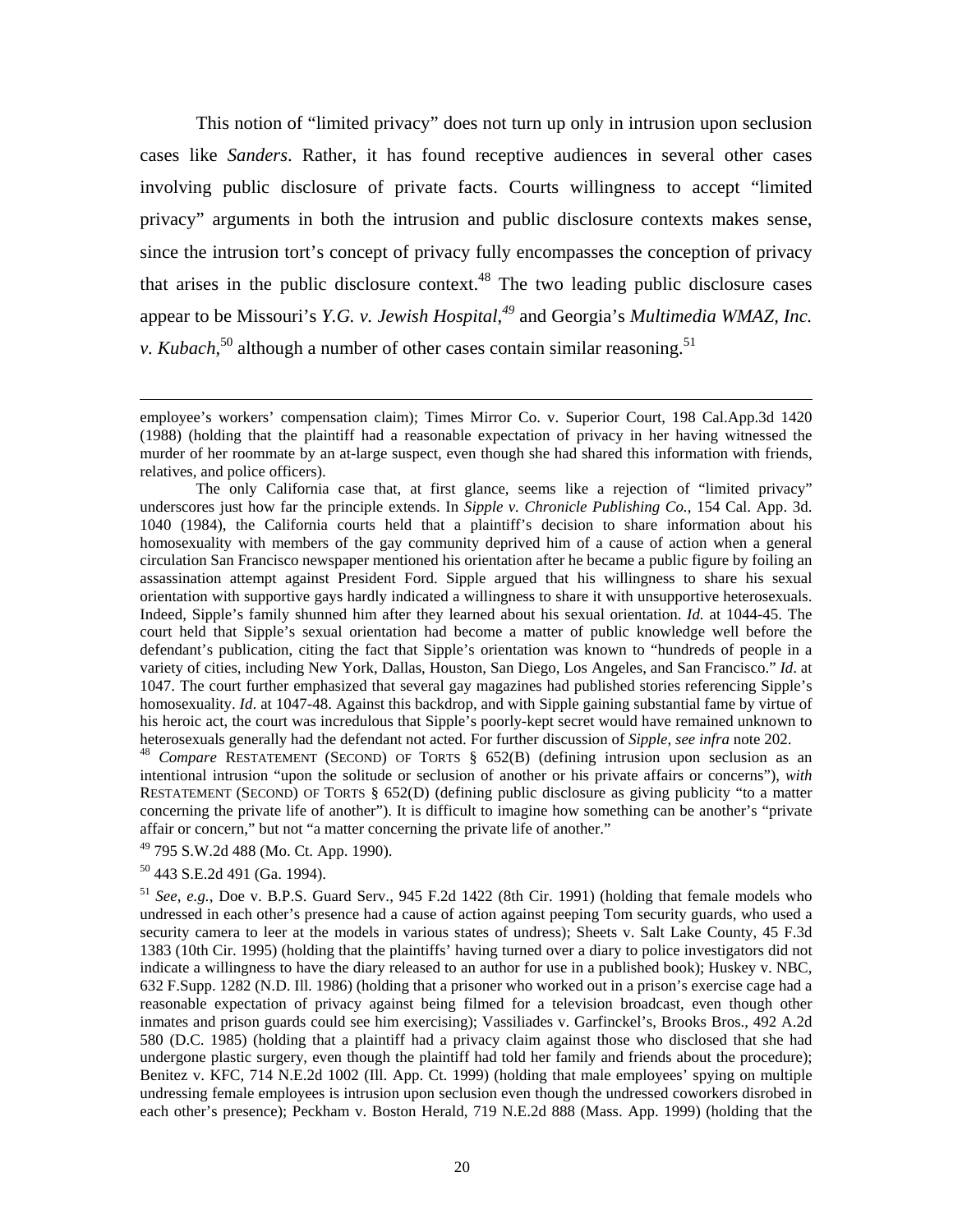*Y.G.* involved spouses who found themselves unable to conceive a child naturally. They therefore underwent in vitro fertilization at the defendant hospital, resulting in a pregnancy. Only hospital employees and the mother of one of the plaintiffs knew about the couple's participation in the in vitro program, and the couple apparently did not tell others about their involvement because their church condemned the practice.<sup>52</sup> Several months into the wife's pregnancy, the couple was invited to a party at the hospital to celebrate the in vitro fertilization program's five-year anniversary.[53](#page-22-1) A camera crew and reporter from a local television station were at the party, and, although the plaintiffs refused to be interviewed and "made every reasonable effort" to avoid being filmed, their image was used on the nightly news, with a voiceover stating that the (unnamed) plaintiffs were expecting triplets as a result of their participation in the program.<sup>54</sup> After the broadcast, the plaintiffs were chastised by their church and the husband was ridiculed at his workplace.<sup>55</sup> The defendant argued that the plaintiffs had waived any reasonable expectation of privacy as to their involvement in the in vitro clinic by attending a party that forty other people also attended.<sup>56</sup> The court rejected this argument, holding that by attending the party the plaintiffs "clearly chose to disclose their participation to only the other in vtiro couples. By so attending this limited gathering, they did not waive their right to keep their condition and the process of in vitro private, in respect to the general public."<sup>57</sup>

 Similarly, in *Multimedia WMAZ v. Kubach*, the plaintiff was an HIV-positive man who had disclosed his condition to relatives, friends, medical personnel, and members of his AIDS support group, approximately sixty people in all.<sup>58</sup> Kubach agreed to appear on a local television broadcast to discuss AIDS, and was assured by station personnel that

plaintiff's disclosure of his involvement in a paternity suit with his daughter and two close friends did not necessarily waive a reasonable expectation of privacy in that information).<br><sup>52</sup> 795 S.W.2d at 492-93.<br><sup>53</sup> *Id.* at 492.

<span id="page-22-0"></span>

<span id="page-22-1"></span>

<span id="page-22-3"></span>

<span id="page-22-2"></span><sup>54</sup> *Id*. 55 *Id*. at 493.

<span id="page-22-4"></span><sup>56</sup> *Id*. at 502; *Id*. at 503, 504 (Gaertner, J., dissenting).

<span id="page-22-6"></span><span id="page-22-5"></span>

<sup>57</sup> *Id*. at 502. 58 443 S.E.2d at 494 & n.1 (Ga. 1994).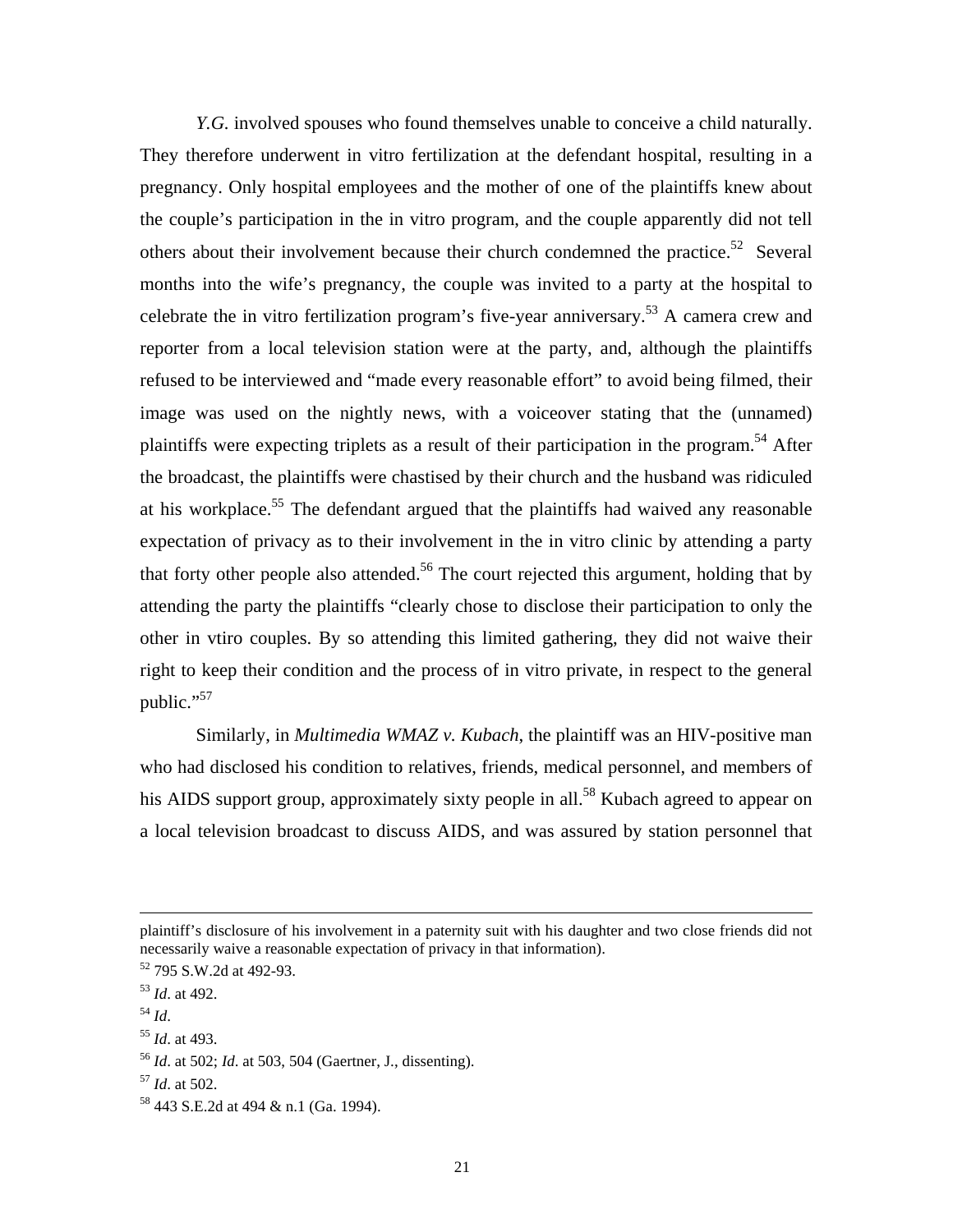<span id="page-23-0"></span>his face would be digitized, and hence unrecognizable to the viewing audience.<sup>59</sup> The station employee responsible for the digitization evidently set the digitization setting too low, and Kubach was recognized by members of his local community when the broadcast aired.<sup>60</sup> After Kubach sued the station for invasion of privacy, the station responded by arguing that Kubach had waived his expectation of privacy in his HIV status by disclosing it to his friends, relatives, acquaintances, and medical service providers.<sup>61</sup> The court disagreed, noting that Kubach had made these disclosures to people who "cared about him . . . or because they also had AIDS."<sup>62</sup> Although Kubach did not tell his friends and relatives to keep his HIV status confidential, "there was also testimony that they understood that plaintiff's condition was not something they would discuss indiscriminately."[63](#page-23-5) 

These cases suggest that even if a plaintiff reveals information about himself to dozens of people, and even if there are no legal or contractual constraints on those peoples' ability to disseminate the information further, the information can remain "private" for the purposes of privacy tort law. Such information can remain private regardless of whether the people to whom the information was initially disclosed were the plaintiffs' intimates (as in *Kubach*), coworkers (as in *Sanders*), or strangers (as in *Y.G.*).

#### *B. The Hard-Line Cases*

Some opinions have rejected a plaintiff's invocation of limited privacy, holding that his disclosure to a group of persons waived all privacy expectations in the information. New York's *Nader v. General Motors* has long been a landmark case in privacy law.[64](#page-23-6) The nation's largest automobile manufacturer tried to discredit and intimidate consumer advocate Ralph Nader prior to the publication of his best seller, *Unsafe at Any Speed*. To that end, General Motors allegedly interviewed Nader's close friends and business associates about his racial and religious views, his sexual

<span id="page-23-1"></span><sup>&</sup>lt;sup>59</sup> *Id.* at 493. The court's opinion makes no mention of Kubach pursuing a cause of action for breach of contract.

<span id="page-23-2"></span><sup>60</sup> *Id*. 61 *Id*.

<span id="page-23-3"></span>

<span id="page-23-4"></span><sup>62</sup> *Id*. at 494. 63 *Id*.

<span id="page-23-5"></span>

<span id="page-23-6"></span><sup>64 255</sup> N.E.2d 765 (N.Y. 1970).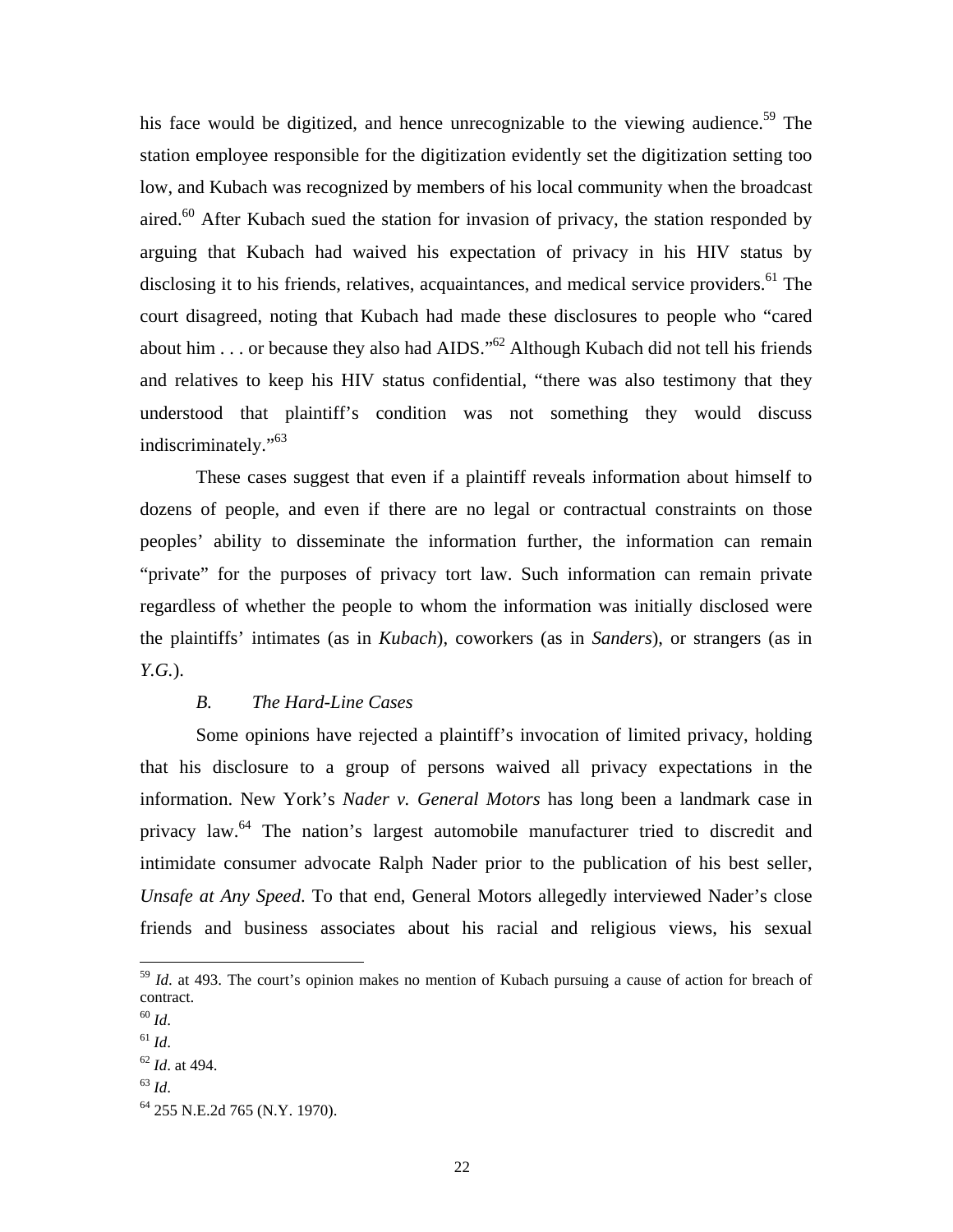proclivities, his personal habits, and his political beliefs. GM's agents secured these interviews by falsely telling the interviewees that they worked for a company at which Nader was seeking employment.<sup>65</sup> Nevertheless, the court rejected Nader's claim that the interviews amounted to an intrusion upon Nader's seclusion or private affairs:<sup>[66](#page-24-1)</sup>

Although those inquiries may have uncovered information of a personal nature, it is difficult to see how they may be said to have invaded the plaintiff's privacy. Information about the plaintiff which was already known to others could hardly be regarded as private to the plaintiff. Presumably, the plaintiff had previously revealed the information to such other persons, and he would necessarily assume the risk that a friend or acquaintance in whom he had confided might breach the confidence. $67$ 

The court thus found unpersuasive the argument that Nader's disclosure to this network of close friends and associates maintained the privacy of the information that he had shared. Indeed, the court rejected a basic premise of limited privacy—the idea that one's associates may be willing to share confidential information with people who were considering employing Nader, but not with a corporation that was trying to discredit him.<sup>68</sup> According to the court, once one shares a fact about himself with a friend, that fact is no longer private, as a matter of law.

<span id="page-24-0"></span> $^{65}$  *Id.* at 564.

<span id="page-24-1"></span><sup>&</sup>lt;sup>66</sup> Because GM never publicly disclosed the dirt that it may have dug up on Nader, he sued for intrusion upon seclusion rather than public disclosure of private facts. 67 *Id*. at 568-69.

<span id="page-24-2"></span>

<span id="page-24-3"></span><sup>68</sup> Alabama has followed *Nader*'s approach in two recent opinions. *See* Myrick v. Barron, 820 So.2d 81, 85 (Ala. 2001) ("Barron's argument fails, however, because interviews of other people about their knowledge of Barron could reveal only information already known (or allegedly known) by those people. . . . Can information which other people claim to know about Barron be protected as 'private' and, thereby, be shielded from inquiry by this branch of the invasion-of-privacy tort? Common sense and legal precedent dictate a negative response to this question."); Johnston v. Fuller, 706 So.2d 700, 702-03 (Ala. 1997) ("Johnston's allegations concern only voluntary interviews in which the defendants learned information already known to others. This information is not protected by the limited scope of the wrongful-intrusion branch of the invasion of privacy tort.").

The Ninth Circuit has held that Arizona courts would also reject California's expansive application of the doctrine of "limited privacy." *See Medical Lab. Mgmt. Consultants v. ABC*, 306 F.3d 806, 815 (9th Cir. 2002) ("The question before us then is whether Arizona law would recognize as objectively reasonable Devaraj's subjective expectation that his conversation with the ABC representatives would not be broadly disseminated to others . . . [W]e conclude that, under Arizona law, Devaraj could not have reasonably expected privacy against the ABC representatives' secret videotaping of his communications with them. We conclude that the Arizona Supreme court would not recognize as broad an interest in limited privacy as the California Supreme Court has done.").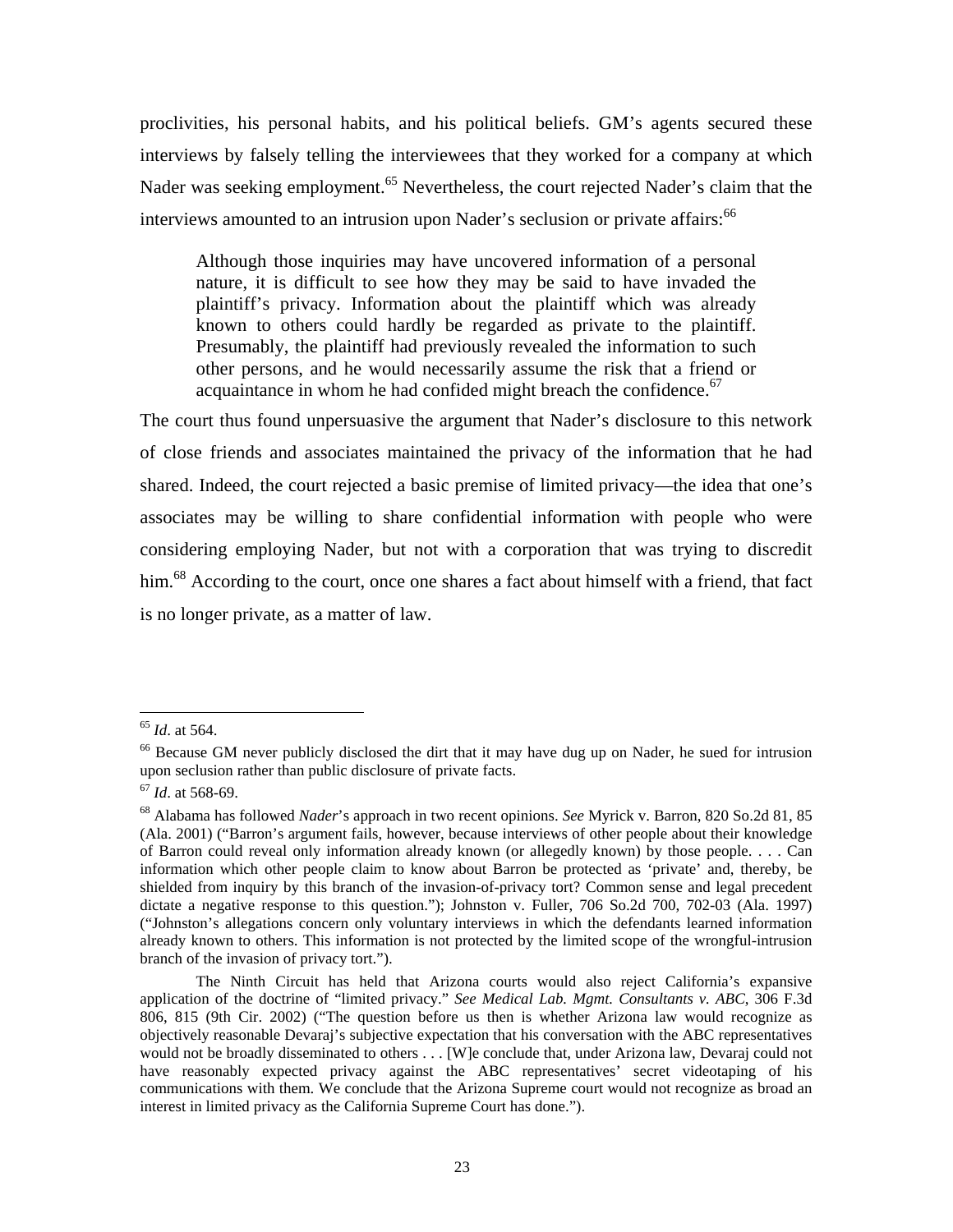A Michigan case provides further illumination. Consuelo Sanchez Duran was a Columbian judge who had indicted the notorious drug lord, Pablo Escobar.<sup>69</sup> After she and her family received several death threats, she resigned from the bench and fled the country. Duran took a job as the Columbian Consul in Detroit, and signed a lease for an apartment in the area.<sup>70</sup> The State Department hired security guards to protect Duran. Duran used her real name when shopping in stores or eating at restaurants and told a few of her curious neighbors that she had been threatened by drug dealers.<sup>71</sup> At the same time, Duran "kept an unlisted telephone number, did not join any social clubs or organizations, and did not attend any concerts, sporting events, or motion pictures."<sup>72</sup> A few months after Duran moved to Detroit, local reporters exposed Duran's history and disclosed her address, providing readers and television viewers with photographs of her apartment complex.<sup>73</sup> At least one reporter also described a \$1 million bounty that the Columbian drug cartel had placed on Duran's head.<sup>74</sup> Duran sued the media outlets for public disclosure of private facts, but the courts affirmed the lower courts' decision to grant the defendants summary judgment. In the court's assessment, the plaintiff's actions in the United States had rendered her identity "open to the public eye."[75](#page-25-6) 

Fisher v. Ohio Department of Rehabilitation and Correction,<sup>76</sup> completes the trilogy of interesting hard-line opinions. In that case, the plaintiff told three coworkers that some of her interactions with her seven-year-old son had "sexual overtones." The court held that this disclosure rendered the information nonprivate, such that the plaintiff's employer was free to disclose the information to her soon-to-be ex-husband. In the court's view "the report merely recounts a conversation which the plaintiff *publicly and openly* conducted with her fellow employees. The plaintiff's discussion of her

<span id="page-25-0"></span><sup>&</sup>lt;sup>69</sup> Duran v. Detroit News, Inc., 504 N.W.2d 715 (Mich. Ct. App. 1993).<br><sup>70</sup> *Id*. at 718.<br><sup>71</sup> *Id*.

<span id="page-25-1"></span>

<span id="page-25-2"></span>

<span id="page-25-3"></span>

<span id="page-25-5"></span><span id="page-25-4"></span>

<sup>72</sup> *Id*. 73 *Id*. 74 *Id*. at 721.

<span id="page-25-6"></span><sup>75</sup> *Id*. at 72; *see also* Stressman v. American Black Hawk Broadcasting Co., 416 N.W.2d 685, 687 (Iowa 1987) (holding that, as a matter of law, a plaintiff would have no reasonable expectation of privacy against being filmed while eating in an ordinary restaurant, but might have such an expectation if seated in a restaurant's private dining room). 76 578 N.E.2d 901 (Ohio Ct. Cl. 1988).

<span id="page-25-7"></span>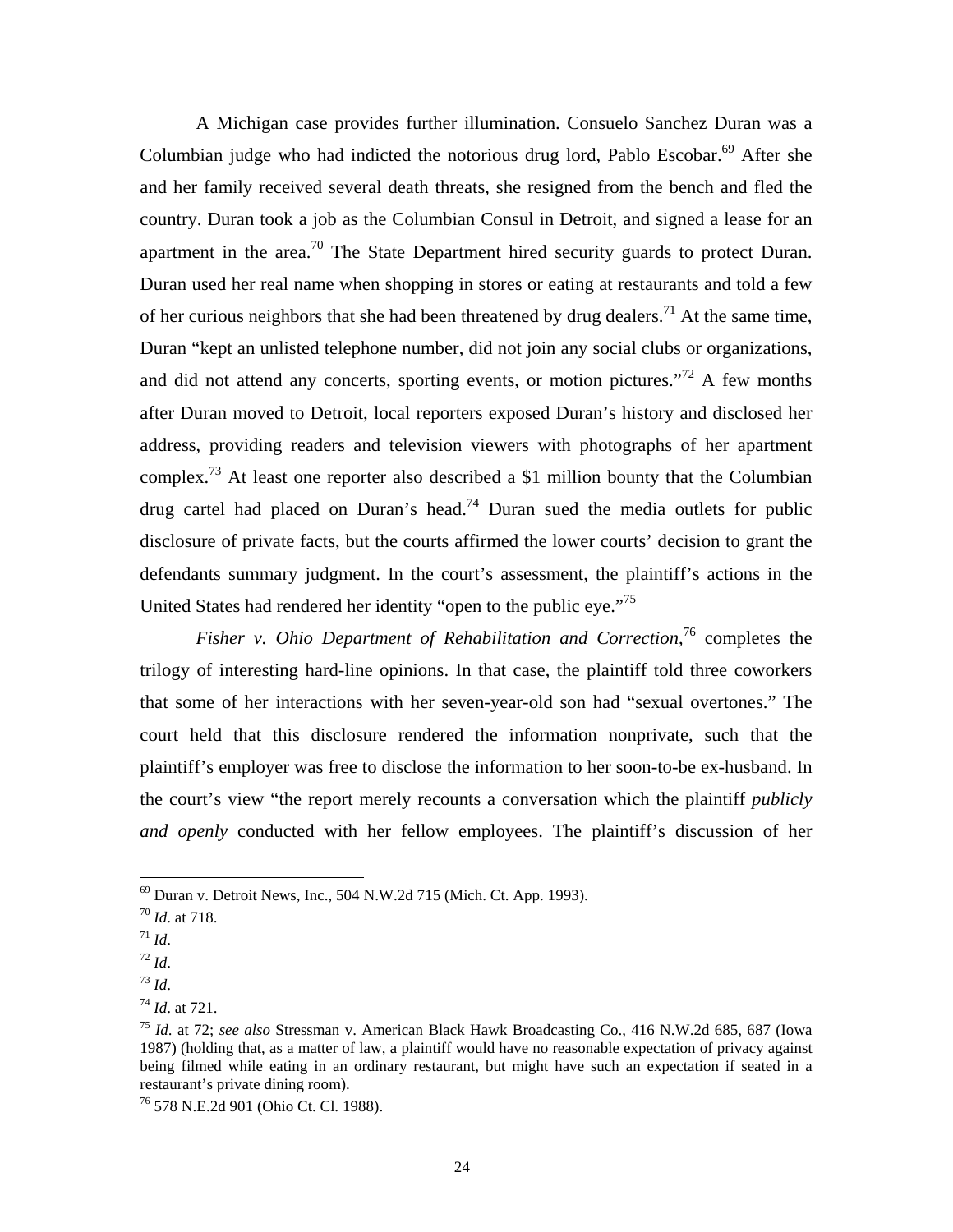<span id="page-26-0"></span>personal experiences were freely offered to the persons around her without concern of the impact it might have on her character."<sup>77</sup>

By way of summary, then, what constitutes a "private" matter for the purposes of privacy tort law is not obvious. The courts are not being terribly explicit or precise about why particular disclosures waive privacy expectations and others do not. Certainly, a simple head-counting approach does not reconcile the precedents. After all, Kubach's disclosure of facts to sixty people did not render them public, but Fisher's disclosure to three people did.

All these cases involve judicial efforts to assess the flow of information through social networks. At this point, it therefore seems appropriate to examine how a sociologist might try to answer the questions that courts are considering in these kinds of cases.

#### **III. Social Network Theory**

For the past several decades, sociologists, epidemiologists, computer scientists, electrical engineers, economists, and researchers from various other fields have been converging on an understanding of the way that much of the world works, best described

<span id="page-26-1"></span><sup>77</sup> *Id*. at 903 (emphasis added).

Another line of privacy authority is broadly consistent with the *Nader / Fisher / Duran* approach to limited privacy. This line of cases suggests that a subject does not have a reasonable expectation of privacy with respect to acts that occur in public places or are otherwise visible to the public. *See* DANIEL J. SOLOVE & MARC ROTENBERG, INFORMATION PRIVACY LAW 95-96 (2003) (collecting cases); Lance E. Rothenberg, Comment, *Re-thinking Privacy: Peeping Toms, Video Voyeurs, and the Failure of Criminal Law to Recognize a Reasonable Expectation of Privacy in the Public Space*, 49 AM. U. L. REV. 1127, 1146-55 (2000) (same); *but see* Daily Times Democrat v. Graham, 162 So.2d 474 (Ala. 1964) (permitting a tort suit by a woman who was photographed at a county fair with her skirt blown up over her head, relying in part on the fact that the photographer was lying in wait to catch the woman in an embarrassing situation); Cook v. WHDH-TV, Inc., 37 Media L. Rep. 1242, 1999 WL 1327222, at \*5 (Mass. Super. Mar. 4, 1999) (noting that "[c]auses of action for intrusions on one's right to privacy . . . are ordinarily foreclosed when the invasion occurs in a public place. This is so because the plaintiff is said to have voluntarily assumed the risk of being observed by being in a public place."; and holding, nevertheless, that the plaintiff could withstand summary judgment after being filmed with his son in a parked car at a Burger King parking lot). Hence, a couple photographed kissing at a farmer's market has no cause of action against a news magazine that published this photograph, Gill v. Hearst Pub. Co., 253 P.2d 441, 444-45 (Cal. 1953), a couple filmed walking from their home to a squad car has no expectation of privacy in such footage, Reeves v. Fox Tele. Network, 983 F. Supp. 703, 709 (N.D. Ohio 1997), and a high school athlete whose genitalia were exposed in a soccer match photograph that was published in a newspaper had no privacy cause of action, McNamara v. Freedom Newspapers, Inc., 802 S.W.2d 901, 905 (Tex. Ct. App. 1991). If a tree falls in a public forest, the images of its fall become public, even if the photographer who captures it on film was the only person around to see it fall.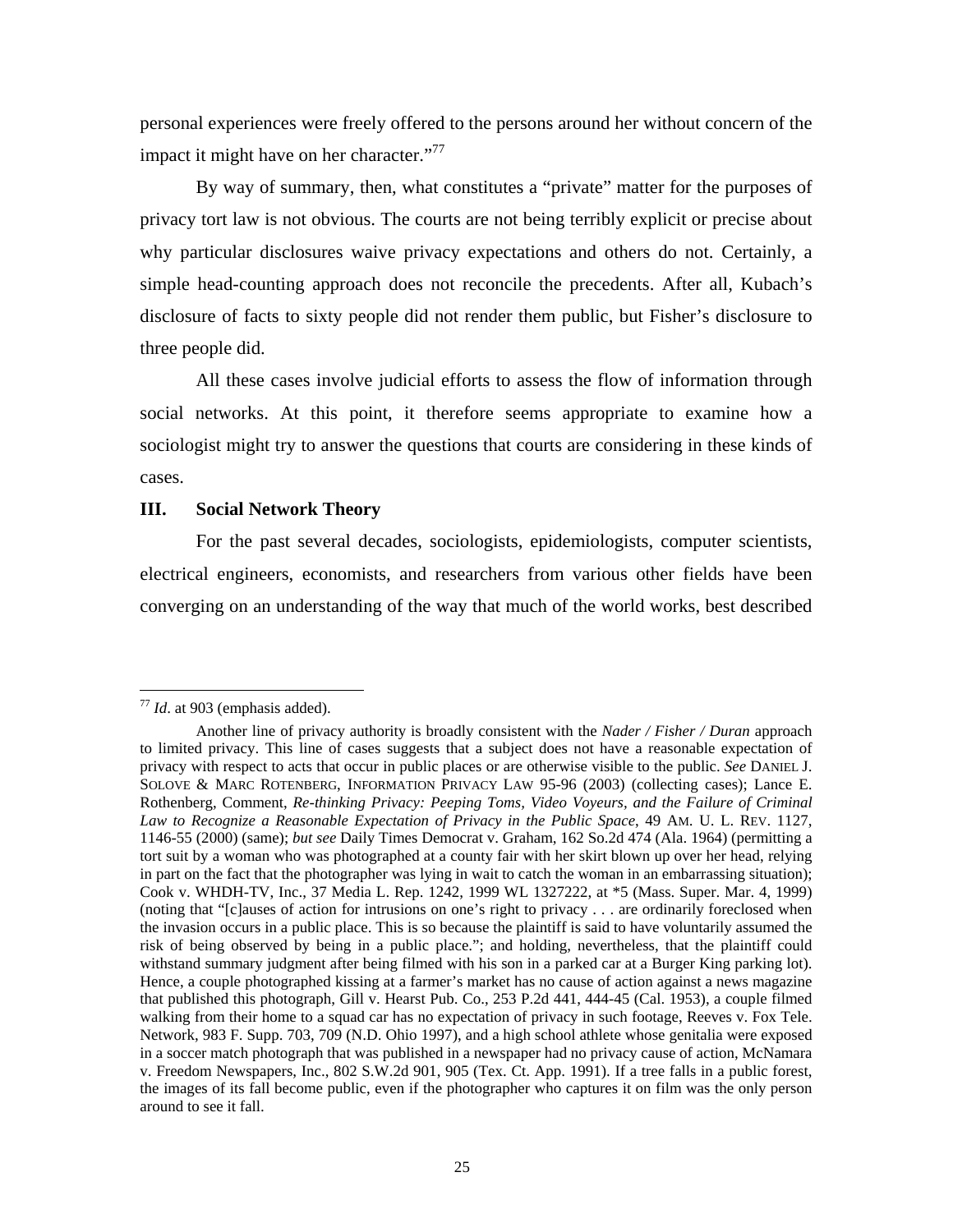as "network theory."[78](#page-27-0) The basic challenge of network theory is to understand how change occurs and is transmitted among adjacent units in any kind of network.<sup>79</sup> Perhaps surprisingly, the same basic insights about network structure have been found applicable to a variety of disparate disciplines. For example, scholars studying the flow of electricity through power grids have noticed substantial structural similarities to the way that impulses make their way through the neural networks of various species. <sup>80</sup> Similarly, epidemiologists are examining how diseases spread through particular populations, looking at the levels of connectedness between members of an at-risk population, $81$  in much the same way that scholars of organizational structure have studied the overlapping memberships of American corporate boards of directors, searching for clues about the effects of inter-connectedness on corporate governance.<sup>82</sup> Whether scientists are

 $\overline{a}$ 

<span id="page-27-0"></span> $78$  For accessible, cross-disciplinary analyses of network theory, see DUNCAN WATTS, SIX DEGREES: THE SCIENCE OF A CONNECTED AGE (2003), and ALBERT LASZLO BARABASI, LINKED: HOW EVERYTHING IS CONNECTED TO EVERYTHING ELSE AND WHAT IT MEANS FOR BUSINESS, SCIENCE, AND EVERYDAY LIFE (2003).

Although network theory has been underutilized by legal scholars, we have not ignored this literature entirely. For an application to international law, see Kal Raustiala, *The Architecture of International Cooperation: Transgovernmental Networks and the Future of International Law*, 43 VA. J. OF INT'L L. 1 (2002); *see also* Amitai Aviram, *Regulation by Networks*, 2003 B.Y.U. L. REV. 1139, 1223-

<span id="page-27-1"></span><sup>37 (</sup>discussing network structure more generally).<br><sup>79</sup> Network theorists tend to focus on network structure and relationships as a means of understanding social phenomena. *See* Timothy J. Rowley, *Moving Beyond Dyadic Ties: A Network Theory of Stakeholder Influences*, 22 ACADEMY OF MGMT. REV. 887, 897 (1997).<br><sup>80</sup> Duncan J. Watts, *Networks, Dynamics, and the Small-World Phenomenon*, 105 AM. J. OF SOCIOLOGY

<span id="page-27-2"></span><sup>493, 515-16 (1999).</sup> 

<span id="page-27-3"></span><sup>81</sup> *See, e.g.*, David C. Bell et al., *Centrality Measures for Disease Transmission Networks*, 21 SOCIAL NETWORKS 1 (1999); Fredrik Lijeros et al., *The Web of Human Sexual Contacts: Promiscuous Individuals Are the Vulnerable Nodes to Target in Safe-Sex Campaigns*, 907 NATURE 411, 411-12 (2001) ("Our results may have epidemiological implications, as epidemics arise and propagate much faster in scale-free networks than in single-scale networks. Also, the measures adopted to contain or stop the propagation of diseases in a network need to be radically different for scale-free networks. Single-scale networks are not susceptible to attack at even the most connected nodes, whereas scale-free networks are resilient to random failure but are highly susceptible to destruction of the best-connected nodes. "). 82 *See, e.g.*, Gerald F. Davis, Mina Yoo & Wayne E. Baker, *The Small World of the American Corporate* 

<span id="page-27-4"></span>*Elite, 1982-2001*, 1 STRATEGIC ORGANIZATION 301, 321-322 (2003) ("On average any two of the 4538 directors of the 516 largest US firms . . . in 1999 could be connected by 4.3 links, and any two of the boards are 3.5 degrees distant. Mills saw a small set of private schools, such as Groton and Exeter, providing an essential agency for socializing and organizing members of the upper class, and Mintz and Schwartz argued for a special role for money-centered banks in knitting together corporate directors. But our results suggest that the small-world organization of the corporate elite is an emergent property of networks *qua* networks and requires no coordinating mechanism whatsoever, for the same reasons that brains, power grids, and the World Wide Web are also small worlds.").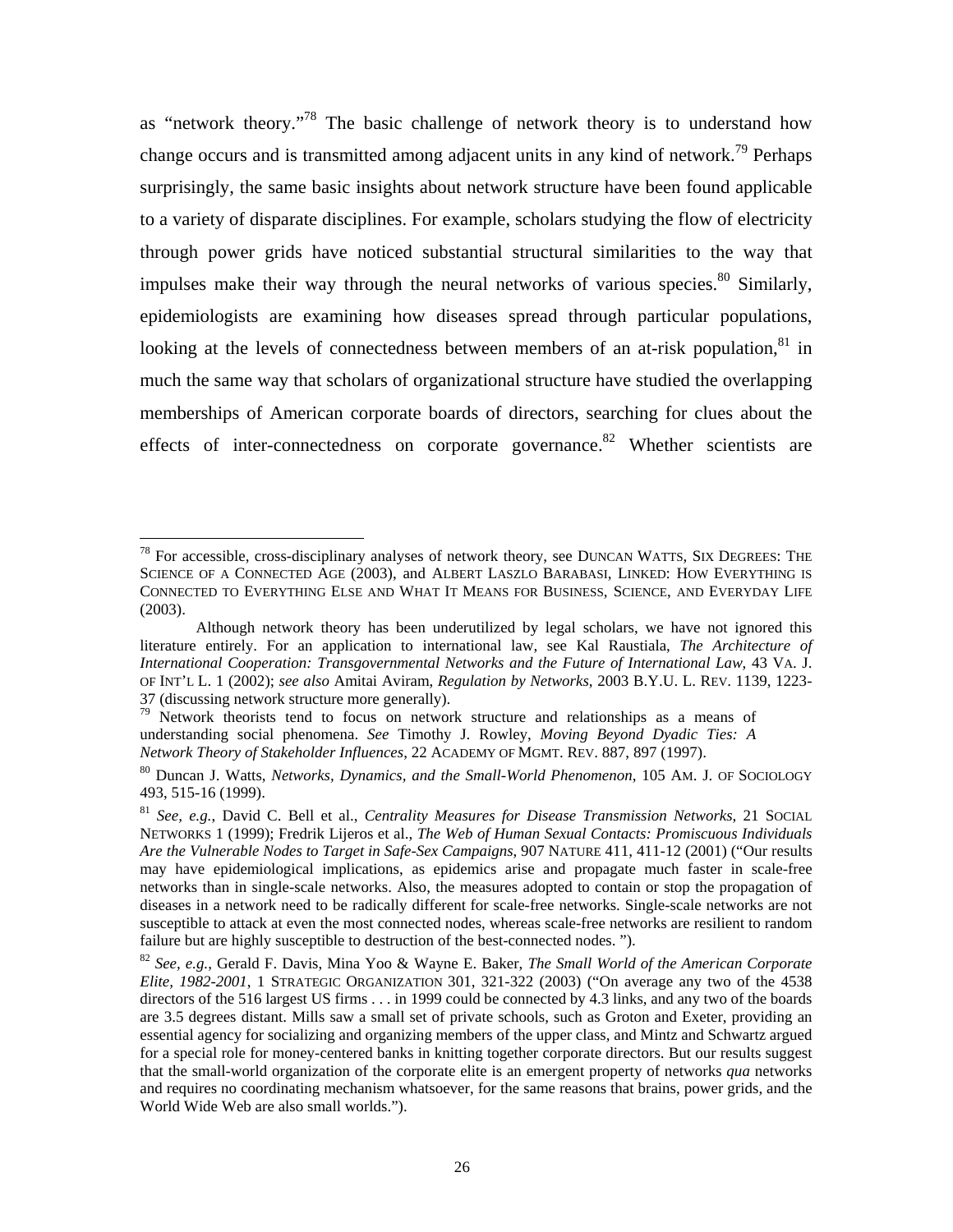discussing computer networks, social networks, $83$  or biological networks, the same "scale-free" patterns of network structure are frequently observable.<sup>84</sup>

A scale-free network, sometimes called a "power-law" network, has a very large number of poorly connected nodes (called "peripherals") and a smaller number of highly connected nodes (called "supernodes" or "hubs") that actively transmit lots of data to many other nodes.<sup>85</sup> We can contrast this scale-free structure with a random network structure, where one would expect each node in a network to have approximately the same number of links to other nodes. This distinction becomes relevant to our purposes because it turns out that most human social networks, particularly information networks, are scale-free.<sup>86</sup>

Figure 1 contrasts a "pure" scale-free structure on the left, with a random structure on the right. In the pure scale-free network each (relatively isolated) peripheral actor (P) is connected to a single (well-connected) supernode  $(S)$ .<sup>87</sup> There are a total of eight links in the scale-free network, each represented by a line. In the random network, there are also a total of eight links among actors, and each actor is connected to between one and three other actors. Even a cursory examination of the diagrams below shows that a scalefree structure is far more efficient at linking up a society of actors, provided, of course, that all connections and actors are stable, and that there is no danger of network congestion. For example, P1 and P3 can be connected via two links in the scale-free network, as can any other peripherals. In the random network, however, connecting actors presents much greater difficulties. Linking up P1 and P3 requires connecting via

<span id="page-28-0"></span> $83$  In the social context, a "network consists of a set of individuals and of the links among them. Links between pairs of individuals might represent a wide range of connections, including such activities as friendship, advice seeking, informational communication, and material transfers." David Krackhardt & Robert N. Stern, *Informal Networks and Organizational Crises: An Experimental Simulation*, 51 SOCIAL PSYCH. Q. 123, 127 (1988).

<span id="page-28-1"></span><sup>84</sup> WATTS, *supra* note 78, at 107; Lada A. Adamic & Eytan Adar, *Friends and Neighbors on the Web*, 25 SOCIAL NETWORKS 211, 215 (2003). 85 WATTS, *supra* note 78, at 107.

<span id="page-28-2"></span>

<span id="page-28-3"></span><sup>86</sup> Adamic & Adar, *supra* note 84, at 215; Daniele Bondonio, *Predictors of Accuracy in Perceiving Informal Social Networks*, 20 SOCIAL NETWORKS 301, 306 (1998); Ronald S. Burt, *Structural Holes and Good Ideas*, 110 AM. J. SOCIOLOGY (forthcoming 2004) (manuscript at 3); A. Kimball Romney & Katherine Faust, *Predicting the Structure of a Communications Network from Recalled Data*, 4 SOCIAL NETWORKS 285, 296 (1982); Rebecca W. Tardy & Claudia L. Hale, *Getting "Plugged in": A Network Analysis of Health-Information Seeking Among 'Stay-at-Home Moms*," 65 COMMUNICATION MONOGRAPHS 336, 352-53 & tbl. 3 (1998).  $87$  For an explanation of this terminology, see *infra* text accompanying notes 94-95.

<span id="page-28-4"></span>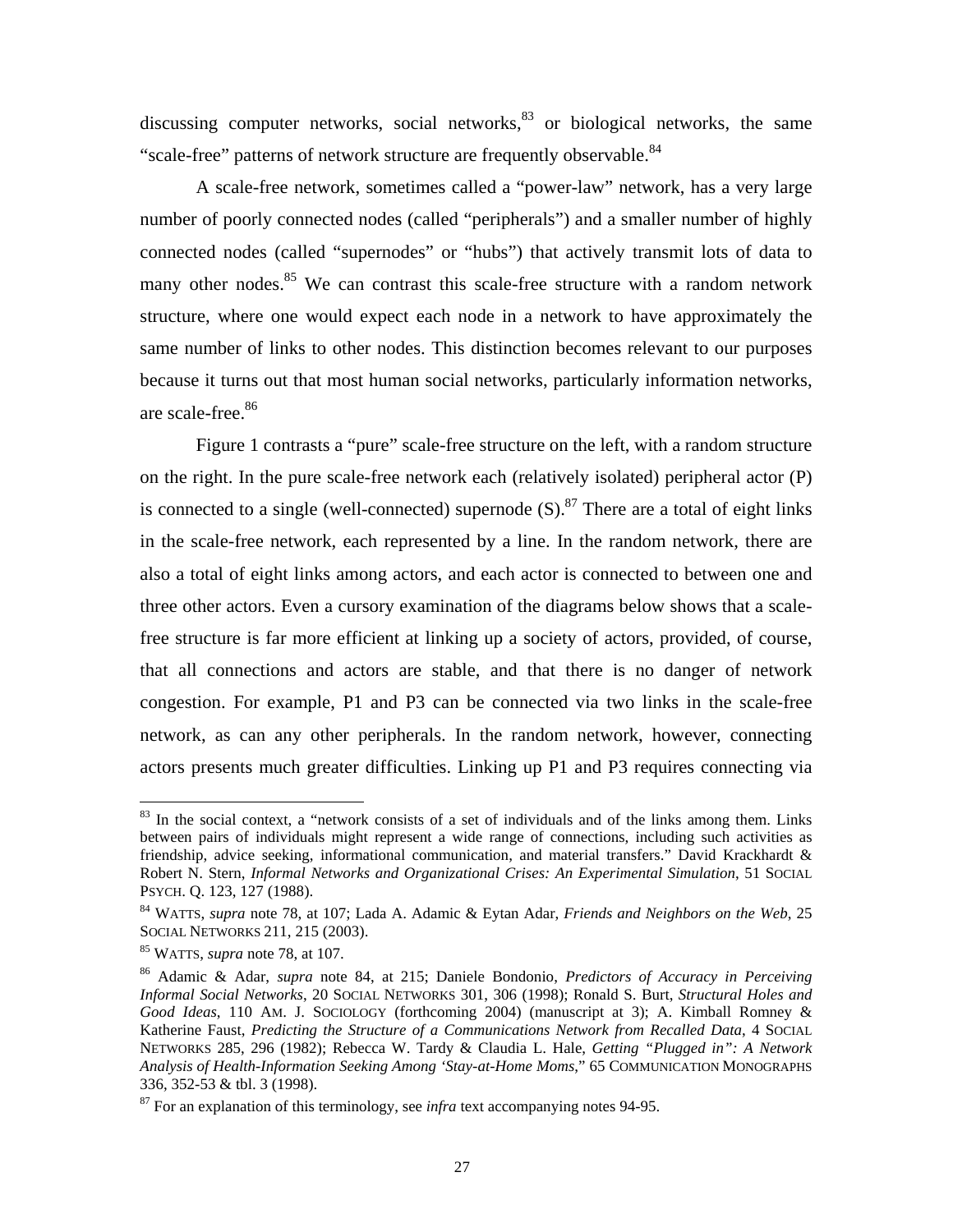<span id="page-29-0"></span>P5, P4, P8, and P9. Indeed, with only eight connections and nine actors, there is a substantial possibility that the members of a random network will not be able to connect at all. So if one removes the linkage between P4 and P5, and replaces it with a linkage connecting P7 and P6, at least two of the actors (P1 and P5) will become entirely isolated from the group.





In the context of social connections, the scale-free social structure can be illustrated using the only social networking game that has penetrated American popular culture: Six Degrees of Kevin Bacon. In 1997, fraternity brothers at William and Mary discovered that the actor Kevin Bacon could be connected to virtually all of the roughly half a million people who had acted in feature films since 1898.<sup>88</sup> The students

<sup>88</sup> BARABASI, *supra* note 78, at 93-96; *see also* The Oracle of Bacon at Virginia, available at http://www.cs.virginia.edu/oracle/ (visited May 9, 2004) (noting that 12% of the movie actor universe cannot be linked to the rest of the movie universe, either because they appeared in straight-to-video films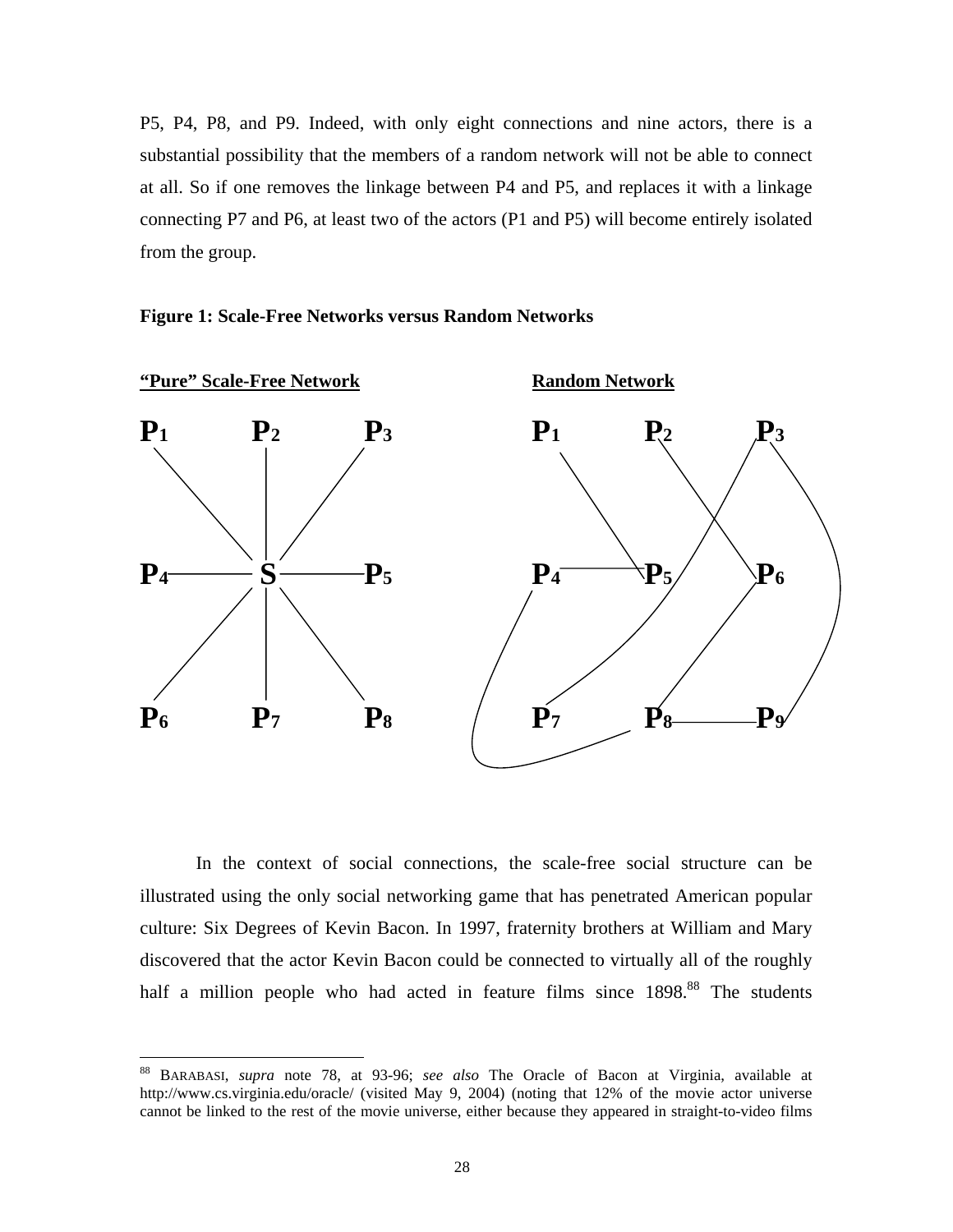popularized a game, the object of which was to figure out how to connect a particular actor to Kevin Bacon in the fewest number of links possible. For instance, the actor Laurence Fishburne appeared in *Mystic River* with Kevin Bacon in 2003. Fishburne is one of 1,673 actors with a Bacon number of one. Carrie-Anne Moss has not appeared in a film with Kevin Bacon, but costarred in the *Matrix* films with Laurence Fishburne, so she has a Bacon number of two, along with 130,850 other actors. Justin Allder, is one of 349,031 actors who has a Bacon number of three, having appeared in the obscure 1996 film, *Sabotage*, with Carrie-Anne Moss, who appeared in the *Matrix* films with Laurence Fishburne, who appeared in *Mystic River* with Kevin Bacon.<sup>89</sup>

The average actor in the Internet Movie Database has a Kevin Bacon number of 2.941—meaning that he can be connected to Kevin Bacon through less than two other actors. This means Bacon is quite well connected to Hollywood actors, but there are actually 1,221 actors in the Internet Movie Database who are even better connected than Kevin Bacon.<sup>90</sup> Rod Steiger—yes, Rod Steiger<sup>91</sup>—was evidently the best connected Hollywood Actor of all time, with the average Internet Movie Database actor having a Rod Steiger number of 2.676 as of April 2003.<sup>92</sup>

This data from the Internet movie database helps us understand the way in which human social networks work. There are hundreds of thousands of obscure actors in the Internet Movie Database, such as Deborah Reagan, who appeared in only two films during her career. She happens to have a Kevin Bacon number of one, because she played Kevin Bacon's wife in the 1979 film, *Starting Over*. (Bacon and Reagan had bit parts in

not included in the Internet Movie Database, or because they have not appeared in any films with mainstream Hollywood actors).

<span id="page-30-0"></span><sup>89</sup> See *Who is the Center of the Hollywood Universe*, available at

http://oracleofbacon.org/oracle/center.html (visited May 9, 2004) (noting that as of April 2003, 1673 actors had a Bacon number of one; 130,851 actors had a Bacon number of two; 349,031 had a Bacon number of three; 84,165 had a Bacon number of four; 6718 had Bacon numbers of five; 788 actors had a Bacon number of six; 107 actors had Bacon numbers of seven; and eleven known actors had a Bacon number of eight).

<span id="page-30-2"></span><span id="page-30-1"></span>

<sup>90</sup> *Id*. 91 Steiger is best known for playing Charley in *On the Waterfront*, where he acted opposite Marlon Brando in the famous "I could've been a contender" scene. Steiger won the Best Actor Academy Award for the 1967 film, *In the Heat of the Night*.<br><sup>92</sup> The remainder of the top ten list consists of Christopher Lee, Dennis Hopper, Donald Pleasence (who?),

<span id="page-30-3"></span>Donald Sutherland, Max Von Sydow, Anthony Quinn, Charlton Heston, Harvey Keitel, and Martin Sheen. Shelley Winters is the most connected actress—she ranks twenty-first all time. *See http://oracleofbacon.org/oracle/center\_list.html* (visited May 9, 2004).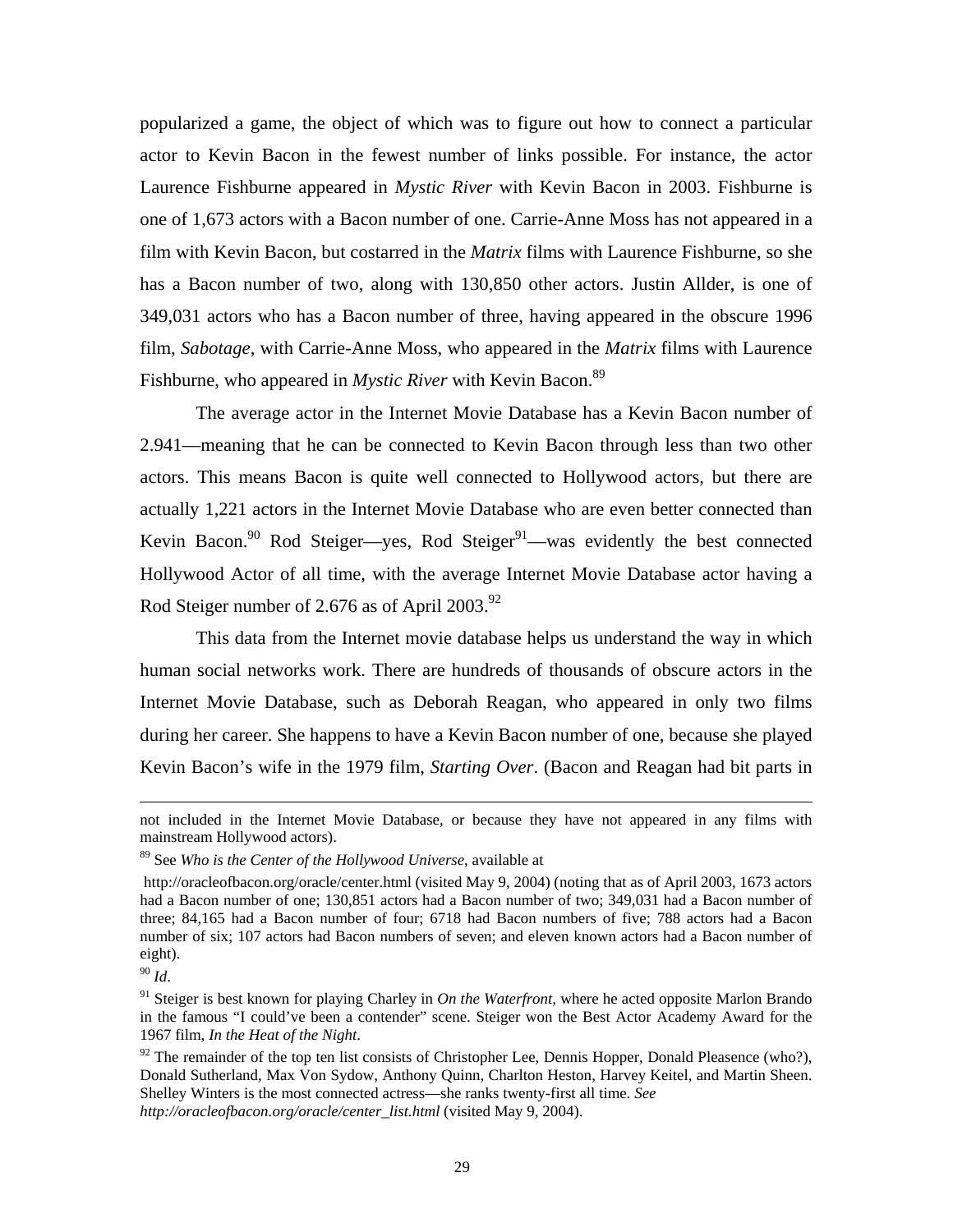that movie.) In any event, we can contrast the plethora of Deborah Reagans with the few thousand Kevin Bacons and Rod Steigers who connect everyone in the actor's guild to everyone else.<sup>93</sup> Reagan has a Bacon number of one, but her presence in the Internet Movie Database isn't facilitating anyone else's connections. She's just taking up space at the periphery.

As we imagine our own lives and our own social networks, we can all identify some Kevin Bacons and lots of Deborah Reagans.<sup>94</sup> There are people who stay in touch with old friends, throw dinner parties, play matchmaker, and, most importantly, have close friends in a variety of different cliques. These are the Kevin Bacons of the world: society's supernodes.<sup>95</sup> The Deborah Reagans of the world, by contrast, are more isolated, hermitted, and aren't introducing people who wouldn't otherwise meet each other. Deborah Reagan may have some friends, but her friends all know one another already, so she's not facilitating new connections. She is a classic peripheral.

A real social network, of course, is more complicated than the Kevin Bacon actors' network. Most pertinently, a real social network is dynamic, not static.<sup>96</sup> People are constantly making new connections *and* old connections are disappearing, through death, quarrels, geographic constraints, or simple indifference.  $97$  Each of us can recall

<u>.</u>

<span id="page-31-0"></span> $93$  One variation on the Kevin Bacon game involves nonactors. Ordinary citizens can compare how many degrees of separation they are from Kevin Bacon, using personal connections instead of acting roles. This version of the Kevin Bacon game recently was made the subject of a successful Visa television commercial. *See* Kevin Bacon Central, *Six Degrees of Kevin Bacon, available in*

<sup>&</sup>lt;http://www.allstarz.org/kevinbacon/six.htm#> (visited June 7, 2004).

<span id="page-31-1"></span><sup>&</sup>lt;sup>94</sup> This is particularly true once we exclude kin from people's social network. Kin relationships are less voluntary than other kinds of relationships, and most people maintain at least some connections to their families. Kin thus play a role in promoting the equalization of social network size among introverts and extroverts. *See* Henry W. Irving, *Social Networks in the Modern City*, 55 SOCIAL FORCES 867, 868 (1977).

<span id="page-31-2"></span><sup>95</sup> Herminia Ibarra & Steven B. Andrews, *Power, Social Influence, and Sense Making: Effects of Network Centrality and Proximity on Employee Perceptions*, 38 ADMIN. SCI. Q. 277, 279 (1993). For a typology of different types of supernodes, see KIMMEL, *supra* note 18, at 101.

As used in this paper, having many friends and acquaintances does not suffice to make an individual a supernode. Rather, the supernode has many friends and acquaintances who are not independently connected *and* actively shares information with many of those far-flung friends and acquaintances. Thus, someone who has many friends but is very discrete may well be an ordinary node, whereas someone who is constantly sharing new information with a smaller number of friends would be a supernode.

<span id="page-31-3"></span><sup>&</sup>lt;sup>96</sup> For a paper exploring some of the differences in static and dynamic social network models, see Vincent Buskens & Kazuo Yamaguichi, *A New Model for Information Diffusion in Heterogeneous Social Networks*,

<span id="page-31-4"></span><sup>&</sup>lt;sup>97</sup> Ronald S. Burt, *Bridge Decay*, 24 SOCIAL NETWORKS 333 (2002); Karen Klein Inkkink & Theo Van Tilburg, *Broken Ties: Reciprocity and Other Factors Affecting the Termination of Older Adults' Relationships*, 21 SOCIAL NETWORKS 131 (1999).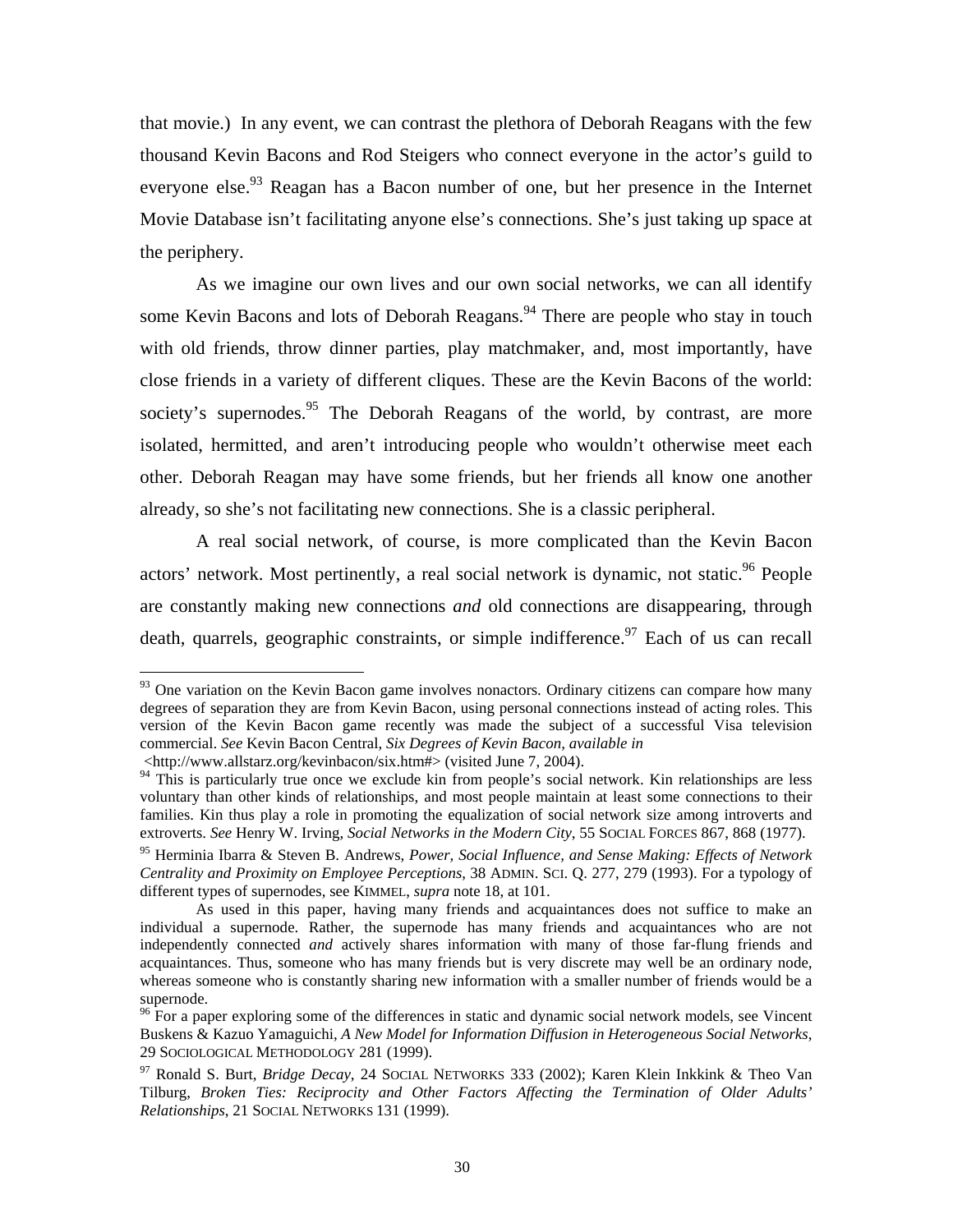friends from elementary school, high school, or college, with whom we've lost touch, along with scores of former neighbors, coworkers, service providers, and acquaintances. In the Kevin Bacon world, by contrast, Rod Steiger continues to promote network connectedness even though he died two years ago. Still, the similarities between an actors' network and a normal social network are substantial. While communications networks among humans generally are not "pure" scale-free networks like the one pictured in Figure 1, they do exhibit a strong tendency toward scale-free structure, with substantial clustering among members, and a minority of supernodes who facilitate the interactions between members who would not otherwise meet.<sup>98</sup> Moreover, ties among members of well-connected social clusters can be expected to become stronger as time passes: The more time I spend socializing with Joe, the higher the odds become that I will be introduced to one of Joe's other good friends. $99$ 

All that said, what's interesting about the Kevin Bacon network is precisely what's interesting about human societies in general. A rural farmer in Omaha and a banker in Boston may be separated by only a few links, and yet they will live their entire lives oblivious to each other's existence.<sup>100</sup> When exponential functions like these operate, humans are sometimes genuinely surprised. Two strangers seated next to each other on an airplane might utter with great sincerity the clichéd observation that "it's a small world" upon realizing that they both know someone in common who resides in a distant city. The danger, however, is not this occasional surprise. The danger, at least from a privacy perspective, is that people learn to stop being surprised by these encounters, and guard their personal information too much as a consequence.<sup>101</sup> Even though our farmer and banker might be connected through only a few links, it will be exceedingly rare for one of them to hear a story about the other. When only a few or no links connect a group of Boston bankers and Omaha farmers, they are separated by what Ronald Burt calls a "structural hole," a lack of effective ties between the groups that

<u>.</u>

<span id="page-32-1"></span><span id="page-32-0"></span>

<sup>&</sup>lt;sup>98</sup> *See supra* note 86.<br><sup>99</sup> Scott L. Feld, *The Focused Organization of Social Ties*, 86 AM. J. OF SOCIOLOGY 1015, 1019-20 (1981).

<span id="page-32-2"></span><sup>&</sup>lt;sup>100</sup> Jeffrey Travers & Stanley Milgram, *An Experimental Study of the Small World Problem*, 32 SOCIOMETRY 425 (1969).

<span id="page-32-3"></span><sup>&</sup>lt;sup>101</sup> Indeed, some social networks research suggests a tendency for this to occur. *See* Eric Kumbasar at al., *Systematic Biases in Social Perception*, 100 AM. J. OF SOCIOLOGY 477, 498 (1994) (finding that people systematically overestimate the extent to which their friends communicate with each other).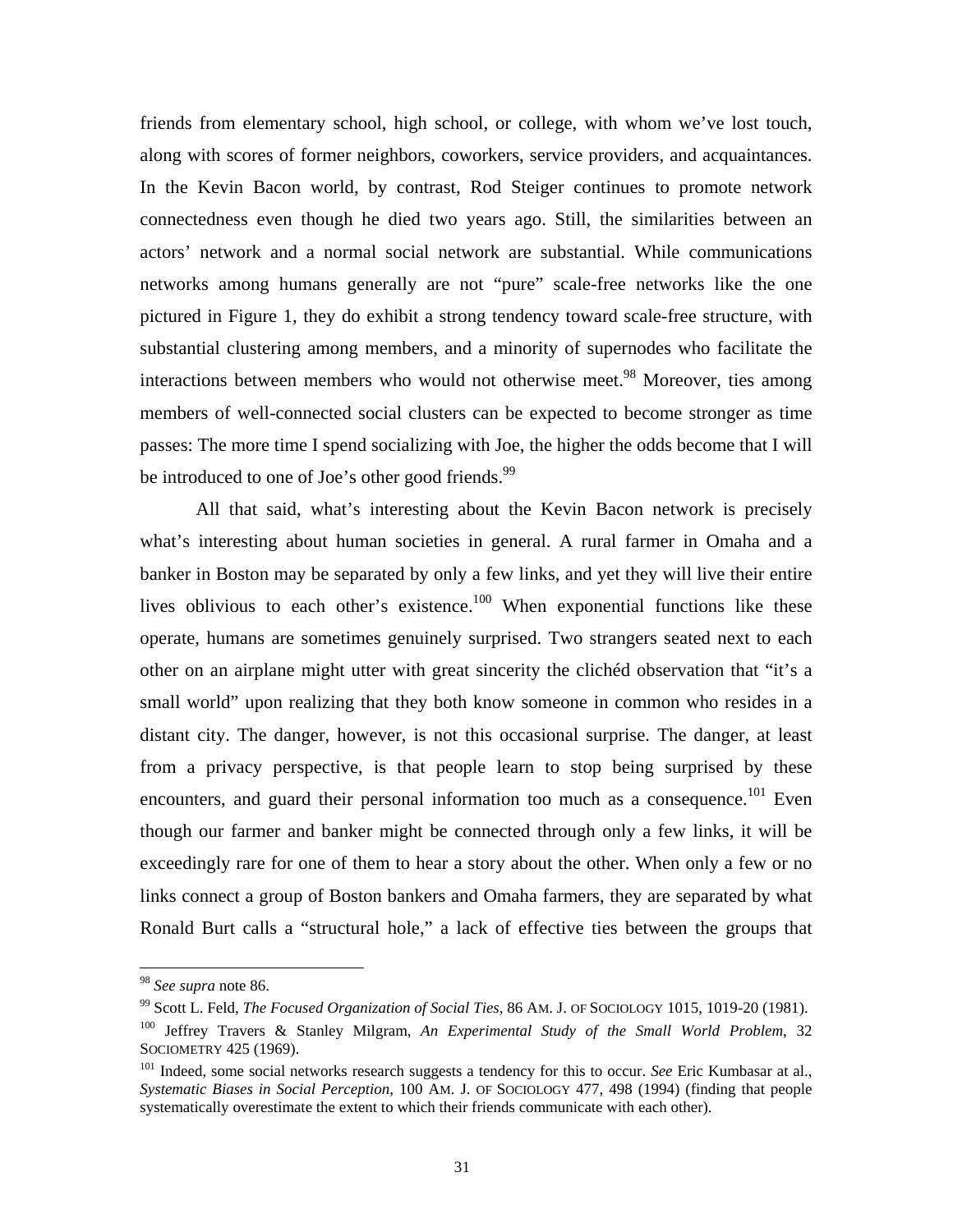<span id="page-33-0"></span>renders the probability of information exchange quite low, even if both parties could benefit substantially from such communication.<sup>102</sup>

This point is critical to the study of how previously private information spreads through society. In scale-free social networks, there is always *the potential* that information any person discloses to any other person will spread to the entire world.<sup>103</sup> By some fluke, any bit of information might be widely distributed. Yet, as I will argue below, in light of the prevalence of structural holes between certain social networks, people will be well-served by ignoring this possibility, and the law ought to validate their decision to do so. Relatedly, whether information becomes "public" will depend on whether it reaches a supernode or not, and whether the supernode finds the information worth disseminating. As I will suggest in Part IV, the fact that information has reached one defendant supernode hardly renders it inevitable that it would have reached another supernode in the defendant's absence.

#### *A. The Strength of Weak Ties*

There are people with whom we frequently exchange information about a number of different topics, and people with whom we share less information, about a narrower range of topics. Sociologists generally refer to relationships falling into the former category as "strong ties" or "high intensity" and relationships falling into the latter category as "weak ties" or "low intensity."[104](#page-33-3) Assume I have two neighbors. Neighbor *A* and I frequently discuss work, sports, television, romantic involvements, and politics. Neighbor *B* and I occasionally discuss the weather and exchange pleasantries. My relationship with *A* is a strong tie. My relationship with *B* is a weak tie.

In the real world, we can map these relationships onto organizational structures. Imagine a large law firm in a big city. As a general matter, attorneys within the tax

<span id="page-33-1"></span><sup>&</sup>lt;sup>102</sup> RONALD S. BURT, STRUCTURAL HOLES (1992).

<span id="page-33-2"></span> $103$  This is true of all information. A joke I tell one other person could conceivably spread to the entire United States population. And yet, to the best of my knowledge, that's never occurred. Perhaps if my jokes were funnier . . .

<span id="page-33-3"></span><sup>104</sup> JOHN SCOTT, SOCIAL NETWORK ANALYSIS 32 (2d ed. 2000); Gabriel Weimann, *The Strength of Weak Conversational Ties in the Flow of Information and Influence*, 5 SOCIAL NETWORKS 245, 246 (1983); *see also* Daniel J. Brass et al., *Relationships and Unethical Behavior: A Social Network Perspective*, 23 ACADEMY OF MGMT. REV. 14, 17 (1998) ("The strength of a relationship refers to the frequency, reciprocity, emotional intensity, and intimacy of that relationship. Casual acquaintances, represented by infrequent interaction and indifferent affect, are characterized by weak ties.").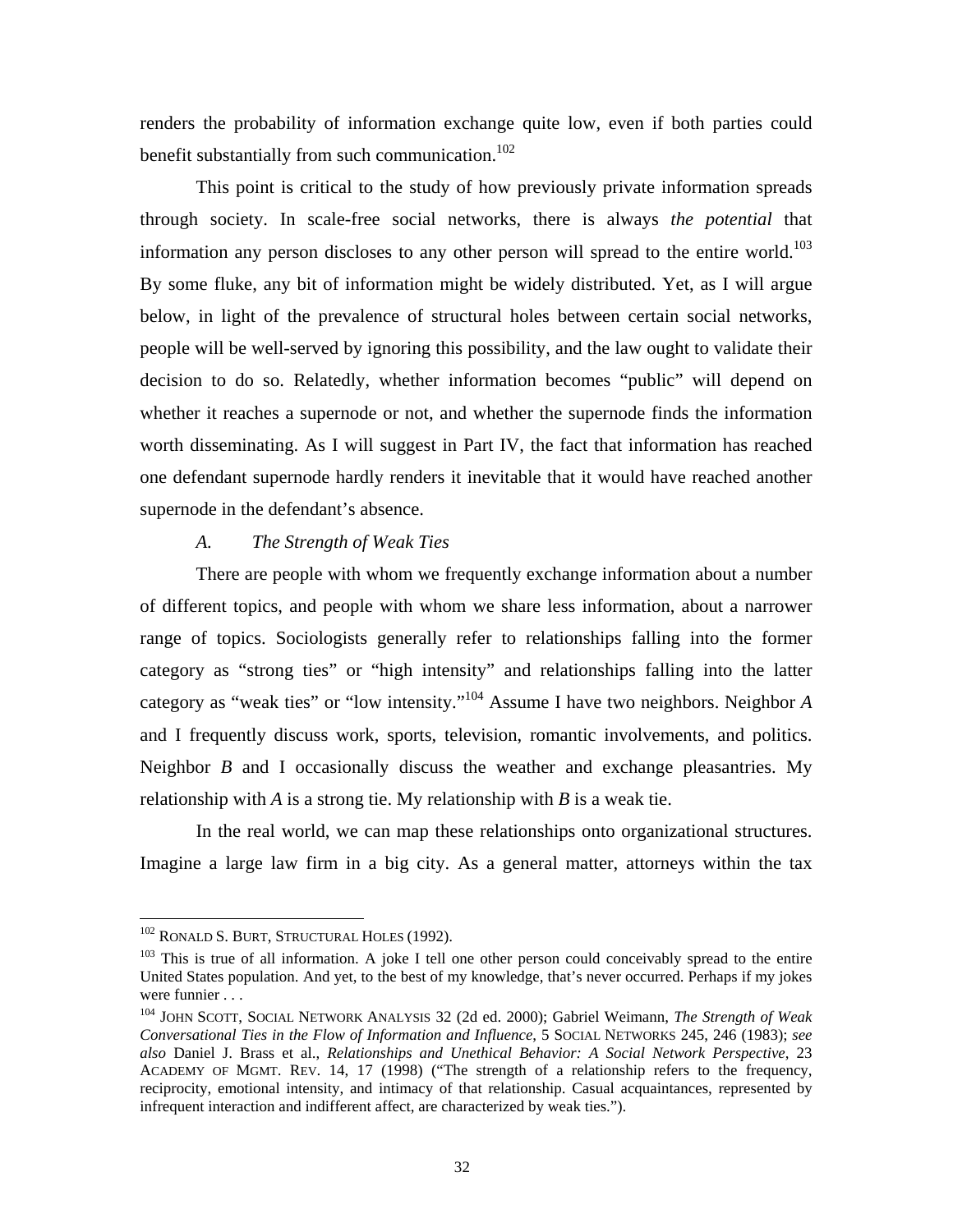department will have relatively strong ties to other attorneys in the same firm's tax department, and weaker ties to attorneys in the firm's intellectual property litigation department.<sup>105</sup> There will be some strong ties that cross departmental lines—for example, the attorneys who serve on the firm's hiring committee or management committee are likely to spend a great deal of time talking to each other. But as a general matter, intradepartment ties will be stronger and inter-department ties will be weaker.

As one moves outside the firm, the same patterns hold. A tax attorney at Jenner & Block in Chicago may have strong ties to a tax attorney at Kirkland & Ellis in Chicago, based on having worked on deals together in the past or simultaneous service on bar association committees. But most professional ties outside of one's own law firm will be weak ties, and in a large city like Chicago, the vast majority of lawyers will not know each other personally.<sup>106</sup> That said, the social distance between an intellectual property litigator at Kirkland & Ellis and a tax attorney at Jenner & Block will not be substantial. There is probably at least one person who knows both lawyers, and so an introduction between the two attorneys could be arranged rather easily.<sup>107</sup>

Mark Granovetter's work on "the strength of weak ties" has become a canonical text in the study of social networks.<sup>108</sup> Granovetter observed that social networks tend to be highly clustered: I have very close ties to people in my family, but they have close ties to each other, too, and their connectedness is not dependent on me.<sup>109</sup> People within a

<span id="page-34-0"></span><sup>105</sup> *Cf*. Morten T. Hansen, *The Search-Transfer Problem: the Role of Weak Ties in Sharing Knowledge Across Organization Subunits*, 44 ADMIN. SCI. Q. 82, 106 (1999) (discussing a similar phenomenon among engineers).<br><sup>106</sup> John P. Heinz et al., *The Constituencies of Elite Urban Lawyers*, 31 LAW & SOCIETY REV. 441 (1997)

<span id="page-34-1"></span><sup>(</sup>noting that even highly prominent members of Chicago's legal community were not directly tied to most lawyers surveyed).

<span id="page-34-2"></span><sup>&</sup>lt;sup>107</sup> Indeed, directed networking seems to occur within large law firms with some regularity. When I worked at a large Seattle law firm, someone would occasionally send out an email to all the lawyers at the firm asking if anyone knew Mr. So-and-So. Mr. So-and-So was usually a potential client, mediator, or cocounsel. Another effective strategy would be to obtain the Martindale Hubbell biography of the target, and then search for people within one's own firm who share a possible tie. Most obviously, one might look for someone who graduated from the same law school at roughly the same time. 108 Mark Granovetter, *The Strength of Weak Ties: A Network Theory Revisited*, 1 SOCIOLOGICAL THEORY

<span id="page-34-3"></span><sup>201 (1983).</sup> 

<span id="page-34-4"></span><sup>&</sup>lt;sup>109</sup> *Id.* at 201-02. Other studies of social networks have found substantial clustering of social ties within racial and ethnic groups. *See* Charles Korte & Stanley Milgram, *Acquaintance Networks Between Racial Groups: Application of the Small World Method*, 15 J. OF PERSONALITY & SOCIAL PSYCH.101, 107 (1970); Gabriel Wiemann, *The Not-So-Small World: Ethnicity and Acquaintance Networks in Israel*, 5 SOCIAL NETWORKS 289, 297 (1983).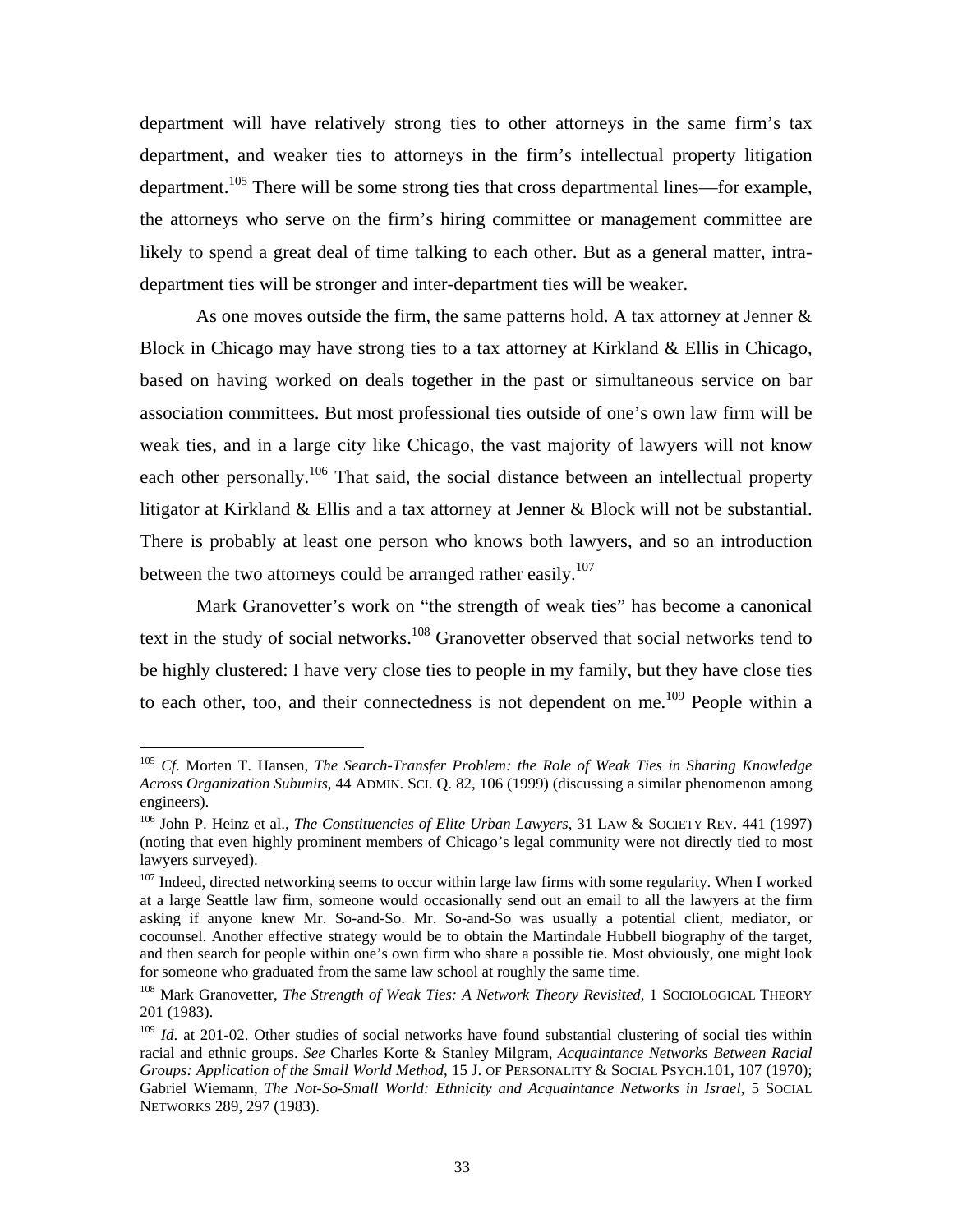<span id="page-35-6"></span>closely-knit network are likely to be quite similar to one another—they may share the same jobs, neighborhoods, last names, knowledge base, or alumni connections.<sup>110</sup> As a result, relationships within a close-knit group have high levels of transitivity<sup>111</sup>—all of my friends on my law school's faculty are friends with each other as well. This makes information redundant within a network of people bound together by strong ties. By the time I learn new and interesting information from a colleague, it is likely that other colleagues with whom I am strongly tied would have already learned it, or will learn it soon enough even if I do not tell them.

Strong ties are plainly a source of strength, but relying exclusively on close ties for sources of information is a bad idea. As Granovetter argues: "Individuals with few weak ties will be deprived of information from distant parts of the social system and will be confined to the provincial news and views of their close friends."<sup>112</sup> Granovetter suggests that the economically disadvantaged tend to rely too much on strong ties.<sup>113</sup> And because strong ties are so much costlier to maintain than weak ties,  $114$  poor people's heavy investments in strong ties preclude them from developing valuable weak ties.

Granovetter's research suggests that weak ties are often critical in helping individuals learn about new job opportunities.<sup>115</sup> Weak ties serve a "bridging" function, transferring new information from one closely-knit group to another.<sup>116</sup> Information

<span id="page-35-0"></span><sup>110</sup> Granovetter, *supra* note 108, at 204.

<span id="page-35-1"></span><sup>111</sup> *Id*. at 218; Wiemann, *supra* note 104, at 260-63. 112 *Id*. at 202.

<span id="page-35-2"></span>

<span id="page-35-3"></span><sup>113</sup> *Id*. at 213; *see also* Matthijs Kalmijn, *Shared Friendship Networks and the Life Course: An Analysis of Survey Data on Married and Cohabiting Couples*, 25 SOCIAL NETWORKS 231 (2003) (finding that welleducated people have more friends, but spend less time with them, than their lesser-educated counterparts); Brian R. Patterson, *Communication Network Activity: Network Attributes of the Young and Elderly*, 42 COMMUNICATION Q. 155 (1995) (finding that the elderly tend to rely more on strong ties, and less on weak ties, as they age).

<span id="page-35-4"></span><sup>114</sup> Hansen, *supra* note 105, at 105; Giuseppe Labianca, Daniel J. Brass, & Barbara Gray, *Social Networks and Perceptions of Intergroup Conflict: The Role of Negative Relationships and Third Parties*, 41 ACADEMY OF MGMT. J. 55, 58 (1998). *See generally* Krackhardt & Stern, *supra* note 83, at 127-28 ("[I]ndividuals have a limited amount of time, energy, and need for the social interaction and intimacy which are demanded in maintaining friendships. Given this assumption, one will find, on the average, a tradeoff between the number of friends one can maintain outside the subunit and the number one can maintain inside the subunit.").<br><sup>115</sup> Granovetter, *supra* note 108, at 205.

<span id="page-35-5"></span>

<sup>116</sup> Weimann, *supra* note 104, at 254-56, 264. In another study, Wiemann examined the ability of Ashkenazi and Sephardic Jews in Israel to reach target individuals through chains of social connections. He found substantial segregation of social networks along ethnic lines, and determined that efforts to contact a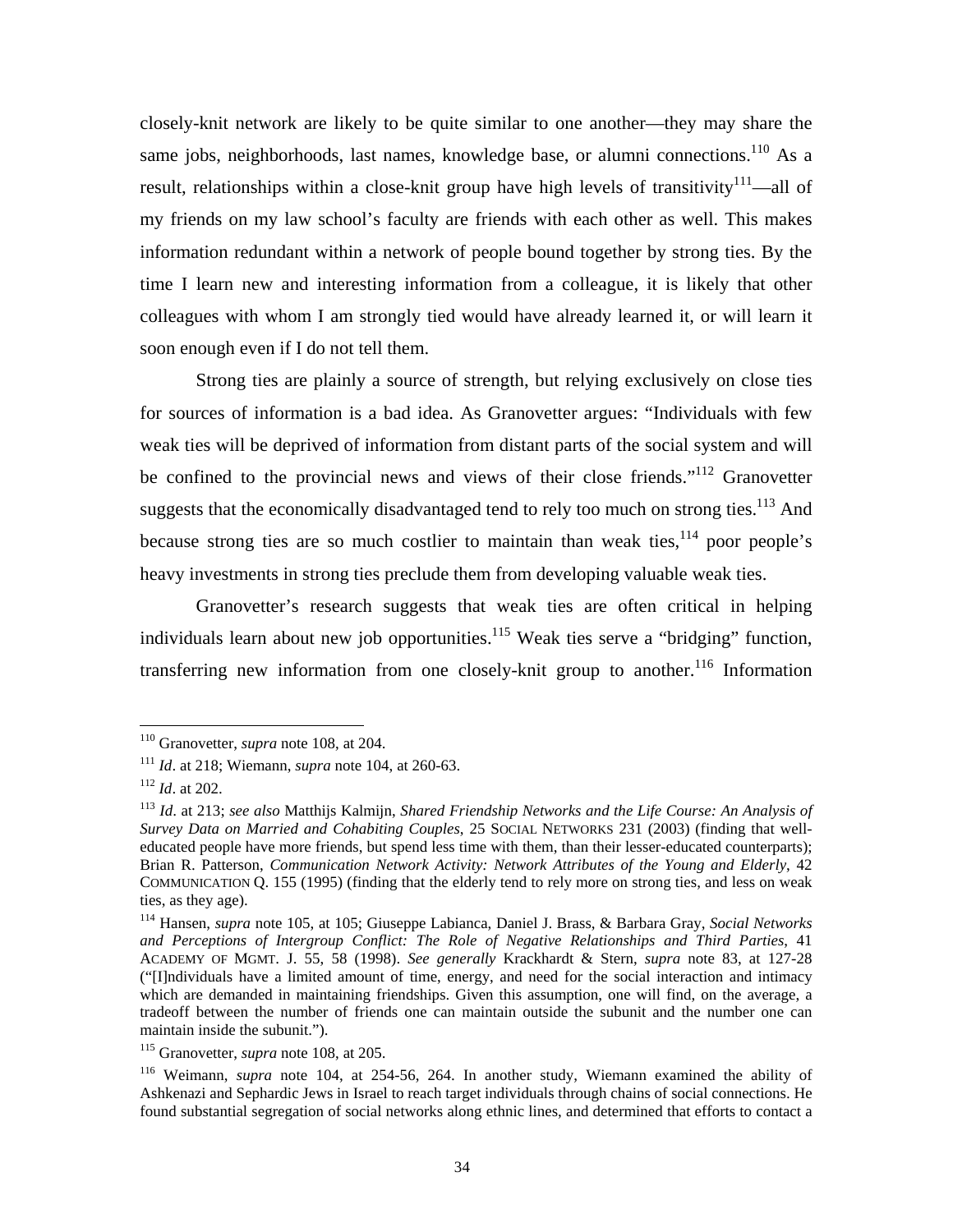gained from weak ties is therefore more likely to be new and nonredundant. Granovetter found that weak ties were particularly instrumental in helping managers and professionals find iobs.<sup>117</sup> Notably, each individual weak tie has a low probability of transferring useful information, but because so many weak ties exist, their sheer numbers make them, in the aggregate, a critical source of new and valuable information.<sup>118</sup> Strong ties could be useful too, particularly in job-seeking contexts where an unemployed person needed help from a social contact who was highly motivated to help him find work.<sup>119</sup>

Granovetter's analysis of how information about job openings gets transmitted through a social network has obvious applications to the study of information diffusion generally. Information dissemination through the wider society often depends on weak ties:

What makes cultural diffusion possible, then, is the fact that small cohesive groups who are liable to share a culture are not so cohesive that they are entirely closed; rather, ideas may penetrate from other such groups via the connecting medium of weak ties. It is a seeming paradox that the effect of weak ties, in this case, is homogenization, since my emphasis has been the ability of weak ties to reach out to groups with ideas and information different from one's own. The paradox dissolves, however, when the process is understood to occur over a period of time. The ideas that initially flow from another setting are, given regional and other variations, probable new. Homogenous subcultures do not happen instantly, but are the *endpoint* of diffusion processes.<sup>120</sup>

In Granovetter's framework, weak ties help explain the spread of everything from knowledge to fads from one edge of the global social network to the other. Follow-up work by other sociologists has revealed that weak ties are particularly important in spreading gossip and news, but information about new products and consumer opportunities is generally spread through stronger ties.<sup>121</sup> The chief advantage of information diffusion through weak ties stems from the rapidity with which information

target individual often failed because of a lack of contacts between Ashkenazi and Sephardic Jews. Wiemann, *supra* note 109, at 298<br><sup>117</sup> Granovetter, *supra* note 108, at 208.

<span id="page-36-0"></span>

<span id="page-36-1"></span><sup>118</sup> Noah E. Friedkin, *Information Flow Through Strong and Weak Ties in Intraorganizational Social Networks*, 3 SOCIAL NETWORKS 273, 284-85 (1982).

<span id="page-36-2"></span><sup>119</sup> Granovetter, *supra* note 108, at 209.

<span id="page-36-4"></span><span id="page-36-3"></span>

<sup>&</sup>lt;sup>120</sup> *Id.* at 215-16.<br><sup>121</sup> Weimann, *supra* note 104, at 254-55.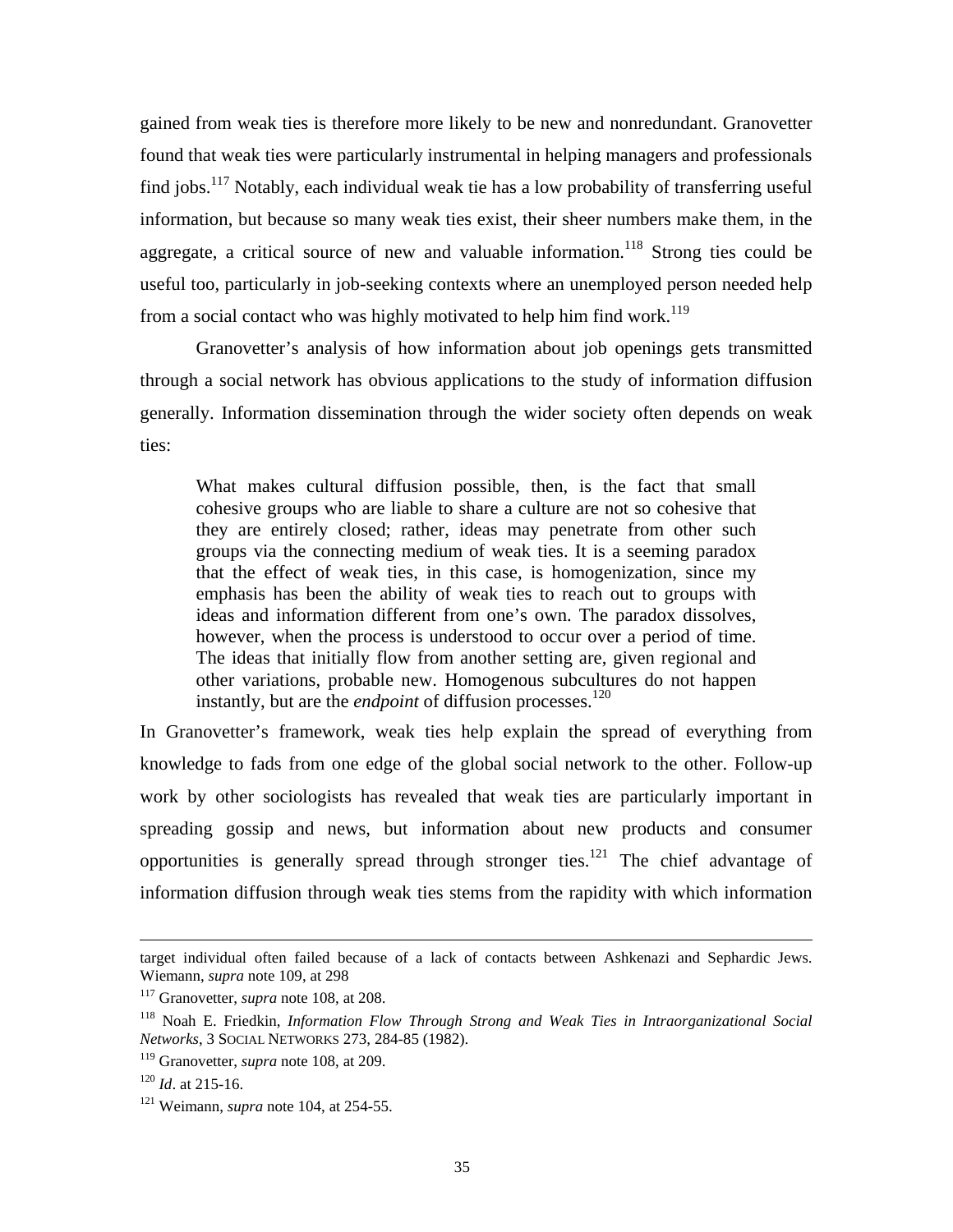is transmitted between different close-knit groups.<sup>122</sup> Information transmitted via strong ties generally spreads less quickly, but is more accurate and credible.<sup>123</sup>

Those who actively spread information via many weak ties function as supernodes, and are likely to gain economic and status advantages because they are the first members of their close-knit groups to learn about new information that has originated in far-flung, close-knit groups.<sup>124</sup> These supernodes tend to be happier and better informed than the peripherals.<sup>125</sup> Supernodes are more likely to be perceived as "leaders" and are more likely to earn promotions within a workplace.<sup>126</sup> Supernodes maintain their privileged status by continuing to serve as information clearinghouses, and, in certain contexts, become supernodes based in part on their willingness to share previously private information about themselves.<sup>[127](#page-37-5)</sup>

That said, there will be certain types of information that do not lend themselves to communication via weak ties. For example, scholars studying product innovation have suggested that weak ties function quite well at facilitating searches for stand-alone information, but are not particularly successful means of transferring complex knowledge.<sup>128</sup> This suggests an aggregation difficulty—if two different people have two

<span id="page-37-0"></span><sup>122</sup> *Id*. at 258. 123 *Id*.

<span id="page-37-1"></span>

<span id="page-37-2"></span><sup>124</sup> *See* Gordon W. Allport & Leo Postman, *An Analysis of Rumor*, 10 PUB. OPINION Q. 501, 512 (1946-47) (discussing the prestige associated with being the first to share truthful, newsworthy information with a group); While supernodes tend to be the highest-status individuals in a social network, there may be costs associated with supernode status in certain contexts. For example, Wayne Baker and Robert Faulkner found that central players in price-fixing conspiracies faced a greater risk of prosecution and longer sentences than peripheral members of such conspiracies. Wayne E. Baker & Robert R. Faulkner, *The Social Organization of Conspiracy: Illegal Networks in the Heavy Electrical Equipment Industry*, 58 AM. SOCIOLOGICAL REV. 837, 854 (1993). Baker and Faulkner suggest that there are more possible witnesses who can cooperate with government prosecutors and testify against a supernode. Because a more peripheral member has fewer contacts within the conspiracy, there are fewer people who could testify against him. *Id*. at 855 n. 14. This seems plausible, but I also suspect that prosecutors view the supernodes of criminal conspiracies as more culpable than the peripheral members, so they may seek harsher sentences against these individuals. For another discussion of gossip and information flow issue unique to the organized crime setting, see Gambetta, *supra* note 18, at 220-22.

<span id="page-37-3"></span><sup>125</sup> Ronald S. Burt, *The Social Capital of Opinion Leaders*, 567 ANNALS OF AMER. ACADEMY OF POLITICAL & SOC. SCI. 37, 50 (2000) (finding that supernodes "enjoy more positive job evaluations, faster promotions, and higher compensation"); Burt, *supra* note 86, at 6, 20, 24, 26, 33 (same benefits, plus supernodes' ideas evaluated favorably within organizational hierarchy). 126 Daniel J. Brass, *Being in the Right Place: A Structural Analysis of Individual Influence in an* 

<span id="page-37-4"></span>*Organization*, 29 ADMIN. SCI. Q. 518, 520, 532 (1984).

<span id="page-37-5"></span><sup>127</sup> Tardy & Hale, *supra* note 86, at 353. 128 Hansen, *supra* note 105, at 83, 105.

<span id="page-37-6"></span>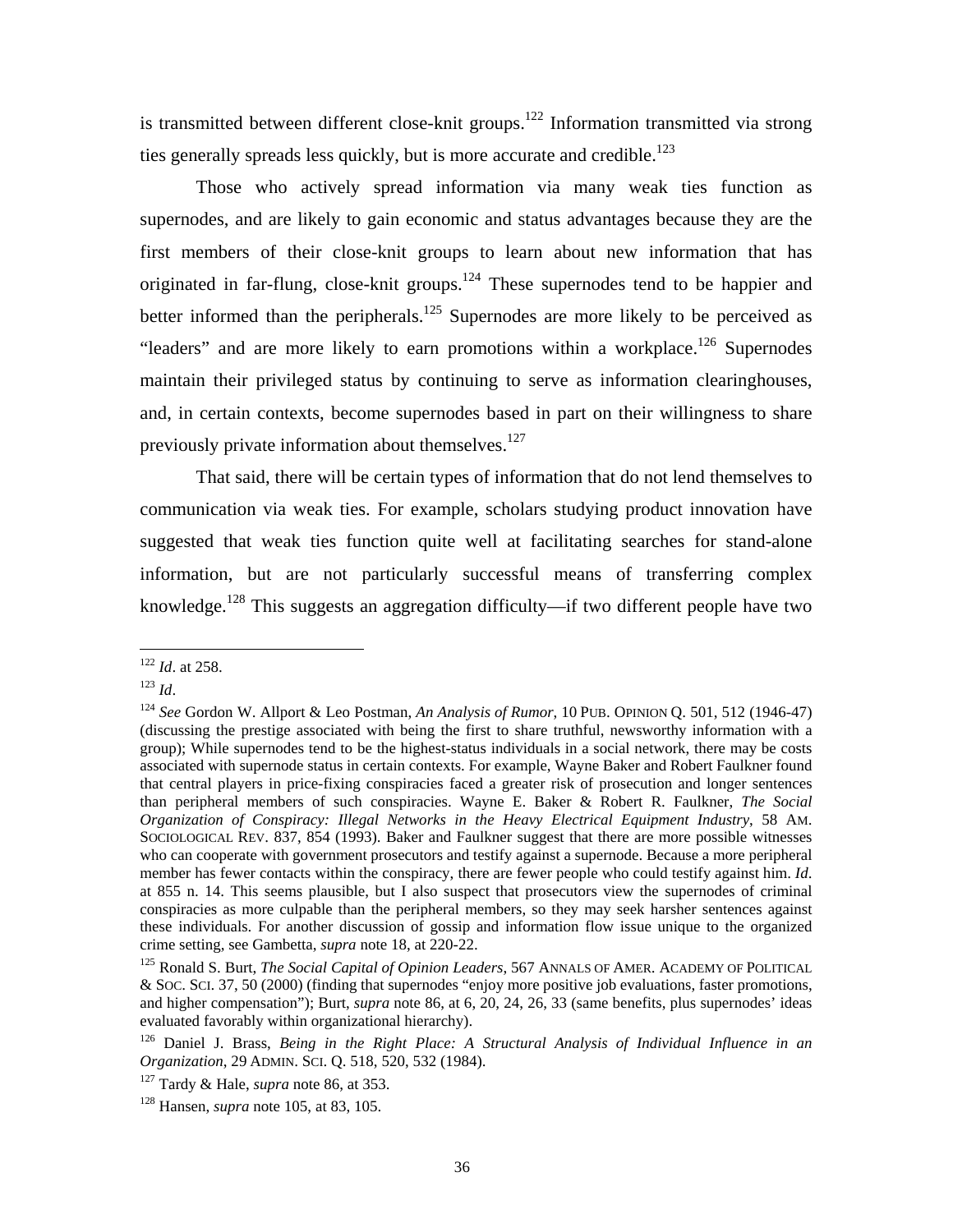pieces of information that must be aggregated to yield a useful result, it is more likely that they will "put two and two together" if they are bound by a strong tie. For example, investigations into the September 11 hijackings have revealed that various people in government understood different parts of the terrorist conspiracy, but because there were structural and legal limitations on their ability to communicate with each other, no individual had enough information to prevent the terrorist attacks from taking place.<sup>129</sup>

### *B. Network Structure*

1

Not all social networks are equally effective at transmitting information to their members. Network structure will reflect varying gradations of scale-free structure, and those variances may well be determinative with respect to whether information revealed at one node of a network makes its way to a distant node on the same network.<sup>[130](#page-38-1)</sup>

One critical structural variable is the prevalence of supernodes in a network, and the social distance from those supernodes to the periphery. Under a "strength of weak ties" analysis, we can see that the prevalence of supernodes who are weakly tied to multiple different close-knit communities will play a substantial role in determining how quickly and completely new information is disseminated through a society. All else being equal, a society solely interested in the rapid diffusion of stand-alone information will probably prefer for weak ties to exist between supernodes, as opposed to between peripherals.

A second important structural variable is the extent of linkages in society. Supernodes can have functioning weak ties with 100 people, or weak ties with 2000 people. The greater the number of active linkages a supernode has, the better information will flow through a network. The same is true of a social networks' peripherals, and the "ordinary nodes" who fall somewhere in between supernodes and peripherals. Ceteris

<span id="page-38-0"></span><sup>&</sup>lt;sup>129</sup> NATIONAL COMMISSION ON TERRORIST ATTACKS UPON THE UNITED STATES, STAFF STATEMENT NO. 9, LAW ENFORCEMENT, COUNTERTERRORISM, AND INTELLIGENCE COLLECTION IN THE UNITED STATES PRIOR TO 9/11, at 3-5, 8-10 (July 26, 2004); Philip Shenon & David Johnston, *Threats and Responses: The Inquiry*, N.Y. TIMES, Oct. 2, 2002, at A17. *See generally* ROBERTA WOHLSTETTER, PEARL HARBOR: WARNING AND DECISION (1962) (discussing, inter alia, the failure of American intelligence and defense officials to connect the dots regarding the pending Japanese attack on Pearl Harbor).

<span id="page-38-1"></span><sup>130</sup> *Cf*. Amitai Aviram & Avishalom Tor, *Overcoming Impediments to Information Sharing*, 55 ALA. L. REV. 231 (2004) (discussing the sharing of information by competitors in network industries).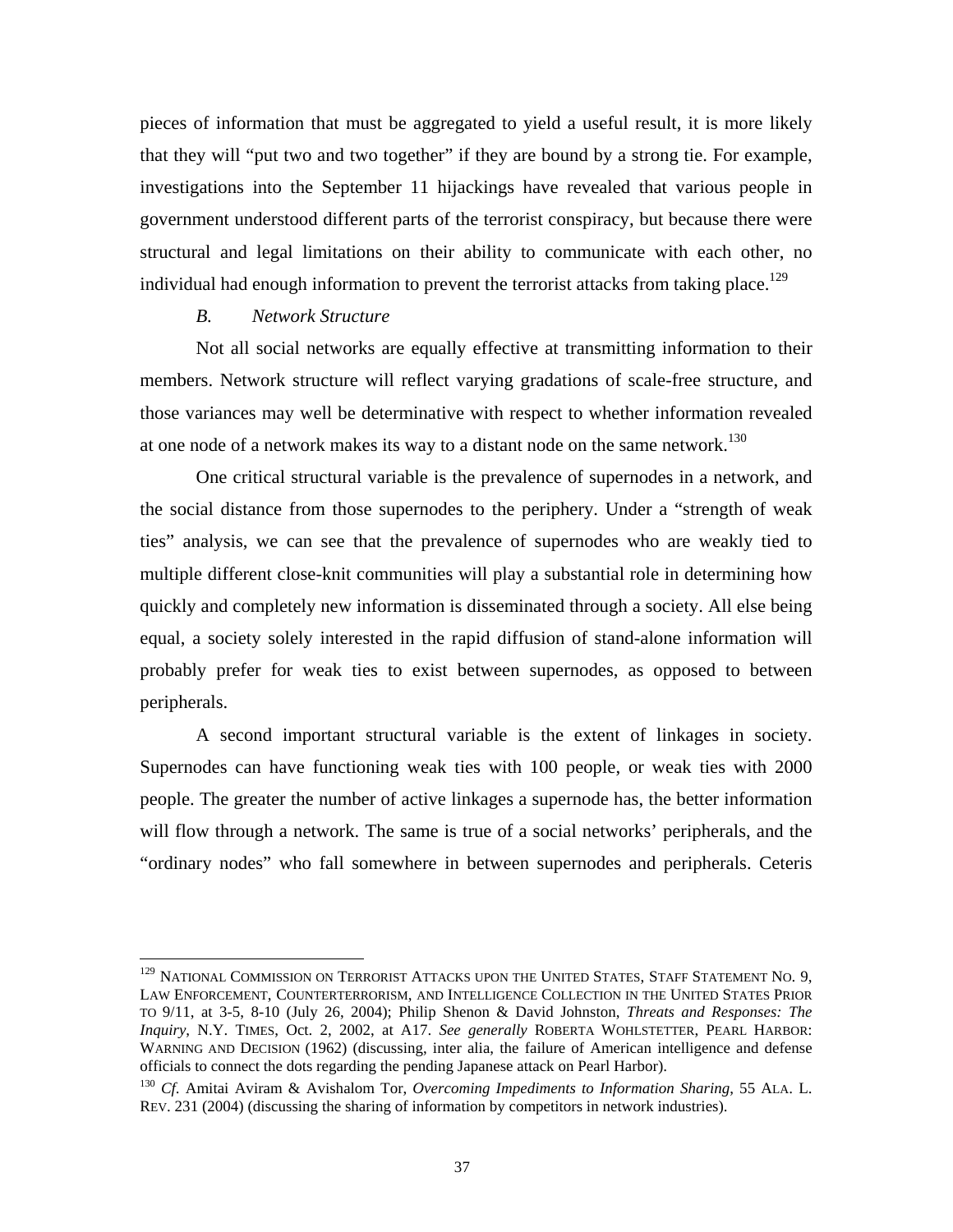<span id="page-39-3"></span>paribus, better-linked nodes mean more information transmission.<sup>131</sup> Indeed, this idea that links are essential is part of the basis for Robert Putnam's influential argument that social capital and robust associational activity help promote economic well-being.<sup>132</sup>

The need for concealment of network activities from outsiders may also decrease the communicative efficiency of a social network. When the information at issue is highly sensitive, perhaps because it reflects illegal or politically disfavored motivations, network members will have to be quite cautious about sharing information. In such circumstances, weak ties may become totally inactive, as individuals begin sharing information only with well-trusted associates. Examples of such networks include criminal conspiracies, networks of political opposition in totalitarian regimes, and interaction networks in certain singles bars.<sup>133</sup>

# *C. Cultural and Strategic Considerations in Sharing*

Staying with the subject of concealment, sociological research shows that certain kinds of information are inherently more likely to be shared among members of a social network than other kinds of information. The better empirical studies of information sharing involve topics as diverse as HIV status, student discipline, and bakery closings.<sup>[134](#page-39-3)</sup>

<span id="page-39-0"></span><sup>1</sup> <sup>131</sup> The extent to which all of a community's members are directly linked to each other is refereed to as the network's "density." So imagine a network with 20 people. If each of these 20 people know all 19 of their fellow community members, then the network can be described as having high density. If, on the other hand, each of these 20 people knows only 3 or 4 of the other community members, then the network can be described as having low density. SCOTT, supra note 104, at 32. For further discussion of various measures of network structure, see Rowley, *supra* note 79, at 896-900.

<span id="page-39-1"></span><sup>&</sup>lt;sup>132</sup> See ROBERT D. PUTNAM, BOWLING ALONE (2001) (describing the decline of social capital in the United States); ROBERT D. PUTNAM, MAKING DEMOCRACY WORK (1994) (comparing the wealth of social capital in Northern Italy to the dearth of social capital in Southern Italy and using the discrepancy to explain the south's relative impoverishment).

<span id="page-39-2"></span><sup>133</sup> *See, e.g.*, Baker & Faulkner, *supra* note 124, at 854 (finding that "the need to conceal overrides the need for efficient coordination" in price-fixing conspiracies); Raymond A. Bauer & David B. Gleicher, *Word of Mouth Communication in the Soviet Union*, 17 PUB. OP. Q. 297, 309-310 (1953) (discussing the Soviet Union's attitude toward unofficial, unsanctioned word-of-mouth networks, and the behavior of participants in these networks); Carol Brooks Gardner, *Access Information: Public Lies and Private Peril*, 35 SOCIAL PROBLEMS 384, 386-94 (1988) (discussing women's reluctance to provide men with their correct names, addresses, and other identifying information in bars and other public spaces); Rowley, *supra* note 79, at 903 (characterizing a Columbian drug cartel's structure as centralized, and low-density).

<sup>&</sup>lt;sup>134</sup> Other interesting and pertinent empirical work includes Laurel Richardson's study of sixty-five unmarried women who engaged in long-lasting adulterous relationships with married men. Richardson, *supra* note 8, at 209. Perhaps surprisingly, Richardson found that none of the women ever publicly revealed their affairs, and that it never occurred to them to do so. *Id*. at 213-14. Moreover, many of the women curtailed their conversations with third parties as a means of preventing themselves from "letting slip" information about their involvement with married men. *Id*. at 216.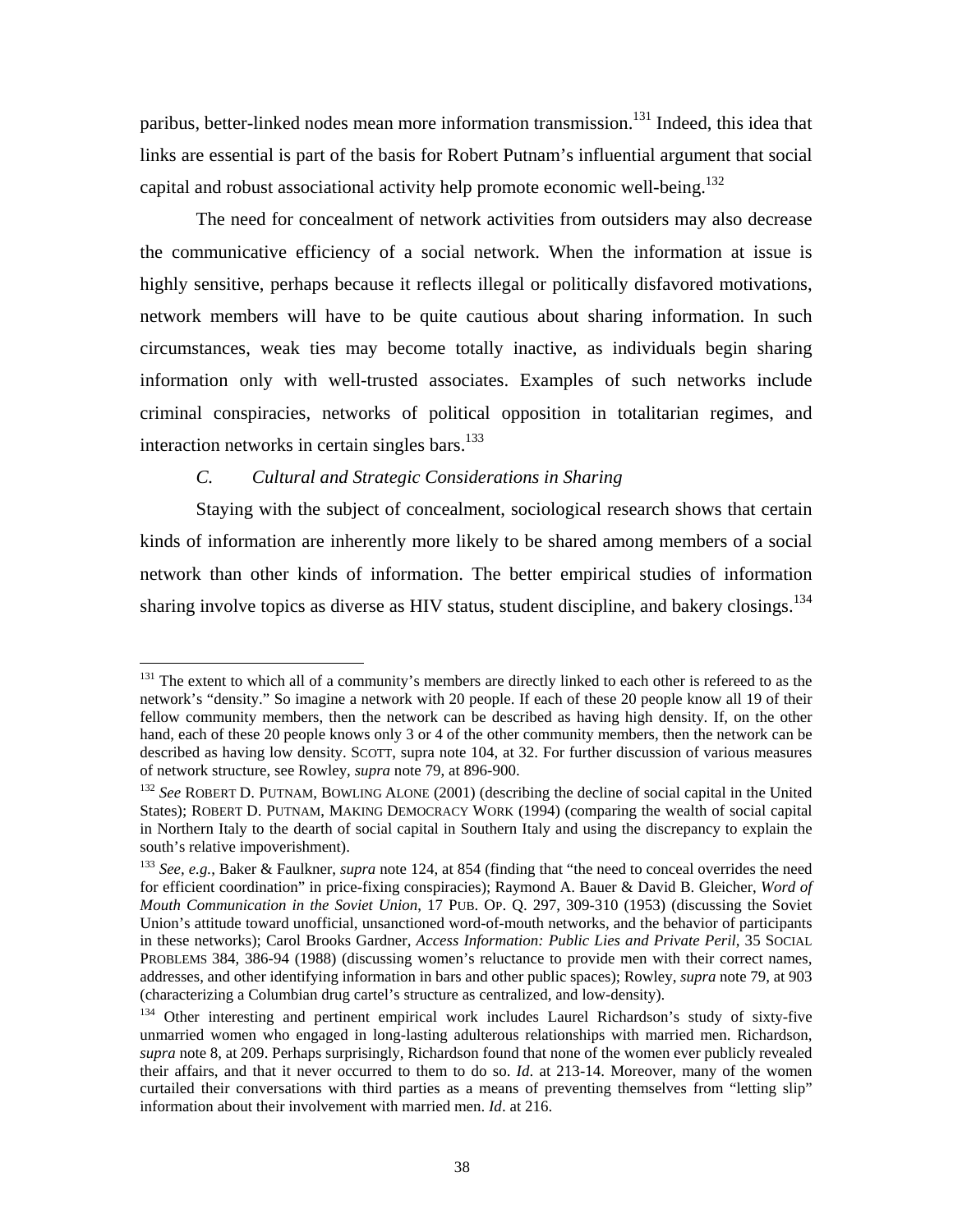A brief discussion of these three studies will help contextualize the lessons that can be drawn from the empirical literature on social networks.

### 1. HIV

Courts often treat HIV positive status as a presumptively private fact.<sup>135</sup> And yet, not surprisingly, virtually all people who are HIV positive disclose this information to at least *some people*.<sup>136</sup> A 1995 study by Shelley, Bernard, Killworth, Johnsen, and McCarty interviewed a population of 70 HIV positive people to determine how widely information about them was known in their social networks.<sup>137</sup>

The Shelley study revealed several interesting findings. First, there were many facts about the interviewees that were less widely known by friends, relatives, and acquaintances than their HIV status. HIV status was more widely known within the interviewees' social networks than their political party affiliation, their blood type, the presence or absence of a criminal record, their labor union membership, whether their home had been broken into in the past year, their approximate income, their religion, whether they'd served in the military, what the most important problems in their households were, major life events that had happened during the last 12 months, whether they had ever been shot or threatened with a gun, the amount of time they had lived at their current address, where they had traveled during the past twelve months, and several

A second study, by Loretta Stalans and Karyl Kinsey, looked at the information that audited taxpayers spread through their social networks. Loretta J. Stalans & Karyl A. Kinsey, *Self-Presentation and Legal Socialization in Society: Available Messages About Personal Tax Audits*, 28 L. & SOCIETY REV. 859 (1994). Most people who were audited did talk to others about the experience, and nearly one in four people talked to more than eleven people about the audit. *Id*. at 874. Auditees were most likely to talk to family members, then friends or neighbors, then coworkers. Stalans and Kinsey concluded that, for the most part, "stories about personal experiences that spread through social networks often provide a fair representation of the audit process and serve to correct media portrayal of auditors as primarily rude, punitive, and unfair." *Id.* at 890. There were, however, some distortions: Where auditees felt their integrity had been attacked during the audit process, or had been treated rudely but received favorable outcomes (i.e. no increased tax liability), they were quite likely to discuss the incompetence of the auditors and the slowness of the process with members of their social networks. *Id*. at 878-79, 890. As a result, messages reflecting rude treatment and auditor incompetence were over-represented in network communications, while polite treatment and auditor competence were under-represented.<br><sup>135</sup> *See, e.g.*, Urbaniak v. Newton, 226 Cal.App.3d 1128, 1140 (1991); Doe v. High-Tech Institute, 972 P.2d

<span id="page-40-0"></span><sup>1060, 1070 (</sup>Colo. App. 1998); Multimedia WMAZ, Inc. v. Kubach, 443 S.E.2d 491, 494 (Ga. 1994).

<span id="page-40-1"></span><sup>136</sup> Gene A. Shelley et al., *Who Knows Your HIV Status? What HIV + Patients and Their Network Members Know About Each Other*, 17 SOCIAL NETWORKS 189, 211 (1995). 137 *Id*. at 189.

<span id="page-40-2"></span>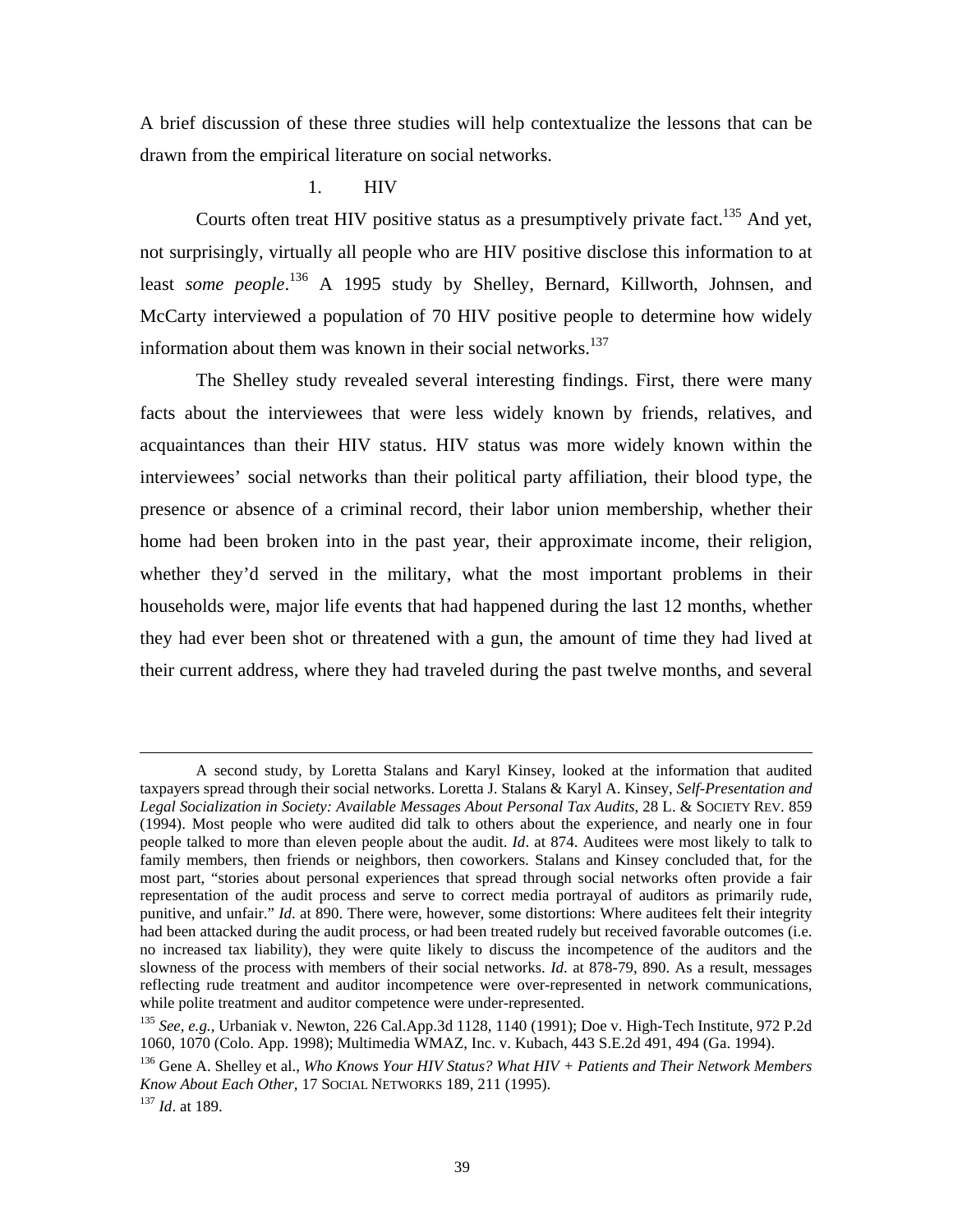<span id="page-41-6"></span>other facts.[138](#page-41-0) There were relatively few facts about the interviewees that were more widely known than their HIV status: just their sexual preference, their real first name, whether they used illegal drugs, their number of children, their address, their birthplace, their age, their marital status, their work status, and their occupation.<sup>139</sup> To be sure, someone's HIV status may be more pertinent than his blood type, and hence an individual may have more acquaintances who "need to know" his HIV status, but this data still suggests that people's HIV positive status is not a terribly closely guarded secret.

Second, the researchers found strong evidence of selective disclosure within the social networks of HIV positive individuals. Interviewees were much more likely to have disclosed their HIV status to members of organized support groups than to their relatives and friends.[140](#page-41-2) Indeed, a number of HIV positive interviewees reported that they were reluctant to tell relatives, close friends, and even sexual partners about their HIV positive status because of the fear of stigmatization, abandonment, homophobia, job loss, or violence.<sup>141</sup> Disclosing HIV status to support group members, many of whom were themselves HIV positive, was seen as less threatening.[142](#page-41-4) Reciprocity safeguarded the disclosures. Other studies of selective disclosure have found similar results in varied contexts[.143](#page-41-5) There is a critical finding implicit in this data, although Shelley and his coauthors did not highlight it: HIV positive individuals disclosed their status to some members of their social networks while successfully keeping other members of their networks from discovering the information. Disclosure to a support group member did not make disclosure to other friends or relatives inevitable, even though those kept in the dark might have been highly interested in learning about the interviewees' HIV status.<sup>[144](#page-41-6)</sup>

<span id="page-41-0"></span><sup>&</sup>lt;sup>138</sup> *Id.* at 203 & 192. At least 17 facts about the interviewees were less widely known than their HIV status, approximately two facts were as widely known (health status, and education level) and 10 facts were more widely known. *Id*.<br><sup>139</sup> *Id*. at 202.

<span id="page-41-1"></span>

<span id="page-41-3"></span>

<span id="page-41-5"></span><span id="page-41-4"></span>

<span id="page-41-2"></span><sup>&</sup>lt;sup>140</sup> *Id.* at 203-04.<br><sup>141</sup> *Id.* at 194, 204-13.<br><sup>142</sup> *Id.* at 204.<br><sup>143</sup> *See, e.g.*, Baxter & Widenmann, *supra* note, at 324, 331 (finding that individuals were much more likely to conceal their romantic involvements from their parents than from their friends).

<sup>&</sup>lt;sup>144</sup> There is evidence suggesting that closeted homosexuals consciously go to great lengths to make sure that the part of their social networks that know their sexual orientation do not intersect with the parts of their social networks that assume they are heterosexual. *See* Peter Davies, *The Role of Disclosure in*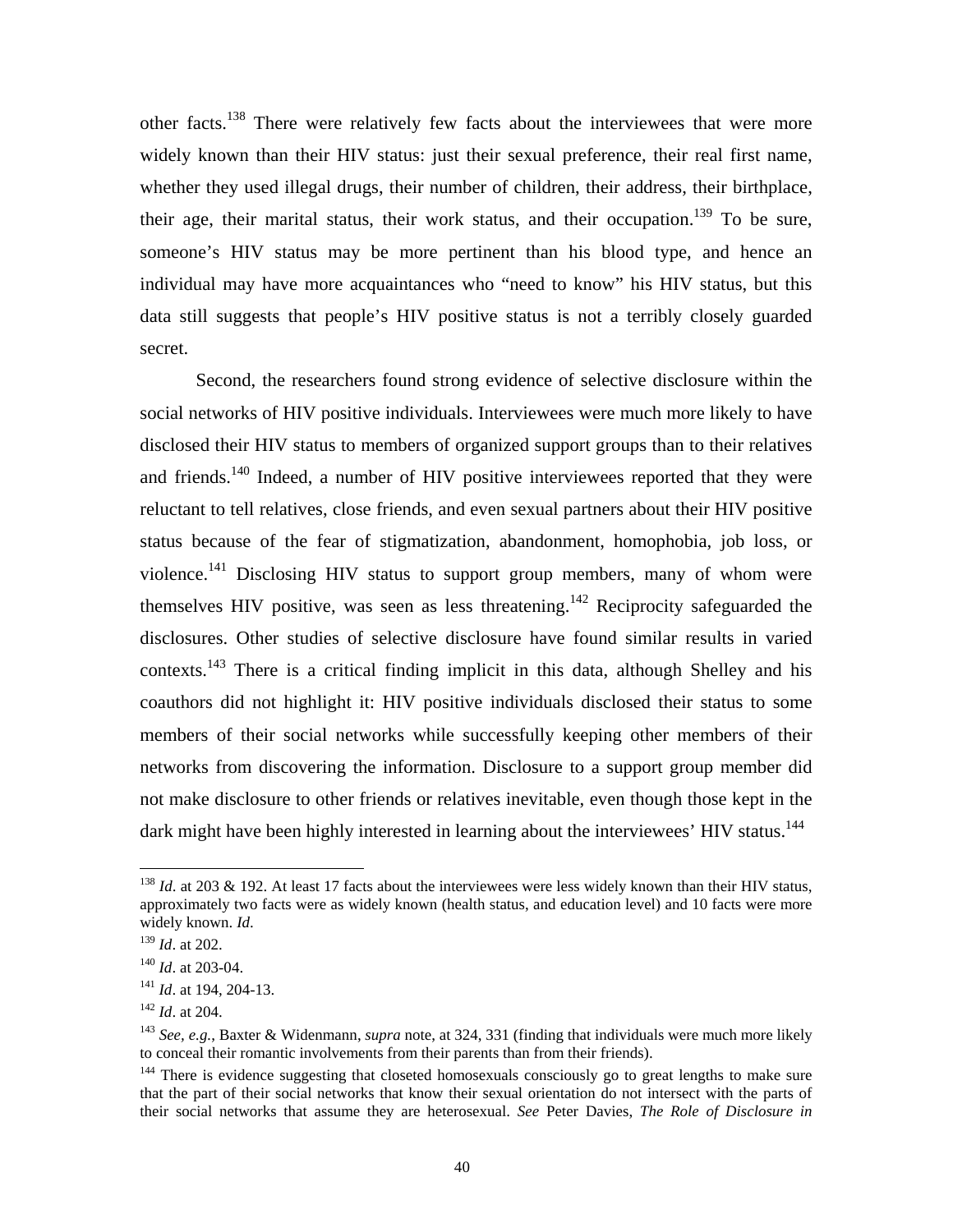Third, the researchers discovered that HIV positive individuals had unusually small social networks.<sup>145</sup> There were several factors contributing to this lack of links: Some HIV positive individuals were shunned by former friends and relatives; some withdrew from former friends and relatives as a way of sparing them the pain of death; many had seen their social networks shrink because of HIV-related mortality; and most interviewees were no longer working, which removed them from employment-related social networks.<sup>146</sup> Moreover, the HIV positive people interviewed tended to behave like economically disadvantaged people do—they withdrew into small, close-knit communities comprised mostly of other HIV positive individuals, cutting off many weak ties with the outside world. $147$ 

# 2. Girls' School Gossip

A second important study of information networks predates the advent of social network theory. In the mid-1950s, Stanley Schachter and Harvey Burdick studied the flow of gossip through a school for girls.<sup>148</sup> The researchers had teachers publicly remove one student from each of four classrooms, explaining out loud that the student would be gone for the rest of the day.<sup>149</sup> In the remaining classrooms at the school, no students were removed. The researchers then planted a rumor about the explanation for the students' removal with four student confederates, two of whom were in classes from which a student had been removed. A few hours later, following lunch and recess, all the girls in the school were interviewed to gauge what they had heard about the reasons for the four girls' removal.

*Coming Out Among Gay Men*, *in* MODERN HOMOSEXUALITIES: FRAGMENTS OF LESBIAN AND GAY EXPERIENCE 75-81(Ken Plummer ed. 1992).<br><sup>145</sup> Shelley, *supra* note 136, at 200; *see also* WILLIAM CRAIG CARTER, SOCIAL NETWORKS AND

<span id="page-42-0"></span>STIGMATIZATION 14-19 (PhD Dissertation in Sociology at Louisiana State Univ.) (UMI Dissertation No. 9984316) (finding that HIV positive people, along with other stigmatized individuals, have smaller social networks).

<span id="page-42-2"></span><span id="page-42-1"></span>

<sup>&</sup>lt;sup>146</sup> Shelley, *supra* note 136, at 194, 199-200, 214.<br><sup>147</sup> *Id.* at 214. Indeed, this correlation is not surprising, since so many of the HIV positive individuals interviewed were poor. *Id.* at 194.<br><sup>148</sup> Stanley Schachter & Harvey Burdick, *A Field Experiment on Rumor Transmission and Distortion*, 50 J.

<span id="page-42-3"></span>ABNORMAL & SOCIAL PSYCHOLOGY 363 (1955). For a review of the Schachter and Burdick studies, as well as several other early studies of rumor transmission, see H. Taylor Buckner, *A Theory of Rumor Transmission*, 29 PUBLIC OPINION Q. 54, 65-70 (1965).

<span id="page-42-4"></span><sup>149</sup> Schachter & Burdick, *supra* note 148, at 365.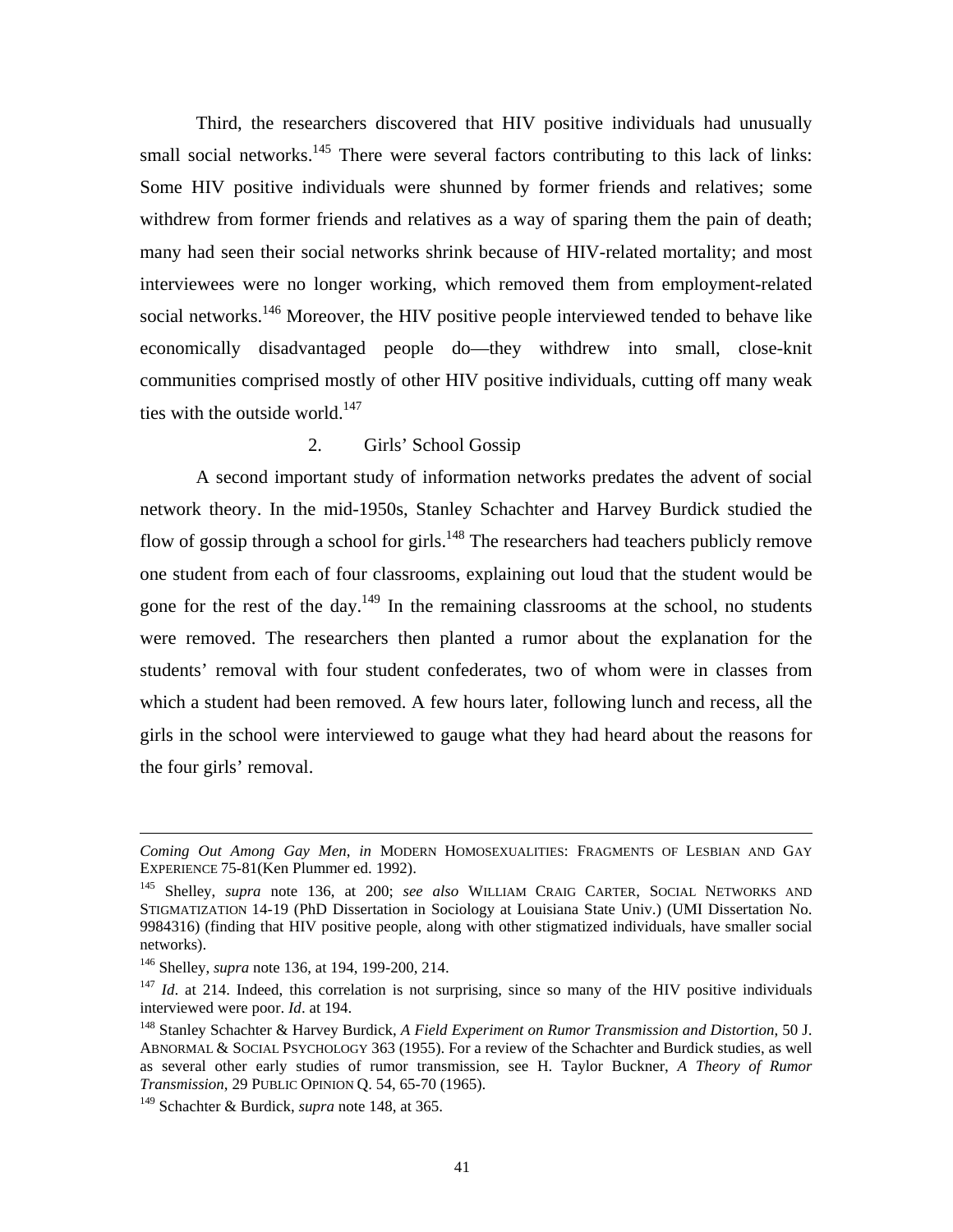<span id="page-43-7"></span>The researchers reported several interesting findings. First, all but one of the 96 girls interviewed had heard the rumor in question.<sup>150</sup> Second, girls from whose classes a student was removed passed along the rumor to a significantly greater number of students, and spent more time discussing the rumor, than did those girls whose classes witnessed no disruption that morning.<sup>151</sup> Schachter and Burdick concluded on the basis of this data that there were far stronger incentives to discuss and transmit the rumor "when the issue to which it is relevant is important" to the audience and/or speaker.<sup>152</sup> Third, the planted rumor was not distorted substantially as it passed through the school's social network.<sup>153</sup> The story that the girls told the interviewers was essentially the same story that the researchers had planted that morning. Fourth, at least twelve alternative rumors relating to the girls' removal circulated through the school.<sup>154</sup> Students in classes that had witnessed a removal were much more likely to concoct new rumors and to discuss them with peers.<sup>155</sup> Moreover, students who were friends of the removed students tended to circulate rumors that cast them in a favorable light (i.e., "she's receiving an award") while students who were not friendly with the removed students circulated rumors that cast them in a negative light (i.e., "she broke school rules and is being disciplined.")<sup>156</sup>

3. Hong Kong Bakeries

A third study, by Gina Lai and Odalia Wong, looked at the spread of an untrue rumor through Hong Kong.<sup>157</sup> The somewhat whimsical episode, and the data that Lai

<span id="page-43-1"></span><span id="page-43-0"></span>

<sup>&</sup>lt;sup>150</sup> *Id.* at 366.<br><sup>151</sup> *Id.* at 368.

<span id="page-43-2"></span><sup>152</sup> *Id*.; *see also* KIMMEL, *supra* note 18, at 48. 153 *Id*. at 370. 154 *Id*. at 369.

<span id="page-43-3"></span>

<span id="page-43-4"></span>

<span id="page-43-5"></span><sup>155</sup> *Id*.

<span id="page-43-6"></span><sup>&</sup>lt;sup>156</sup> *Id.* at 369-70. Related studies suggest that people would be more likely to spread negative rumors about a girl to groups of students who had negative impressions of her, and positive rumors to students who had favorable impressions of her. E. Tory Higgins, *Achieving "Shared Reality" In the Communication Game: A Social Action that Creates Meaning*, 11 J. OF LANGUAGE & SOCIAL PSYCH. 107, 113-17 (1992); Charles Stangor et al., *Changing Racial Beliefs by Providing Consensus Information*, 27 PERSONALITY & SOCIAL PSYCH. BULLETIN 486, 493 (2001). There may have been a second-order effect here too, since people generally believe rumors whose truth they want to believe. Buckner, *supra* note 148, at 57; *see also* Gambetta, *supra* note 18, at 211 ("A convincing story gets repeated because of its appeal not its truthfulness.").<br><sup>157</sup> Gina Lai & Odalia Wong, *The Tie Effect on Information Dissemination: The Spread of a Commercial* 

*Rumor in Hong Kong*, 24 SOCIAL NETWORKS 49 (2002). The run on baked goods that Lai and Wong describe is in many ways similar to standard runs on bank funds or currencies. *See, e.g.*, Barrie A. Wigmore, *Was the Bank Holiday of 1933 Caused by a Run on the Dollar?*, 47 J. OF ECON. HIST. 739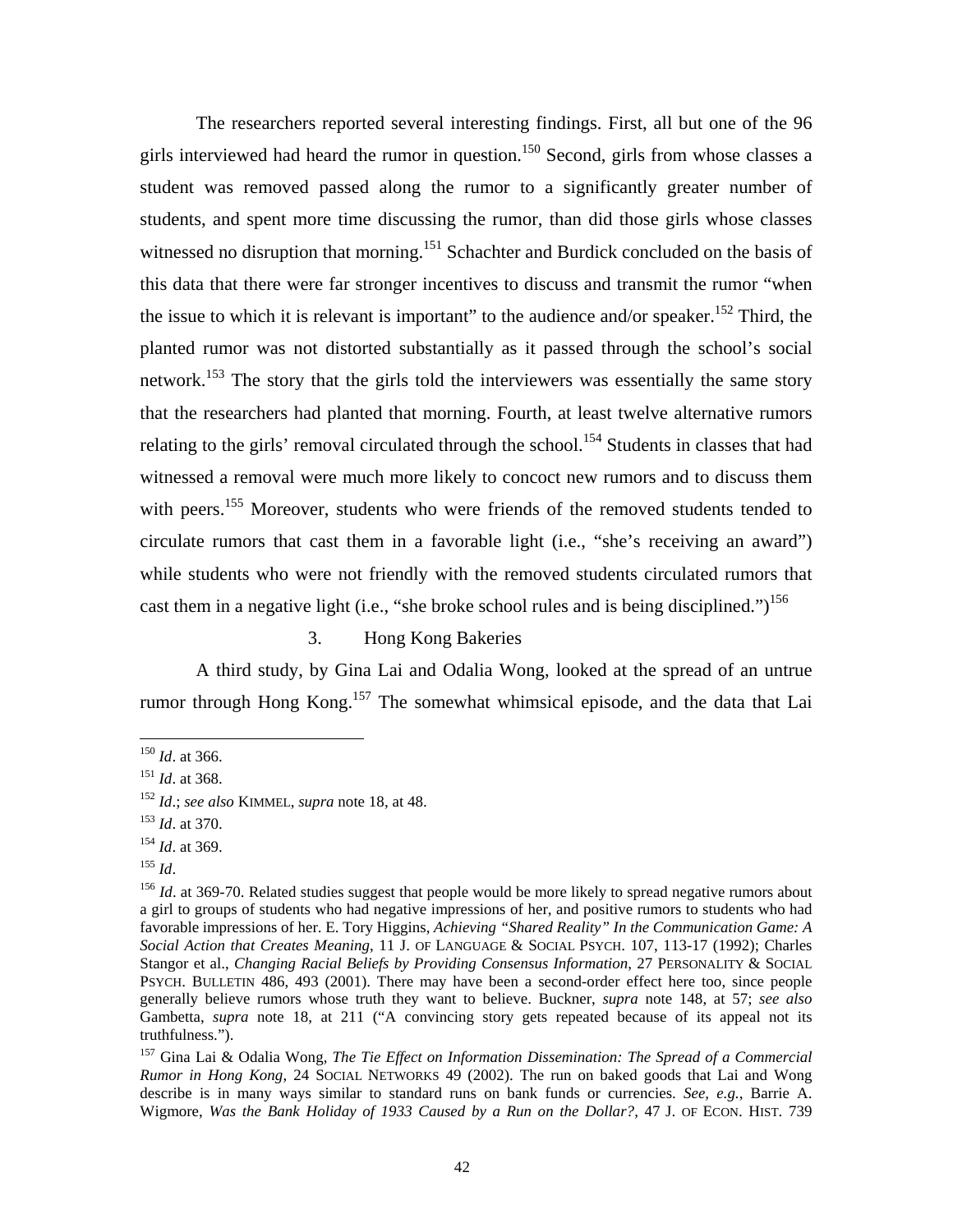and Wong obtained about how the tale spread, revealed a great deal about how information gets transmitted through large, complicated social networks.

On November 24, 1997, several workers at a Hong Kong bakery chain saw fellow employees receiving layoff notices and evidently concluded that the chain was going bankrupt.<sup>158</sup> This belief was plausible enough, since during that same year a department store with which the bakery chain was previously affiliated had declared bankruptcy and closed all its stores.<sup>159</sup> In any event, the bakery shutdowns would have affected many consumers, as it is apparently common in Hong Kong for people to exchange bakery vouchers, which can be redeemed for baked goods.<sup>160</sup> With thousands of bakery vouchers in circulation, the rumor caused Hong Kong residents to rush to the bakeries, trying to redeem their vouchers before the stores closed. Within a few hours of the rumor's origination:

thousands of (Hong Kong) people, upon hearing the news, brought all their vouchers (ranging from one to dozens) and rushed to the shops. . . . [T]hey pushed and squeezed into the shops and got whatever cakes or pastries [were] left. When all the cakes and pastries in the shops were taken, many people would even wait for hours outside the shops for new batches to come out. To calm down this mass hysteria, the [bakery] immediately made public announcements to clear the rumor in that evening. However, there were still people coming to the shops to redeem their vouchers the next day.<sup>161</sup>

The rumor was totally unfounded, and yet it caused a complete breakdown in the generally orderly Hong Kong market for pastries.

Luckily, something good came out of the disturbance, as sociologists Lai and Wong were able to launch a telephone poll of 1011 respondents within a week of the event, asking Hong Kong residents how they learned about the rumor. By that time, more than 90% of the respondents had heard of the rumor.<sup>162</sup> Lai and Wong's data provides the

 <sup>(1987).</sup> For another good study on rumor transmission in mass society, see J.N. Kapferer, *A Mass Poisoning Rumor in Europe*, 53 PUBLIC OPINION Q. 467 (1989).

<span id="page-44-0"></span><sup>158</sup> Lai & Wong, *supra* note 157, at 54.

<span id="page-44-1"></span><sup>159</sup> *Id*. at 53.

<span id="page-44-2"></span><sup>160</sup> *Id*. at 54.

<span id="page-44-4"></span>

<span id="page-44-3"></span><sup>&</sup>lt;sup>161</sup> *Id.* 162 *Id.* at 56-58.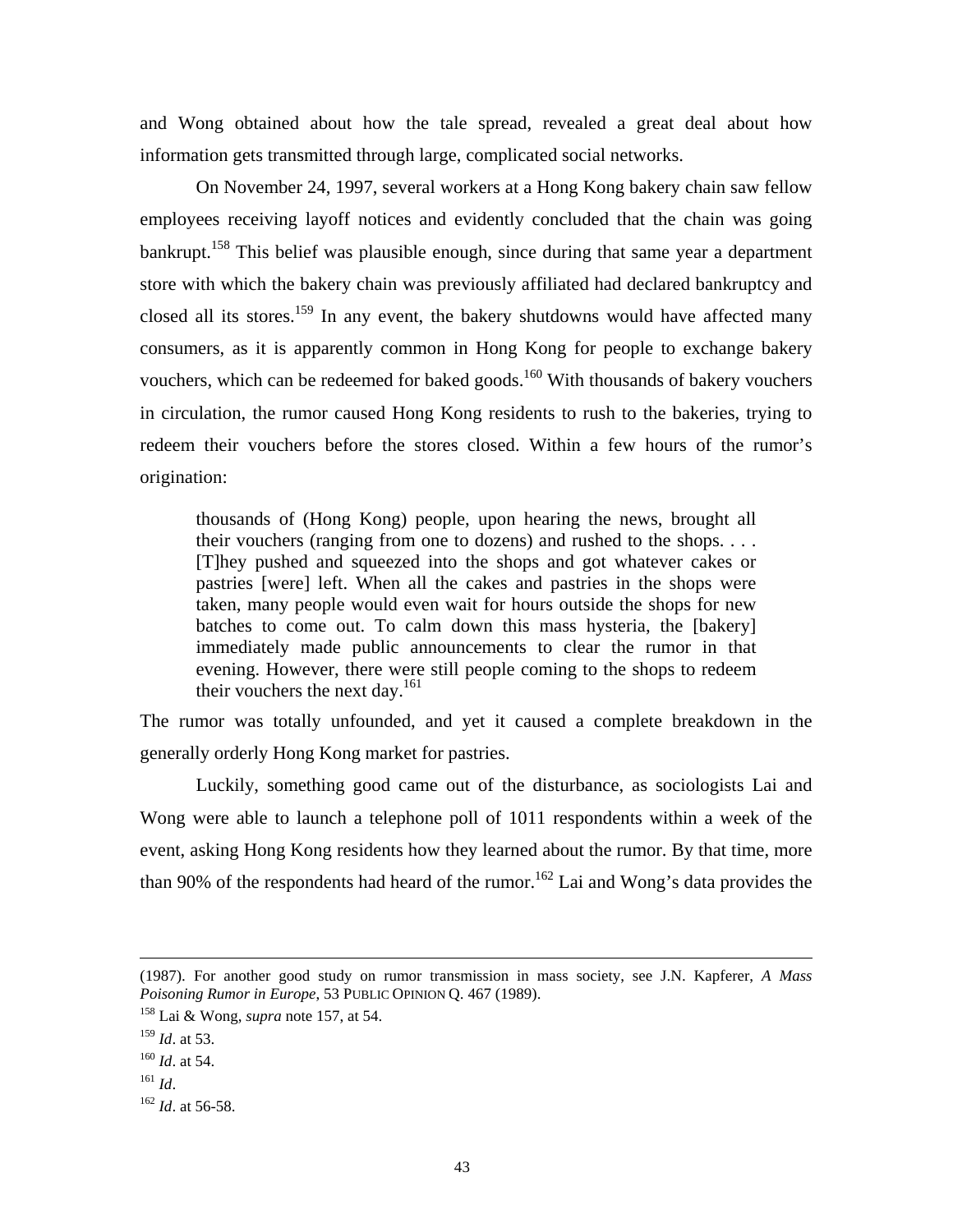most detailed analysis to date of how a rumor spreads through an urbanized society. I'll focus on a few of their more interesting findings.

First, informal social networks seem to have been vital in spreading the information. Many people heard about the rumor before it was reported in the mass media, and personal ties were the second most common source for hearing about the rumor (after television). $163$ 

Second, only thirty percent of those who heard the information through personal ties passed the information on to others.<sup>164</sup> This suggests a tendency for information to *degrade* as it passes through a network. It will degrade in a predictable manner, not a random manner: People will pass along a rumor that they have heard if they perceive it to be new and nonredundant, interesting to the relevant audience, and credible. The Hong Kong data also suggests that there can be an opportunity cost of passing along new information—in this case slowing down one's dash to the bakery and increasing the odds of encountering a longer line upon one's arrival. Social networks thus function somewhat differently from the communications network associated with the childhood game, Telephone. Each player can choose whether or not to pass along the information to the next player, and we can expect that many rumors will never make their way through the entire social network.<sup>165</sup>

Third, people tended to spread the rumor to members of their networks who they believed would benefit the most from the information.<sup>166</sup> Thus, those surveyed were more likely to spread the information to people who they thought owned bakery vouchers.<sup>[167](#page-45-4)</sup> Because the vouchers are frequently given as gifts, we might have expected reasonably high levels of awareness with respect to whether close associates might have vouchers.

<span id="page-45-0"></span><sup>163</sup> *Id*. at 54, 58.

<span id="page-45-1"></span><sup>&</sup>lt;sup>164</sup> *Id.* at 59. Kapferer's study involved a rumor that a common food additive was toxic. Slightly more than half the people who heard this rumor reported passing it along to one or more people. Kapferer*, supra* note 157, at 476 tbl. 5. The most common response was discussing the rumor with other persons or showing others the leaflet on which the rumor circulated. 165 Although Schachter and Burdick's rumor did spread to almost all of the girls at the school, the authors

<span id="page-45-2"></span>noted that this result was anomalous, driven to a substantial extent by the mysterious, unprecedented, and highly salient removal of four girls from classes for unspecified reasons. Schachter & Burdick, *supra* note 148, at 365, 368. Schachter and Burdick noted that in the vast majority of previous experimental studies of rumor transmission, the planted rumor barely spread through the studied population. *Id.* at 363.<br><sup>166</sup> See Buckner, *supra* note 148, at 64-65; *see also* Kimmel, *supra* note 18, at 94.<br><sup>167</sup> Lai & Wong. *supra* note 157

<span id="page-45-3"></span>

<span id="page-45-4"></span>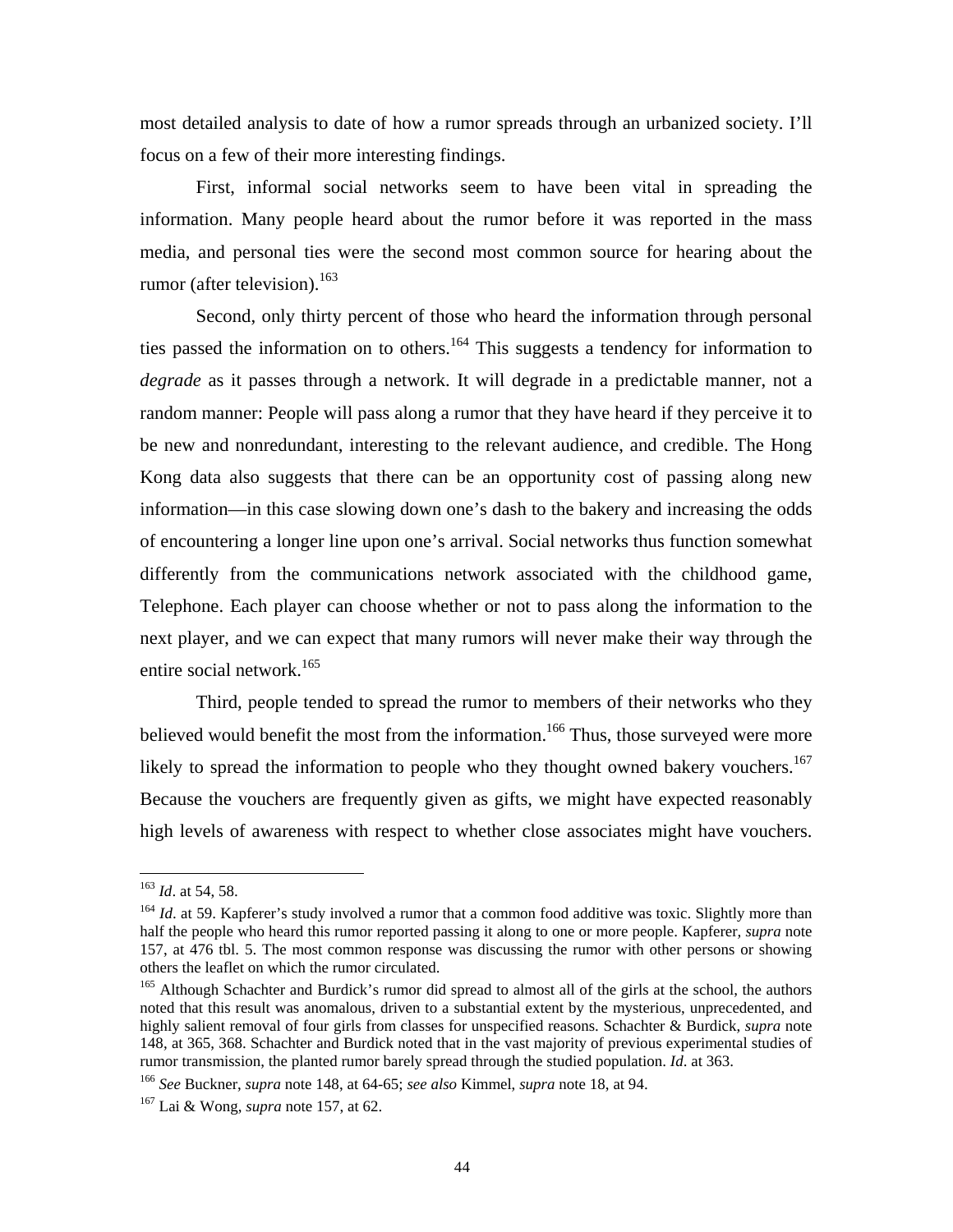Moreover, because the information concerned shopping for food, which is predominantly done by women in Hong Kong, people were more likely to tell females about the rumor.<sup>168</sup>

Fourth, those interviewed played some role in re-directing the information from weaker ties to stronger ties. Whereas more than 74% of interviewees heard the news from nonkin (typically coworkers), those interviewed passed the information on to a group that was comprised of 45% kin and 55% nonkin.<sup>169</sup> To the extent that kinship is a proxy for strong ties, this suggests that most people were more highly motivated to spread the potentially valuable information to those whose relationships they valued the most.<sup>170</sup> Further data backed up this assessment. Among those who heard the information through personal ties, 34% described their relationships with the informants as "very good," 24% described them as "good," and 41% described the relationships as "fair." But those surveyed redirected the information to a different population: 52% of those who the respondents informed of the rumor had "very good" relationships with the respondents, 22% had "good" relationships, and only 26% had "fair" relationships. $171$ 

Finally, the source of the information mattered—both the original source, and the identity of the immediate informant.<sup>172</sup> The rumor appeared to spread quickly, in part, because it was reported to have originated inside the company. And it also spread quickly because the rumor was passed on by people who had an incentive to be truthful—the sampled population was more likely to pass it along to people they cared about, and we know from other studies that information transmitted through strong ties tends to be more persuasive and influential than information transmitted through less reputable sources.<sup>173</sup>

<span id="page-46-0"></span><sup>168</sup> *Id*. at 62, 63.

<span id="page-46-1"></span><sup>&</sup>lt;sup>169</sup> *Id.* at 67. This data suggests that a relatively small number of supernodes, mostly in workplaces, passed along the information to very large numbers of people. Thus, it appears that the communications network at issue here was scale-free.

<span id="page-46-2"></span><sup>&</sup>lt;sup>170</sup> Other social network studies have suggested that in times of crisis, or extreme need, people are much more likely to rely on strong ties, especially kinship ties, than weak ties. Yossi Shavit, Claude S. Fischer,& Yael Koresh, *Kin and Nonkin Under Collective Threat: Israeli Networks During the Gulf War*, 72 SOCIAL FORCES 1197 (1994).<br><sup>171</sup> *Id*. at 68 (data rounded to the nearest percent).

<span id="page-46-3"></span>

<span id="page-46-4"></span><sup>&</sup>lt;sup>172</sup> Buckner, *supra* note 148, at 56 (noting that tying a rumor to a credible source increases the likelihood of its transmission); Kapferer, *supra* note 157, at 478 (same). 173 KIMMEL, *supra* note 18, at 56; Ibarra & Andrews, *supra* note 95, at 282.

<span id="page-46-5"></span>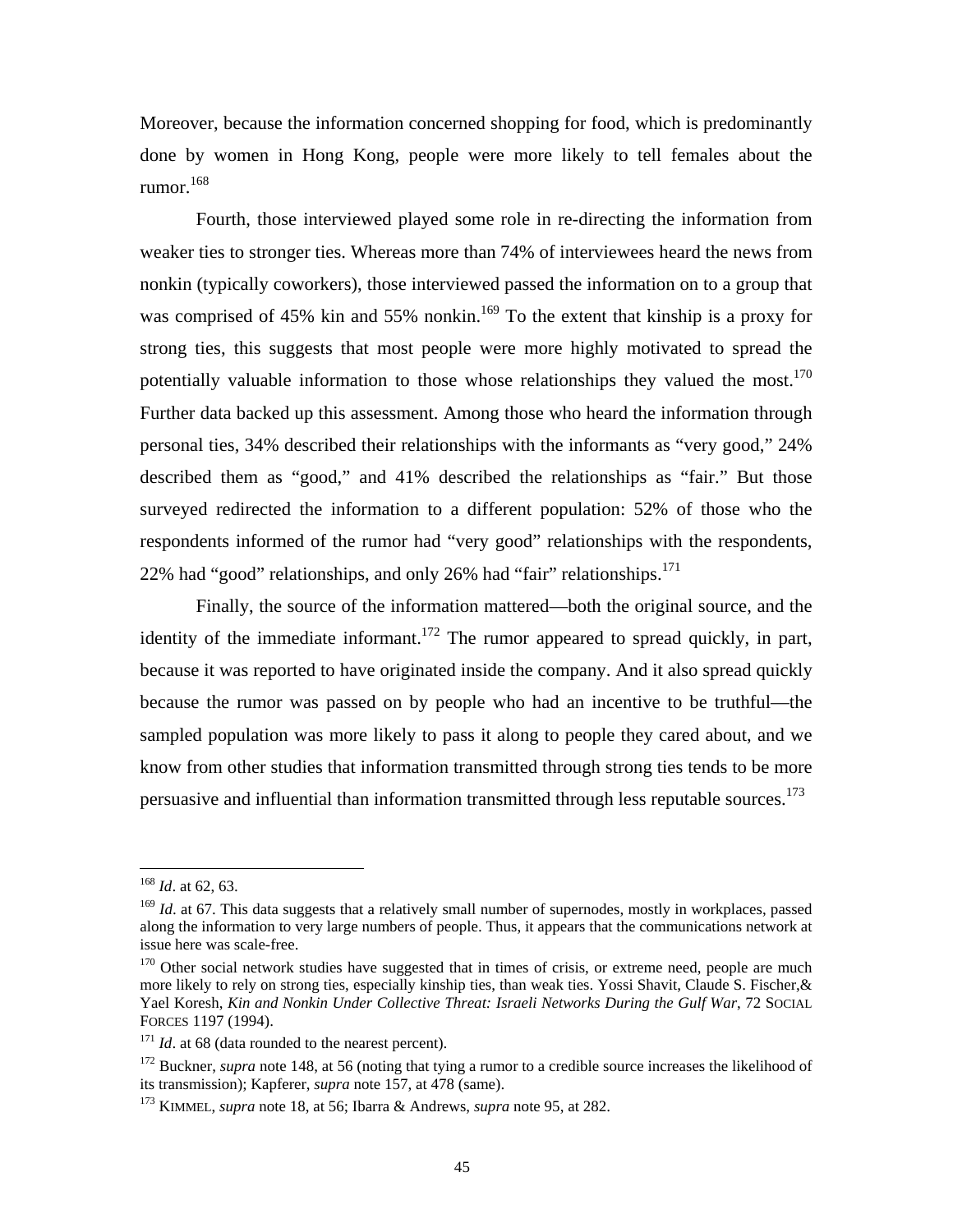#### *D. Interaction Between Structure and Culture*

<span id="page-47-4"></span>Synthesizing these insights about structure and culture can produce new insights that apply to information dissemination. For example, structure and culture combine to make it exceptionally unlikely that information about a private figure will be interesting beyond two degrees of separation. Duncan Watts notes that "anyone more distant than a friend of a friend is, for all intents and purposes, a stranger. . . . [A]nything more than two degrees might as well be a thousand.["174](#page-47-0) Watts's argument that people have trouble seeing beyond two degrees of separation is true, but it is also the case that, at least in the pre-*Friendster* era, no one much cared about those people who were removed from us by more than two links.  $175$ 

An illustration will be helpful: Extra-marital affairs are fascinating events.<sup>176</sup> That said, no self-respecting person would go to a cocktail party and tell a private story about a friend of a friend of a friend who is having an adulterous affair with someone unknown to the speaker and listener. It is only if the speaker or listener know who the adulterers are, or if the details of the affair are particularly sordid, humorous, or memorable that the information is likely to get disseminated further through the social network.<sup>177</sup> And by the time the information makes it through this chain, it seems likely that the participants' names would have dropped out of the story.<sup>178</sup> Thus, when dealing with events described

<span id="page-47-0"></span><sup>174</sup> WATTS, *supra* note 78, at 299-300. Diego Gambetta echoes this point in his discussion of gossip:

If [an object of gossip] were unknown gossip would be meaningless. This requirement has been widely acknowledged. "Known," however, should be taken to mean that [the] object is relevant in some respect to both the transmitter and the receiver of gossip. They may not know [the] object personally, but know, say, that they will soon meet [him.] We are at times interested in the lives of persons we will never know personally, but only in so far as they are friends of friends of friends. The more remote the link with [the] object, the more speculative gossip's motives, which ultimately pale into a near-universal curiosity for human quirks.

Gambetta, *supra* note 18, at 205. This trend is a good thing, to the extent that we are concerned about the accuracy of gossip and other forms of accurate information. With each retelling of a story to someone an additional degree of separation from the subject, the story becomes increasingly inaccurate, portraying the subject in an increasingly extreme manner. *See* Tomas Gilovch, *Secondhand Information and Social Judgment*, 23 J. OF EXPERIMENTAL SOCIAL PSYCH. 59, 64-73 (1987).<br><sup>175</sup> Friendster is an-Internet based program that produces maps of its members' social networks, facilitating

<span id="page-47-1"></span>networking among members. It has proved particularly popular as a dating network, with individuals examining the profiles of their friends' friends for attractive matches. *See* <http://www.friendster.com>. 176 Allport & Postman, *supra* note 124, at 509.

<span id="page-47-2"></span>

<span id="page-47-3"></span><sup>177</sup> *See id*. at 502-05, 512-14; *supra* text accompanying notes 151 and 155.

<sup>&</sup>lt;sup>178</sup> *Id.* at 505. For a terrific study of how pertinent information gets dropped from a story as it is sequentially retold by several individuals, see Anthony Lyons and Yoshihisa Kashima, *The Reproduction of*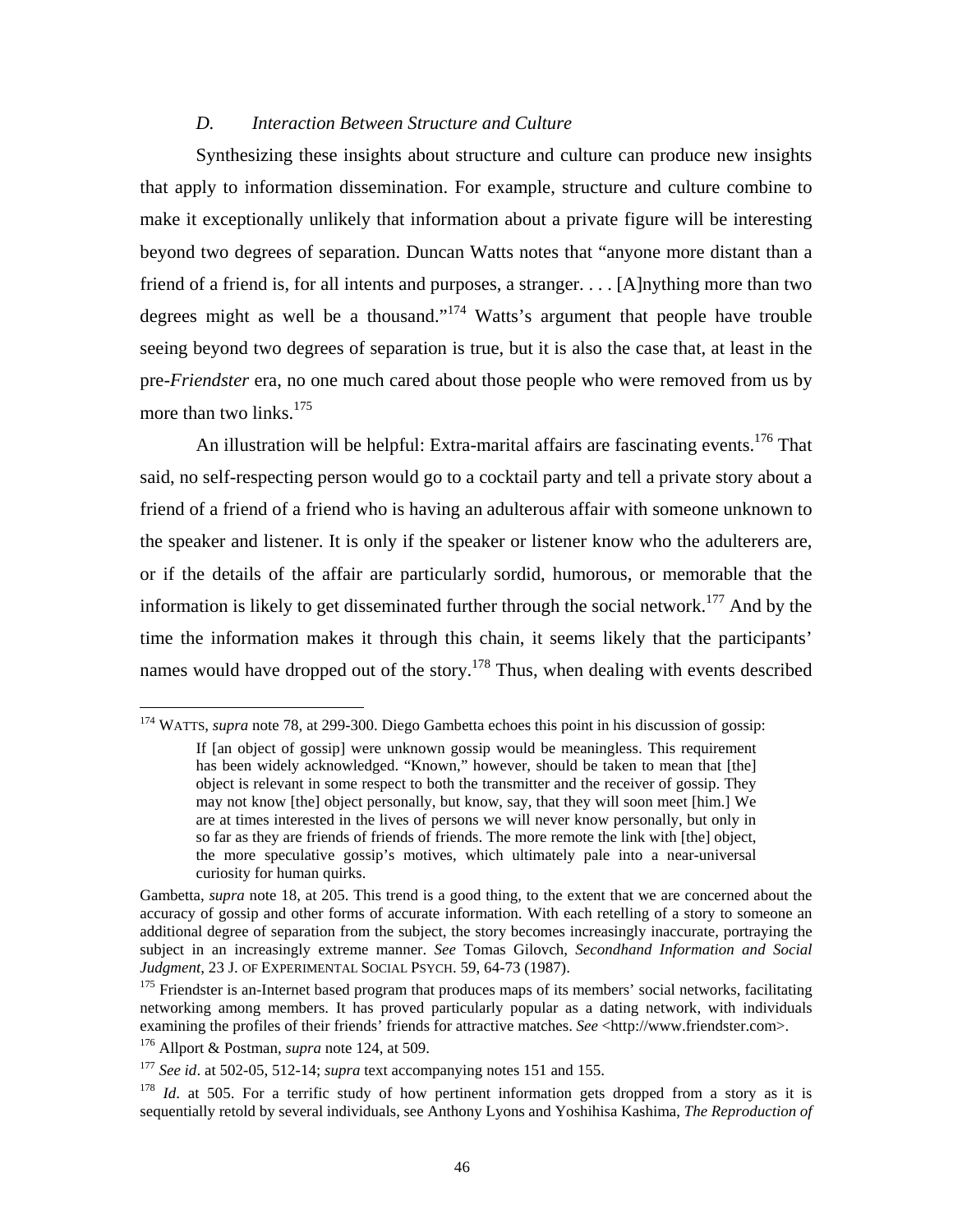via word-of-mouth, someone should have a reasonable expectation of privacy beyond two links in a social network. If *A* tells *B* something private about *A*, and *B* tells *C,* and *C*  tells supernode *D*, who shares the information with the public, then *A* should have a reasonable expectation of privacy as against *D*, assuming that *A* has no direct connections to either *C* or *D*.

This rule of thumb appears to hold less strongly when one moves away from word-of-mouth communications. Indeed, the increased prevalence of email, blogging, and other new forms of communications in recent decades has facilitated the more rapid dissemination of new information and created new categories of potential supernodes.<sup>179</sup> Thus, particularly embarrassing emails or memoranda have on occasion made their way around the world, even though few of the eventual recipients were familiar with the original parties to the communication.<sup>180</sup> The same is true of photographs or videos depicting private scenes, such as nudity or sexual conduct.<sup>181</sup> That said, the percentage of emails that get forwarded beyond two degrees of separation from the initial recipient must be so low as to render this risk the kind that a prudent private figure should

*Culture: Communication Processes Tend to Maintain Cultural Stereotypes*, 19 SOCIAL COGNITION 372 (2001). Lyons and Kashima found that aspects of a story that reinforced existing stereotypes about athletes were more easily recalled, and hence more likely to be repeated as the story passed through a chain of people, than stereotype-incompatible information. *Id*. at 385. *See also* KIMMEL, *supra* note 18, at 91-93 (describing more generally how rumors change when they're transmitted through multiple links in a social network); Labianca, Brass, & Gray, *supra* note 114, at 64 (suggesting that rumors tend to get exaggerated when they circulate in social networks).

<span id="page-48-0"></span><sup>179</sup> KIMMEL, *supra* note 18, at 205; Uwe Matzat, *Academic Communication and Internet Discussion Groups: Transfer of Information or Creation of Social Contacts?*, 26 SOCIAL NETWORKS 221, 245-47 (2004); Joel R. Reidenberg & Francoise Gamet-Pol, *The Fundamental Role of Privacy and Confidence in the Network*, 30 WAKE FOREST L. REV. 105, 119-120 (1995). 180 *See, e.g.*, Jonathan D. Glater, *Legal Research? Get Me Sushi, with Footnotes*, N.Y. Times, Oct. 22,

<span id="page-48-1"></span><sup>2003,</sup> at A1 (quoting from a now infamous research memo about the relative merits of Manhattan sushi restaurants, prepared at the direction of an attorney at Paul Weiss); Shaun Waterman, Analysis: Clock-Forward Morality, United Press International, Mar. 3, 2003, available in  $\langle$ http://www.upi.com/view.cfm?StoryID=20030303-023031-9883r> (visited May 26, 2004) (describing an off-the-record email that a journalist, Laurie Garrett, sent to a dozen friends, which was subsequently forwarded around the world and dissected on various blogs); The National Debate, *Paul Kelly Tripplehorn, Jr.: Your Fifteen Minutes Is Up*, July 15, 2003, available in <http://www.thenationaldebate.com/blogger/articles/HutchisonInternEmail.htm> (visited May 26, 2004) (describing reactions to an infamous break-up email sent from one Senate intern to another, and subsequently forwarded to thousands of people).<br><sup>181</sup> *See* Ian Ith, *Local Porn Business Tries to Stay Under Wraps; Hilton Tape Bringing Unwanted Attention*,

<span id="page-48-2"></span>SEATTLE TIMES, Nov. 20, 2003, at B1 (describing the dissemination of an amateur sex tape showing Paris Hilton's escapades); *Cf.* Lovisi v. Slayton, 539 F.2d 349 (4th Cir. 1976) (involving a sodomy prosecution of participants in a ménage a trois, where the sex act came to light after the daughter of a participant discovered Polaroid photographs depicting the act and brought them into school).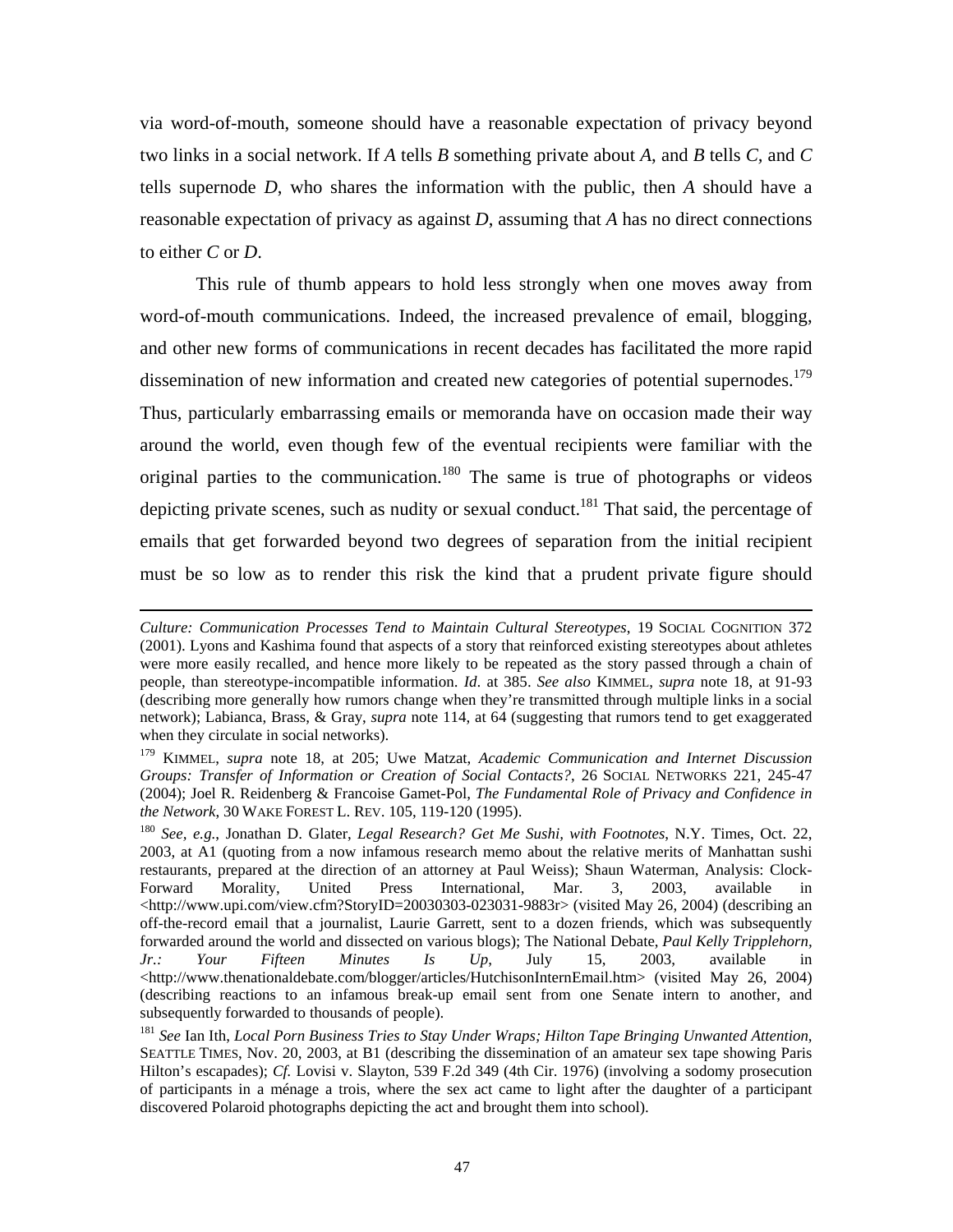ignore.<sup>182</sup> Moreover, so many emails flow into people's inboxes that the likelihood of any particular message being singled out for widespread dissemination is usually negligible.<sup>183</sup> Noise has long been an important method of protecting privacy.<sup>184</sup>

The presence of legal or moral constraints on subsequent disclosure of information does (and ought to) inform a plaintiff's reasonable expectation of privacy in particular information too.<sup>185</sup> Obviously, a plaintiff has a reasonable expectation of privacy in the privileged information that he reveals to his attorney. Barring a malpractice suit, the client can expect that the information will remain confidential. But in certain cases, there will be no clearly established legal duty directing the person to whom information is disclosed. Suppose a famous actress attends an Alcoholics Anonymous meeting and says, "Hello, My name is Lara Flynn, and I'm an alcoholic."[186 T](#page-49-4)here are evidently no legal or contractual constraints on the ability of those who attend Alcoholics Anonymous meetings to disclose what they heard.[187](#page-49-5) But Alcoholics *Anonymous* apparently share deeply held social norms barring the disclosure of information about attendees outside of the group setting[.188](#page-49-6) If these norms are sufficiently powerful and almost universally adhered to by those who attend Alcoholics Anonymous, even where attendees are public figures, then the actress ought to have a reasonable expectation of

<u>.</u>

<span id="page-49-0"></span> $182$  This is different from being forwarded twice, which is more common. By two degrees of separation, I mean that the recipient of a forwarded email knows neither the recipient, the sender, nor anyone who knows the recipient or sender, nor anyone who knows someone who knows the recipient or sender.<br><sup>183</sup> When information overload occurs, interesting information might not be identified as such. As a result,

<span id="page-49-1"></span>information that would otherwise be passed along from one node to another never gets transmitted and remains obscure. On information overload, see KIMMEL, *supra* note 18, at 213; Matzat, *supra*, at 226. <sup>184</sup> Prior to the development of modern communications technologies, individuals wishing to have a

<span id="page-49-2"></span><sup>&</sup>quot;private" conversation might have met in a private space, like a home, or a deserted warehouse. Alternatively, they might have gone to a crowded pub, where the chatter of fellow patrons created enough of a din to preclude effective eavesdropping.

<span id="page-49-3"></span><sup>185</sup> Diane Leenheer Zimmerman, *Secrets and Secretiveness: Patterns in the Fabric of the Law*, 78 CAL. L. REV. 515, 531 (1990) (reviewing KIM LANE SCHEPPLE, LEGAL SECRETS, EQUALITY, AND EFFICIENCY IN THE COMMON LAW (1988)) ("[B]reach of confidence clearly has teeth in that it affects how cases are decided. When information is obtained through a confidential relationship, courts allow disclosure only

<span id="page-49-4"></span>under extraordinary circumstances.").<br><sup>186</sup> The National Enquirer has reported on celebrity participation in Alcoholics Anonymous meetings in the past. *See, e.g., Lara Flynn Boyle in Alcoholics Anonymous*, NATIONAL ENQUIRER, Mar. 20, 2003, available in http://www.nationalenguirer.com/stories/feature.cfm?instanceid=57345 (visited May 23, 2004).

<span id="page-49-6"></span><span id="page-49-5"></span><sup>&</sup>lt;sup>187</sup> Bree Schonbrun, Comment,*"In the Light of Reason and Experience": The Scope of the Evidentiary Privilege in the Self-Help Setting: Alcoholics Anonymous Examined*, 25 CARDOZO L. REV. 1203, 1225 n. 124, 1237-38 (2004). Nor are communications within twelve-step groups privileged. Cox v. Miller, 296 F.3d 89, 111-12 (2d Cir. 2002).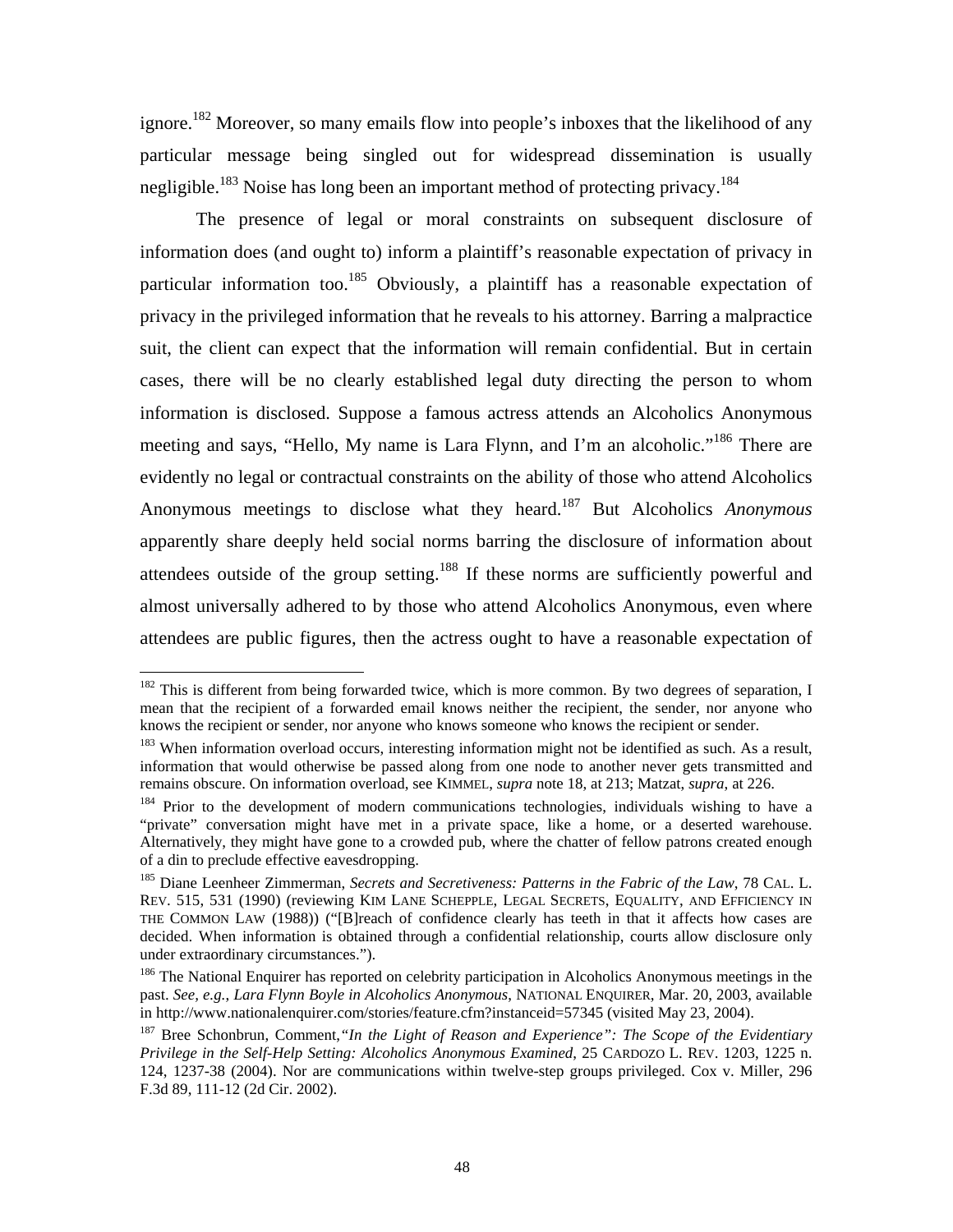privacy in the disclosed information. In short, certain groups can be designed to trigger reciprocal nondisclosure, and people making germane disclosures within these settings generally ought to expect that the information disclosed will not circulate outside the group.

# *E. Predictive Social Network Analysis*

In 1977, Bernard Russell, Peter Killworth, and Lee Sailer articulated a lofty goal for social network analysis. They noted that a useful theory of information diffusion "must be able to predict how information flows through the system, how quickly it will go from point A to point B, and how likely it is to be trapped in pockets and loops."<sup>189</sup> Twentyseven years later, perfect predictability of information diffusion has not been achieved. This literature still has quite a ways to go, and would benefit from collaborative work that can shed light on the legal applications of information diffusion and social network theories. That said, there are several lessons from the literature that might help us predict with reasonable accuracy whether subsequent dissemination will follow initial disclosure. More precisely, information will or will not be disseminated through a social network depending on these factors:

- The structure of a network (Prevalence of ties and supernodes, mix of strong and weak ties, proximity of disclosure to a supernode, the difficulty of aggregating complex information through weak ties, the concealment versus efficiency tradeoff in network structure, and the extent to which technologies used by members of a social network facilitate or constrain information dissemination).
- The cultural variables (Differentials in willingness to disclose facts to particular groups or types, the presence of moral or legal constraints on disclosure, network participants' ability to know which information other network members are likely to deem relevant, the propensity of certain information is likely to degrade as it passes through a network, and whether the information is of the type that is ordinarily transmitted through strong or weak ties).

 <sup>188</sup> Cox, 296 F.3d at 111-12; Schonbrun, *supra* note 187, at 1225 n.124.

<span id="page-50-0"></span><sup>189</sup> Bernard H. Russell et al., *Summary of Research on Informant Accuracy in Network Data, and on the Reverse Small World Problem*, 4 CONNECTIONS: BULLETIN OF THE INTERNATIONAL NETWORK FOR SOCIAL NETWORK ANALYSIS 11, 18 (1977).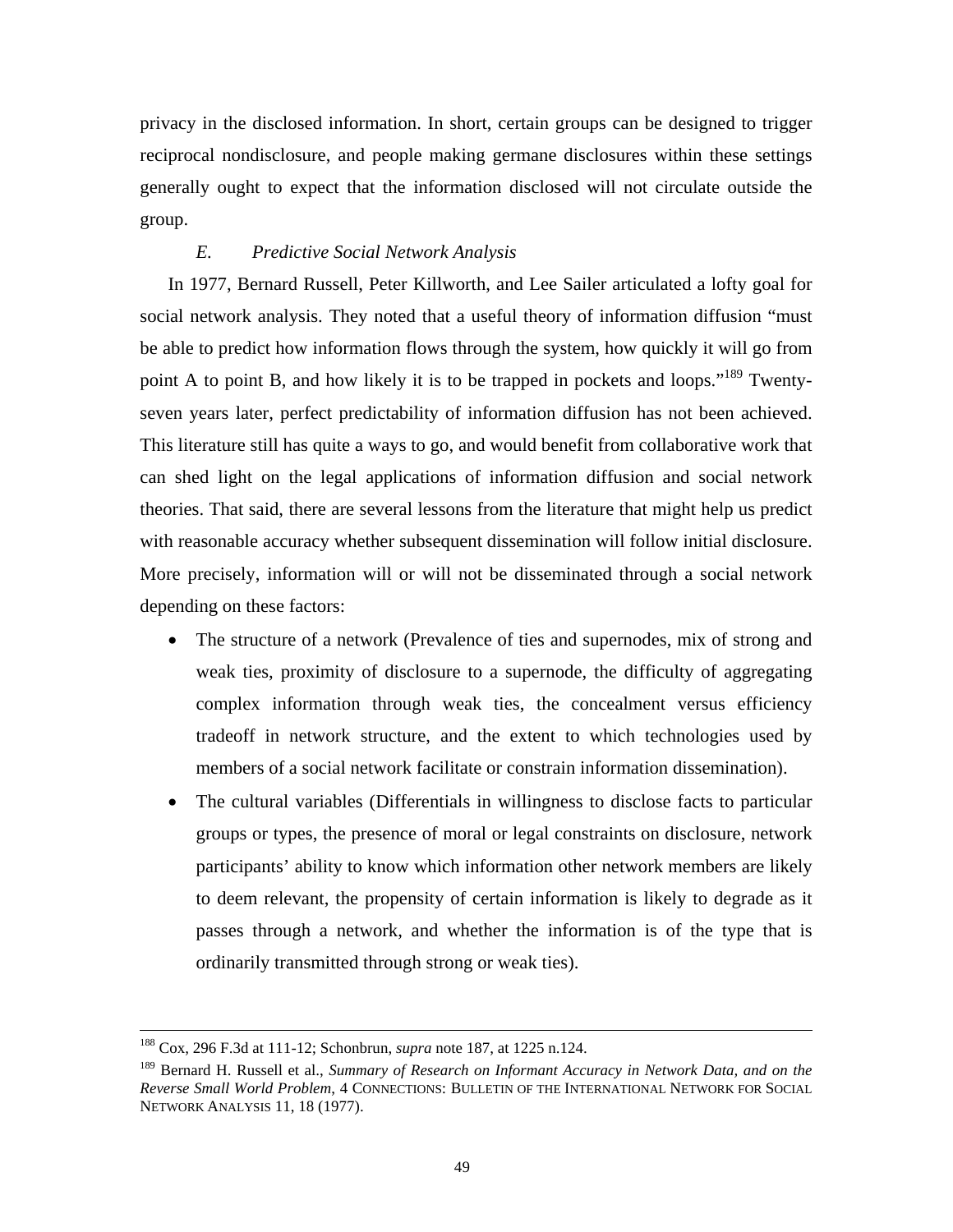Many of these variables will in turn depend on the nature of the information itself. Standalone information is efficiently transmitted through weak ties, but complex information cannot be aggregated and analyzed effectively through weak ties. People try to pass along information that will be particularly valuable to a recipient, based on their own awareness of the recipients' traits. Information about bakery closings will flow toward people interested in that subject matter and away from people unlikely to hold bakery vouchers. AIDS support group members may feel morally bound to avoid disclosing a fellow members' HIV positive status to a stranger, but may disclose the information freely upon learning that the stranger is himself HIV positive. In short, structural and cultural factors make it impossible to judge the ex ante likelihood of information transmission through a network without knowing the content of the purportedly private information. Interestingly, privacy doctrine *essentially ignores* the nature of the information itself in determining whether a plaintiff who has disclosed it to some people retained a reasonable expectation of privacy.<sup>190</sup>

<span id="page-51-0"></span><sup>&</sup>lt;sup>190</sup> Recall that the foundational privacy tort—public disclosure of private facts—has four elements: The defendant must (1) give publicity (2) to a matter concerning the private life of another (3) that is not of legitimate concern to the public (i.e., it is non-newsworthy), and the disclosure must be (4) highly offensive to a reasonable person. RESTATEMENT (SECOND) OF TORTS § 652(D) (1977). Privacy law thus disaggregates the question of "privacy" from the question of whether the information is "of legitimate concern to the public." But as the foregoing analysis suggests, the privacy of facts and the public interest's in those facts are *inherently connected*. Information that has been disclosed to at least one person is more likely to be disseminated further if members of the public will be interested in the information. *See supra*  text accompanying notes 151 and 167-169. If I tell you that I had a bowl of cereal for breakfast this morning, I can expect that this information will not be disseminated further because it is so trivial that no normal person would repeat it to others. If, on the other hand, I tell you that I watched Peter Singer eat bacon for breakfast this morning, that information would be more likely to transmit itself through a social network, because it would reflect the possible hypocrisy of a famous vegetarian and animal rights advocate.

There is a dispute among the courts with respect to the meaning of the "not of legitimate concern to the public" prong of the public disclosure tort. Is this element descriptive? Or is it normative? Are courts asking what the public is likely to find interesting? Or are courts asking what information the public has the right to know? *See* SOLOVE & ROTENBERG, *supra* note 77, at 108, 100; Geoff Dendy, Note, *The Newsworthiness Defense to the Public Disclosure Tort*, 85 KY. L.J. 147, 157-64 (1996-97). The privacy case law splits on this question, with some courts deferring to news media defendants' judgments about what information is newsworthy, *see, e.g.*, Neff v. Time, Inc., 406 F. Supp. 858 (W.D. Pa. 1976), and others holding that information is non-newsworthy, even though tens of thousands of individuals are willing to pay substantial sums of money to obtain the information. *See, e.g.*, Michaels v. Internet Entertainment Group, 5 F. Supp. 2d 823 (C.D. Cal. 1998). In my view, courts should ask *both* questions. They should ask whether the public is interested in this information as part of the determination of whether the plaintiff had a reasonable expectation that the information would remain private. They should ask whether the public ought to be entitled to see the information under the "legitimate concern to the public" prong of the public disclosure tort.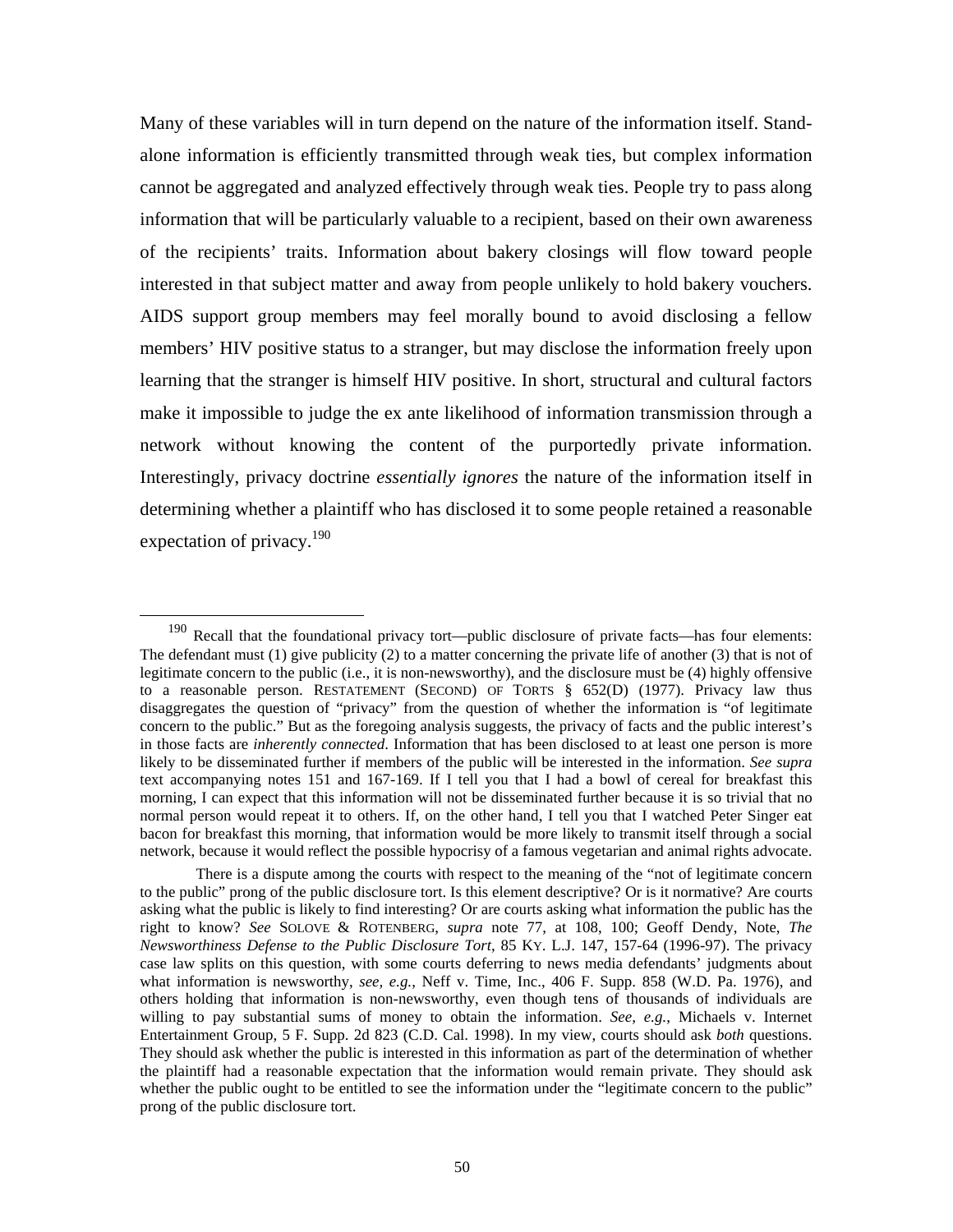# *F. Lessons*

 $\overline{a}$ 

We have seen that weak ties generally do a poor job of aggregating nonredundant information that is possessed by multiple nodes on a network. Thus, instances in which scattered private information about an individual is pieced together, and the aggregated information is disclosed, can be expected to be rare.<sup>191</sup> Where this information aggregation occurs through multiple sources linked via weak ties, we can write it off as a fluke that a reasonable person should have disregarded. By contrast, when scattered bits of private information exist within a close-knit network of people linked by strong ties, aggregation of that information is much more likely, and the plaintiff's expectation of privacy with respect to the aggregated information ought to be low.

We also have seen that the more interesting a particular piece of private information, the less likely it is to degrade as it passes through a network. Thus, if private information involves a highly unusual or surprising event, a well-known public figure, or relates to an important current event or trend, it is more likely to be disseminated through a network. Monica Lewinsky can expect greater privacy in her revelation to Linda Tripp that she is having an affair with Joe Schmo than she should in her revelation that she is having an affair with the President of the United States. Relatedly, once interesting information reaches a supernode, the supernode is more likely to deem the information worth sharing with her many contacts. And information that can be traced to an inherently credible source, such as a bakery employee at a store rumored to be closing, is also more likely to be disseminated through a network by people seeking to help out their peers. As a general matter, then, a plaintiff ought to expect that if he discloses previously private information that is likely to be regarded as highly interesting, novel, revealing, or entertaining, that information is rather likely to be disseminated. And, as in most privacy cases,<sup>192</sup> where it is the plaintiff who has made the initial disclosure of damaging

<span id="page-52-0"></span><sup>&</sup>lt;sup>191</sup> This discussion applies to information that has been transmitted through face-to-face interactions or telephone conversations. When information is communicated via the Internet or other archived communications media, new technologies like Google might make aggregation of scattered information a relatively simple matter.

<span id="page-52-1"></span><sup>&</sup>lt;sup>192</sup> But not all. There are privacy cases in which the source of the information about an individual is a third party, not the plaintiff. Indeed, in some instances, third parties such as credit reporting agencies, health care providers, employers, or educators may have access to information about the plaintiff that he himself does not have. For example, an employer might improperly disclose to a third party confidential employment evaluations that the plaintiff has never seen.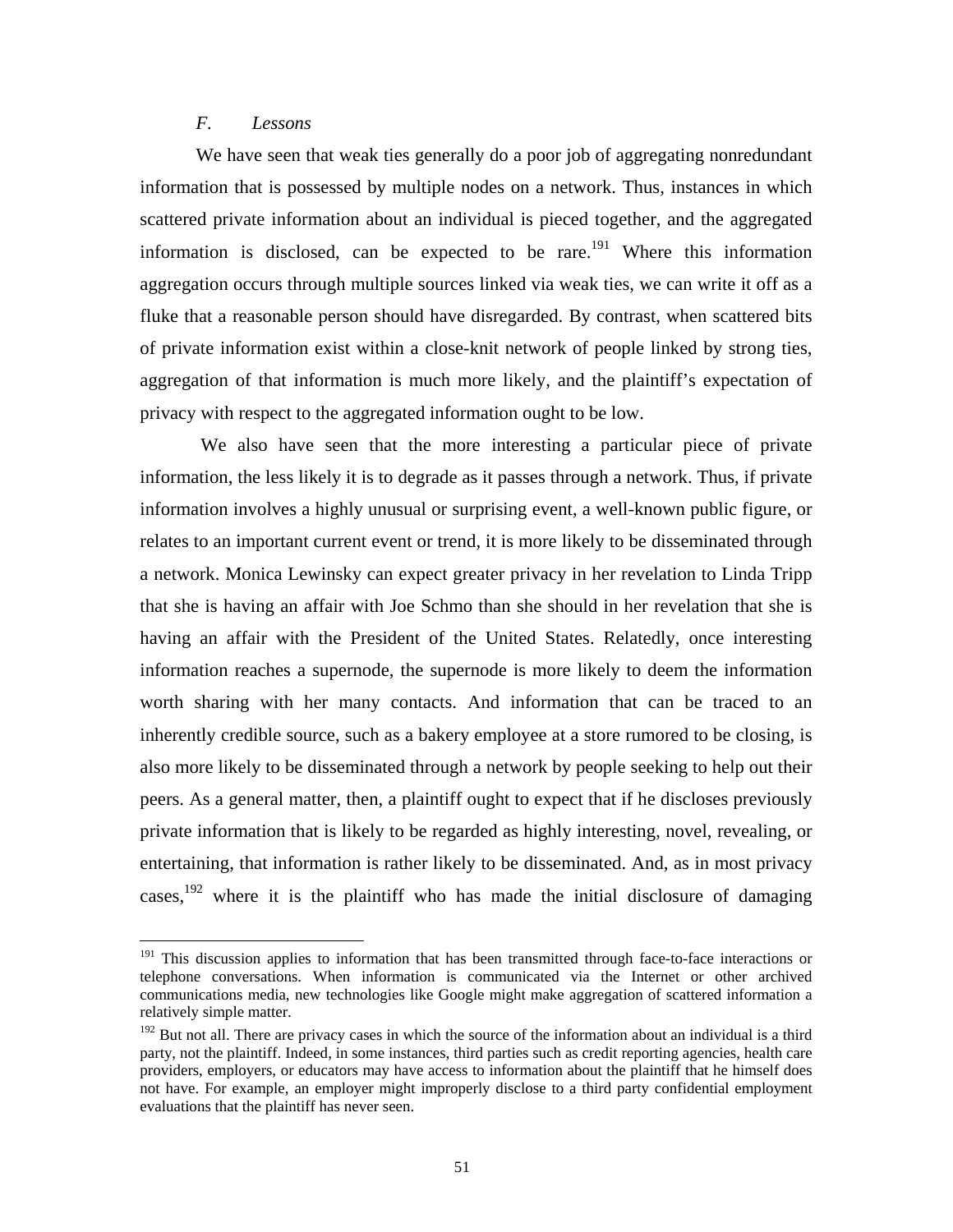information, the plaintiff ought to understand that his involvement at the story's origin made it more likely that the story would spread.<sup>193</sup>

### **IV. Reading the Case Law in Light of Social Network Theory**

Let us return to the tort law discussed in Part II. Some opinions hold that because the plaintiff has disclosed the information to a few people, she can no longer recover on the basis of a subsequent disclosure. Most opinions reach a contrary result, holding that a limited disclosure of private information by the plaintiff doesn't necessarily render that information "public" for the purposes of the privacy torts. There is, in short, substantial uncertainty with respect to how much disclosure can occur before the information becomes "public." Judges appear to be applying an ad hoc, "I know it when I see it" standard to reasonable expectations of privacy. This raises the natural question of how well courts' intuitive judgments comport with the social network findings discussed in the previous section. This Part addresses that question.

Before I do that, let me say a few words about what it means for something to become "public." In the cases that follow, I will assess publicity as the likelihood of the previously private information at issue reaching the people from whom the plaintiff would like to keep it. In some cases, like *Kubach*, that means people who have no relationship to the plaintiff. In other cases, like *Fisher*, that means people who have strong ties to the plaintiff. So at what point has a fact crossed over from private to public? Surely the test for public information cannot be whether a majority of the American public is aware of the information.<sup>194</sup>

Perhaps social network theory can be used to provide a more attractive answer. One preoccupation of social network theorists has been to determine the size of an individual's social network. Although the studies vary somewhat, it appears that the median adult has met or otherwise interacted with approximately 1700 people.<sup>195</sup> This

<span id="page-53-0"></span><sup>193</sup> *Cf*. Runge & Archer, *supra* note 8, at 360 (noting that people assume that individuals are somewhat less likely to disclose private negative information about themselves than private positive information about themselves).

<span id="page-53-1"></span><sup>&</sup>lt;sup>194</sup> If that were the test, then facts such as the identity of the House Minority Leader or the capital of Canada would be deemed private with respect to the United States population.

<span id="page-53-2"></span><sup>&</sup>lt;sup>195</sup> Peter D. Killworth et al., *Two Interpretations of Reports of Subpopulation Sizes*, 25 SOCIAL NETWORKS 141 (2003); Peter D. Killworth et al., *Estimating the Size of Personal Networks*, 12 SOCIAL NETWORKS 289 (1990).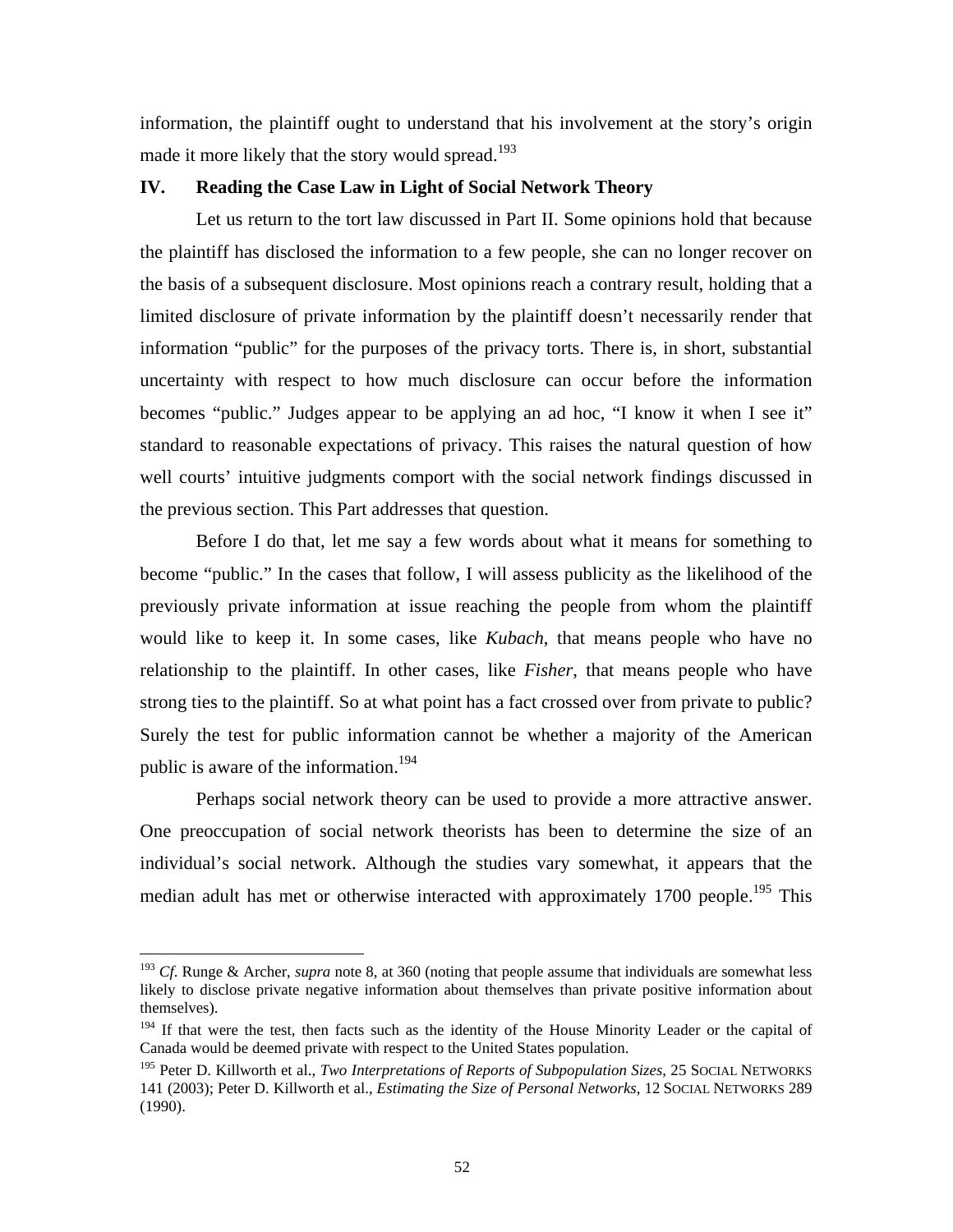does not mean that the average person has 1700 active ties, but rather that he "knows" roughly this number of people.

We can use this 1700-person threshold to establish the most liberal acceptable definition for public facts. If a fact about me is known by everyone with whom I am acquainted, as well as a few people with whom I am not acquainted, then that fact must be public under any meaningful conception of publicity. If, on the other hand, a particular fact is known by my friends, but not by any strangers, then I might argue that I retain an expectation of limited privacy in it. To determine whether someone has a reasonable expectation of privacy in information, we therefore might evaluate the possibility that the information will be disseminated to a number of people that exceeds the size of his social network.<sup>196</sup> If there is a low risk of such dissemination (e.g., lower than 5%), the courts can recognize a reasonable expectation of privacy.

The idea behind this approach, in short, is to assume that a plaintiff had perfect information about the risks of various outcomes at the time of his initial disclosure, and then assess whether those risks were sufficiently remote to justify the plaintiff's decision to disregard them. We assume that the plaintiff is fully informed about what might happen, but not about what will happen. We then use this calculus to evaluate whether it was reasonable for the plaintiff to proceed with the disclosure and assume that the information would remain obscure.<sup>197</sup> Because social networks tend to be scale-free, this analysis should often direct our attention to the proximity of a disclosure to a supernode. Widespread dissemination frequently will depend on the ex ante likelihood of particular information reaching a supernode and being disseminated further via that supernode.

Disclosure to a supernode will not only increase the number of people who will be exposed to the information at issue. It will also enhance the likelihood that the information will "jump" across a structural hole that otherwise separates two distinct sub-

<span id="page-54-0"></span><sup>&</sup>lt;sup>196</sup> Most states hold that public disclosure of private facts requires the defendant to give widespread publicity to the facts in question. In most states, and under the Restatement, disclosure to a small group is not generally tortious, even if that small group has a special relationship with the plaintiff. A few states disagree. *See* SOLOVE & ROTENBERG, *supra* note 77, at 98-101.

<span id="page-54-1"></span><sup>&</sup>lt;sup>197</sup> This analysis should apply to the plaintiffs' conduct taken as a whole, not to a specific instance of disclosure. Thus, assume that there is a 1% chance of widespread dissemination every time Bill tells someone about his extramarital affair with Monica. If Bill tells only one friend about the affair, he might well have a reasonable expectation of privacy in the information. But if Bill tells 100 friends about the affair, he should not expect that the information will remain private.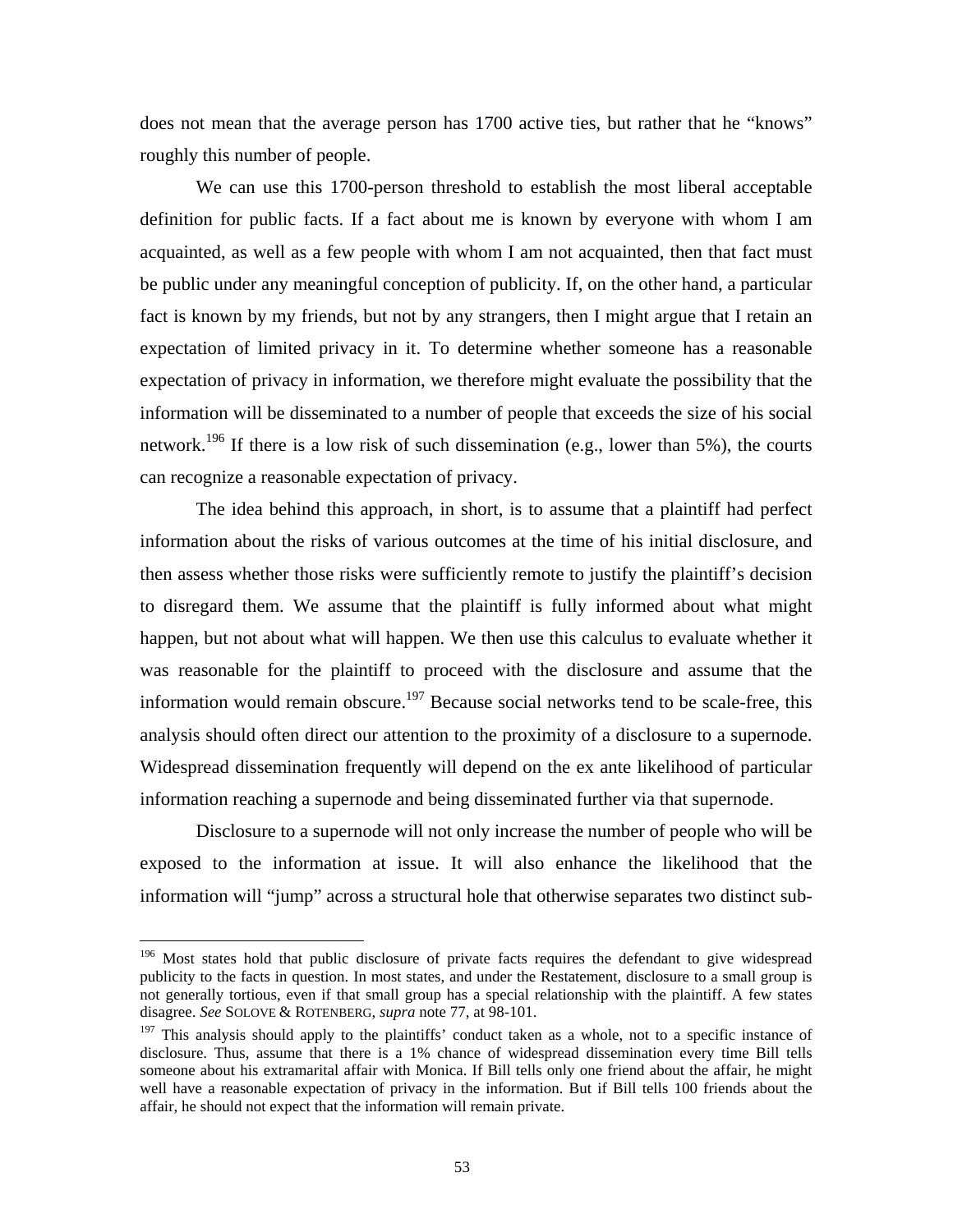networks. Through supernode activities, information that the plaintiff did not mind sharing with members of his twelve-step group might find its way into a network of dentists, professors, secretaries, or—worst of all—tabloid reporters. In a tort suit, courts are always called upon to examine causation: Would the plaintiff had been harmed in the absence of the defendant's actions? Social network theory provides a basis for evaluating that question when the plaintiff's injury stems from dissemination of previously private information. Courts simply need to ask themselves: Was the widespread dissemination of this information inevitable, or did the defendant's actions materially affect the extent of subsequent disclosure?

#### *A. Evaluating the Leading Cases*

1

Recall that *Sanders v. ABC* involved a conversation between two coworkers, within earshot of other coworkers at a telephone psychic business. The problem, from the plaintiff's perspective, was that Lescht, one of the coworkers involved in the conversation, was actually a journalist undercover. There was an obvious dispute in this case about whether the communication between Sanders and Lescht was consensual and, as I suggested in Part I, social network theory provides little direct help there.<sup>198</sup> Sanders might well argue that the journalists' misrepresentations elicited from him information that he would have never revealed otherwise. And, of course, had Sanders known he was being interviewed on the record by a journalist producing a news clip, then he could not possibly have had a reasonable expectation of privacy in the information he revealed. A journalist, working in her employment capacity, is the most extreme version of a supernode, weakly tied to all her readers, viewers, or listeners.

Social network theory remains pertinent, however, because ABC defended its reporters' actions by arguing that as a matter of law what was said within earshot of

<span id="page-55-0"></span><sup>&</sup>lt;sup>198</sup> For interesting discussions of these issues involving undercover journalists, compare Dietemann v. Time, Inc., 449 F.2d 245 (9th Cir. 1971) (recognizing an expectation of privacy ) to Desnick v. ABC, 44 F.3d 1345 (7th Cir. 1995) (refusing to recognize an expectation of privacy).

Social network analysis may have something to contribute to this analysis. We are generally better able to determine whether someone is a supernode or peripheral if they are closely tied to us than if they are weakly tied to us. Bondonio, *supra* note 86, at 301. One could argue, therefore, that if the discloser and disclosee are closely tied, the disclosee's actual status as a supernode or peripheral ought to be determinative. If, by contrast, they are weakly tied, and if society wants to encourage communication between weakly tied individuals, then the discloser was entitled to rely on the disclosee's statement that he was an ordinary telephone psychic (likely to be a peripheral) and not a journalist (a supernode by definition).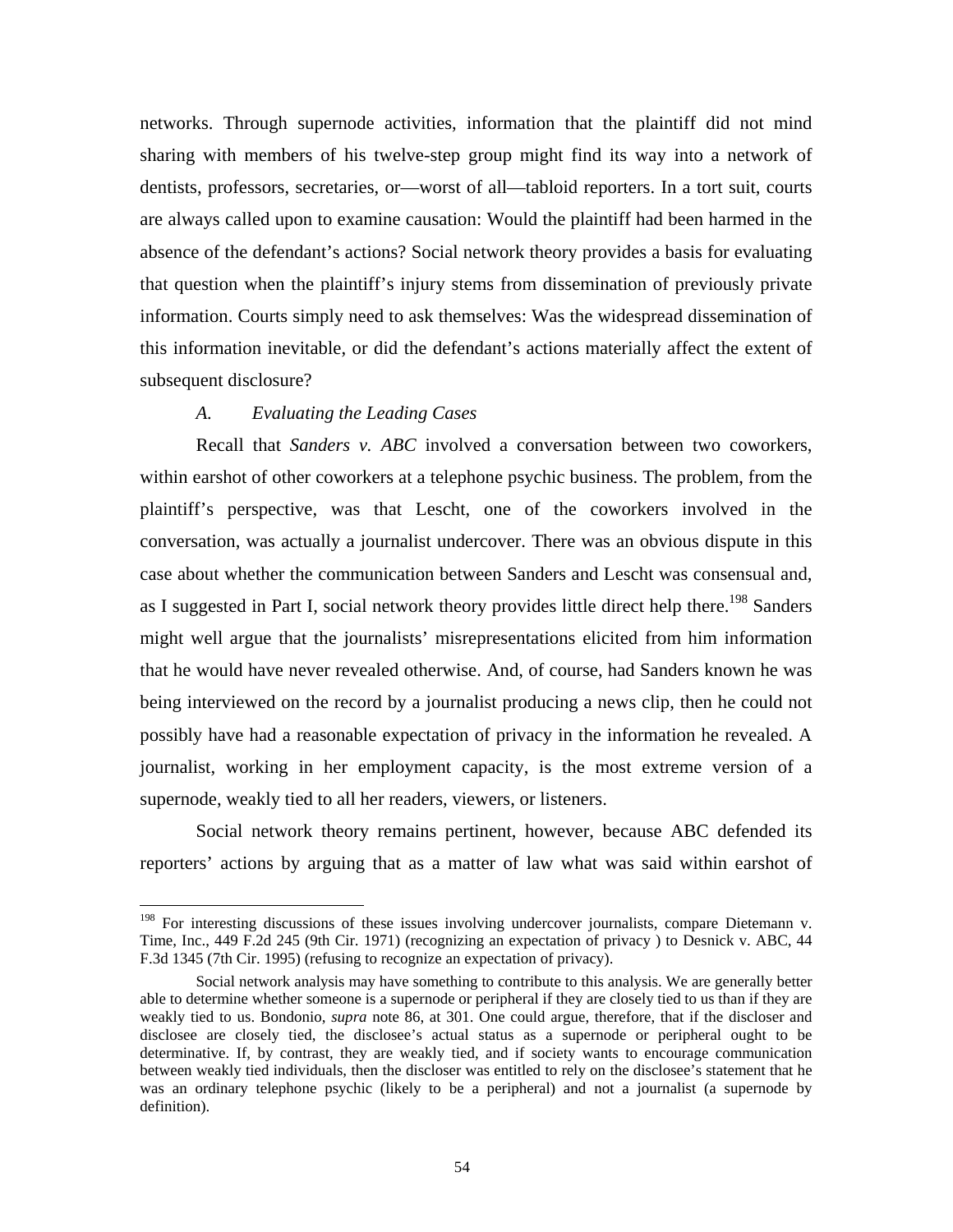fellow employees could not have been private. According to the court, Sanders told Lescht "about his personal aspirations and beliefs and gave Lescht a psychic reading."<sup>199</sup> This is rather vague, but secondary media reports suggested that ABC broadcast a sixsecond clip of Sanders stating that he had previously worked as a stand-up comedian and implying that he was not a particularly motivated telepsychic.<sup>200</sup> Suppose five or ten coworkers overheard these statements. The odds of them having disseminated the information to others were rather low, and the odds of this information having been disseminated beyond the circle of people who knew Sanders personally were essentially nil. Even if this stand-alone information had reached a supernode, no self-respecting supernode would risk the ire of her weak contacts by passing along such trivial information about a private figure.<sup>201</sup> It is unsurprising that some telephone psychics are skeptical about the soothsaying enterprise, and the fact that one obscure psychic previously worked as a comedian borders on the inane. In holding that the presence of coworkers did not render the communication public, the *Sanders* court reached a result that is both intuitive and consistent with the social science.<sup>202</sup>

*Kubach v. Multimedia WMAZ*, $2^{03}$  raised the more difficult question of whether an individual's disclosure of his HIV status to sixty friends, relatives, support group members, and health care professionals rendered that information public for the purposes of privacy law. The Georgia Supreme Court held that the information remained private.

<span id="page-56-0"></span><sup>&</sup>lt;sup>199</sup> 20 Cal.4th at 907.

<span id="page-56-1"></span><sup>&</sup>lt;sup>200</sup> Jane Kirtley, *Cracking Down on Covert Media Taping*, AM. JOURNALISM REV., Sept. 1999, available in http://www.ajr.org/article\_printable.asp?id-3198 (visited June 30, 2004). I'm working on tracking down a transcript of the broadcast.

<span id="page-56-2"></span><sup>&</sup>lt;sup>201</sup> ABC only broadcast the information because it led color to a more substantive news story about scams within the telephone psychic industry. ABC never would have broadcast this clip as the basis for a standalone news piece, especially not during February, when the piece aired. (February is a Nielsen sweeps month.)<br><sup>202</sup> The primary California case delineating the limits of limited privacy seems to have been rightly decided

<span id="page-56-4"></span><span id="page-56-3"></span>under network theory too. In *Sipple v. Chronicle Publishing Co.*, 154 Cal.App.3d 1040 (1984), discussed *supra* note 47, the court implicitly held that once hundreds of homosexuals in several cities knew of Sipple's sexual orientation, and once Sipple's heroic actions to thwart the attempt on President Ford's life thrust him into the national limelight, then it was inevitable that Sipple's orientation would spread from the social network of homosexuals to the social network of heterosexuals. This analysis is convincing, and we might further expect that the "mainstreaming" of homosexuality since 1984 has increased the number and intensity of links between gays and straights. For empirical analysis of network ties between gays and straights, see WILLIAM EDWARD WAGNER, IDENTITY MANAGEMENT AND THE SOCIAL NETWORKS OF GAY PROFESSIONAL MEN (Dissertation Abstracts International, A: Humanities and Social Sciences) 2003, 63, 12, June, 4491-A.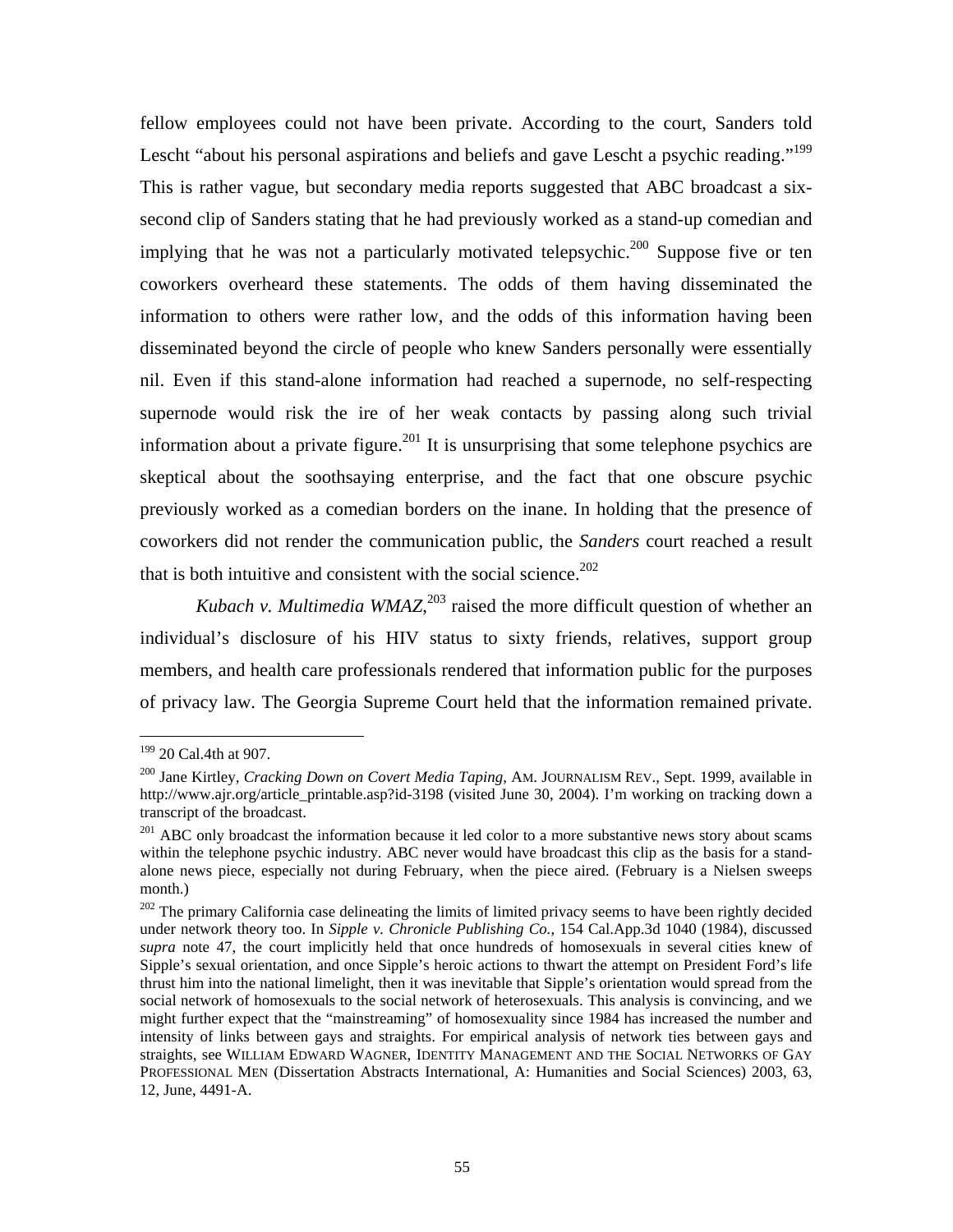Obviously, much of the disclosure to health care providers would be protected by a doctor-patient privilege, duties of confidentiality, and substantive regulations such as the Health Insurance Portability and Accountability  $Act^{204}$  and so these disclosures would hardly render the information public. But what about nonprivileged disclosures to friends, relatives, and support group members? The Shelley et al. study of HIV disclosure suggests that information about HIV status is frequently shared with some parts of an individual's social network, while other members, who might know the HIV positive person well and be interested in her health status, remain in the dark.<sup>205</sup> Information about HIV status, therefore, seems not to flow through social networks readily, at least in the case of private figures.<sup>206</sup> Although this particular fact was far more interesting, inherently, than the facts at issue in *Sanders*, and although the information was again stand-alone, Kubach had a reasonable expectation that his disclosure to some people who knew him would not result in the information being revealed to others who knew him, let alone thousands of people in his local community. So the court got this harder case right too.

It is less obvious whether the court reached the right result in *Y.G. v. Jewish*  Hospital.<sup>207</sup> Again, set aside the consent issue of whether the plaintiffs could have done more to avoid being filmed. The G. family went to a party attended by similarly situated couples in their local community, and were horrified when their attendance became known to members of their church and the husband's coworkers. The defendants argued that by going to this large party with forty attendees, the G.s lost any expectation that their participation would remain private.

Evaluating this claim is difficult, especially since there has not been an empirical study similar to the Shelley study conducted to discern knowledge of in vitro fertilization participation within couples' social networks. So we will have to extrapolate from what we do know. The G. family's participation in the program, combined with their

 <sup>203 443</sup> S.E.2d 491 (Ga. 1994).

<span id="page-57-0"></span><sup>204</sup> *See* 45 C.F.R. § 160-164. The Act is better known by its acronym—HIPAA.

<span id="page-57-2"></span><span id="page-57-1"></span>

<sup>&</sup>lt;sup>205</sup> *See supra text following note 143.*<br><sup>206</sup> The same may be true of celebrities. See Barbara Liss, *The Public and Private Rock: Two Views of the Late Star*, HOU. CHRON., July 13, 1986, at 15 (discussing Rock Hudson's role in the disclosure of his previously private HIV status just two months before his death).<br><sup>207</sup> 795 S.W.2d 488 (Mo. Ct. App. 1990).

<span id="page-57-3"></span>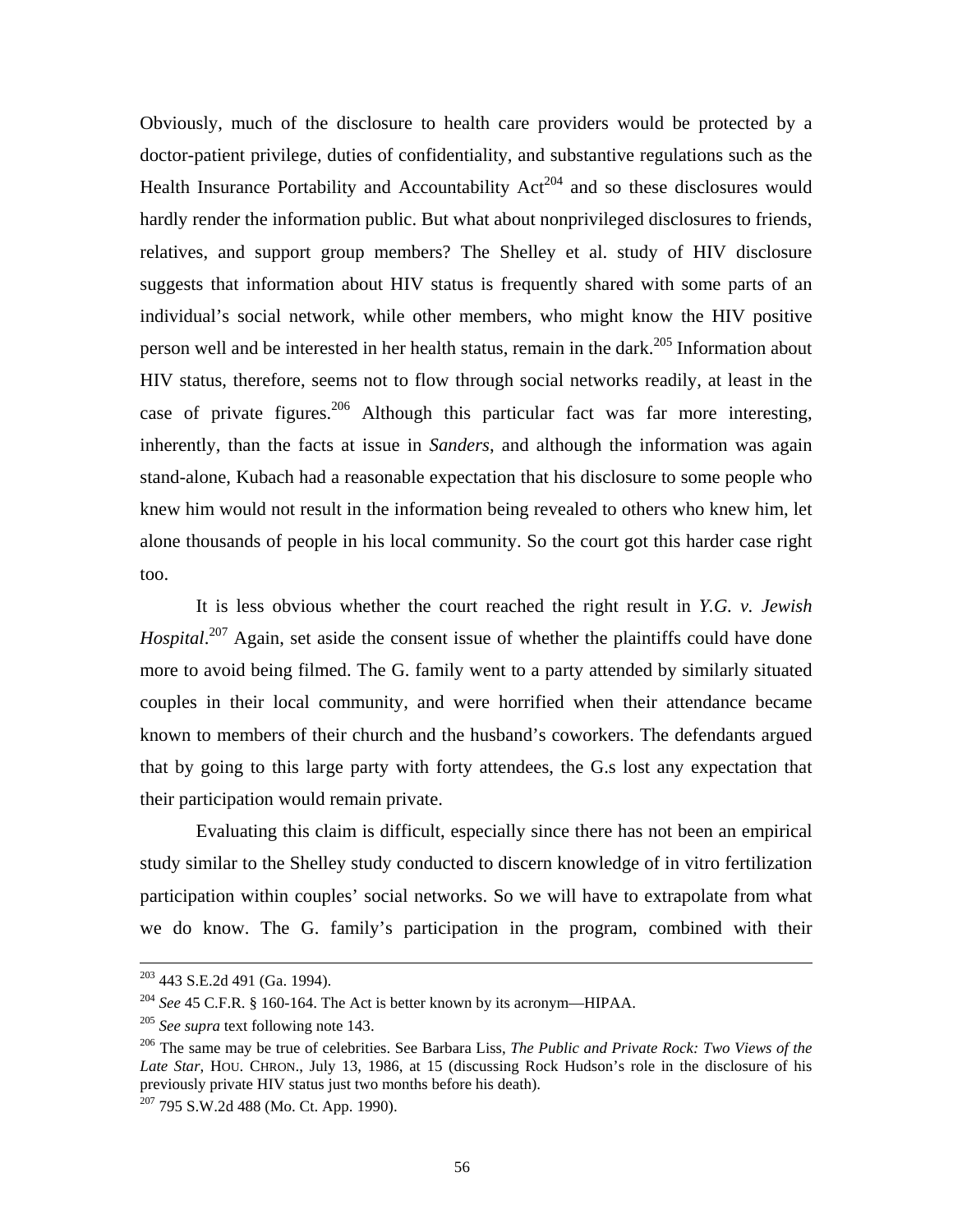membership in a church that condemned in vitro fertilization, amounted to complex information. Such information would be unlikely to be aggregated via weak ties. Hence, if the G.s went to the party and disclosed to no one there that they belonged to a church that condemned in vitro fertilization, then they should have a rather strong expectation of privacy. Moreover, the objections of that church notwithstanding, there appears to be less stigma associated with in vitro fertilization or infertility generally than there is for HIV positive status. The hospital's decision to invite a television crew to the party and the other attendees' evident lack of objection to its presence provides at least weak inferential evidence in support of that view. From this it follows that there would be fewer moral constraints among the people at the party against subsequent disclosure but also less interest in spreading that information. Moreover, anyone in attendance at the party, other than the TV crew, would have been a health care provider (with a duty of confidentiality) or a fellow participant in the program. Fellow participants who belonged to the same church, if any, would have been prevented from disclosing information about the G.'s participation to fellow church members by a fear of symmetrical disclosure by the G.s. At the same time, it appears that the hospital was located in the G.'s local community, and their odds of being recognized by someone from their church or workplaces were therefore heightened.

In short, the court's determination that the information was not public is at least defensible, and probably right, but ideally the court would have investigated (a) whether the G.'s statements at the party transformed previously complex information into standalone information (i.e., whether they disclosed both their identities and their church's objections to the procedure); and (b) whether the G.s spent much time talking to other party attendees and sharing identifying information.<sup>208</sup>

<span id="page-58-1"></span>*Duran v. Detroit News, Inc.*,<sup>209</sup> by contrast, is a case where the court's analysis cannot be squared with social network theory. Recall that Duran was a former Columbian judge who had battled Pablo Escobar's drug cartel. According to the court, Duran used her real name when shopping in stores or eating in restaurants, which waived an expectation of privacy in her identity. Under a network theory approach, these acts,

<span id="page-58-0"></span> $^{208}$  I have contacted the attorney who represented Y.G., but he has not responded to my request for more information about the case.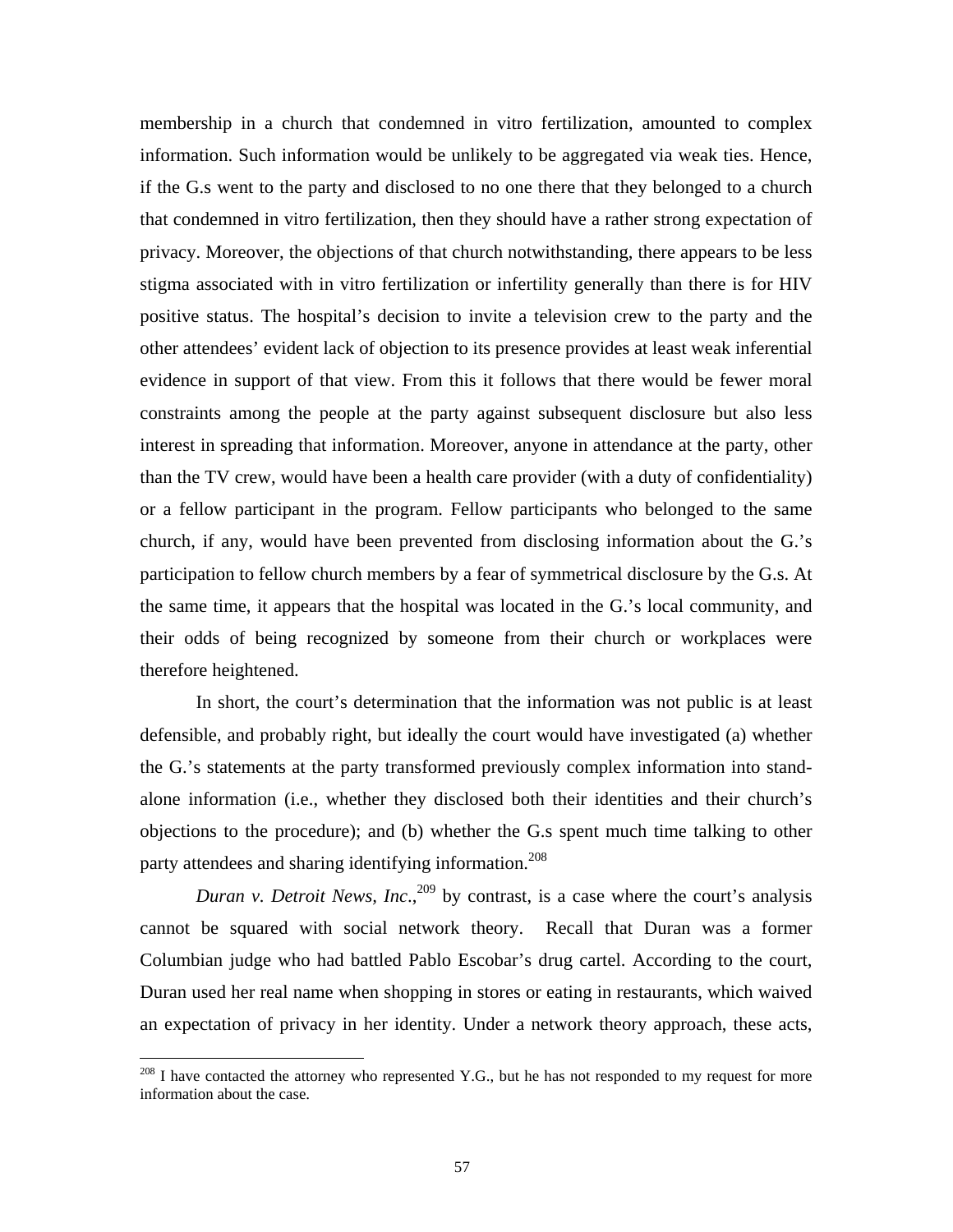combined with her notoriety in Columbia, would not have eliminated her reasonable expectation of privacy in her identity. Shopping in a store or eating in a restaurant involves weak-ties interactions. At most, Duran would have come into fleeting contact with other customers or service sector employees. There was nothing interesting about Duran's shopping or eating out. In order to generate interest in the story, the defendant had to connect Duran's presence in Detroit to her past notoriety in Columbia and the bounty that had been placed on her head. Such information was quite unlikely to be aggregated through the kinds of weak ties that Duran established in Detroit's public spaces. Perhaps a Columbian waiter put two-and-two together, but this would have been a highly improbable turn of events. Duran's general obscurity in Detroit properly engendered a reasonable expectation of privacy with respect to her shopping and visiting restaurants[.210](#page-59-0) 

*Nader v. General Motors<sup>211</sup>* presents a closer case. General Motors was interested in obtaining information about Nader's sexual proclivities, political and religious beliefs, and views regarding race relations. Its agents therefore interviewed Nader's close friends and business associates under false pretenses. These acts raised the question of whether the interviews amounted to an intrusion upon Nader's seclusion. The court found no intrusion upon seclusion, but it is difficult to answer this legal question in the abstract. Nader was a public figure, and so there was a heightened probability that information he revealed to friends and associates eventually would have been disclosed to the public at large.<sup>212</sup> That said, the likelihood of disclosure would depend on the extent to which the information at issue was interesting or surprising, and the existence of any moral constraints on the disclosure of such information. Simply put, one needs to know the details of Nader's sexual proclivities, political and religious beliefs, and racial attitudes in

<span id="page-59-0"></span>

 $209$  504 N.W.2d 715 (Mich. Ct. App. 1993).<br><sup>210</sup> Duran's disclosure to her neighbors that she had been threatened by drug dealers, however, may be a different story. Particularly given the size of the bounty at issue, one wonders whether the dissemination of Duran's identity (if not to the public at large, then at least to Escobar's cartel) became rather probable if she shared with her neighbors a detailed account of her tribulations. Unfortunately, the court's opinion is quite vague with respect to the details of these disclosures. 211 255 N.E.2d 765 (N.Y. 1970).

<span id="page-59-1"></span>

<span id="page-59-2"></span><sup>&</sup>lt;sup>212</sup> Statements that would be unremarkable if uttered by a private figure can be remarkable if uttered by a public figure. An office worker's use of an expletive is totally unremarkable, but the vice-president's use of the same word is front-page news in the paper of record. *See* Richard W. Stevenson, *Cheney Owns up to Profanity Incident and Says He "Felt Better Afterwards*," N.Y. TIMES, June 26, 2004, at A1.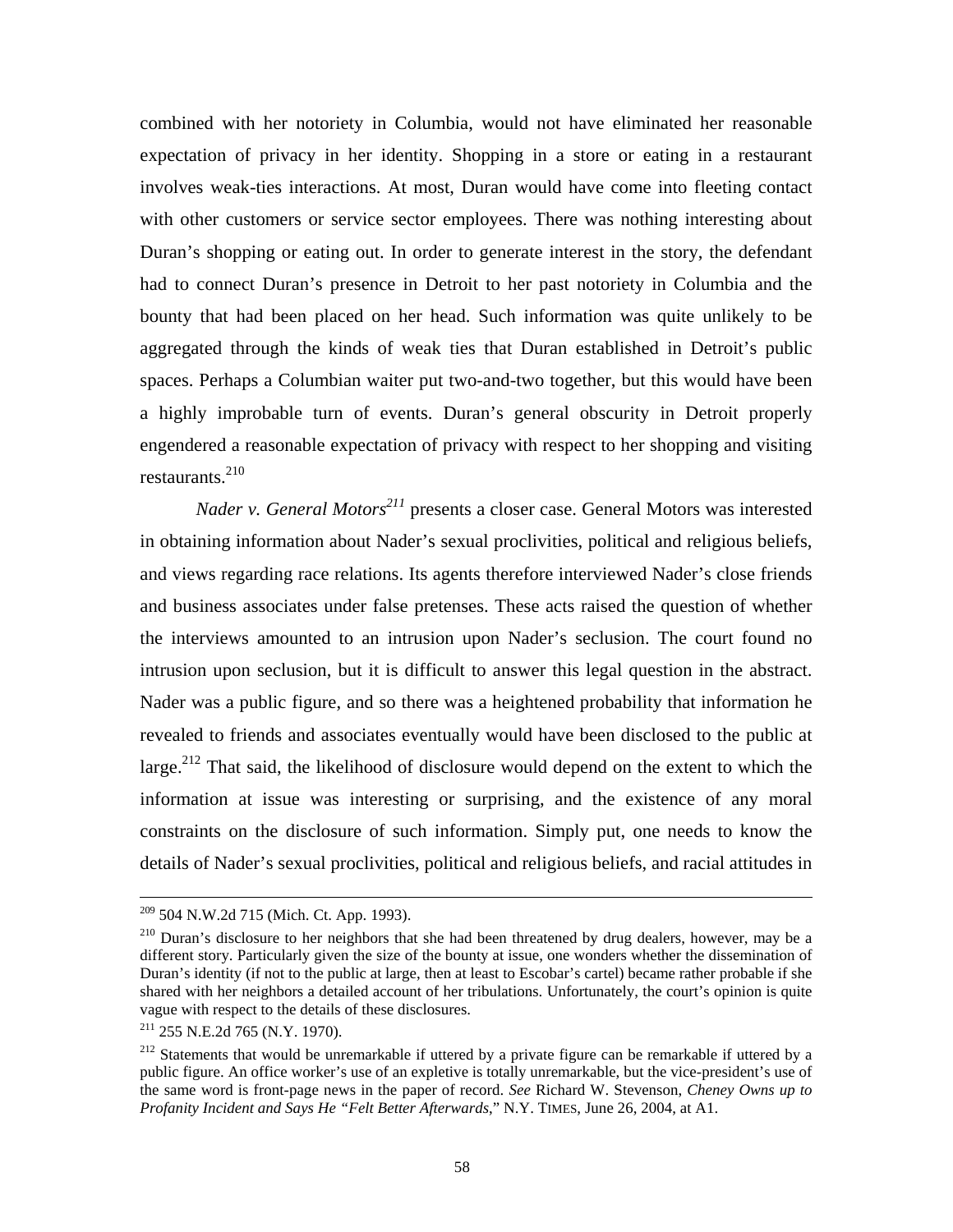order to determine whether he possessed a reasonable expectation of privacy against subsequent disclosure of them to third parties.

Social network theory even helps us understand the numerically puzzling result in Fisher v. Ohio Department of Rehabilitation and Correction,<sup>213</sup> where the plaintiff's disclosure of information to three coworkers rendered it nonprivate as a matter of law. Recall that the information at issue there involved sexually charged encounters between a mother and her seven-year old son. At least in the United States, such information is so inflammatory that it is unlikely to remain bottled up in an office environment that includes large numbers of strong ties. In most American workplaces, people tend to meet their coworkers' spouses. Given the likelihood of at least weak ties between office workers and the plaintiff's husband, disclosure to him was probable, if not inevitable. While additional facts about the relationships among Fisher, her former spouse, and her coworkers would have been helpful, the court's categorical determination is defensible in light of the salaciousness and possible illegality reflected in the plaintiff's disclosures.

# *B. Judges or Juries?*

In the cases discussed above, appellate court judges examined whether the plaintiff's disclosure of previously private information rendered that information public as a matter of law. In cases where the court answered that question in the affirmative, the plaintiff's privacy claims were dismissed. But in those cases where the court answered that question in the negative, the plaintiff's privacy claims were submitted to the finder of fact. Essentially, the trial judges were holding that the information at issue could be private, and letting the jury decide whether it was in fact private.

In both *Sanders* and *Kubach*, juries ultimately found that the defendants had publicized private information. The *Sanders* jury awarded the plaintiff \$635,000,<sup>214</sup> and the *Kubach* jury awarded the plaintiff \$500,000 in compensatory damages and \$100 in punitive damages.[215](#page-60-2) Thus, the jurors' conception of privacy tracked the results that are consistent with social network theory. In *Y.G. v. Jewish Hospital*, the court remanded for a jury trial, but shephardizing the case reveals nothing about what happened on remand,

<span id="page-60-0"></span><sup>213 578</sup> N.E.2d 901 (Ohio Ct. Cl. 1988).

<span id="page-60-1"></span><sup>214</sup> *See supra* text accompanying note 46. 215 443 S.E.2d 491, 495 (Ga. 1994).

<span id="page-60-2"></span>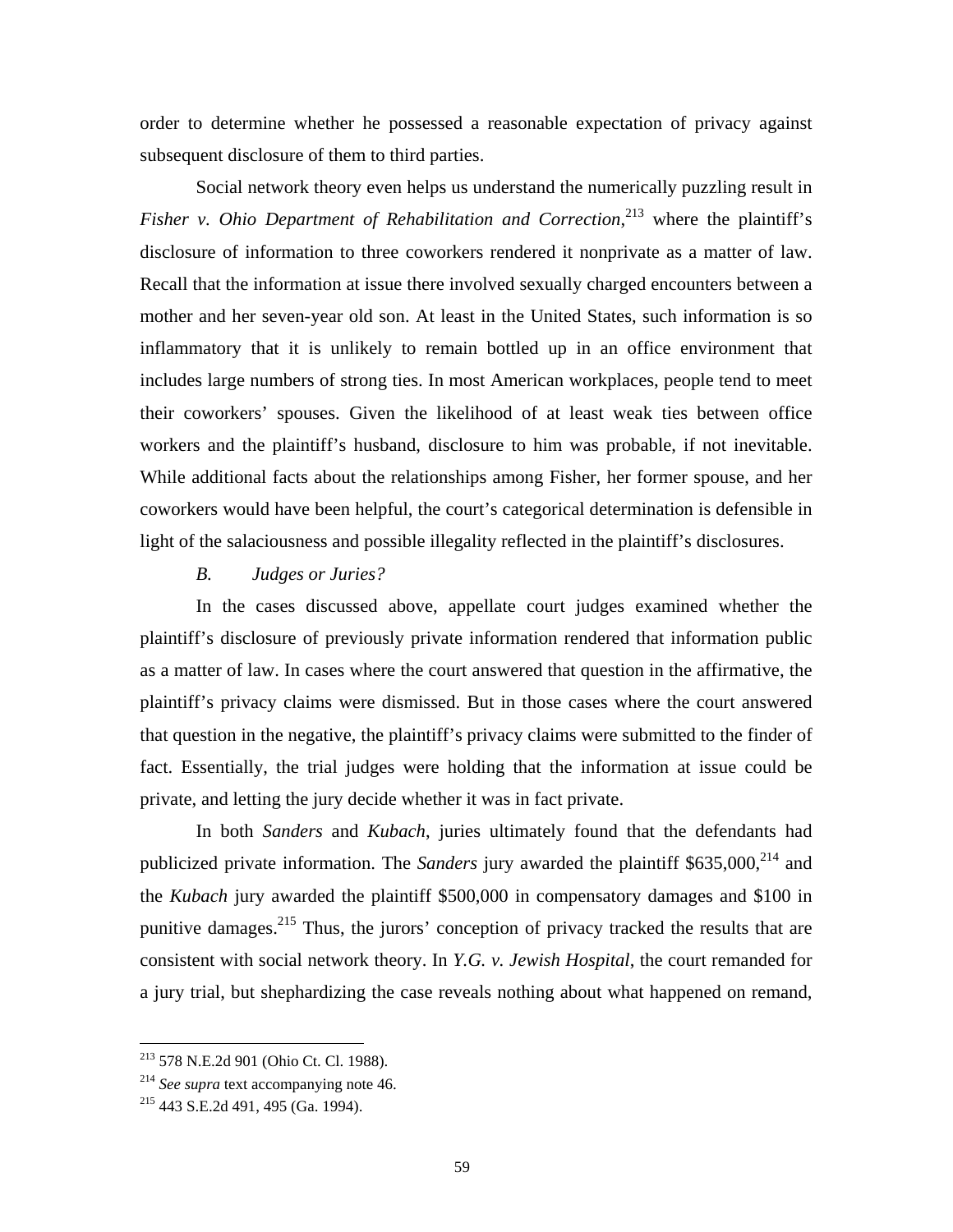and the local media stopped covering the story after the appellate court published its opinion.[216](#page-61-0) In *Fisher*, the trial court properly concluded that the plaintiff's disclosure of her Oedipal thoughts regarding her young son was likely to result in her estranged husband's learning this salacious information. Maybe the likelihood of disclosure was 50% or maybe it was 15%, but armchair social network analysis suggests that no reasonable juror could find a very low likelihood of disclosure to the husband. The court's decision to prevent the issue from going to the jury was defensible.

In the other cases discussed above, *Nader*, and *Duran*, the courts similarly removed from the jury the opportunity to determine that information that the plaintiff had shared with some people nevertheless remained private. For the reasons stated above, although *Nader* reached a result that may well have been correct under social network theory, it presented a sufficiently close question to warrant resolution of the issue by the finder of fact. Jurors could hear evidence about the facts of the case, as well as expert testimony from sociologists skilled in social network theory to help them evaluate the likelihood that the information in question would have been disseminated widely in the absence of the G.M.'s involvement. In *Duran*, by contrast, it seems that no reasonable juror could have concluded that the plaintiff's use of her name in restaurants would enable someone to connect her to the Columbian drug cartel, and it would have been appropriate for the court to hold that the former judge's identity and the threats against her were private as a matter of law.

There is an alternative approach. Although it should be much easier for jurors to apply social network theory in privacy disputes than economic theory in antitrust cases or cutting edge scientific principles in patent suits, we might still worry that jurors will prefer to rely on their own intuitions rather than the social science data, distilled through expert testimony. If this concern becomes paramount, we might treat "privacy" as a pure question of law, which would allow trial courts to develop a set of bright-line rules regarding the division between the public and private realms.

Having said that, one can make a strong case that juries will do better than judges in cases requiring social network analysis. Judges are constrained by precedent and a

<span id="page-61-0"></span><sup>216</sup> Andre Jackson, *Newsworthy or No One's Business?: 2 in Fertility Program Sue over TV; Publicity*, ST. LOUIS POST-DISPATCH, July 23, 1990, at 1B.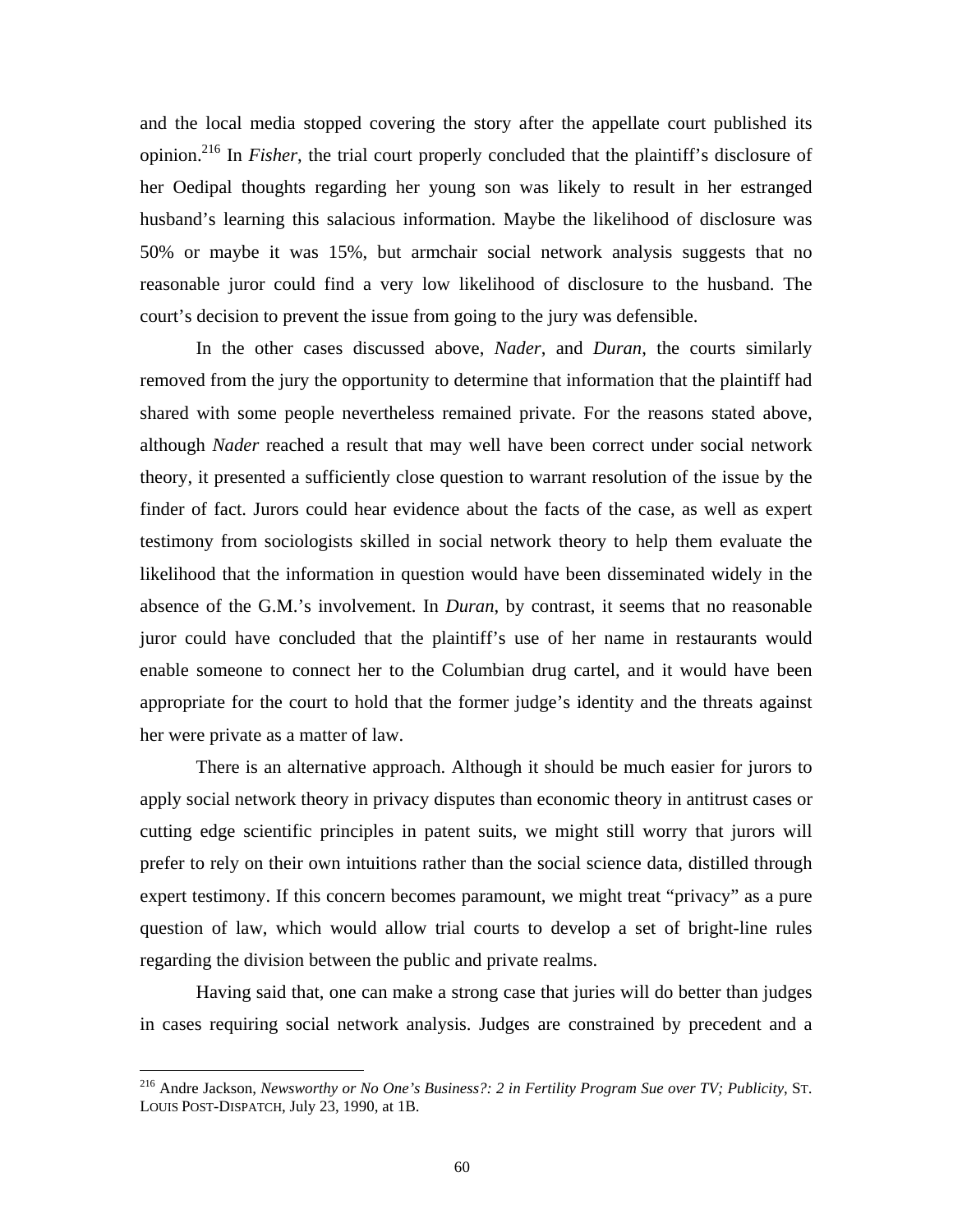desire to develop a coherent body of law. As a result of that, they will sometimes seize upon rules developed in one context and apply them to wholly divergent contexts. The most egregious example of this in the limited privacy context is *Zieve v. Hairston*, a Georgia case handed down a few months ago.[217 I](#page-62-0)n *Zieve*, the Georgia Court of Appeals considered a privacy claim brought by a man who had undergone hair replacement surgery at his local clinic. The plaintiff had agreed to let the clinic use his "before" and "after" photographs in their television advertisements, so long as those ads did not air within 500 miles of Georgia. After advertisements featuring Zieve's photograph aired in Georgia and he was recognized by a coworker, Zieve sued for invasion of privacy.<sup>218</sup> The *Zieve* court felt that following *Kubach* (another Georgia case) required it to rule for the plaintiff, since *Kubach* has embraced the notion of limited privacy. But whereas *Kubach*  reached the right result under social network theory, *Zieve* almost certainly did not. After all, Georgia residents (including Zieve's acquaintances) travel out of state and watch television while traveling; Zieve presumably had out-of-state acquaintances who would recognize him in the television advertisements and communicate with Georgia residents about this highly noteworthy information ("Hey, our buddy Zieve is on TV. You'll never guess why!"). The court should have asked how many out-of-state viewers would have seen the advertisement and explored the attributes of Zieve's social network. Yet the *Zieve* court did not examine any of these social network questions, slavishly applying *Kubach*'s apparent holding to an easily distinguishable case. Adherence to precedent, in this instance, caused the court to disregard the inquiries dictated by social science and  $commonsense.<sup>219</sup>$ 

<span id="page-62-0"></span> $2^{217}$  598 S.E.2d 25 (Ga. Ct. App. 2004).

<span id="page-62-1"></span> $^{218}$  The facts of the case suggest breach of contract as an alternative cause of action to the plaintiff's public disclosure claim. Zieve argued that the defendant had breached its contract with him. It appears that the trial court granted the defendant a directed verdict on Zieve's claim that the defendant had breached an oral contract, but submitted the question of whether the defendant had breached its written contract to the jury. *Id.* at 28. The appellate court did not consider issues relating to either breach of contract claim on appeal.

<span id="page-62-2"></span><sup>&</sup>lt;sup>219</sup> I have found a few other cases in which the courts have stretched the notion of limited privacy too far, most notably in Virgil v. Time, Inc., 527 F.2d 1122 (9th Cir. 1975); Green v. Chicago Tribune, 675 N.E.2d 249 (Ill. Ct. App. 1996); and Veilleux v. Time, 8 F. Supp.2d 23 (D. Maine 1998). In all of these cases, courts held that the subject's willingness to share information with a journalist, on the record, did not indicate a willingness to share the information with the journalist's readers. Notably, *Green* relied heavily on *Virgil*, and *Veilleux* relied on both *Virgil* and *Green*. Alabama decisions relying on *Nader* made the same mistake, but in the opposite direction, holding that one's willingness to share previously private information with friends necessarily indicated a willingness to share information with the general public. *See supra* note 68.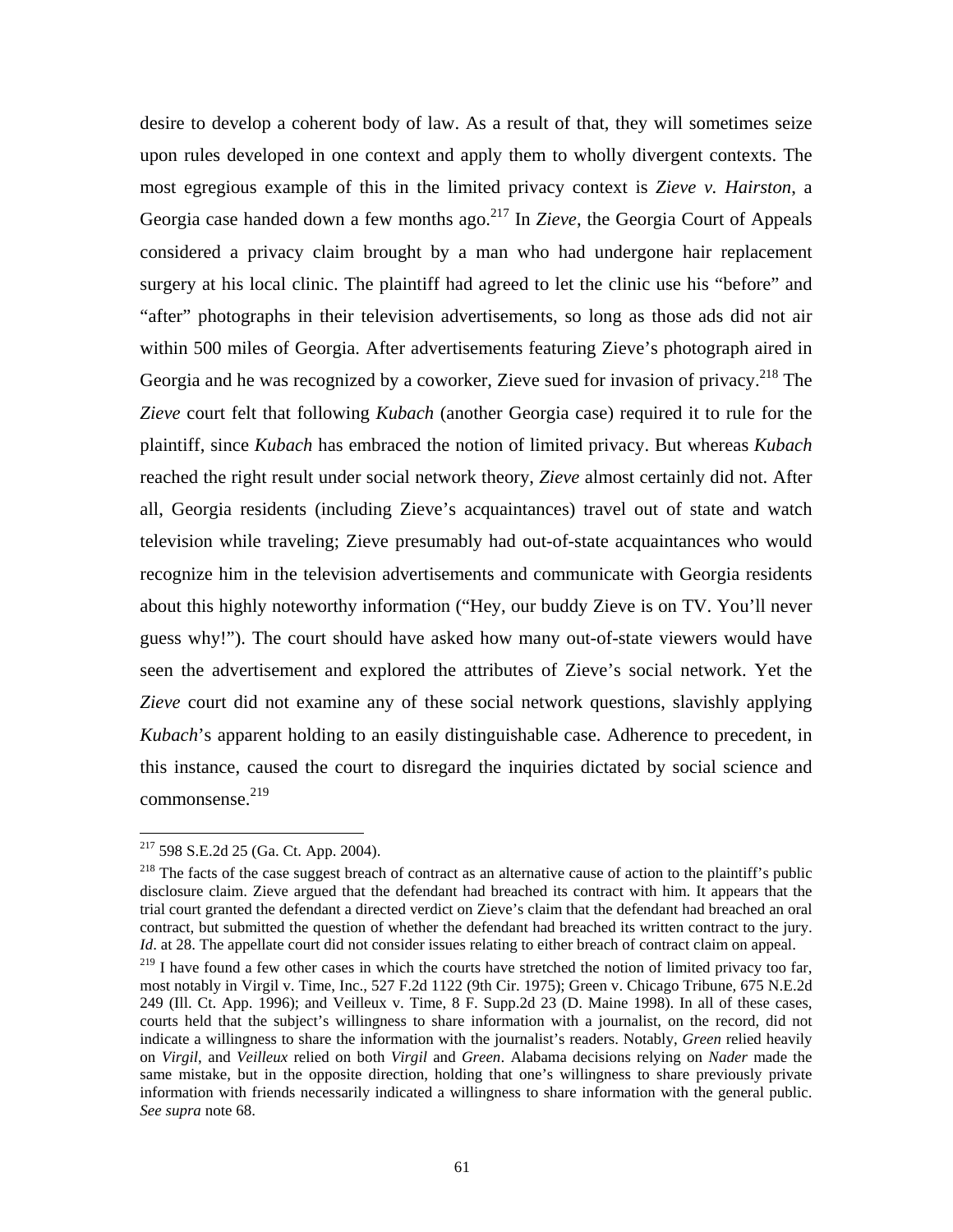Indeed, adherence to precedent may be undesirable in the realm of privacy law, given the rapidity with which new technologies and new norms can cause expectations of privacy to change. Making "privacy" an issue of law threatens to ossify obsolete expectations of privacy that existed in an earlier era.<sup>220</sup> Of course, for the same reason, courts considering social network analysis ought to be wary of relying on dated social science—a classic study like Schachter and Burdick's<sup>221</sup> ought to be judged in light of recent developments at girls' schools, like text-messaging, blogging, and the substantial changes in adolescent culture that have occurred in the intervening years. In light of all this, we may prefer to have the law of privacy determined by responsive juries that need not worry about creating consistency in the law, provided the expert testimony at trial informs the jury about how to apply insights from social network theory. The world is a complicated place, and many of the "rules" of social network theory cannot be reduced to West headnotes.<sup>[222](#page-63-2)</sup>

# *C. Institutional Competence*

Some readers undoubtedly will lack confidence in the ability of courts to resolve the technically difficult social network analysis problems that are embedded in privacy tort cases. This concern might be particularly salient in light of the vexing problems of hindsight bias that arise in the public disclosure of private facts context.<sup>223</sup>

But let us survey the performance of courts in evaluating the reasonableness of privacy protections in leading cases. The courts in *Sanders* and *Fisher* reached intuitive conclusions that map well onto the likely results of predictive social network analysis. The court in *Kubach* reached an arguably counterintuitive result that is well-supported by social network studies of dissemination of the information at issue there. In *Nader* and *Y.G.*, hard cases both, the courts reached defensible results, though I have suggested that

<span id="page-63-0"></span><sup>&</sup>lt;sup>220</sup> For a report on the results of national polls dealing with privacy matters, and how responses have varied over time, see James E. Katz & Annette R. Tassone, *The Polls—A Report: Public Opinion Trends: Privacy and Information Technology*, 54 PUB. OP. Q. 125 (1990).<br><sup>221</sup> *See supra* note 148. *<sup>222</sup>* Nor can they be translated into bullet points for readers of this law review article. To repeat, social

<span id="page-63-1"></span>

<span id="page-63-2"></span>network analysis is often context-dependent in ways that defy easy characterization or simplistic modeling. The "rules" of social network theory (e.g., the strength of weak ties, the tendency for social networks to be scale free, the tendency of information of information to degrade as it passes through a social network) necessarily operate at a medium to high level of generality.

<span id="page-63-3"></span><sup>223</sup> On hindsight bias, see Christine Jolls, Cass R. Sunstein, & Richard Thaler, *A Behavioral Approach to Law and Economics*, 50 STAN. L. REV. 1471, 1523-31 (1998).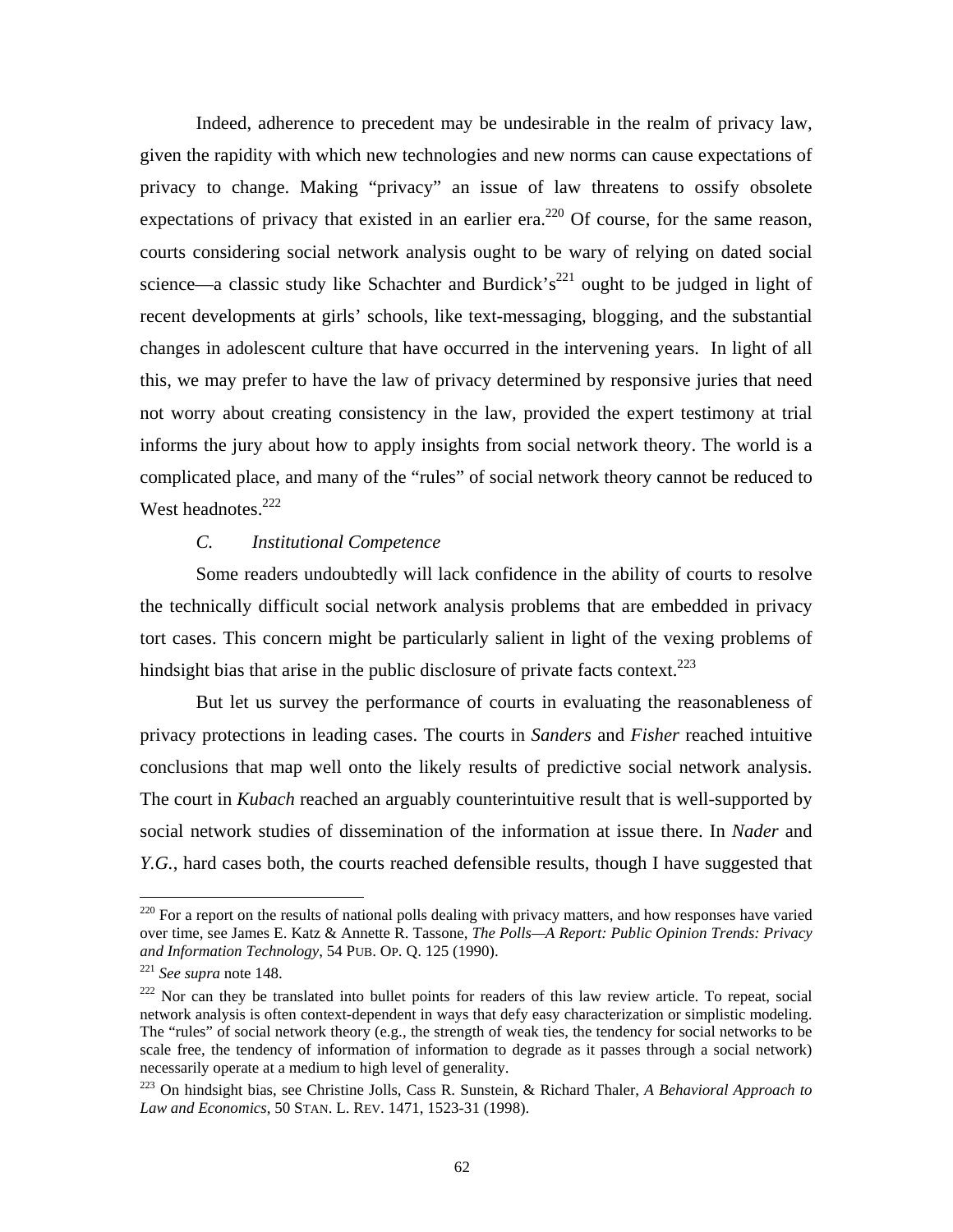<span id="page-64-3"></span>courts might have asked for additional factual information that should have had some bearing on the likelihood of subsequent dissemination there. Only in *Duran* were the court's intuitions about how information might spread through society far off the mark, and perhaps hindsight bias is to blame there.

In assessing this performance, courts appear to do a pretty good job of intuiting sound answers to what are essentially predictive social network analysis problems. But they provide little by way of explanation for these results, other than articulating or rejecting the notion of limited privacy. Given this background, it may well be that with a bit more methodological rigor and a few hints about experimental and empirical results particularly in those instances where social network studies produce counterintuitive findings—courts can craft more transparent, and hence more persuasive, opinions in these kinds of cases. $224$ 

Indeed, if courts are able to gauge the risks of information dissemination with reasonable accuracy, perhaps ordinary people can too.<sup>225</sup> One promising sociological research agenda would try to see how closely lay people's guesses about the extent of information dissemination tracks the actual data on information dissemination.<sup>226</sup> If people learn, through experience, how likely dissemination is to occur, then this should comfort those worried about the law's decision to disregard subjective expectations of privacy in torts doctrine and my advocacy of such an approach. $227$  Subjective

<span id="page-64-0"></span> $224$  Slobogin & Schumacher are less positive in their assessment of the Supreme Court's Fourth Amendment jurisprudence, as they note several instances in which the Court's reasonable expectations of privacy differ substantially from survey respondents. Slobogin & Schumacher, *supra* note 31, at 740-42. This is interesting, since the Court has eschewed formal survey data in the Fourth Amendment context, just as the courts have ignored social network analysis in the privacy tort setting.

<span id="page-64-1"></span><sup>&</sup>lt;sup>225</sup> Or maybe not. Obvious differences include judges' access to the fruits of the discovery process and the adversarial system of justice. Judicial detachment may also help them see social networks more accurately than people who are embedded in them. Indeed, social networks research suggests that individuals tend to overstate their own importance in a particular social network and overestimate the degree of connectedness among their own friends. *See* Kumbasar et al., *supra* note 101, at 499.<br><sup>226</sup> As best I can tell, however, no one in sociology is pursuing such an agenda. The closest related research

<span id="page-64-2"></span>agenda appears to be that of Tiziana Casciaro, at the Harvard Business School. Casciaro is studying individuals' perceptions of the social networks that surround them. She has found that location within a social network, and personality traits such as positive affect substantially affect the accuracy of people's perceptions. *See* Tiziana Casciaro et al., *Positive Affectivity and Accuracy in Social Network Perception*, 23 MOTIVATION & EMOTION 285 (1999); Tiziana Casciaro, *Seeing Things Clearly: Social Structure, Personality, and Accuracy in Social Network Perception*, 20 SOCIAL NETWORKS 331 (1998).

<sup>&</sup>lt;sup>227</sup> We do know that people differ in their ability to accurately map the information flow through their own social networks. *See supra* note 226; Bondonio, *supra* note 86, at 325-26; Casciaro et al., *supra* note 226, at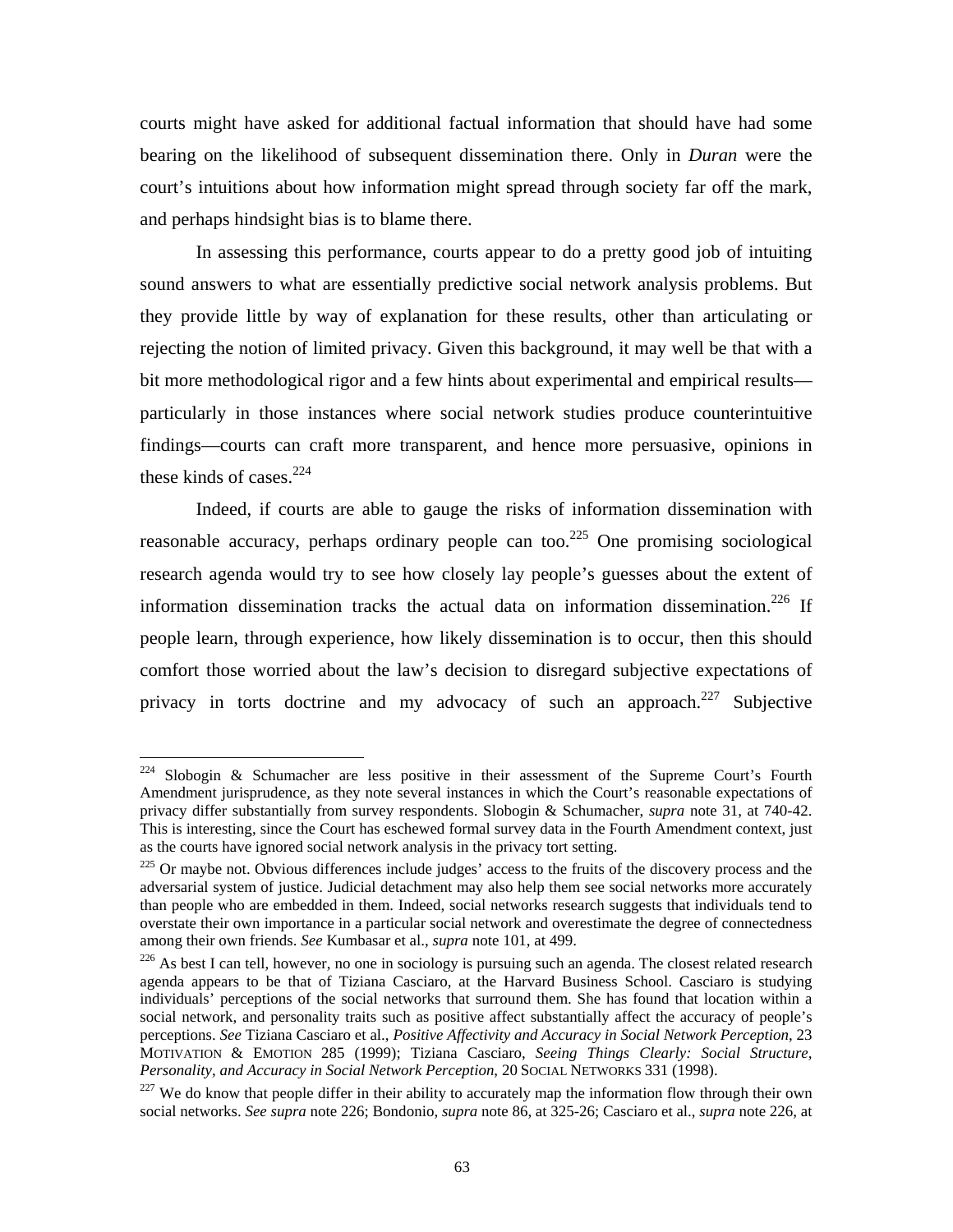<span id="page-65-2"></span>expectations of privacy and objectively reasonable expectations of privacy could correlate reasonably well. What little evidence we have on this front shows that people have a tendency to overestimate their own centrality within social networks.<sup>228</sup> This suggests, in turn, that an individual will have a tendency to overestimate the extent to which his acquaintances will find the details of his private life worth discussing. If courts apply an objective measure of reasonable privacy expectations, they will probably err on the side of protecting privacy too little, rather than too much.<sup>229</sup> Judicial errors of the *Duran* variety will be more common than judicial errors of the *Zieve* variety.

We may also expect that helpful feedback mechanisms will develop from courts' occasional use of sociological research in the same way that economic research is occasionally used at present by courts. Although I have found a few illuminating studies, the dissemination of previously private information through social networks has not been a central concern of sociologists. Yet the privacy context seems like the most obvious application of this discipline to a field of law. Were courts to take social networking seriously, one can imagine that sociologists will conduct more studies like the HIV disclosure and bakery rumor studies, each of which teaches a great deal about the dissemination of previously private information through particular social networks.

### *D. Extensions of the Approach*

The issue of reasonable expectations of privacy or confidentiality cuts through many different substantive fields of law, including Fourth Amendment law,  $230$  the

 <sup>292.</sup> We might suppose on the basis of this data that peoples' ability to intuit social network theory insight vary as well.

<span id="page-65-0"></span><sup>228</sup> *See supra* note 225.

<span id="page-65-1"></span> $229$  By "too little" I mean, relative to the parties' actual subjective expectations of privacy.

<sup>230</sup> *See, e.g.*, Smith v. Maryland, 442 U.S. 735, 743-744 (1979) ("This Court consistently has held that a person has no legitimate expectation of privacy in information he voluntarily turns over to third parties."); United States v. Miller , 425 U.S. 435, 443 (1976) ("This Court has held repeatedly that the Fourth Amendment does not prohibit the obtaining of information revealed to a third party and conveyed by him to Government authorities, even if the information is revealed on the assumption that it will be used only for a limited purpose and the confidence placed in the third party will not be betrayed."). *Contra Smith*, 442 U.S. at 748, 749 (Marshall, J., dissenting) ("[E]ven assuming . . . that individuals "typically know" that a phone company monitors calls for internal reasons, it does not follow that they expect this information to be made available to the public in general or the government in particular. Privacy is not a discrete commodity, possessed absolutely or not at all. Those who disclose certain facts to a bank or phone company for a limited business purpose need not assume that this information will be released to other persons for other purposes.") (footnote omitted); Burrows v. Superior Court, 529 P.2d 590 (Cal. 1974) (embracing a notion of limited privacy, with respect to bank records, under the California Constitution).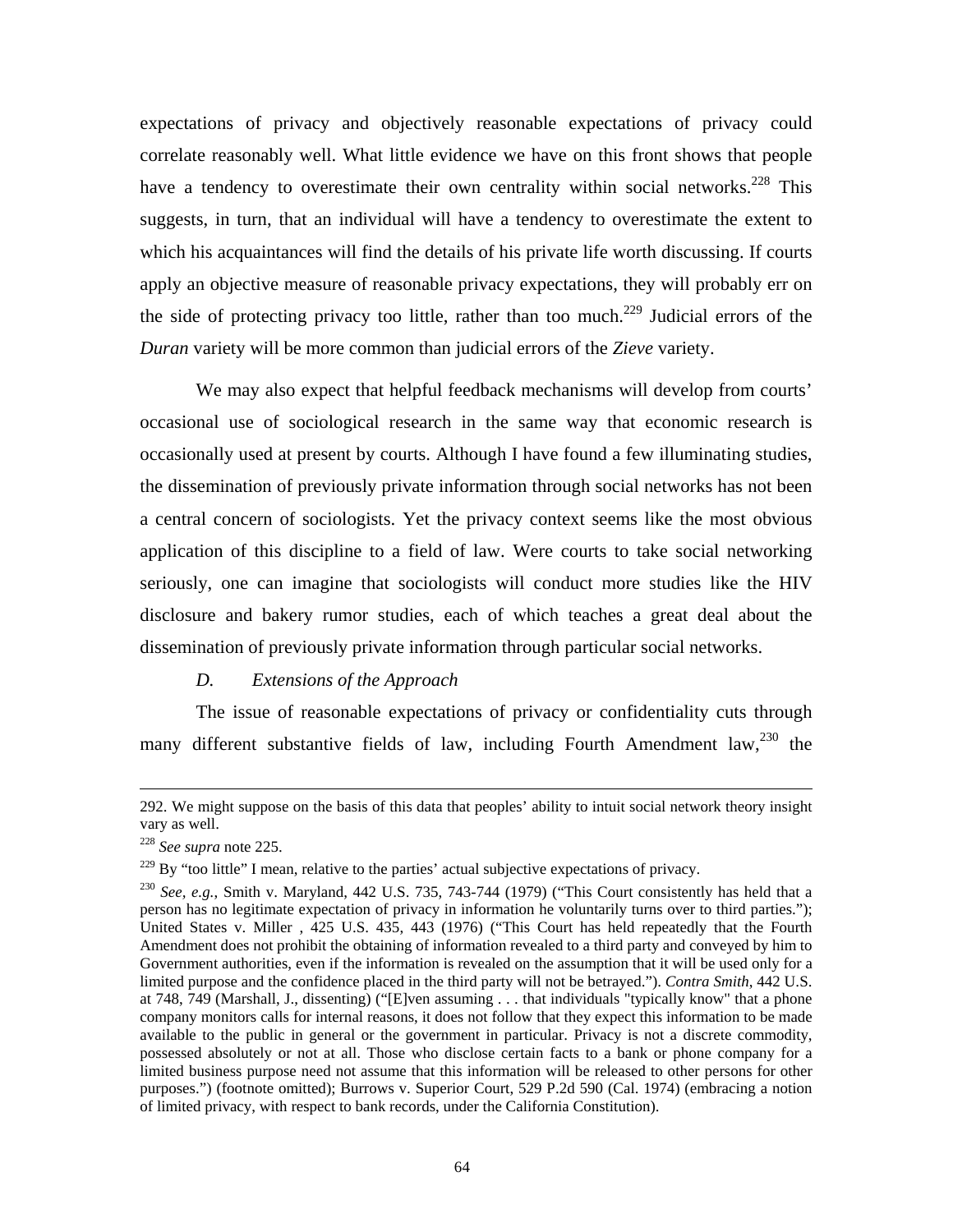constitutional right of information privacy, $231$  Freedom of Information Act privacy, $232$ various evidentiary privileges,  $233$  patents,  $234$  and trade secrets law.  $235$  In this paper, I have for the most part confined my analysis to the privacy torts context. There are a couple of reasons for this. First, the notion of limited privacy has found receptive audiences in the torts cases, and so incorporating ideas from social network theory into the law would not require wholesale revision of the tort laws in many states. Second, and relatedly, a notion of limited privacy might be more normatively appealing in the tort context than in some other contexts.<sup>236</sup> That said, there may be substantial benefits from unifying these divergent bodies of privacy law, and, in the event that the current paper persuades some of its readers, future work will explore applications of network theory to some or all of these fields.

*Kyllo v. United States*, 533 U.S. 27 (2001), seems somewhat receptive to the probabilistic approach that I have advocated herein. In *Kyllo* the Court held that using sense-enhancing technology to obtain information about the interior of a home is a search for Fourth Amendment purposes, "at least where . . . the technology in question is not in general public use." *Id*. at 34. This "general public use" language suggests that, to some degree, obscurity is privacy, and people have a reasonable expectation of privacy against facts that an individual might conceivably, but probably won't, discover about them. 231 *See generally* Whalen v. Roe, 429 U.S. 589 (1977) (holding that the disclosure of information about

<span id="page-66-0"></span>who has used prescription medication to New York law enforcement officials did not violate the plaintiffs' constitutional right to information privacy, since such information was already routinely shared with health care providers and insurance industry employees); Doe v. Borough of Barrington, 729 F.Supp. 376 (D.N.J. 1990) (recognizing a constitutional right of information privacy claim where an individual disclosed his HIV status to police officers in order to prevent them from coming into contact with his open skin sores, and the officers later disclosed the man's HIV status to his neighbors).

<span id="page-66-1"></span><sup>232</sup> *See, e.g.*, United States Department of Justice v. Reporters Comm. for Freedom of the Press, 489 U.S. 749 (1989) (holding that an FBI rap sheet was private within the meaning of the Freedom of Information Act's 7(c) privacy exception).

<span id="page-66-2"></span><sup>233</sup> *E.g.*, United States v. Evans, 113 F.3d 1457, 1462 (7th Cir. 1997) ("Thus as a general matter, the attorney-client privilege will not shield from disclosure statements made by a client to his or her attorney in the presence of a third party who is not an agent of either the client or attorney.")<br><sup>234</sup> *See, e.g.*, W.L. Gore & Assocs., Inc. v. Garlock, Inc., 721 F.2d 1540, 1548 (Fed. Cir. 1983) (defining

<span id="page-66-3"></span><sup>&</sup>quot;secret" prior use); Rosaire v. National Lead Co., 218 F.2d 72 (5th Cir. 1955) (holding that a quite obscure prior use deprived a subsequent inventor of novelty).

<span id="page-66-4"></span><sup>&</sup>lt;sup>235</sup> Rockwell Graphic Sys. v. DEV Indus., 925 F.2d 174 (7th Cir. 1991) (holding that while the plaintiff "could have done more" to protect the confidentiality of its trade secrets, "perfect security is not optimum security," and so the plaintiff was entitled to a jury trial on misappropriation of trade secrets despite having shared the secret with numerous vendors); Wilkes v. Pioneer Am. Ins. Co., 383 F. Supp. 1135, 1141 (D.S.C. 1974) (holding that absolute secrecy is not required in order for a trade secret to be protected, but a "substantial element of secrecy must exist"). 236 A criminal defendant might say that he was perfectly willing to share information about a criminal

<span id="page-66-5"></span>conspiracy with his coconspirators, but had a reasonable expectation that the information would not be disseminated outside the group of coconspirators. When the communication at issue concerns violations of criminal laws, there may be strong justifications for holding that lessened expectations of privacy attach or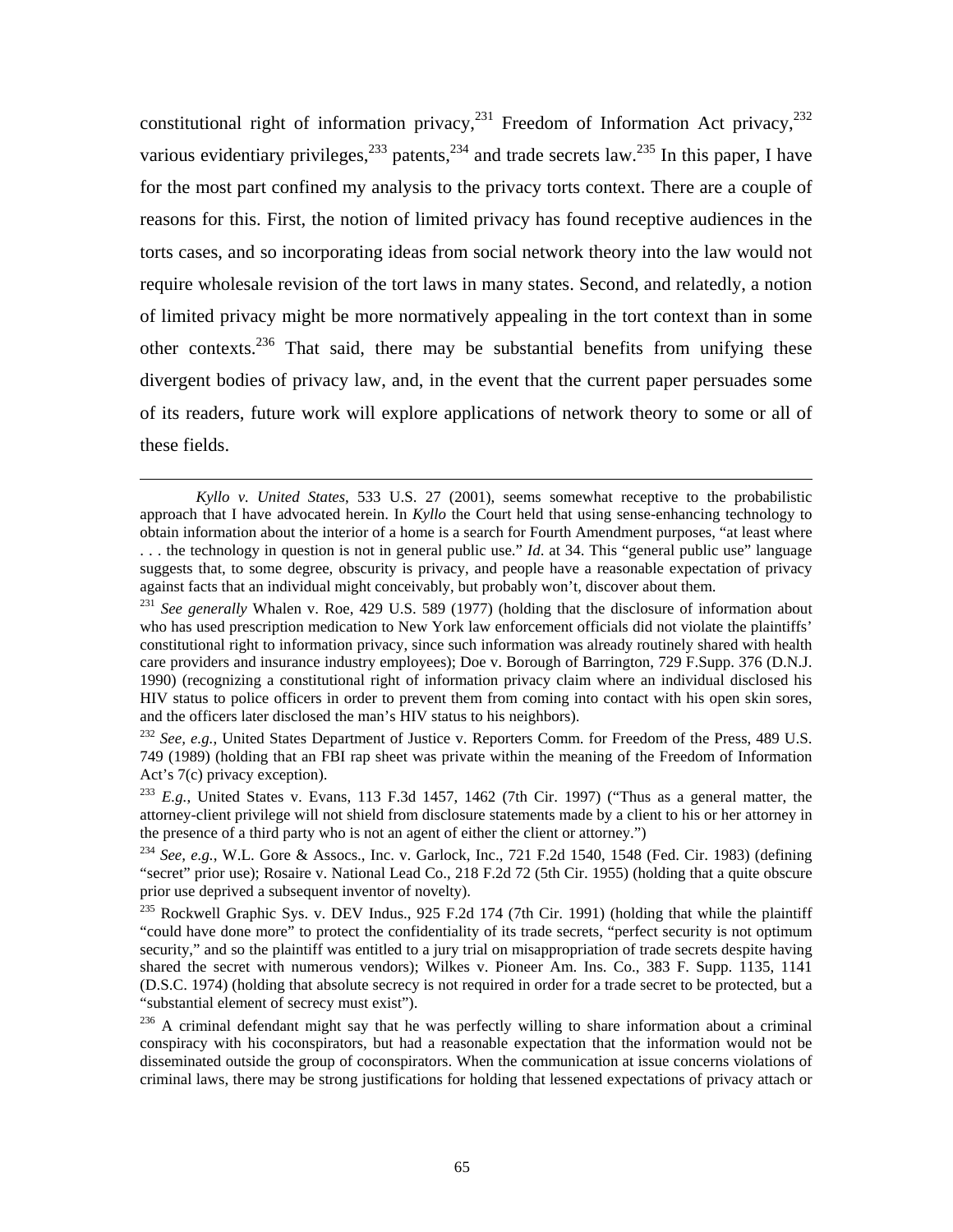### **V. Conclusion**

Privacy torts doctrine directs judges to evaluate whether it was appropriate for a plaintiff to assume that her initial disclosure of information about herself would result in the widespread dissemination of that information. As most courts understand this test, it calls for seemingly difficult, generally counterfactual, ex ante analysis that sociologists are better equipped to perform. In light of all this, it is perhaps surprising that courts seem to reach defensible results in many of the leading privacy cases. Their analysis leaves something to be desired, and I have tried to show that insights from social network theory can improve that analysis. The substantial recent improvements in the quality of this body of social science, mediated through expert testimony, ought to find their way into American courtrooms.

The paper that I have written attempts to furnish courts with a theory of privacy that they can embrace readily, taking as a given the choice of these courts to base the privacy determination on what the parties should have expected to follow the plaintiff's initial disclosure of information. Where a defendant's disclosure materially alters the flow of otherwise obscure information through a social network, such that what would have otherwise remained obscure becomes widely known, the defendant should be liable for public disclosure of private facts. By the same token, when a court must determine whether a defendant has intruded upon the plaintiff's seclusion by improperly gathering information about the plaintiff's private matters or affairs, judges ought to ask whether the plaintiff's information was likely to have remained obscure had the defendant never acted. For both these torts, social network theory holds out the promise of replacing the common law's vagueness with a reasonably objective, testable, rigorous, and principled approach.

deeming such expectations altogether irrelevant. *Cf* discussion of *Fisher*, *supra* text accompanying note 213.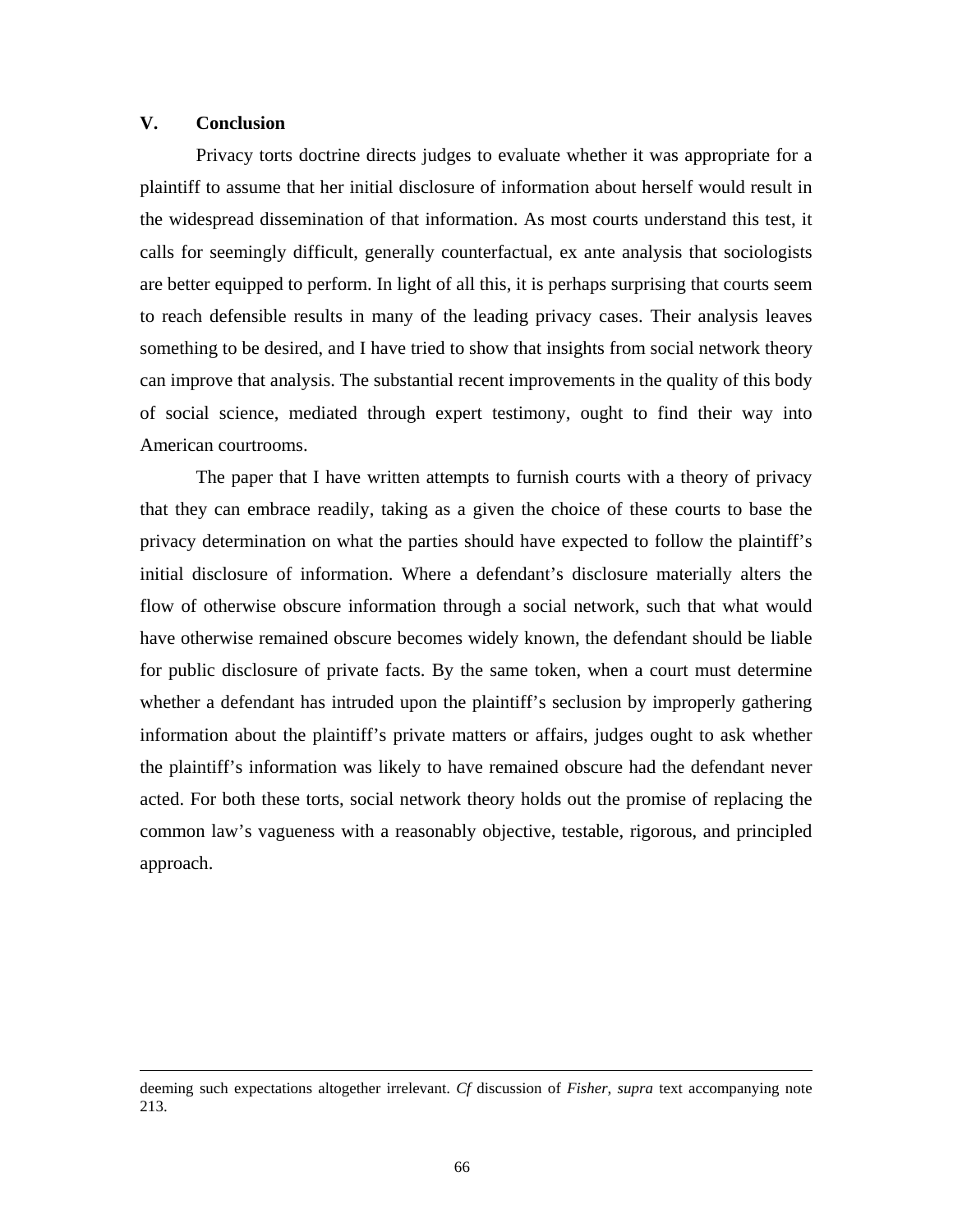Readers with comments should address them to:

Professor Lior Strahilevitz University of Chicago Law School 1111 East 60th Street Chicago, IL 60637 lior@uchicago.edu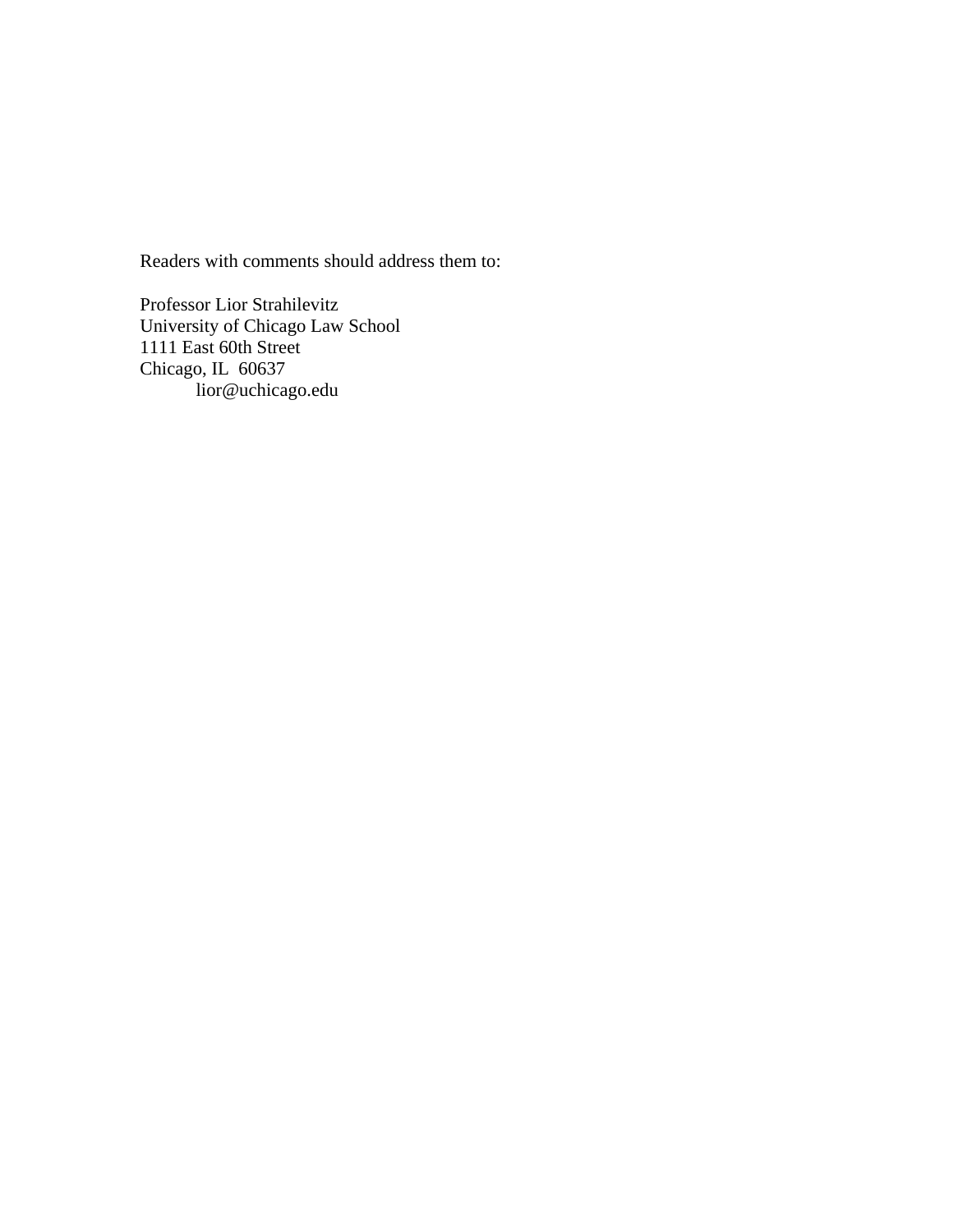# Chicago Working Papers in Law and Economics (Second Series)

- 1. William M. Landes, Copyright Protection of Letters, Diaries and Other Unpublished Works: An Economic Approach (July 1991)
- 2. Richard A. Epstein, The Path to *The T. J. Hooper*: The Theory and History of Custom in the Law of Tort (August 1991)
- 3. Cass R. Sunstein, On Property and Constitutionalism (September 1991)
- 4. Richard A. Posner, Blackmail, Privacy, and Freedom of Contract (February 1992)
- 5. Randal C. Picker, Security Interests, Misbehavior, and Common Pools (February 1992)
- 6. Tomas J. Philipson & Richard A. Posner, Optimal Regulation of AIDS (April 1992)
- 7. Douglas G. Baird, Revisiting Auctions in Chapter 11 (April 1992)
- 8. William M. Landes, Sequential versus Unitary Trials: An Economic Analysis (July 1992)
- 9. William M. Landes & Richard A. Posner, The Influence of Economics on Law: A Quantitative Study (August 1992)
- 10. Alan O. Sykes, The Welfare Economics of Immigration Law: A Theoretical Survey With An Analysis of U.S. Policy (September 1992)
- 11. Douglas G. Baird, 1992 Katz Lecture: Reconstructing Contracts (November 1992)
- 12. Gary S. Becker, The Economic Way of Looking at Life (January 1993)
- 13. J. Mark Ramseyer, Credibly Committing to Efficiency Wages: Cotton Spinning Cartels in Imperial Japan (March 1993)
- 14. Cass R. Sunstein, Endogenous Preferences, Environmental Law (April 1993)
- 15. Richard A. Posner, What Do Judges and Justices Maximize? (The Same Thing Everyone Else Does) (April 1993)
- 16. Lucian Arye Bebchuk and Randal C. Picker, Bankruptcy Rules, Managerial Entrenchment, and Firm-Specific Human Capital (August 1993)
- 17. J. Mark Ramseyer, Explicit Reasons for Implicit Contracts: The Legal Logic to the Japanese Main Bank System (August 1993)
- 18. William M. Landes and Richard A. Posner, The Economics of Anticipatory Adjudication (September 1993)
- 19. Kenneth W. Dam, The Economic Underpinnings of Patent Law (September 1993)
- 20. Alan O. Sykes, An Introduction to Regression Analysis (October 1993)
- 21. Richard A. Epstein, The Ubiquity of the Benefit Principle (March 1994)
- 22. Randal C. Picker, An Introduction to Game Theory and the Law (June 1994)
- 23. William M. Landes, Counterclaims: An Economic Analysis (June 1994)
- 24. J. Mark Ramseyer, The Market for Children: Evidence from Early Modern Japan (August 1994)
- 25. Robert H. Gertner and Geoffrey P. Miller, Settlement Escrows (August 1994)
- 26. Kenneth W. Dam, Some Economic Considerations in the Intellectual Property Protection of Software (August 1994)
- 27. Cass R. Sunstein, Rules and Rulelessness, (October 1994)
- 28. David Friedman, More Justice for Less Money: A Step Beyond *Cimino* (December 1994)
- 29. Daniel Shaviro, Budget Deficits and the Intergenerational Distribution of Lifetime Consumption (January 1995)
- 30. Douglas G. Baird, The Law and Economics of Contract Damages (February 1995)
- 31. Daniel Kessler, Thomas Meites, and Geoffrey P. Miller, Explaining Deviations from the Fifty Percent Rule: A Multimodal Approach to the Selection of Cases for Litigation (March 1995)
- 32. Geoffrey P. Miller, Das Kapital: Solvency Regulation of the American Business Enterprise (April 1995)
- 33. Richard Craswell, Freedom of Contract (August 1995)
- 34. J. Mark Ramseyer, Public Choice (November 1995)
- 35. Kenneth W. Dam, Intellectual Property in an Age of Software and Biotechnology (November 1995)
- 36. Cass R. Sunstein, Social Norms and Social Roles (January 1996)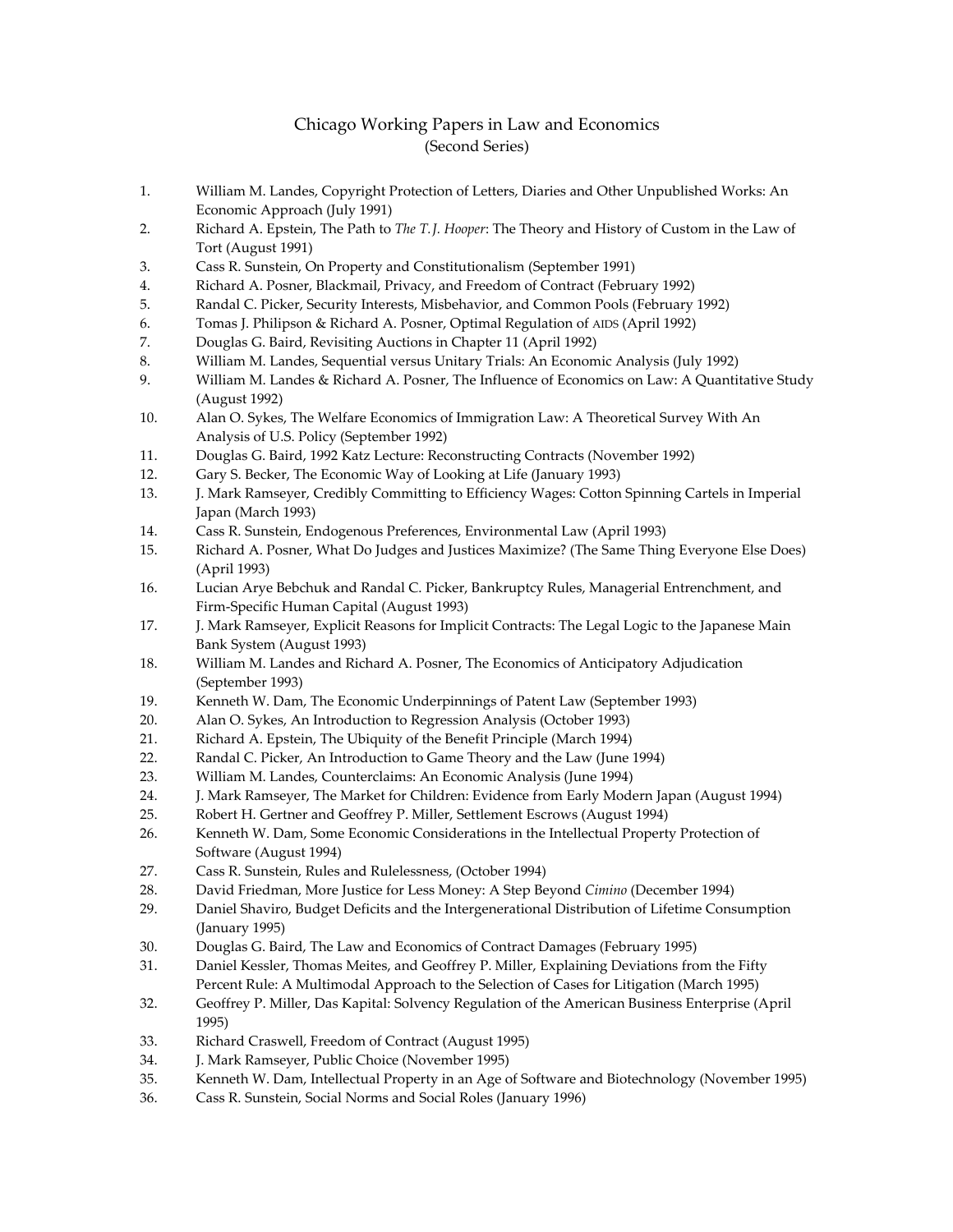- 37. J. Mark Ramseyer and Eric B. Rasmusen, Judicial Independence in Civil Law Regimes: Econometrics from Japan (January 1996)
- 38. Richard A. Epstein, Transaction Costs and Property Rights: Or Do Good Fences Make Good Neighbors? (March 1996)
- 39. Cass R. Sunstein, The Cost-Benefit State (May 1996)
- 40. William M. Landes and Richard A. Posner, The Economics of Legal Disputes Over the Ownership of Works of Art and Other Collectibles (July 1996)
- 41. John R. Lott, Jr. and David B. Mustard, Crime, Deterrence, and Right-to-Carry Concealed Handguns (August 1996)
- 42. Cass R. Sunstein, Health-Health Tradeoffs (September 1996)
- 43. G. Baird, The Hidden Virtues of Chapter 11: An Overview of the Law and Economics of Financially Distressed Firms (March 1997)
- 44. Richard A. Posner, Community, Wealth, and Equality (March 1997)
- 45. William M. Landes, The Art of Law and Economics: An Autobiographical Essay (March 1997)
- 46. Cass R. Sunstein, Behavioral Analysis of Law (April 1997)
- 47. John R. Lott, Jr. and Kermit Daniel, Term Limits and Electoral Competitiveness: Evidence from California's State Legislative Races (May 1997)
- 48. Randal C. Picker, Simple Games in a Complex World: A Generative Approach to the Adoption of Norms (June 1997)
- 49. Richard A. Epstein, Contracts Small and Contracts Large: Contract Law through the Lens of Laissez-Faire (August 1997)
- 50. Cass R. Sunstein, Daniel Kahneman, and David Schkade, Assessing Punitive Damages (with Notes on Cognition and Valuation in Law) (December 1997)
- 51. William M. Landes, Lawrence Lessig, and Michael E. Solimine, Judicial Influence: A Citation Analysis of Federal Courts of Appeals Judges (January 1998)
- 52. John R. Lott, Jr., A Simple Explanation for Why Campaign Expenditures are Increasing: The Government is Getting Bigger (February 1998)
- 53. Richard A. Posner, Values and Consequences: An Introduction to Economic Analysis of Law (March 1998)
- 54. Denise DiPasquale and Edward L. Glaeser, Incentives and Social Capital: Are Homeowners Better Citizens? (April 1998)
- 55. Christine Jolls, Cass R. Sunstein, and Richard Thaler, A Behavioral Approach to Law and Economics (May 1998)
- 56. John R. Lott, Jr., Does a Helping Hand Put Others At Risk?: Affirmative Action, Police Departments, and Crime (May 1998)
- 57. Cass R. Sunstein and Edna Ullmann-Margalit, Second-Order Decisions (June 1998)
- 58. Jonathan M. Karpoff and John R. Lott, Jr., Punitive Damages: Their Determinants, Effects on Firm Value, and the Impact of Supreme Court and Congressional Attempts to Limit Awards (July 1998)
- 59. Kenneth W. Dam, Self-Help in the Digital Jungle (August 1998)
- 60. John R. Lott, Jr., How Dramatically Did Women's Suffrage Change the Size and Scope of Government? (September 1998)
- 61. Kevin A. Kordana and Eric A. Posner, A Positive Theory of Chapter 11 (October 1998)
- 62. David A. Weisbach, Line Drawing, Doctrine, and Efficiency in the Tax Law (November 1998)
- 63. Jack L. Goldsmith and Eric A. Posner, A Theory of Customary International Law (November 1998)
- 64. John R. Lott, Jr., Public Schooling, Indoctrination, and Totalitarianism (December 1998)
- 65. Cass R. Sunstein, Private Broadcasters and the Public Interest: Notes Toward A "Third Way" (January 1999)
- 66. Richard A. Posner, An Economic Approach to the Law of Evidence (February 1999)
- 67. Yannis Bakos, Erik Brynjolfsson, Douglas Lichtman, Shared Information Goods (February 1999)
- 68. Kenneth W. Dam, Intellectual Property and the Academic Enterprise (February 1999)
- 69. Gertrud M. Fremling and Richard A. Posner, Status Signaling and the Law, with Particular Application to Sexual Harassment (March 1999)
- 70. Cass R. Sunstein, Must Formalism Be Defended Empirically? (March 1999)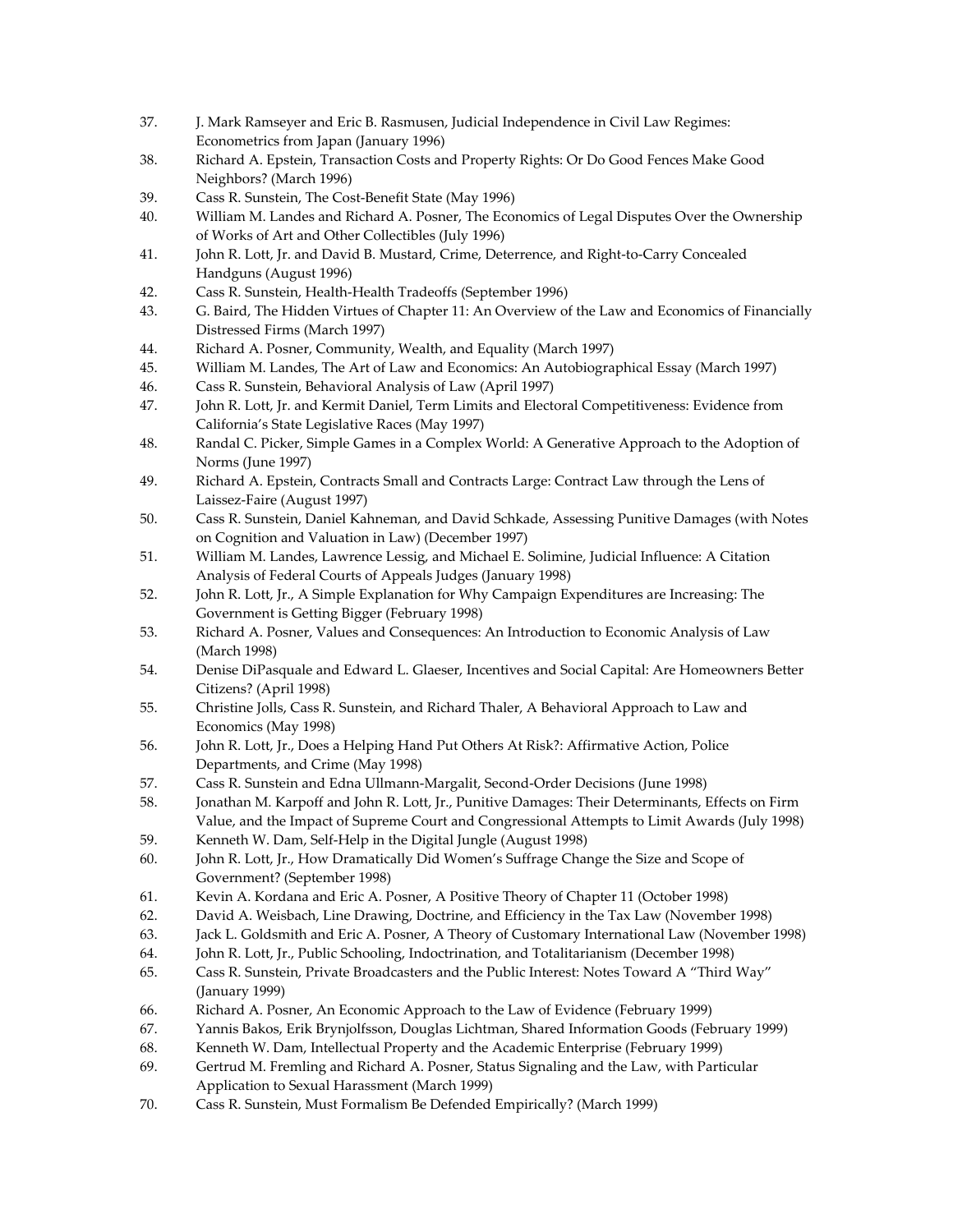- 71. Jonathan M. Karpoff, John R. Lott, Jr., and Graeme Rankine, Environmental Violations, Legal Penalties, and Reputation Costs (March 1999)
- 72. Matthew D. Adler and Eric A. Posner, Rethinking Cost-Benefit Analysis (April 1999)
- 73. John R. Lott, Jr. and William M. Landes, Multiple Victim Public Shooting, Bombings, and Right-to-Carry Concealed Handgun Laws: Contrasting Private and Public Law Enforcement (April 1999)
- 74. Lisa Bernstein, The Questionable Empirical Basis of Article 2's Incorporation Strategy: A Preliminary Study (May 1999)
- 75. Richard A. Epstein, Deconstructing Privacy: and Putting It Back Together Again (May 1999)
- 76. William M. Landes, Winning the Art Lottery: The Economic Returns to the Ganz Collection (May 1999)
- 77. Cass R. Sunstein, David Schkade, and Daniel Kahneman, Do People Want Optimal Deterrence? (June 1999)
- 78. Tomas J. Philipson and Richard A. Posner, The Long-Run Growth in Obesity as a Function of Technological Change (June 1999)
- 79. David A. Weisbach, Ironing Out the Flat Tax (August 1999)
- 80. Eric A. Posner, A Theory of Contract Law under Conditions of Radical Judicial Error (August 1999)
- 81. David Schkade, Cass R. Sunstein, and Daniel Kahneman, Are Juries Less Erratic than Individuals? Deliberation, Polarization, and Punitive Damages (September 1999)
- 82. Cass R. Sunstein, Nondelegation Canons (September 1999)
- 83. Richard A. Posner, The Theory and Practice of Citations Analysis, with Special Reference to Law and Economics (September 1999)
- 84. Randal C. Picker, Regulating Network Industries: A Look at *Intel* (October 1999)
- 85. Cass R. Sunstein, Cognition and Cost-Benefit Analysis (October 1999)
- 86. Douglas G. Baird and Edward R. Morrison, Optimal Timing and Legal Decisionmaking: The Case of the Liquidation Decision in Bankruptcy (October 1999)
- 87. Gertrud M. Fremling and Richard A. Posner, Market Signaling of Personal Characteristics (November 1999)
- 88. Matthew D. Adler and Eric A. Posner, Implementing Cost-Benefit Analysis When Preferences Are Distorted (November 1999)
- 89. Richard A. Posner, Orwell versus Huxley: Economics, Technology, Privacy, and Satire (November 1999)
- 90. David A. Weisbach, Should the Tax Law Require Current Accrual of Interest on Derivative Financial Instruments? (December 1999)
- 91. Cass R. Sunstein, The Law of Group Polarization (December 1999)
- 92. Eric A. Posner, Agency Models in Law and Economics (January 2000)
- 93. Karen Eggleston, Eric A. Posner, and Richard Zeckhauser, Simplicity and Complexity in Contracts (January 2000)
- 94. Douglas G. Baird and Robert K. Rasmussen, Boyd's Legacy and Blackstone's Ghost (February 2000)
- 95. David Schkade, Cass R. Sunstein, Daniel Kahneman, Deliberating about Dollars: The Severity Shift (February 2000)
- 96. Richard A. Posner and Eric B. Rasmusen, Creating and Enforcing Norms, with Special Reference to Sanctions (March 2000)
- 97. Douglas Lichtman, Property Rights in Emerging Platform Technologies (April 2000)
- 98. Cass R. Sunstein and Edna Ullmann-Margalit, Solidarity in Consumption (May 2000)
- 99. David A. Weisbach, An Economic Analysis of Anti-Tax Avoidance Laws (May 2000, revised May 2002)
- 100. Cass R. Sunstein, Human Behavior and the Law of Work (June 2000)
- 101. William M. Landes and Richard A. Posner, Harmless Error (June 2000)
- 102. Robert H. Frank and Cass R. Sunstein, Cost-Benefit Analysis and Relative Position (August 2000)
- 103. Eric A. Posner, Law and the Emotions (September 2000)
- 104. Cass R. Sunstein, Cost-Benefit Default Principles (October 2000)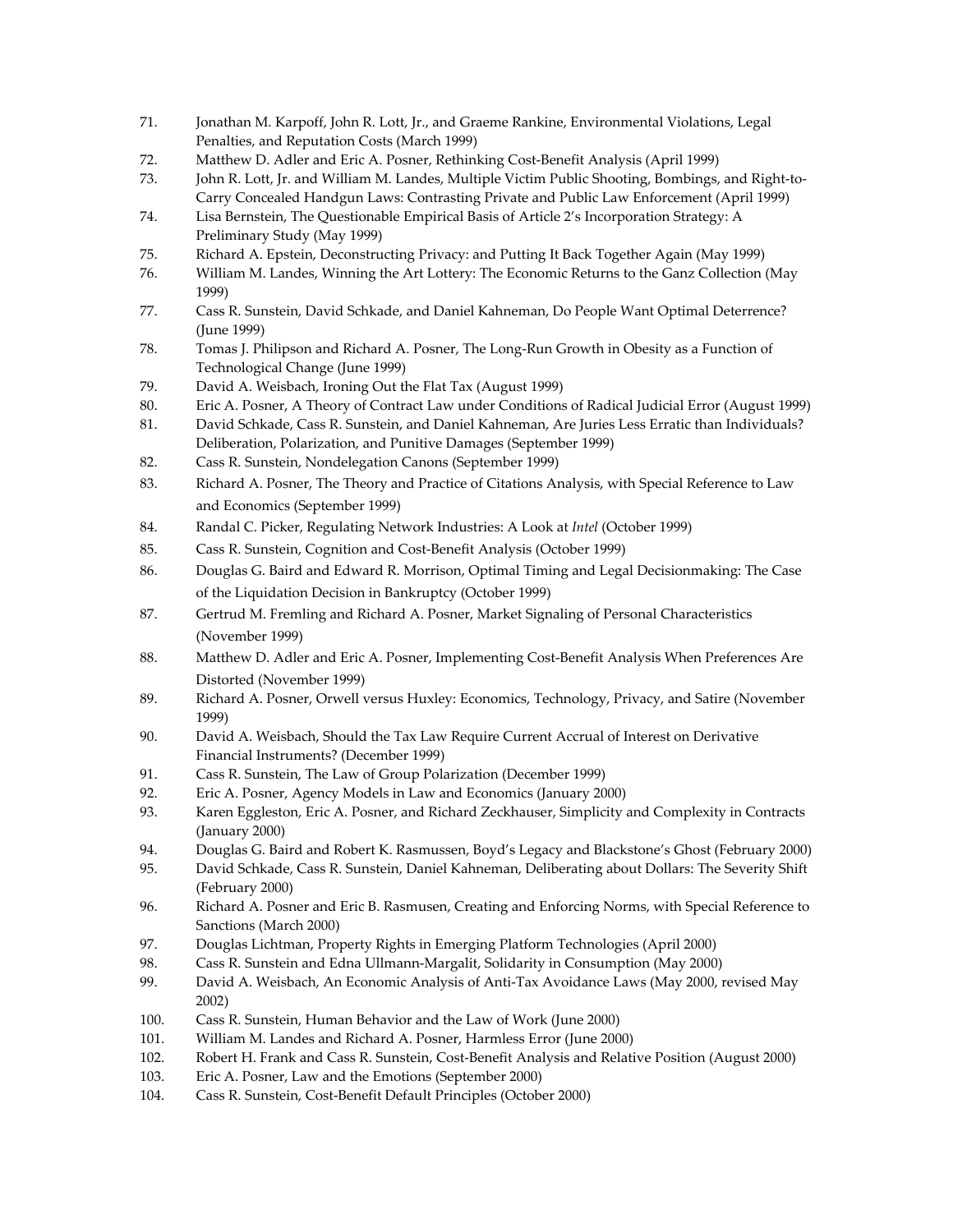- 105. Jack Goldsmith and Alan Sykes, The Dormant Commerce Clause and the Internet (November 2000)
- 106. Richard A. Posner, Antitrust in the New Economy (November 2000)
- 107. Douglas Lichtman, Scott Baker, and Kate Kraus, Strategic Disclosure in the Patent System (November 2000)
- 108. Jack L. Goldsmith and Eric A. Posner, Moral and Legal Rhetoric in International Relations: A Rational Choice Perspective (November 2000)
- 109. William Meadow and Cass R. Sunstein, Statistics, Not Experts (December 2000)
- 110. Saul Levmore, Conjunction and Aggregation (December 2000)
- 111. Saul Levmore, Puzzling Stock Options and Compensation Norms (December 2000)
- 112. Richard A. Epstein and Alan O. Sykes, The Assault on Managed Care: Vicarious Liability, Class Actions and the Patient's Bill of Rights (December 2000)
- 113. William M. Landes, Copyright, Borrowed Images and Appropriation Art: An Economic Approach (December 2000)
- 114. Cass R. Sunstein, Switching the Default Rule (January 2001)
- 115. George G. Triantis, Financial Contract Design in the World of Venture Capital (January 2001)
- 116. Jack Goldsmith, Statutory Foreign Affairs Preemption (February 2001)
- 117. Richard Hynes and Eric A. Posner, The Law and Economics of Consumer Finance (February 2001)
- 118. Cass R. Sunstein, Academic Fads and Fashions (with Special Reference to Law) (March 2001)
- 119. Eric A. Posner, Controlling Agencies with Cost-Benefit Analysis: A Positive Political Theory Perspective (April 2001)
- 120. Douglas G. Baird, Does Bogart Still Get Scale? Rights of Publicity in the Digital Age (April 2001)
- 121. Douglas G. Baird and Robert K. Rasmussen, Control Rights, Priority Rights and the Conceptual Foundations of Corporate Reorganization (April 2001)
- 122. David A. Weisbach, Ten Truths about Tax Shelters (May 2001)
- 123. William M. Landes, What Has the Visual Arts Rights Act of 1990 Accomplished? (May 2001)
- 124. Cass R. Sunstein, Social and Economic Rights? Lessons from South Africa (May 2001)
- 125. Christopher Avery, Christine Jolls, Richard A. Posner, and Alvin E. Roth, The Market for Federal Judicial Law Clerks (June 2001)
- 126. Douglas G. Baird and Edward R. Morrison, Bankruptcy Decision Making (June 2001)
- 127. Cass R. Sunstein, Regulating Risks after ATA (June 2001)
- 128. Cass R. Sunstein, The Laws of Fear (June 2001)
- 129. Richard A. Epstein, In and Out of Public Solution: The Hidden Perils of Property Transfer (July 2001)
- 130. Randal C. Picker, Pursuing a Remedy in *Microsoft*: The Declining Need for Centralized Coordination in a Networked World (July 2001)
- 131. Cass R. Sunstein, Daniel Kahneman, David Schkade, and Ilana Ritov, Predictably Incoherent Judgments (July 2001)
- 132. Eric A. Posner, Courts Should Not Enforce Government Contracts (August 2001)
- 133. Lisa Bernstein, Private Commercial Law in the Cotton Industry: Creating Cooperation through Rules, Norms, and Institutions (August 2001)
- 134. Richard A. Epstein, The Allocation of the Commons: Parking and Stopping on the Commons (August 2001)
- 135. Cass R. Sunstein, The Arithmetic of Arsenic (September 2001)
- 136. Eric A. Posner, Richard Hynes, and Anup Malani, The Political Economy of Property Exemption Laws (September 2001)
- 137. Eric A. Posner and George G. Triantis, Covenants Not to Compete from an Incomplete Contracts Perspective (September 2001)
- 138. Cass R. Sunstein, Probability Neglect: Emotions, Worst Cases, and Law (November 2001)
- 139. Randall S. Kroszner and Philip E. Strahan, Throwing Good Money after Bad? Board Connections and Conflicts in Bank Lending (December 2001)
- 140. Alan O. Sykes, TRIPs, Pharmaceuticals, Developing Countries, and the Doha "Solution" (February 2002)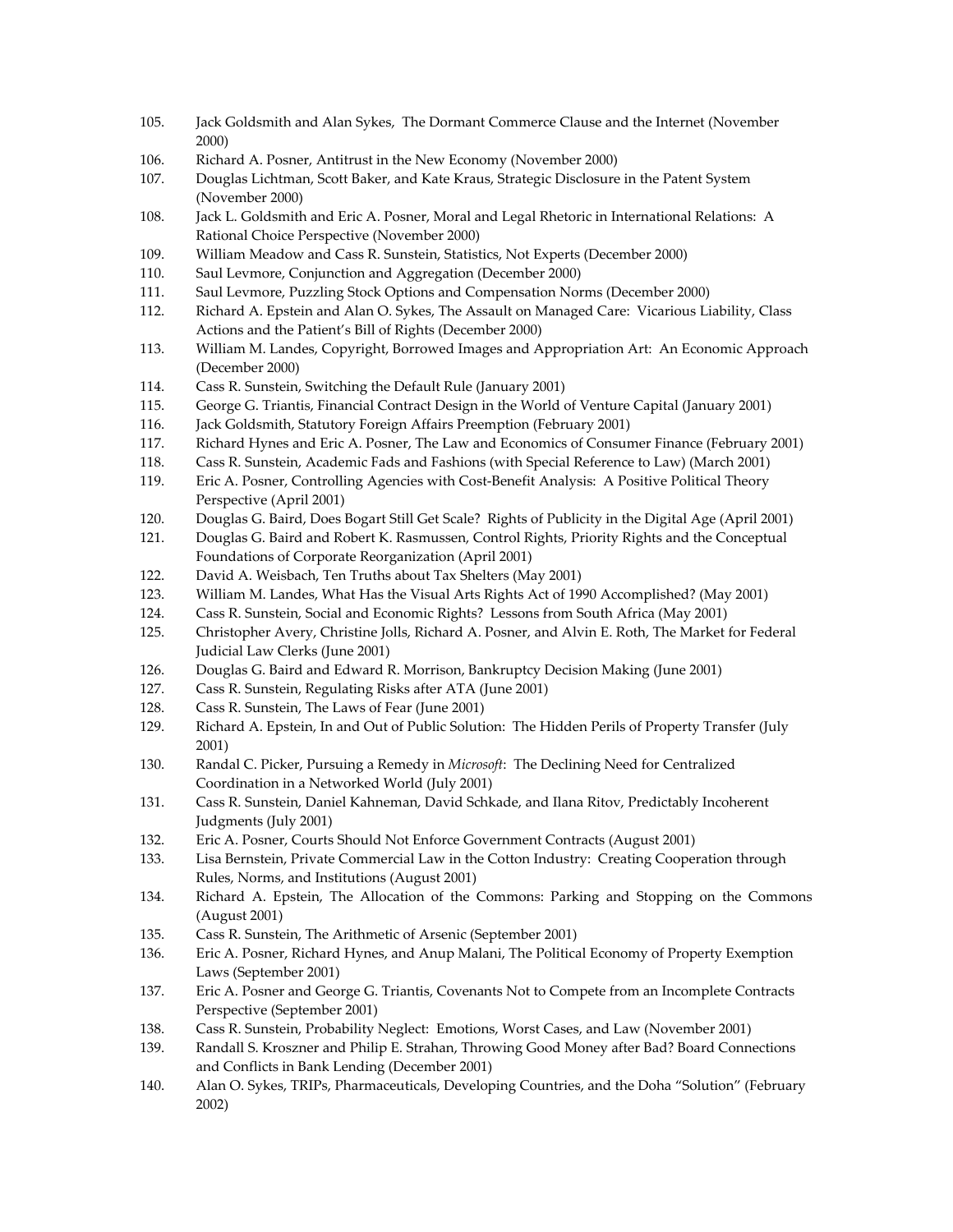- 141. Edna Ullmann-Margalit and Cass R. Sunstein, Inequality and Indignation (February 2002)
- 142. Daniel N. Shaviro and David A. Weisbach, The Fifth Circuit Gets It Wrong in *Compaq v. Commissioner* (February 2002) (Published in *Tax Notes*, January 28, 2002)
- 143. Warren F. Schwartz and Alan O. Sykes, The Economic Structure of Renegotiation and Dispute Resolution in the WTO/GATT System (March 2002, *Journal of Legal Studies* 2002)
- 144. Richard A. Epstein, HIPAA on Privacy: Its Unintended and Intended Consequences (March 2002, forthcoming *Cato Journal*, summer 2002)
- 145. David A. Weisbach, Thinking Outside the Little Boxes (March 2002, *Texas Law Review*)
- 146. Eric A. Posner, Economic Analysis of Contract Law after Three Decades: Success or Failure (March 2002)
- 147. Randal C. Picker, Copyright as Entry Policy: The Case of Digital Distribution (April 2002, The Antitrust Bulletin)
- 148. David A. Weisbach, Taxes and Torts in the Redistribution of Income (April 2002, Coase Lecture February 2002)
- 149. Cass R. Sunstein, Beyond the Precautionary Principle (April 2002)
- 150. Robert W. Hahn and Cass R. Sunstein, A New Executive Order for Improving Federal Regulation? Deeper and Wider Cost-Benefit Analysis (April 2002)
- 151. Douglas Lichtman, Copyright as a Rule of Evidence (May 2002, updated January 2003)
- 152. Richard A. Epstein, Steady the Course: Property Rights in Genetic Material (May 2002; revised March 2003)
- 153. Jack Goldsmith and Cass R. Sunstein, Military Tribunals and Legal Culture: What a Difference Sixty Years Makes (June 2002)
- 154. William M. Landes and Richard A. Posner, Indefinitely Renewable Copyright (July 2002)
- 155. Anne Gron and Alan O. Sykes, Terrorism and Insurance Markets: A Role for the Government as Insurer? (July 2002)
- 156. Cass R. Sunstein and Adrian Vermeule, Interpretation and Institutions (July 2002)
- 157. Cass R. Sunstein, The Rights of Animals: A Very Short Primer (August 2002)
- 158. Cass R. Sunstein, Avoiding Absurdity? A New Canon in Regulatory Law (with Notes on Interpretive Theory) (August 2002)
- 159. Randal C. Picker, From Edison to the Broadcast Flag: Mechanisms of Consent and Refusal and the Propertization of Copyright (September 2002)
- 160. Eric A. Posner, A Theory of the Laws of War (September 2002)
- 161 Eric A. Posner, Probability Errors: Some Positive and Normative Implications for Tort and Contract Law (September 2002)
- 162. Lior Jacob Strahilevitz, Charismatic Code, Social Norms, and the Emergence of Cooperation on the File-Swapping Networks (September 2002)
- 163. David A. Weisbach, Does the X-Tax Mark the Spot? (September 2002)
- 164. Cass R. Sunstein, Conformity and Dissent (September 2002)
- 165. Cass R. Sunstein, Hazardous Heuristics (October 2002)
- 166. Douglas Lichtman, Uncertainty and the Standard for Preliminary Relief (October 2002)
- 167. Edward T. Swaine, Rational Custom (November 2002)
- 168. Julie Roin, Truth in Government: Beyond the Tax Expenditure Budget (November 2002)
- 169. Avraham D. Tabbach, Criminal Behavior: Sanctions and Income Taxation: An Economic Analysis (November 2002)
- 170. Richard A. Epstein, In Defense of "Old" Public Health: The Legal Framework for the Regulation of Public Health (December 2002)
- 171. Richard A. Epstein, Animals as Objects, or Subjects, of Rights (December 2002)
- 172. David A. Weisbach, Taxation and Risk-Taking with Multiple Tax Rates (December 2002)
- 173. Douglas G. Baird and Robert K. Rasmussen, The End of Bankruptcy (December 2002)
- 174. Richard A. Epstein, Into the Frying Pan: Standing and Privity under the Telecommunications Act of 1996 and Beyond (December 2002)
- 175. Douglas G. Baird, In Coase's Footsteps (January 2003)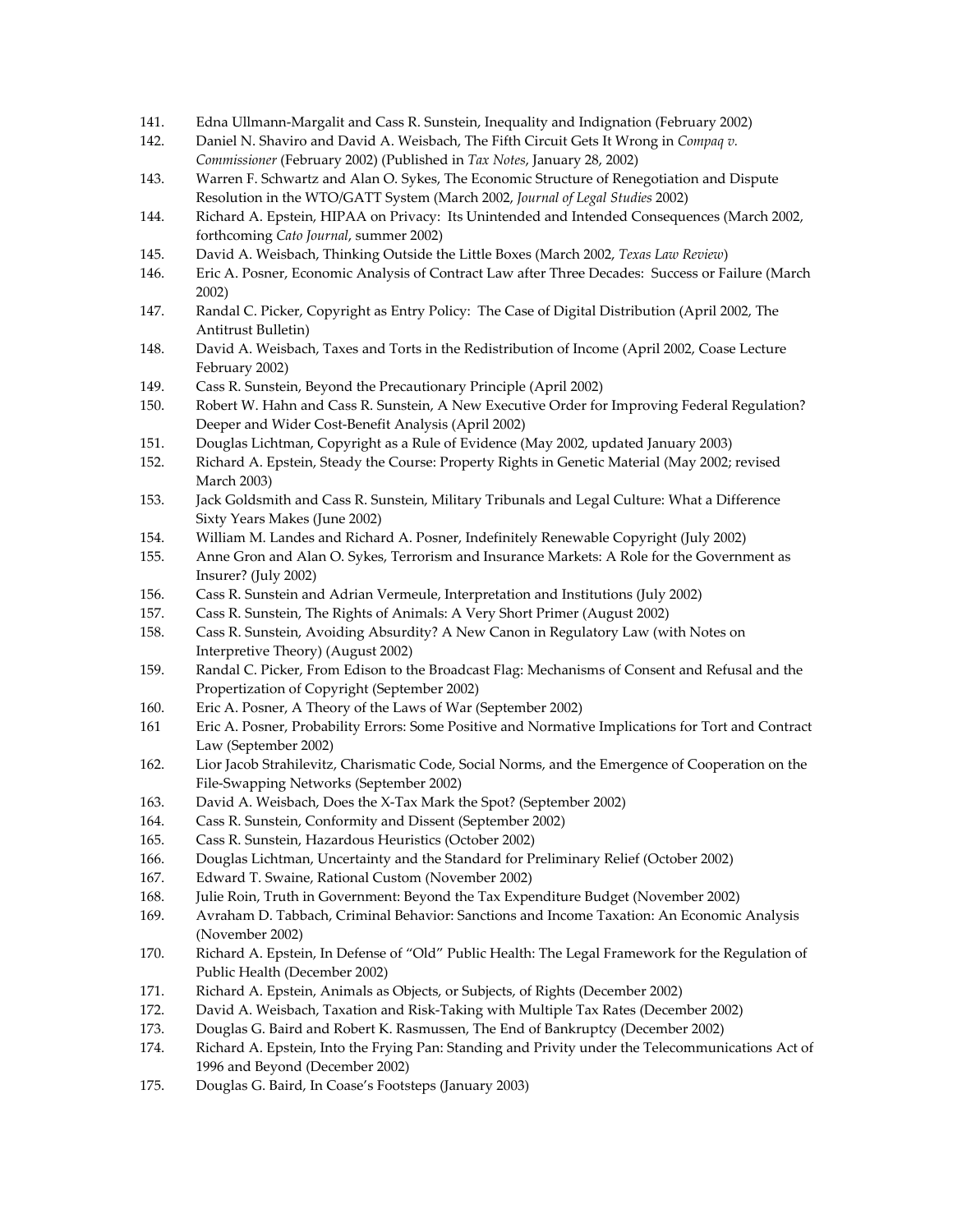- 176. David A. Weisbach, Measurement and Tax Depreciation Policy: The Case of Short-Term Assets (January 2003)
- 177. Randal C. Picker, Understanding Statutory Bundles: Does the Sherman Act Come with the 1996 Telecommunications Act? (January 2003)
- 178. Douglas Lichtman and Randal C. Picker, Entry Policy in Local Telecommunications: *Iowa Utilities* and *Verizon* (January 2003)
- 179. William Landes and Douglas Lichtman, Indirect Liability for Copyright Infringement: An Economic Perspective (February 2003)
- 180. Cass R. Sunstein, Moral Heuristics (March 2003)
- 181. Amitai Aviram, Regulation by Networks (March 2003)
- 182. Richard A. Epstein, Class Actions: Aggregation, Amplification *and* Distortion (April 2003)
- 183. Richard A. Epstein, The "Necessary" History of Property and Liberty (April 2003)
- 184. Eric A. Posner, Transfer Regulations and Cost-Effectiveness Analysis (April 2003)
- 185. Cass R. Sunstein and Richard H. Thaler, Libertarian Paternalizm Is Not an Oxymoron (May 2003)
- 186. Alan O. Sykes, The Economics of WTO Rules on Subsidies and Countervailing Measures (May 2003)
- 187. Alan O. Sykes, The Safeguards Mess: A Critique of WTO Jurisprudence (May 2003)
- 188. Alan O. Sykes, International Trade and Human Rights: An Economic Perspective (May 2003)
- 189. Saul Levmore and Kyle Logue, Insuring against Terrorism—and Crime (June 2003)
- 190. Richard A. Epstein, Trade Secrets as Private Property: Their Constitutional Protection (June 2003)
- 191. Cass R. Sunstein, Lives, Life-Years, and Willingness to Pay (June 2003)
- 192. Amitai Aviram, The Paradox of Spontaneous Formation of Private Legal Systems (July 2003)
- 193. Robert Cooter and Ariel Porat, Decreasing Liability Contracts (July 2003)
- 194. David A. Weisbach and Jacob Nussim, The Integration of Tax and Spending Programs (September 2003)
- 195. William L. Meadow, Anthony Bell, and Cass R. Sunstein, Statistics, Not Memories: What Was the Standard of Care for Administering Antenatal Steroids to Women in Preterm Labor between 1985 and 2000? (September 2003)
- 196. Cass R. Sunstein, What Did *Lawrence* Hold? Of Autonomy, Desuetude, Sexuality, and Marriage (September 2003)
- 197. Randal C. Picker, The Digital Video Recorder: Unbundling Advertising and Content (September 2003)
- 198. Cass R. Sunstein, David Schkade, and Lisa Michelle Ellman, Ideological Voting on Federal Courts of Appeals: A Preliminary Investigation (September 2003)
- 199. Avraham D. Tabbach, The Effects of Taxation on Income Producing Crimes with Variable Leisure Time (October 2003)
- 200. Douglas Lichtman, Rethinking Prosecution History Estoppel (October 2003)
- 201. Douglas G. Baird and Robert K. Rasmussen, Chapter 11 at Twilight (October 2003)
- 202. David A. Weisbach, Corporate Tax Avoidance (January 2004)
- 203. David A. Weisbach, The (Non)Taxation of Risk (January 2004)
- 204. Richard A. Epstein, Liberty versus Property? Cracks in the Foundations of Copyright Law (April 2004)
- 205. Lior Jacob Strahilevitz, The Right to Destroy (January 2004)
- 206. Eric A. Posner and John C. Yoo, A Theory of International Adjudication (February 2004)
- 207. Cass R. Sunstein, Are Poor People Worth Less Than Rich People? Disaggregating the Value of Statistical Lives (February 2004)
- 208. Richard A. Epstein, Disparities and Discrimination in Health Care Coverage; A Critique of the Institute of Medicine Study (March 2004)
- 209. Richard A. Epstein and Bruce N. Kuhlik, Navigating the Anticommons for Pharmaceutical Patents: Steady the Course on Hatch-Waxman (March 2004)
- 210. Richard A. Esptein, The Optimal Complexity of Legal Rules (April 2004)
- 211. Eric A. Posner and Alan O. Sykes, Optimal War and *Jus Ad Bellum* (April 2004)
- 212. Alan O. Sykes, The Persistent Puzzles of Safeguards: Lessons from the Steel Dispute (May 2004)